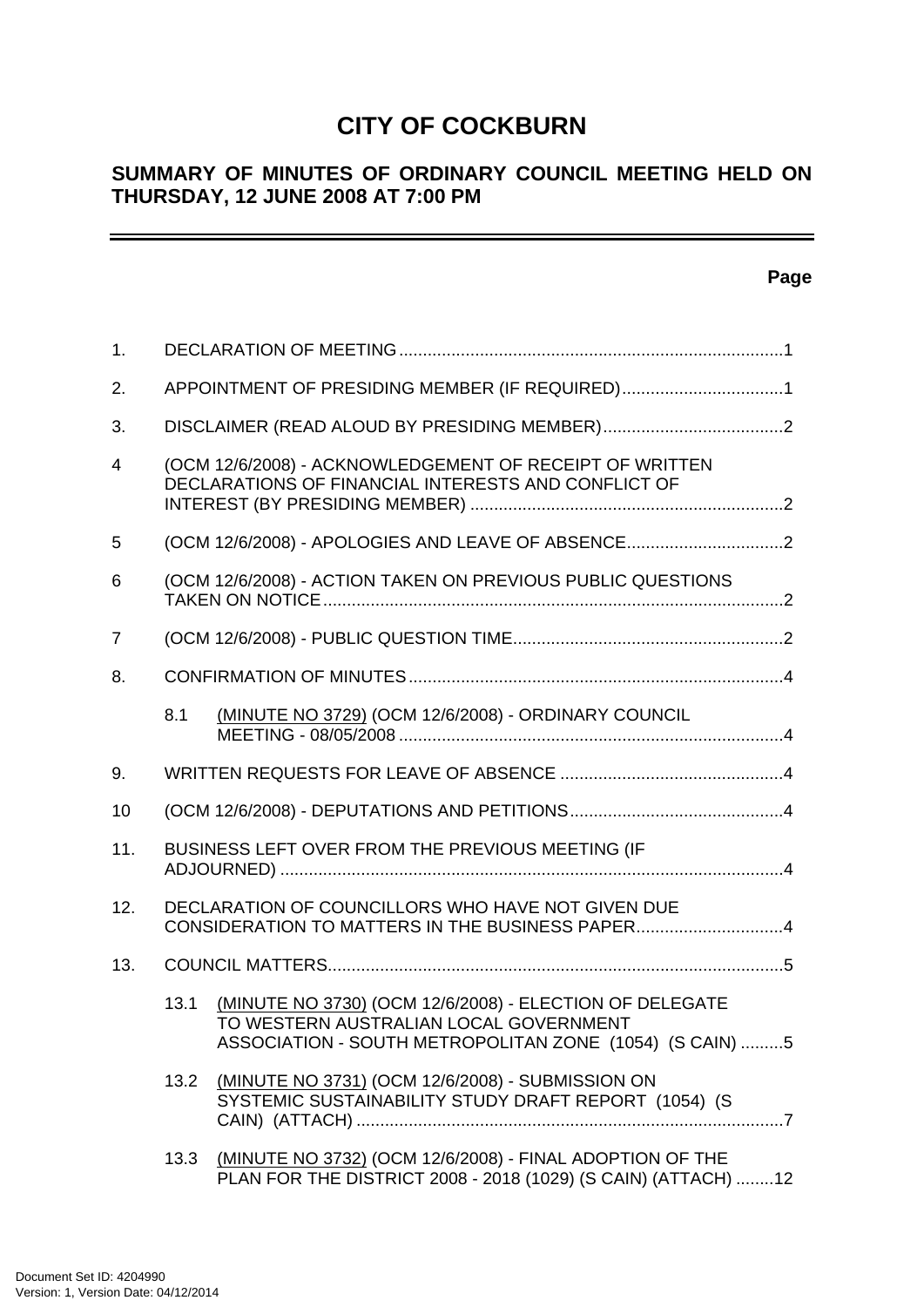# **Page**

| 14. |      |                                                                                                                                                                                                                                                                                                                                 |
|-----|------|---------------------------------------------------------------------------------------------------------------------------------------------------------------------------------------------------------------------------------------------------------------------------------------------------------------------------------|
|     | 14.1 | (MINUTE NO 3733) (OCM 12/6/2008) - DETAILED AREA PLAN AND<br>DESIGN GUIDELINES FOR STAGE 4A PORT COOGEE, NORTH<br>COOGEE - PREPARED BY: TAYLOR BURRELL BARNETT -<br>PROPONENT: AUSTRALAND (125410) (T WATSON) (ATTACH) 17                                                                                                       |
|     | 14.2 | (MINUTE NO 3734) (OCM 12/6/2008) - PUBLIC OPEN SPACE<br>CASH IN LIEU REFUND - LOT 4 LYON ROAD AUBIN GROVE -<br>LOCATION: LOT 4 LYON ROAD AUBIN GROVE - OWNER:<br>BRAVADO NOMINEES PTY LTD - APPLICANT: KOTT GUNNING                                                                                                             |
|     | 14.3 | (MINUTE NO 3735) (OCM 12/6/2008) - INITIATION OF PROPOSED<br>AMENDMENT NO. 66 TO TOWN PLANNING SCHEME NO. 3 -<br>LOCATION: 136 (LOT 20) COCKBURN ROAD, NORTH COOGEE -<br>OWNER: CORDIA PTY LTD - APPLICANT: GREG ROWE &                                                                                                         |
|     | 14.4 | (MINUTE NO 3736) (OCM 12/6/2008) - PROPOSED SCHEME<br>AMENDMENT NO. 63 TO TOWN PLANNING SCHEME NO. 3 -<br>REZONING OF LOT 503 PHOENIX ROAD BIBRA LAKE FROM<br>SPECIAL USE 12 (SU12) TO INDUSTRY, MIXED BUSINESS,<br>LIGHT AND SERVICE INDUSTRY AND PARKS AND RECREATION<br>- OWNER: PRIMEWEST - APPLICANT: GREG ROWE AND        |
|     | 14.5 | (MINUTE NO 3737) (OCM 12/6/2008) - PROPOSED SCHEME<br>AMENDMENT NO 68 TO TOWN PLANNING SCHEME NO 3 -<br>REZONING PORTION OF LOT 9006 DISCOVERY DRIVE, BIBRA<br>LAKE FROM INDUSTRY TO RESTRICTED USE 14 (RU 14) - TO<br>ALLOW FOR MIXED BUSINESS USES AND LANDSCAPING -<br>OWNER: LANDCORP - APPLICANT: CITY OF COCKBURN (93068) |
|     | 14.6 | (MINUTE NO 3738) (OCM 12/6/2008) - PROPOSED<br>TELECOMMUNICATIONS INFRASTRUCTURE - LOCATION:<br>KWINANA FREEWAY JANDAKOT - OWNER: MAIN ROADS WA -<br>APPLICANT: PLANNING SOLUTIONS PTY LTD (ON BEHALF OF<br>VODAFONE) (6000655) (R COLALILLO / V LUMMER) (ATTACH)46                                                             |
| 15. |      |                                                                                                                                                                                                                                                                                                                                 |
|     | 15.1 | (MINUTE NO 3739) (OCM 12/6/2008) - LIST OF CREDITORS PAID -                                                                                                                                                                                                                                                                     |
|     | 15.2 | (MINUTE NO 3740) (OCM 12/6/2008) - STATEMENT OF FINANCIAL<br>ACTIVITY - APRIL 2008 (5505) (N MAURICIO) (ATTACH)56                                                                                                                                                                                                               |
|     | 15.3 | (MINUTE NO 3741) (OCM 12/6/2008) - DIFFERENTIAL RATES FOR<br>2008/09 - MUNICIPAL BUDGET 2008/09 (5402) (S DOWNING)58                                                                                                                                                                                                            |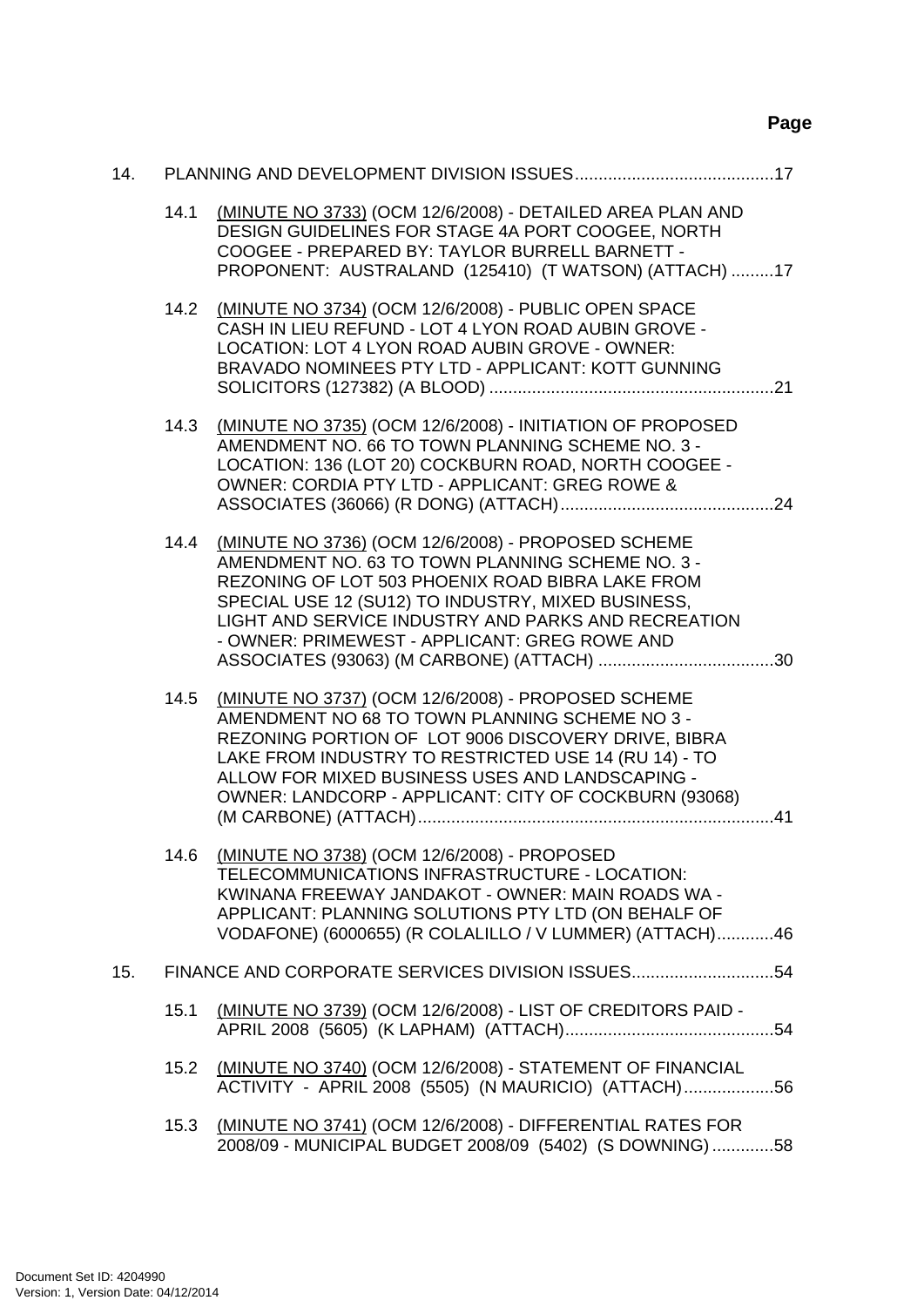# **Page**

|     | 15.4 | (MINUTE NO 3742) (OCM 12/6/2008) - CITY OF COCKBURN                                                                  |  |
|-----|------|----------------------------------------------------------------------------------------------------------------------|--|
|     | 15.5 | (MINUTE NO 3743) (OCM 12/6/2008) - ADOPTION OF MUNICIPAL<br>BUDGET 2008/09 (5402) (S DOWNING/N MAURICIO) (ATTACH) 65 |  |
| 16. |      |                                                                                                                      |  |
| 17. |      |                                                                                                                      |  |
|     | 17.1 | (MINUTE NO 3744) (OCM 12/6/2008) - PROPOSED CALENDAR OF<br>EVENTS FOR THE SUMMER OF FUN 2008/09 (8812) (R AVARD)69   |  |
|     | 17.2 | (MINUTE NO 3745) (OCM 12/6/2008) - INTERIM SENIORS CENTRE                                                            |  |
| 18. |      |                                                                                                                      |  |
| 19. |      | MOTIONS OF WHICH PREVIOUS NOTICE HAS BEEN GIVEN                                                                      |  |
| 20. |      | NOTICES OF MOTION GIVEN AT THE MEETING FOR CONSIDERATION                                                             |  |
| 21. |      | NEW BUSINESS OF AN URGENT NATURE INTRODUCED BY                                                                       |  |
|     | 21.1 | (MINUTE NO 3746) (OCM 12/6/2008) - PHOENIX CENTRAL                                                                   |  |
| 22  |      | (OCM 12/6/2008) - MATTERS TO BE NOTED FOR INVESTIGATION,                                                             |  |
| 23. |      |                                                                                                                      |  |
| 24. |      | (MINUTE NO 3747) (OCM 12/6/2008) - RESOLUTION OF COMPLIANCE                                                          |  |
| 25  |      |                                                                                                                      |  |
|     |      |                                                                                                                      |  |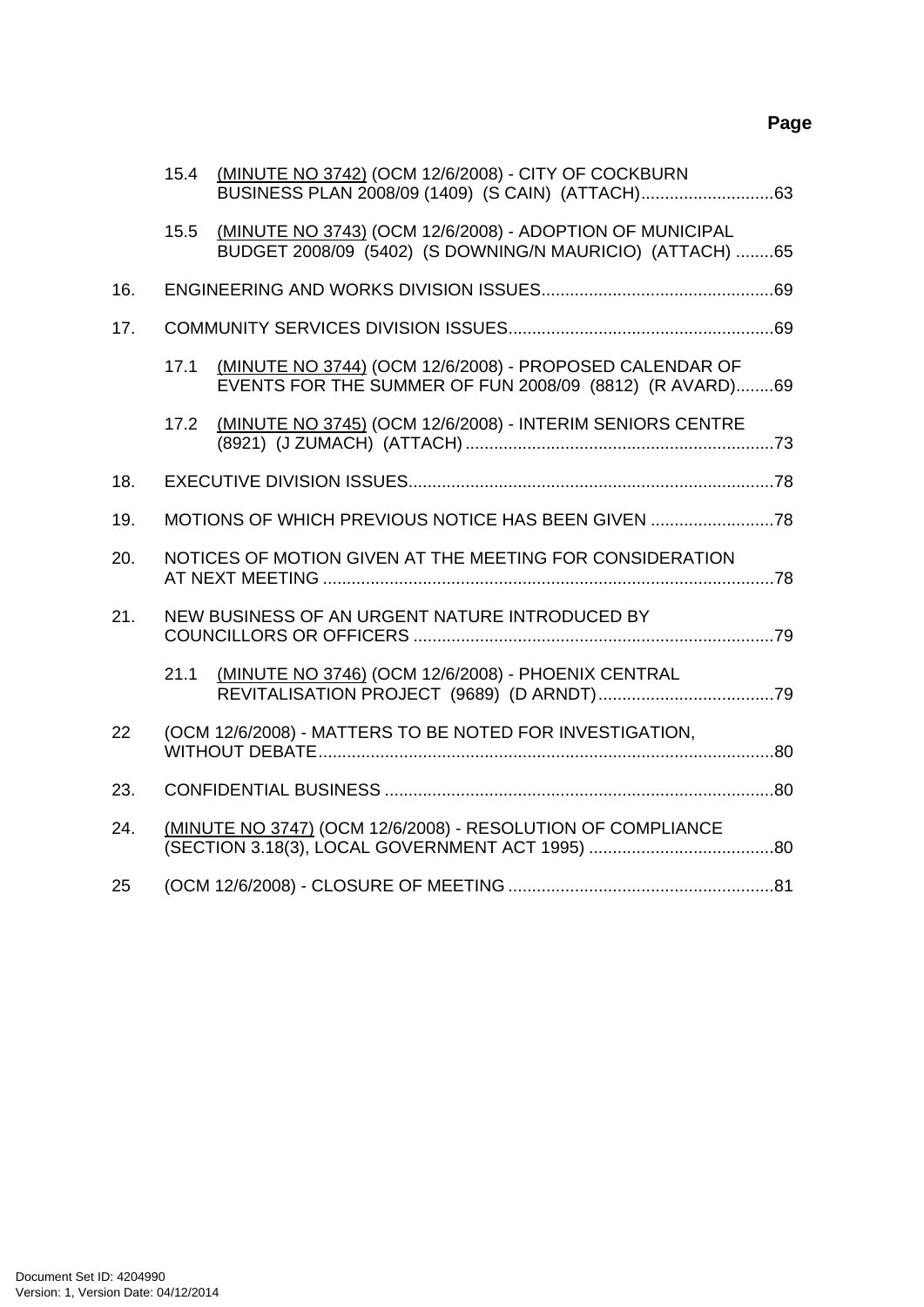Document Set ID: 4204990<br>Version: 1, Version Date: 04/12/2014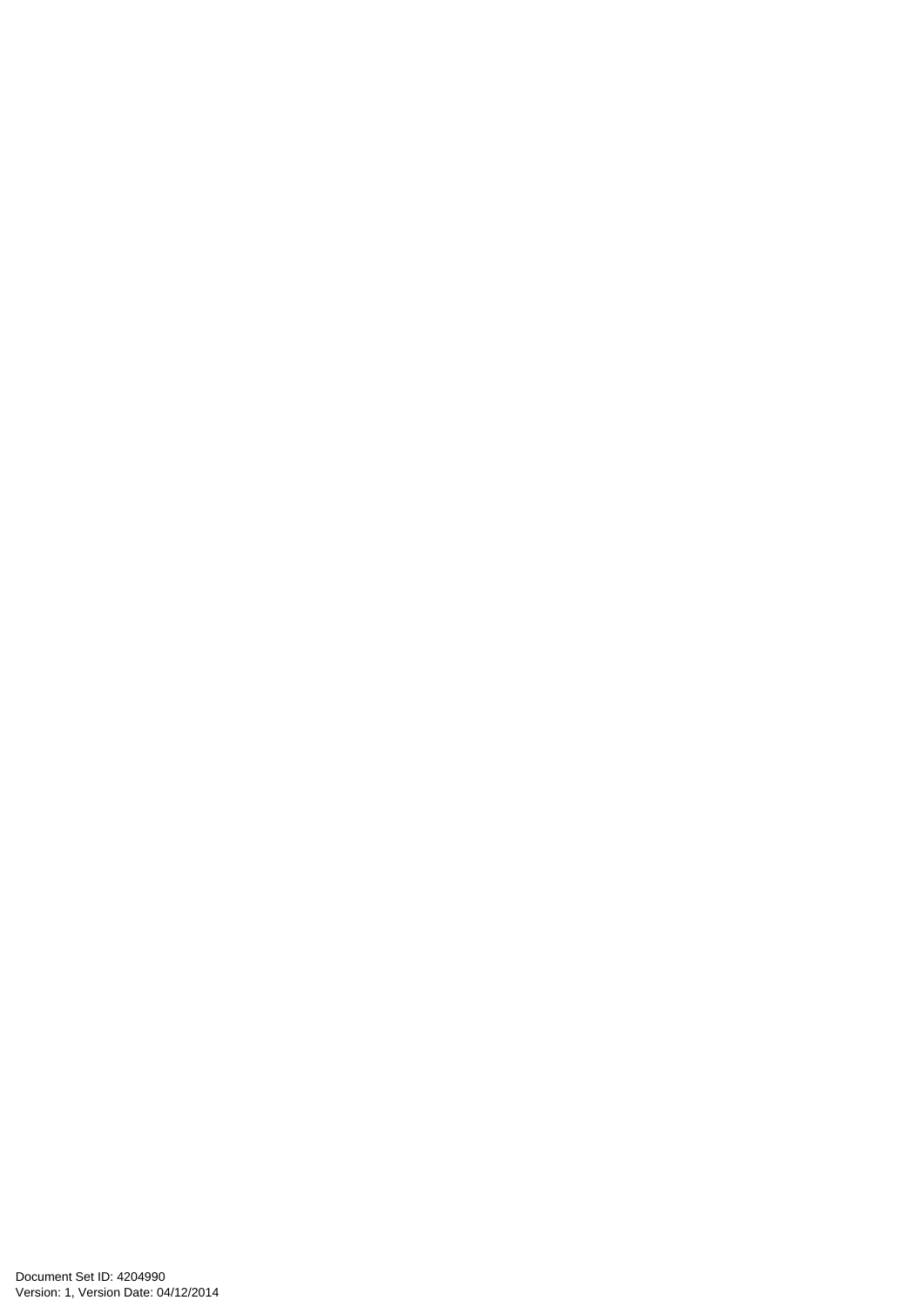# **CITY OF COCKBURN**

## <span id="page-4-0"></span>**MINUTES OF ORDINARY COUNCIL MEETING HELD ON THURSDAY, 12 JUNE 2008 AT 7:00 PM**

#### **PRESENT:**

### **ELECTED MEMBERS**

| Mayor        |
|--------------|
| Deputy Mayor |
| Councillor   |
| Councillor   |
| Councillor   |
| Councillor   |
| Councillor   |
| Councillor   |
|              |

### **IN ATTENDANCE**

| Mr D. Green     | $\overline{\phantom{a}}$     | <b>Acting Chief Executive Officer</b>           |
|-----------------|------------------------------|-------------------------------------------------|
| Mr R. Avard     |                              | Acting Director, Administration & Community     |
|                 |                              | <b>Services</b>                                 |
| Mr S. Downing   | $\sim$ 10 $\pm$              | Director, Finance & Corporate Services          |
| Mr M. Littleton | $\blacksquare$               | Director, Engineering & Works                   |
| Mr D. Arndt     | $\overline{\phantom{a}}$     | Director, Planning & Development                |
| Mr N. Mauricio  | $\blacksquare$               | Manager, Management Accounting & Budgeting      |
| Mrs B. Pinto    | $\sim$                       | PA to Directors, Finance & Corporate Services / |
|                 |                              | <b>Administration &amp; Community Services</b>  |
| Ms T. Truscott  | $\qquad \qquad \blacksquare$ | <b>Media Liaison Officer</b>                    |

## **1. DECLARATION OF MEETING**

The Presiding Member declared the meeting open at 7.00 pm.

## **2. APPOINTMENT OF PRESIDING MEMBER (If required)**

Nil.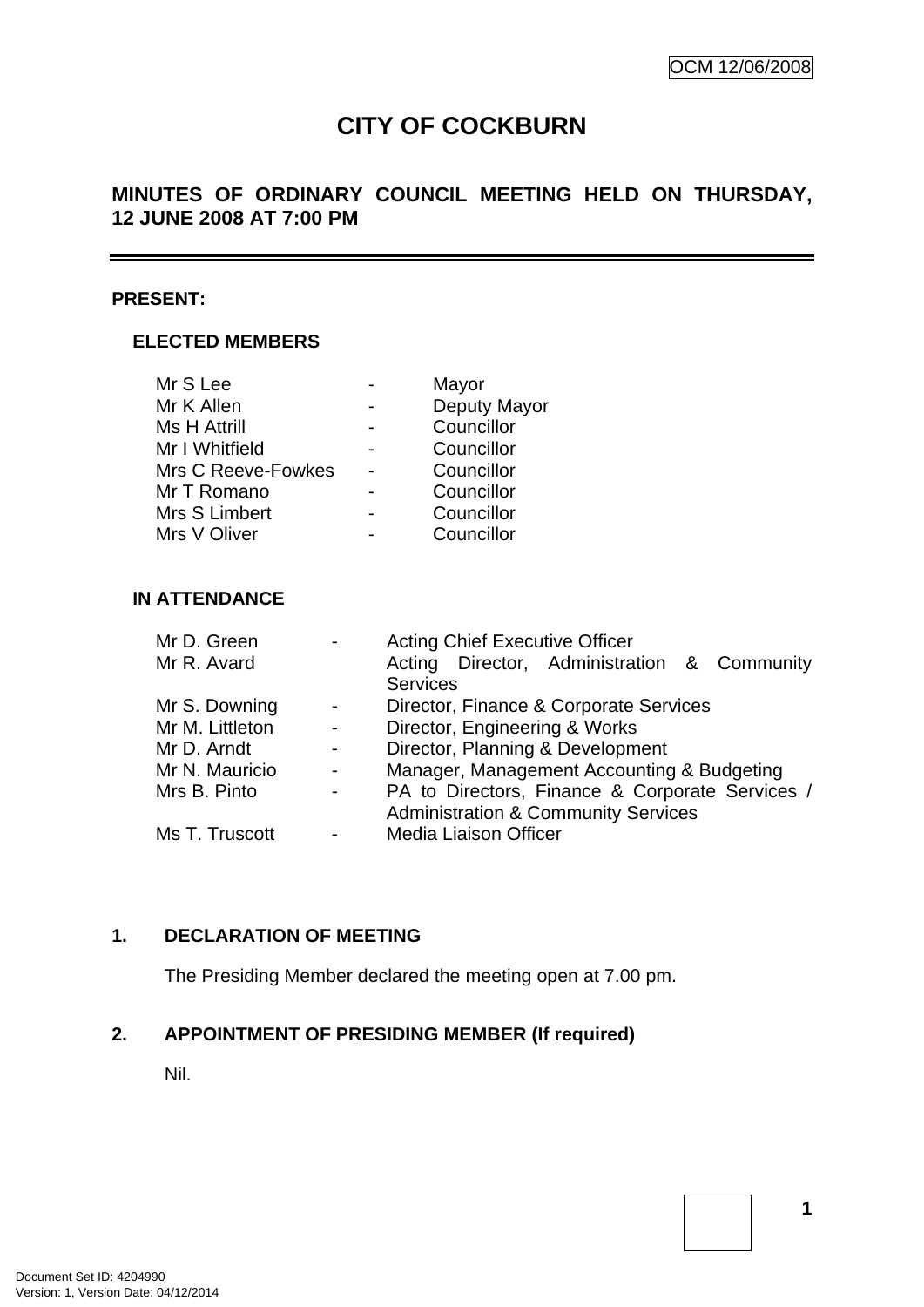## <span id="page-5-0"></span>**3. DISCLAIMER (Read aloud by Presiding Member)**

Members of the public, who attend Council Meetings, should not act immediately on anything they hear at the Meetings, without first seeking clarification of Council's position. Persons are advised to wait for written advice from the Council prior to taking action on any matter that they may have before Council.

## **4 (OCM 12/6/2008) - ACKNOWLEDGEMENT OF RECEIPT OF WRITTEN DECLARATIONS OF FINANCIAL INTERESTS AND CONFLICT OF INTEREST (BY PRESIDING MEMBER)**

The Acting Chief Executive Officer advised the meeting that he had received declarations of interest from Mayor Lee and Clr Oliver, which would be read at the appropriate time.

## **5 (OCM 12/6/2008) - APOLOGIES AND LEAVE OF ABSENCE**

| Clr R. Graham                      | $\overline{\phantom{a}}$ | Apology |
|------------------------------------|--------------------------|---------|
| Clr J. Baker                       | $\overline{\phantom{0}}$ | Apology |
| Mr S Cain, Chief Executive Officer | $\overline{\phantom{0}}$ | Apology |

## **6 (OCM 12/6/2008) - ACTION TAKEN ON PREVIOUS PUBLIC QUESTIONS TAKEN ON NOTICE**

It is confirmed that written questions submitted by Ms Zoe Inman in relation to the Heritage Markets at the Ordinary Council Meeting held on 8 May 2008 have been responded to in writing.

## **7 (OCM 12/6/2008) - PUBLIC QUESTION TIME**

### **Peter Madden, Beeliar**

*Agenda Item 14.4 – Proposed Scheme Amendment No.63 to Town Planning Scheme No.3 – Rezoning of Lot 503 Phoenix Road, Bibra Lake from Special Use 12 (SU12) to Industry, Mixed Business, Light and Service Industry and Parks and Recreation* 

- Q1. There is a large wetland area on Phoenix Road side of plant. Is this to be retained in its present condition?
- A1. There are no recognised wetland areas between the existing box plant and Phoenix Road on the Amcor site. There is a small drainage on the northern side of the box plant proposed in the subdivision, which is yet to be submitted, which is to be enlarged and deepened to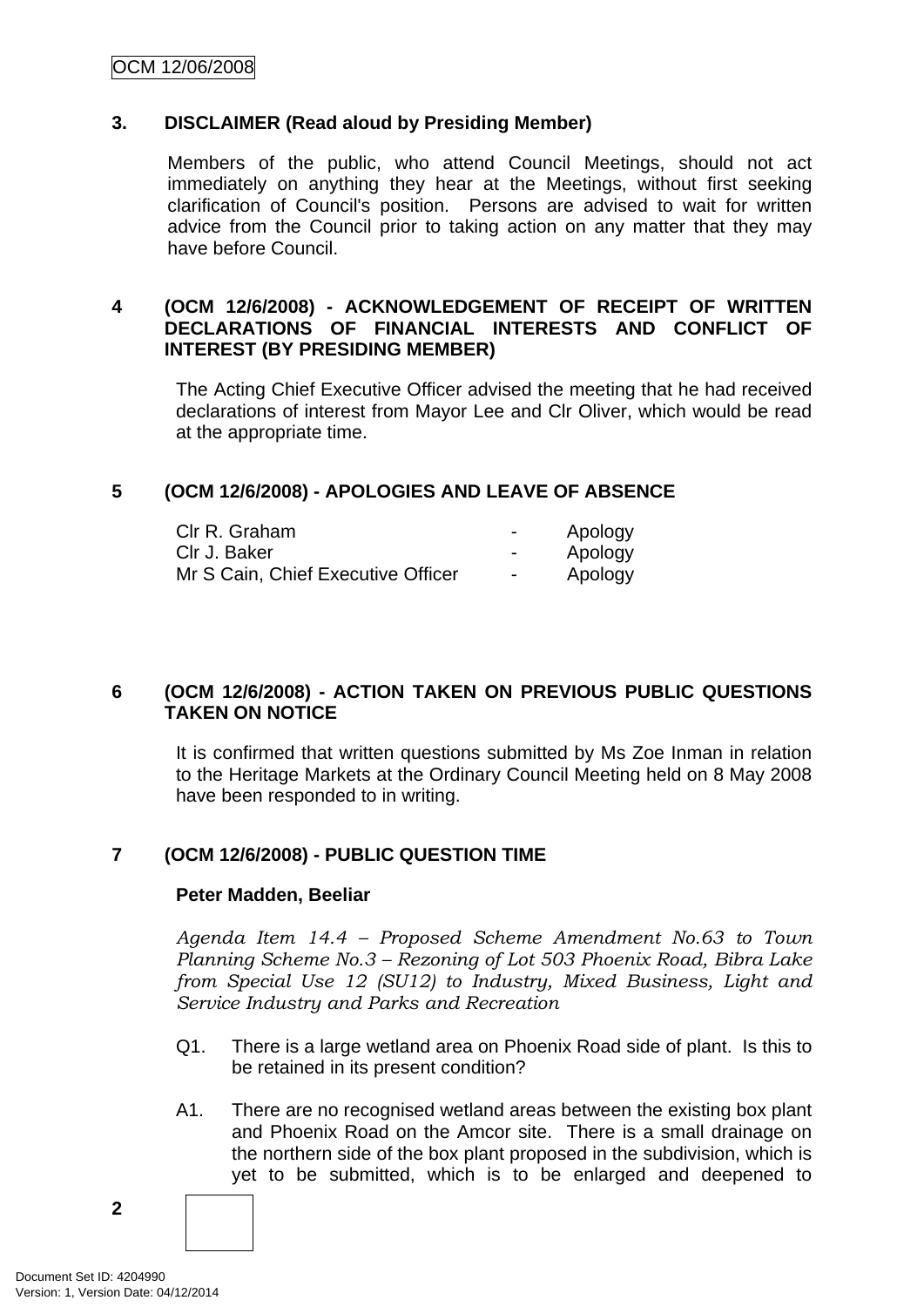accommodate stormwater run-off from the proposed roads as well as roof run-off from the box plant.

## **J (Len) Glamuzina, Spearwood**

- Q1. Will the Mayor ensure that an item is placed on the Agenda, at the next Council Meeting, so that Elected Members, can formally consider a motion to the effect, that Council will not purchase or compulsorily acquire property, under Division 4 of the Planning and Development Act in the Phoenix Central Study Area?
- A1. The Presiding Member stated that this item has been put forward as a late item by himself and will be considered by Council at tonight's meeting.

## **Robyn Scherr, Coogee**

*Agenda Item 13.3 - Final Adoption of the Plan for the District 2008 – 2018* 

The Plan stated that two submissions, namely one from Mr Bovill and the other from the Coogee Beach Surf Life Saving Club, were received. Only the submission from Mr Bovill was attached to the Agenda. Following was her question:

- Q1. Why was a copy of the letter from Daryl Smith not included in the attachments to the Agenda which outlined comments he had made in relation to the Plan for the Future of the District?
- A1. The Presiding Member directed the Acting Chief Executive Officer to investigate with the Chief Executive Officer on his return, why the submission was not included with the Agenda attachments.
- Q2. What were the changes which were incorporated into the Plan?
- A2. The Acting Director, Administration and Community Services advised that these were minor changes relating to the staging of the development.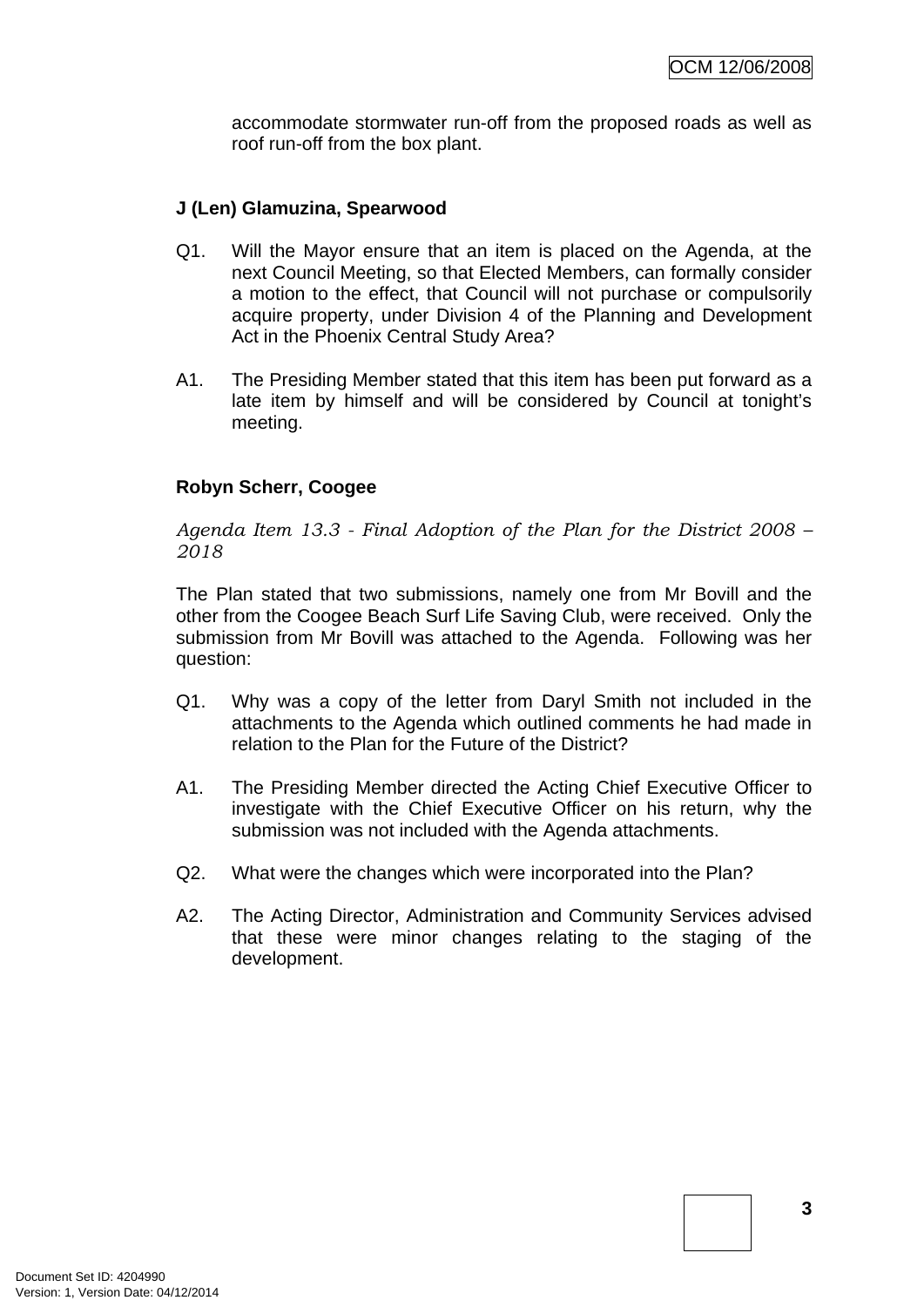## <span id="page-7-0"></span>**8. CONFIRMATION OF MINUTES**

## **8.1 (MINUTE NO 3729) (OCM 12/6/2008) - ORDINARY COUNCIL MEETING - 08/05/2008**

#### **RECOMMENDATION**

That the Minutes of the Ordinary Council Meeting held on Thursday, 8 May 2008, be adopted as a true and accurate record.

#### **COUNCIL DECISION**

MOVED Clr S Limbert SECONDED Deputy Mayor K Allen that the recommendation be adopted.

**CARRIED 8/0**

## **9. WRITTEN REQUESTS FOR LEAVE OF ABSENCE**

Nil

## **10 (OCM 12/6/2008) - DEPUTATIONS AND PETITIONS**

The Presiding Member invited the deputation from Taylor Burrell Barnett on behalf of Landcorp, comprising of Karen Wright and John Hackett, in regard to planning issues relative to Item 14.5 – Proposed Scheme Amendment No.65, Lot 9006 Discovery Drive, Bibra Lake, to address Council.

### **11. BUSINESS LEFT OVER FROM THE PREVIOUS MEETING (If adjourned)**

Nil

## **12. DECLARATION OF COUNCILLORS WHO HAVE NOT GIVEN DUE CONSIDERATION TO MATTERS IN THE BUSINESS PAPER**

Nil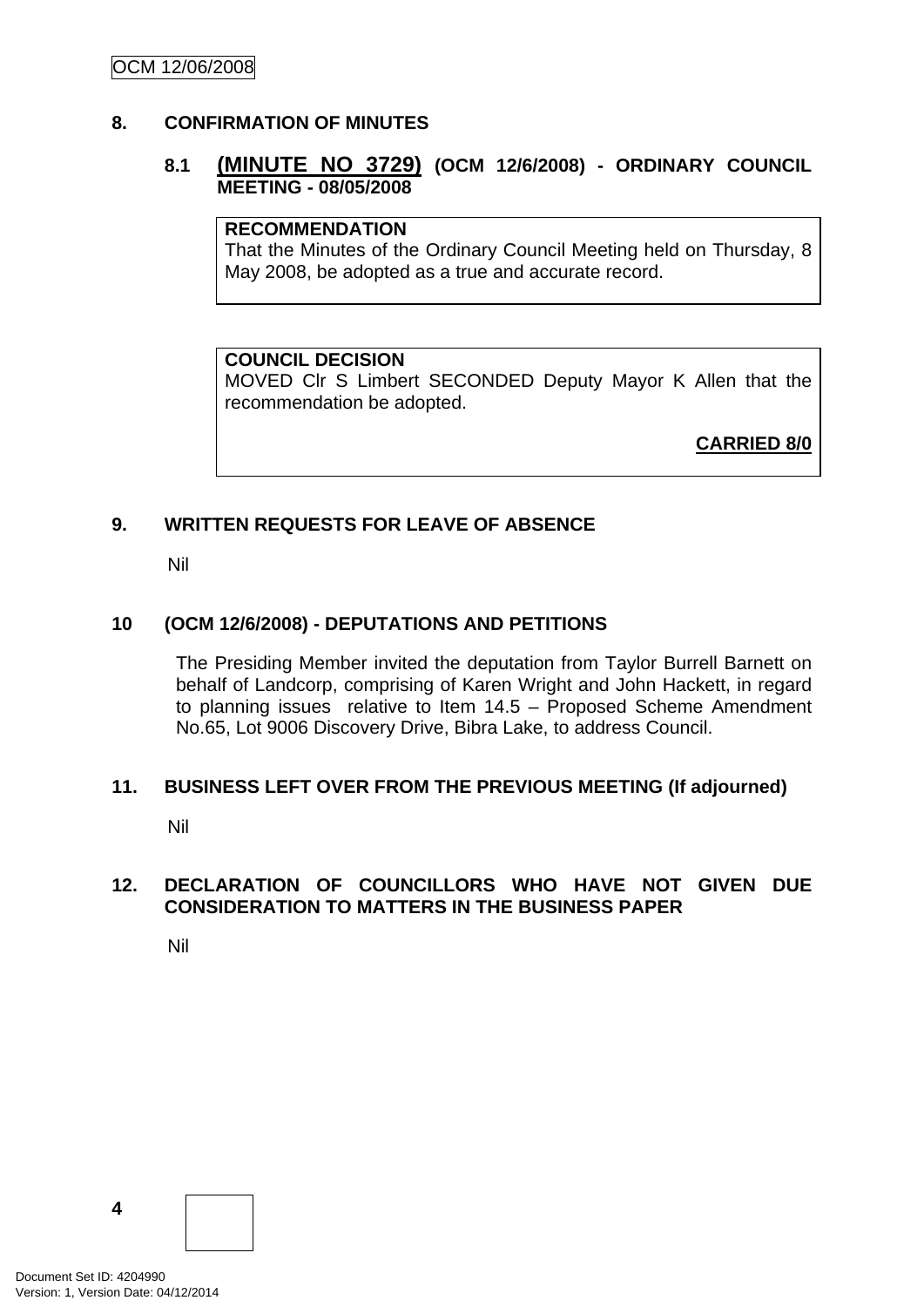## <span id="page-8-0"></span>**13. COUNCIL MATTERS**

#### **13.1 (MINUTE NO 3730) (OCM 12/6/2008) - ELECTION OF DELEGATE TO WESTERN AUSTRALIAN LOCAL GOVERNMENT ASSOCIATION - SOUTH METROPOLITAN ZONE (1054) (S CAIN)**

**RECOMMENDATION** That Council:

- (1) appoints Clr \_\_\_\_\_\_\_\_\_\_\_\_\_ as a delegate for a vacant position on WALGA's South Metropolitan Zone; and
- (2) in the absence of any of the three voting delegates to a Zone meeting, deputises the Chief Executive Officer to act as a voting delegate for that meeting.

## **COUNCIL DECISION**

MOVED Mayor S Lee SECONDED Clr S Limbert that Council:

- (1) acknowledges the resignation of Clr Graham and Mayor Lee as delegates of the Western Australian Local Government Association (WALGA) South Metropolitan Zone; and
- (2) inform WALGA that:
	- 1. It appoint Clr Helen Attrill and Clr Carol Reeve-Fowkes as replacement delegates to the South Metropolitan Zone, effective immediately; and
	- 2. in the absence of any of the three City of Cockburn voting delegates at a Zone meeting, it nominates Mayor Lee and the Chief Executive Officer (or Deputy) as proxy voting delegates at South Metropolitan Zone meetings.

**CARRIED 8/0**

### **Reason for Decision**

Mayor Lee and Clr Graham have been Council's nominated representatives to the WALGA South Metropolitan Zone for a number of years and now wish to retire from this role. It is considered an opportune time for other Elected Members to gain exposure to the issues which more broadly affect local government in this State. Clr Attrill and Clr Reeve-Fowkes have indicated an interest in these positions and are ideal representatives for the City, until 2011 when their terms as Elected Members expire.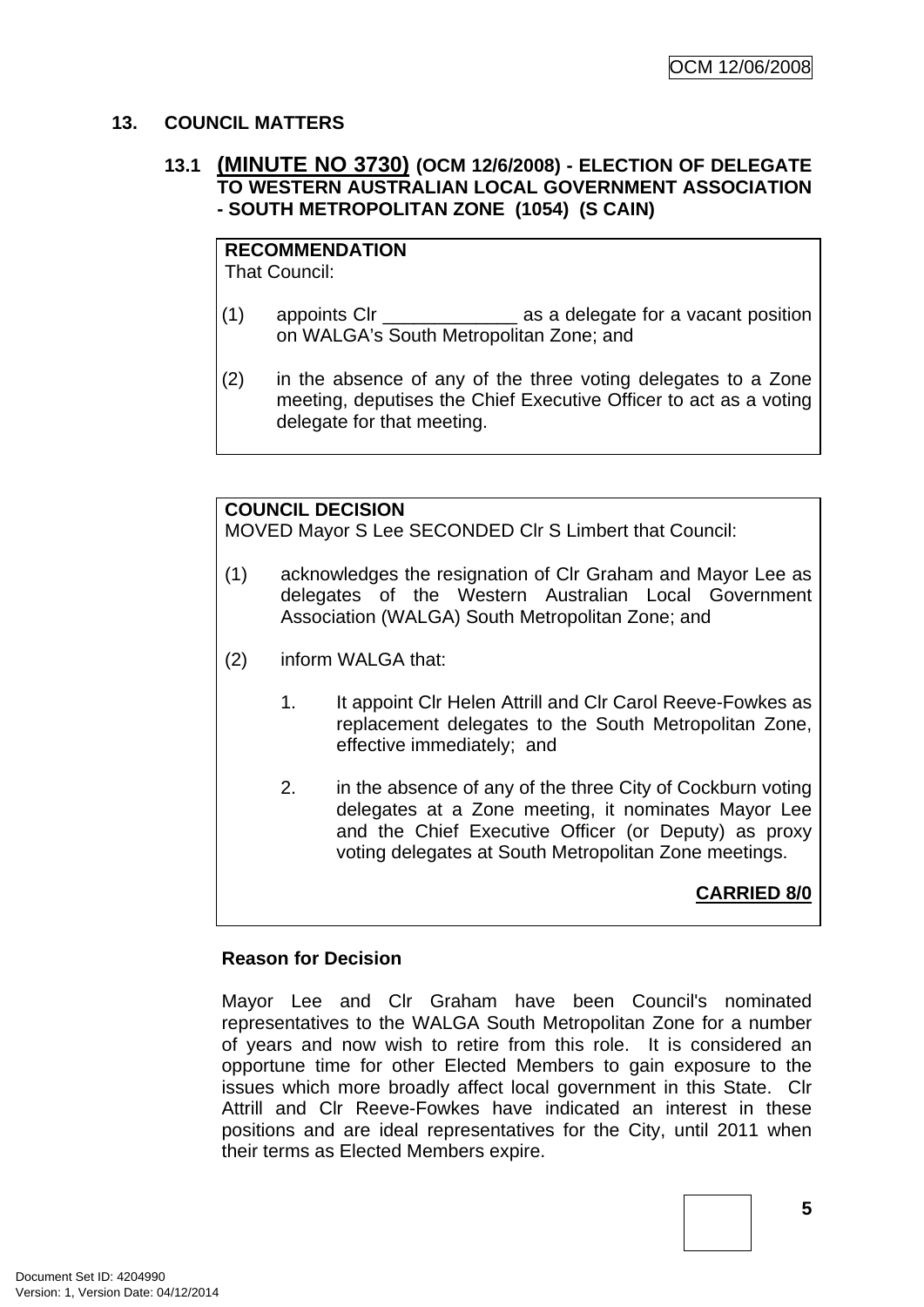## **Background**

The City is allocated three delegate positions on the West Australian Local Government's (WALGA's) South Metropolitan Zone. At the Ordinary Council Meeting of 10 May 2005, Council elected Mayor Stephen Lee, Councillor Richard Graham and Councillor Sue Limbert as its delegates. There was no need for Council to reconsider its Zone delegates following the May 2007 elections, as each of the three delegates still had unexpired terms as Elected Members.

## **Submission**

Councillor Graham has advised that he would like another Elected Member to take his place on the Zone, as an opportunity for others to gain experience in working with the WALGA executive.

### **Report**

Across the State, WALGA has 18 Zones each of which elect three delegates to the State Council. The South Metropolitan Zone consists of the Cities of Cockburn, Fremantle, Melville and Rockingham, and Towns of East Fremantle and Kwinana. Each Council is allocated three voting delegate positions, with the Municipality's CEO also attending as a non-voting delegate. The South West Group is also represented at the Zone, with the Director of the Group also attending as a non-voting delegate.

Following the advice from Councillor Graham, the CEO contacted all Elected Members about the vacancy. Councillor's Attrill and Reeve-Fowkes have both indicated their interest in being appointed to this position.

In some circumstances, Council's have appointed their CEO's as voting delegates, usually as a deputised role in order to retain the Municipalities voting numbers. This provision is being recommended to ensure the City retains its representation on the Zone in such circumstances.

### **Strategic Plan/Policy Implications**

### **Governance Excellence**

• To conduct Council business in open public forums and to manage Council affairs by employing publicly accountable practices.

## **Budget/Financial Implications**

N/A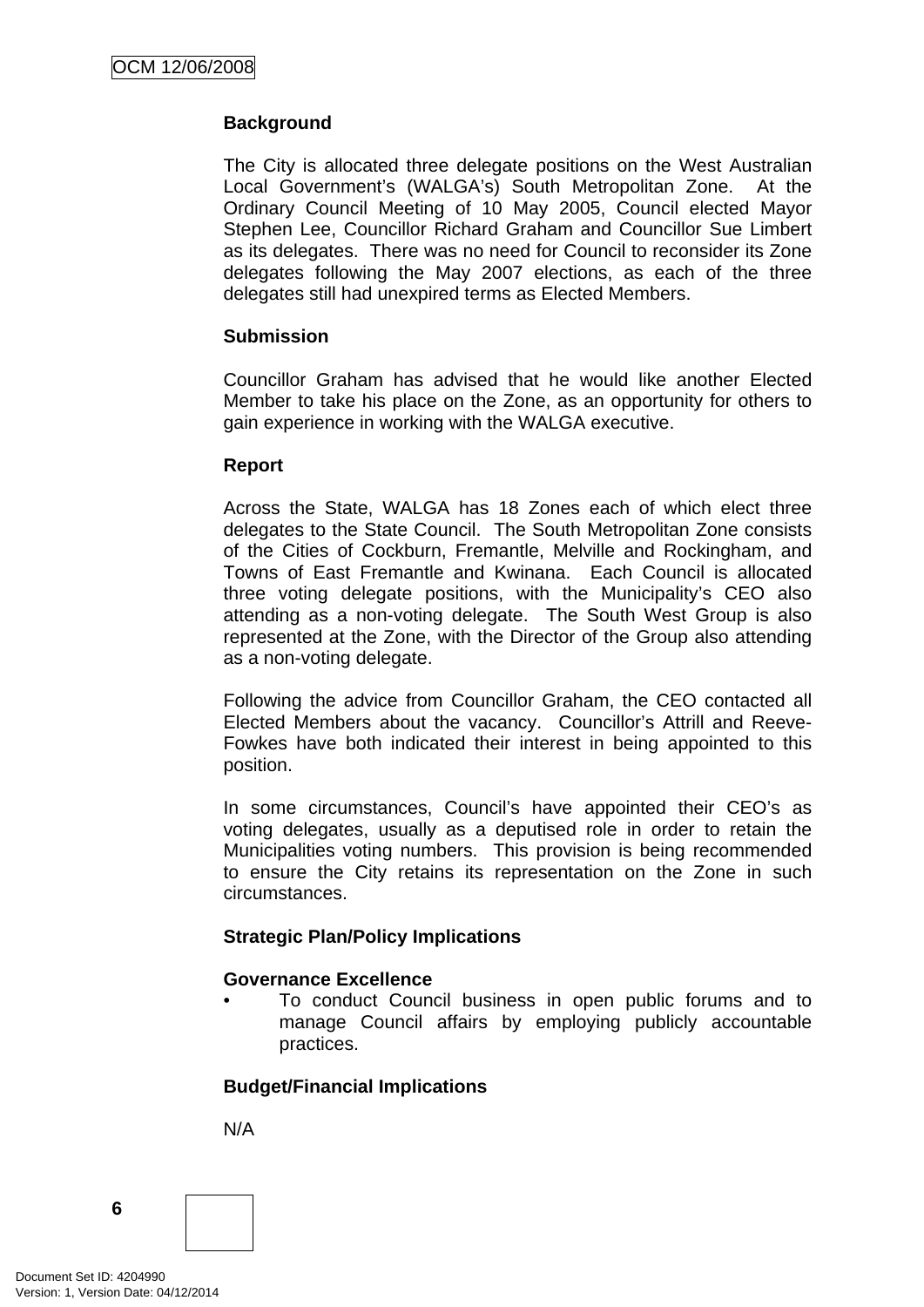## <span id="page-10-0"></span>**Legal Implications**

N/A

## **Community Consultation**

N/A

## **Attachment(s)**

N/A

## **Advice to Proponent(s)/Submissioners**

Councillors Attrill and Reeve-Fowkes have been advised that this matter will be put to the June 2008 OCM.

## **Implications of Section 3.18(3) Local Government Act, 1995**

N/A

**NOTE**: AT THIS POINT IN THE MEETING, THE TIME BEING 7.22 PM, ITEMS 13.2, 15.1, 15.2, 15.4, 17.1 AND 17.2 WERE CARRIED BY AN "EN BLOC" RESOLUTION OF COUNCIL:

## **13.2 (MINUTE NO 3731) (OCM 12/6/2008) - SUBMISSION ON SYSTEMIC SUSTAINABILITY STUDY DRAFT REPORT (1054) (S CAIN) (ATTACH)**

## **RECOMMENDATION**

That Council:

- (1) advise the Western Australian Local Government Association (WALGA) of its strong support for industry lead reform of the Local Government sector in this State;
- (2) recognise that the concept of regional service delivery is likely to be the best model for achieving greater efficiency within the sector, but that the regional model adopted may differ across regions and should include the option for corporate structures, or other partnering arrangements that do not require creation of Regional Councils;
- (3) participate through the South Metropolitan Regional Zone and the South West Group in ongoing dialogue and review of the recommendations contained within the WALGA report 'The Journey: Sustainability into the Future'; and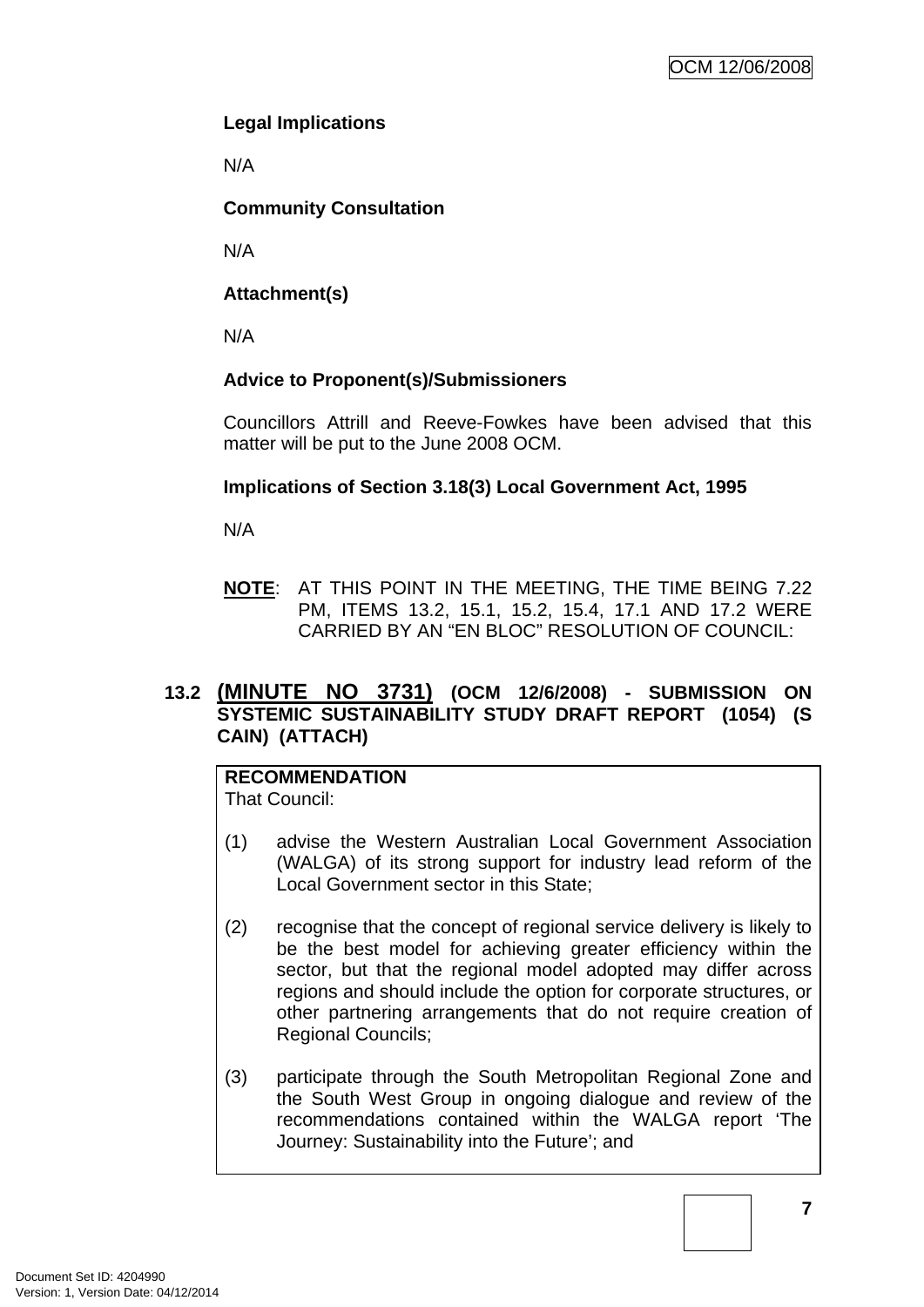(4) forward the City's submission to WALGA in response to the draft report.

#### **COUNCIL DECISION**

MOVED Clr H Attrill SECONDED Clr I Whitfield that the recommendaton be adopted.

**CARRIED 8/0**

### **Background**

In early 2005 the West Australian Local Government Association (WALGA) State Council agreed to lead a major review of the future sustainability of the Local Government sector. Under the banner of 'Systemic Sustainability' a panel of experts was formed to conduct a high level overview of the sector's economic, social and community capacity building roles and capabilities. The initial report of the panel contained 41 recommendations and was referred to the State Council for further action.

The Council resolved to investigate these in more detail and it formed a Taskforce to oversee this, under the banner of the 'Systemic Sustainability Study' (SSS). Five working groups, consisting of Councillors and senior Local Government managers from across the State (including the City's CEO and Director, Engineering and Works), addressed the themes below:

- Leadership for change
- Finance
- Revenue
- **Services**
- **Capability**

The results of the working group were finalised in January 2008 and in February WALGA publicly launched a draft SSS 10 Year Industry Plan. The report is now the subject of a public consultation period, which ends mid June. To promote the outcomes of the report, WALGA has arranged presentations to Councils, Zones and industry organisations. A presentation was given to the Southern Metropolitan Zone, to which the City of Cockburn belongs, on 26 March 2008 at the City of Melville. A copy of the full WALGA report, which can be found at www.walga.asn.au, was also made available for Elected Members to review.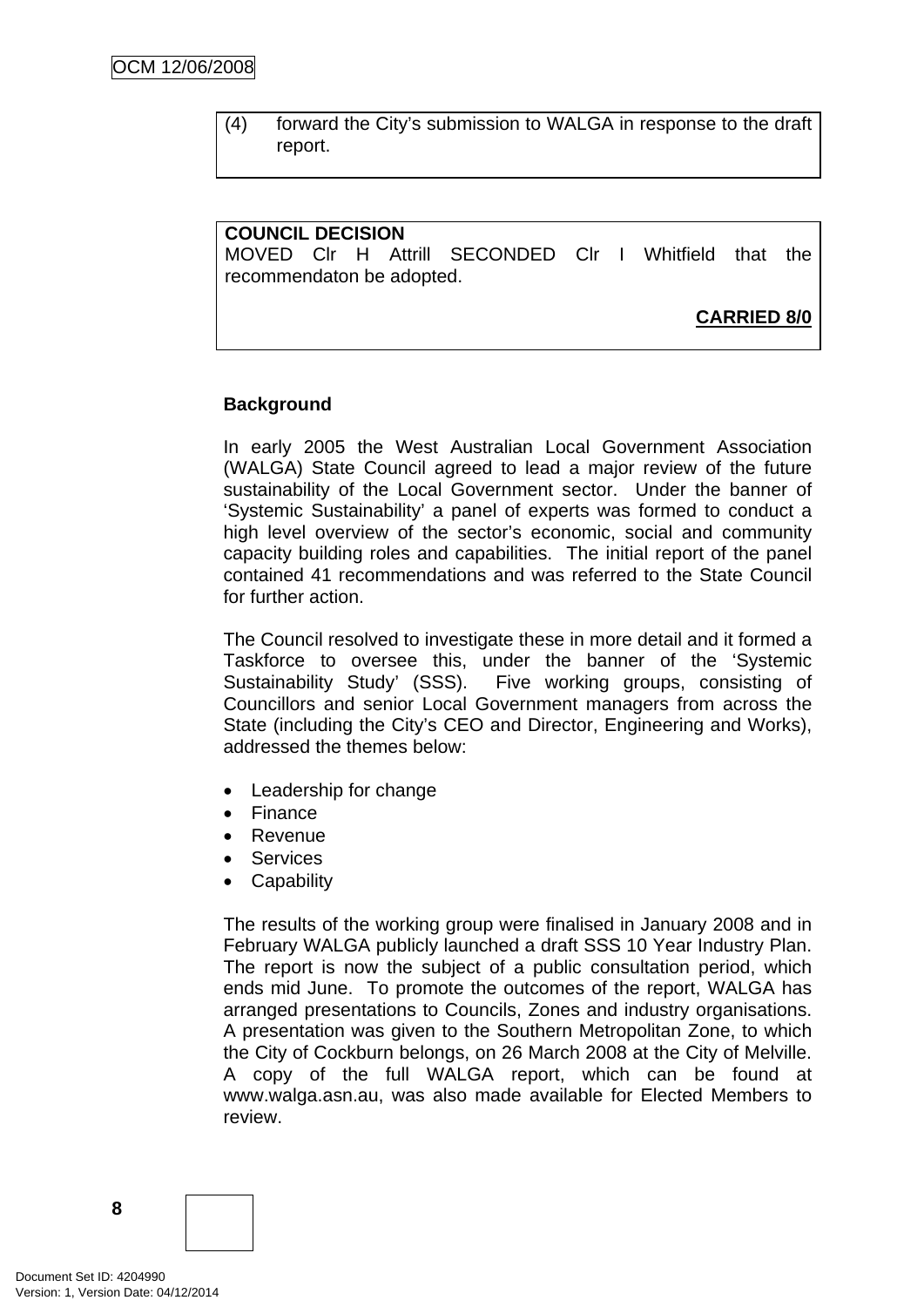OCM 12/06/2008

## **Submission**

N/A

## **Report**

The SSS Plan, entitled *The Journey: Sustainability into the Future*, seeks to promote a new vision for West Australian Local Government. At the heart of this vision is a recognition that the sector needs to initiate industry-wide reform on a voluntary basis, or face the prospect that the State Government will mandate this. The report also recognises that there are significant challenges facing the sector and that a proactive approach to resolving these is required.

The vision being promoted is that:

"*Local Government will implement and maintain a governance model that integrates effective service delivery (on a regional basis) with appropriate political representation (on a local basis)".* 

It recommends that the Regional areas be based on current WALGA Zone boundaries.

The report also recommends a number of innovations for the industry:

- Enhanced capacity for Local Governments to create trading entities
- Adoption of best practice models for rate setting
- New best practice for setting of development charges
- Increased use of prudentially managed debt
- Creation of a Local Government Independent Assistance Commission to support and advise
- Sector-wide adoption of long term (10 year) financial and service plans
- Increased transparency by annual reporting on achievements
- Markedly improved standards of infrastructure and asset management

The proposed Regional model would see Councils sharing resources and infrastructure. In establishing such entities it is expected that some 'front end' services; such as planning, road maintenance, community services, etc and many 'back end' functions; such as accounting, rates, and information technology, could be undertaken by a Regional Council. Governance would be undertaken both locally and regionally, but by fewer Councillors.

Submissions from Partner Organisations. The City is a member of a number of interest groups that are making submissions on the plan. The South West Group (SWG) has a draft report, copy attached, which will be considered at its next meeting to be held on 9 June 2008.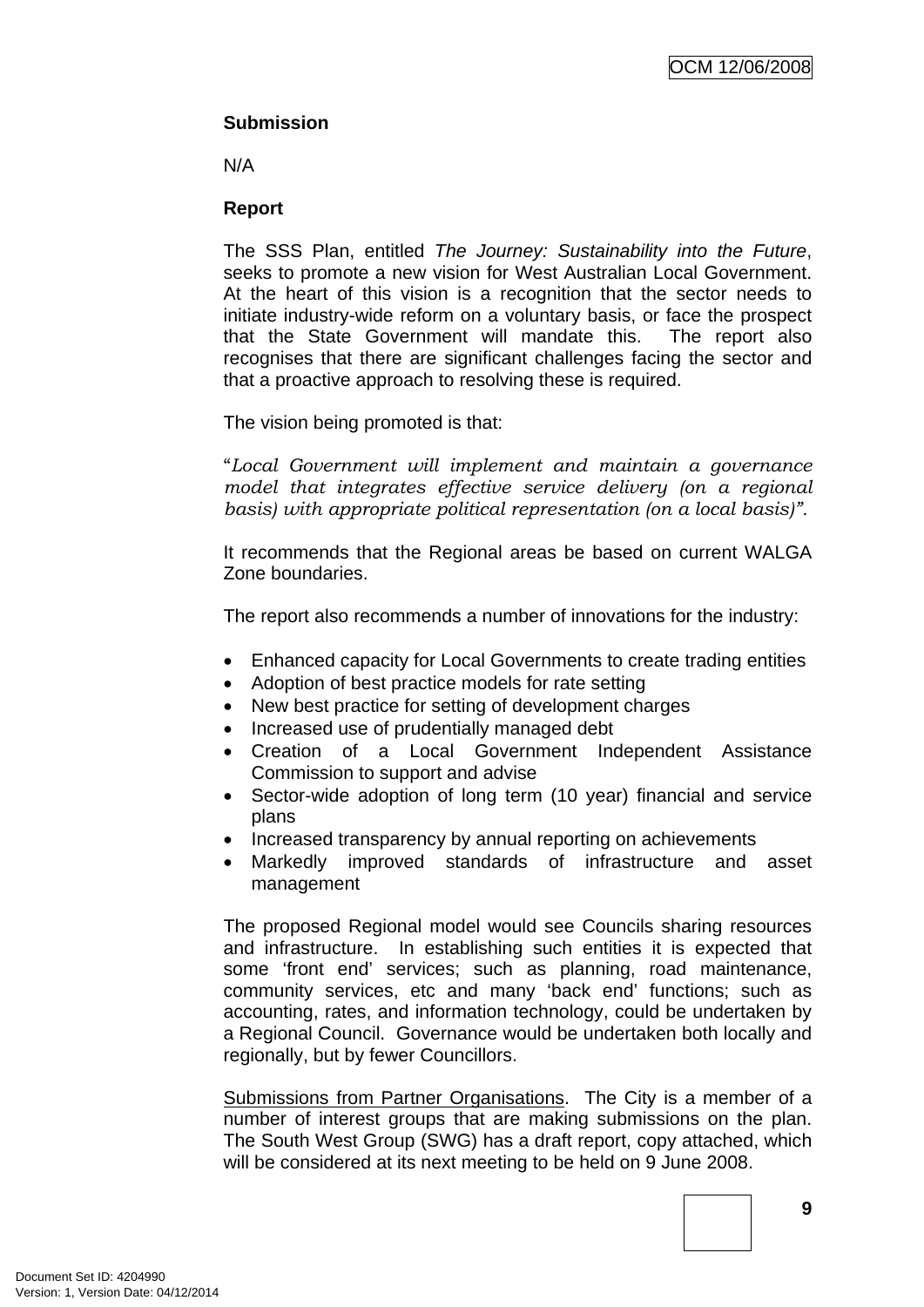A key issue for the SWG is the potential structure of a local 'regional' council. While supporting the Zone as the logical starting place for this, consideration has to be given to the implications for other governance structures. The City is already a member of the Southern Metropolitan Regional Council (SMRC), which has the SW Zone members and the City of Canning as its members. The SMRC's mandate is narrowly focussed on the provision of regional waste management services. For a variety of reasons, it is probably not the best vehicle to use for an expansion of services.

Similarly the SWG is a voluntary organisation and has no formal status to propel it to act as a regional council. Key issues that the City of Cockburn would have to consider in moving to become part of another regional authority are:

- How would this improve service delivery?
- Can this reduce cost or improve access to services?
- Would this simply improve the viability of other Local Governments, without assisting the City, which would otherwise have to consider amalgamation as an alternative?

While it is not possible to answer these questions at this stage, the absence of an answer should not preclude the City from considering regionalisation. Both the waste management provided to the City by the SMRC and the collaborative Community Security Service provided in conjunction with the City of Melville, are good examples of the benefit of regional service delivery. But there may be other models, such as joint venture between Councils, which might equally deliver efficiencies. Officers from the City are currently considering how we might create a shared services bureau for information services, on some form of partnership basis. Such an arrangement is intended to reduce infrastructure costs and create greater systems redundancy in the event of an emergency.

While the City should fully participate in any review of a regional structure so as to ascertain answers to the questions posed above, it should also consider that establishing another Regional Council may not necessarily be the only way of achieving regionalisation.

At officer level, the CEO is also a member of the Outer Metropolitan Growth Councils Policy Forum (OMGCPF). This group comprises the CEOs from all of the 'high' growth metropolitan Councils and it has been very effective in generating improvements within the Local Government sector. The Electronic Lodgement System (ELS) for building applications and draft Development Contributions for Community Infrastructure levy are both examples of projects that have been initiated by this group. A copy of the submission from the group has also been included for information.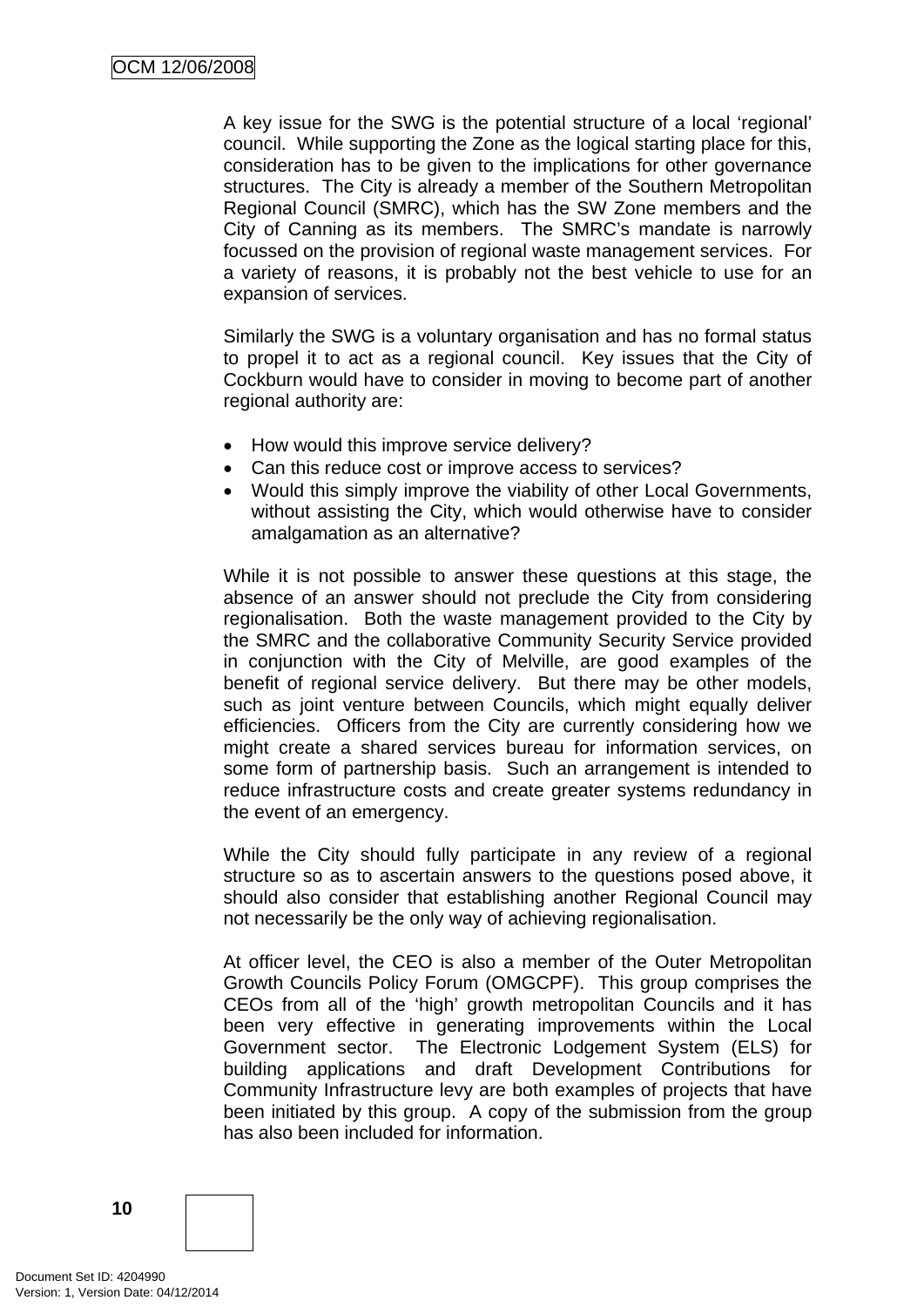The OMGCPF's approach has been to strongly support industry reform. In making its submission it sees that a proactive and positive approach is required, lest the inability to achieve common ground causes the whole process to grind to a halt. The group believes that the sector has no more than the next term of a new State Government to demonstrate it is capable of self regulated reform, or the State will simply mandate change.

It is worth remembering that wholesale Local Government structural reform has now occurred in all States, less Western Australia. The most recent example is in Queensland where the former Beattie Government initiated unilateral reform, reducing the number of Local Governments from 157 to 73. This reform was executed without consultation, either to the sector or public.

The covering letter to the OMGCPF's submission has been attached to demonstrate a collaborative view is possible, while acknowledging that the group's members do have differing opinions on different recommendations. One of the key features of this group is that, with the exception of the Towns of Kwinana and Serpentine Jarrahdale, each of the Council's represented is relatively large in size; ie has around 80,000 or more residents. Whereas many of the nonmetropolitan Local Governments across the State are considerably smaller. Such small entities must still consider that regionalisation will not necessarily make them sustainable and that amalgamation may be the better approach for them.

City of Cockburn Submission: The attached submission looks at each of the recommendations from an entirely local perspective. While much of the report has been supported; ie 45 of the 61 recommendations, a further 13 recommendations are partially support and only 3 recommendations are not supported. As the details of these are contained in the attachment, they are not individually recorded here.

The three recommendations that are not supported (ie Recommendations 18, 22 and 33) relate to the proposed establishment of a Local Government Finance Authority (LGFA) and Local Government Independent Assistance Commission (LGIAC). While acknowledging that aspects of this concept have merit, it could also lead to the creation of additional layers of bureaucracy. The report does not address how the roles of the WA Grants Commission, Local Govt Advisory Board, LGFA, LGIAC and functions of WALGA and the DLG&RD in the overall management and regulation of Local Government, could be integrated to facilitate better and simpler industry governance.

It is noteworthy that the Minister for Local Government and Regional Development, Ljilijanna Ravlich MLC, has publicly supported the overall tenor of the plan and the majority of its recommendations.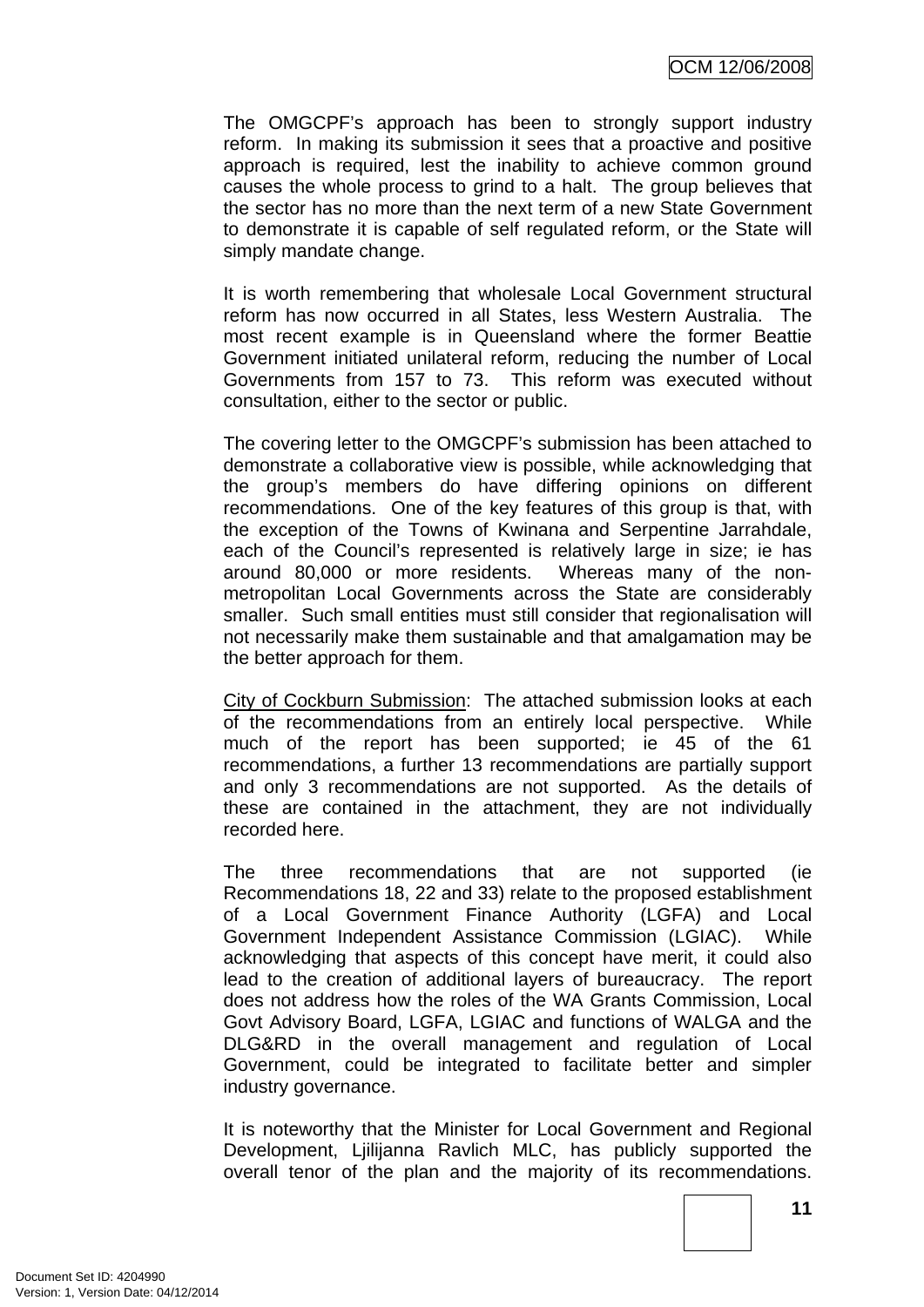<span id="page-15-0"></span>However, a key feature of WALGA's submission (recommendation 61), was a bid for \$30M from the State Government in order to progress the regional model. The FY 2008/09 budget, announced on Thursday 8 May 2008, contained no such allocation. Ultimately, without significant financial support from the State it is doubtful whether real reform across the whole of the sector will be possible.

## **Strategic Plan/Policy Implications**

### **Governance Excellence**

To provide effective monitoring and regulatory services that administer relevant legislation and local laws in a fair and impartial way.

## **Budget/Financial Implications**

There are no known implications at this time.

## **Legal Implications**

N/A

## **Community Consultation**

N/A

## **Attachment(s)**

- (1) Draft submission from the South West Group
- (2) Draft covering letter to submission from the OMGCPF
- (3) Draft City of Cockburn submission

## **Advice to Proponent(s)/Submissioners**

N/A

## **Implications of Section 3.18(3) Local Government Act, 1995**

N/A

## **13.3 (MINUTE NO 3732) (OCM 12/6/2008) - FINAL ADOPTION OF THE PLAN FOR THE DISTRICT 2008 - 2018 (1029) (S CAIN) (ATTACH)**

## **RECOMMENDATION**

That Council adopt the amended draft Plan for the District 2008 –2018, as attached to the Agenda, as its approved 'Plan for the Future' for the period 2008 – 2018.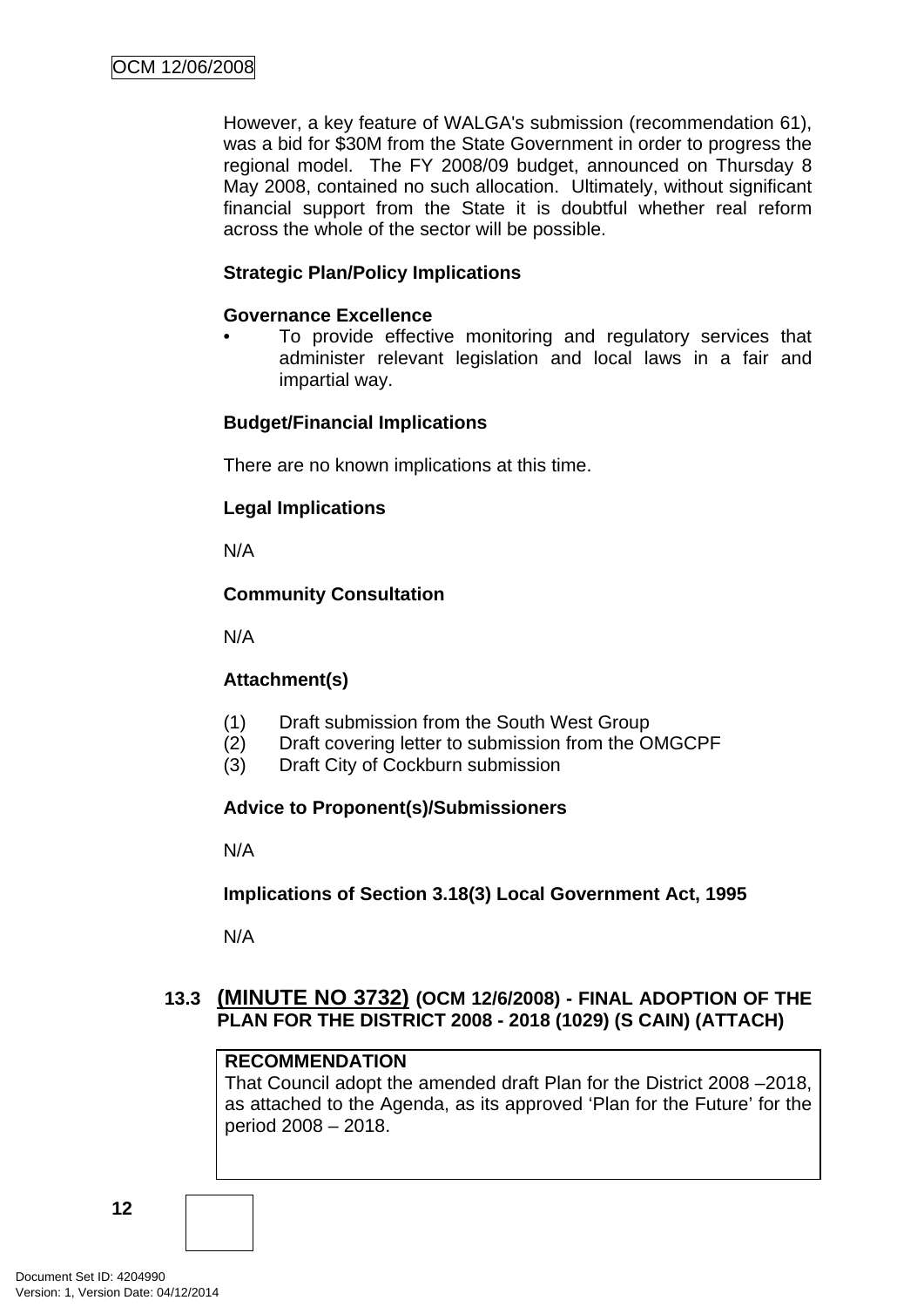## **COUNCIL DECISION**

MOVED Clr S Limbert SECONDED Clr T Romano that the recommendation be adopted.

## **CARRIED BY ABSOLUTE MAJORITY OF COUNCIL 8/0**

## **Background**

At the April 2008 Ordinary Council Meeting, Council resolved to:

- (*1) adopt the draft Plan for the District 2008 –2018;*
- *(2) initiate a public consultation process over the next six weeks, to include a briefing to community representatives through the Community Development Strategy forum;.*
- *(3) make the draft available via the City's website and initiates other means of communicating the draft plan; and*
- *(4) following consultation bring the Plan back to Council for its final consideration at the June Ordinary Council Meeting.*
- *(5) examine the possibility of bringing the golf course project forward by 12 months, with concept design design to commence in 2008/09.*

### **Submission**

At the close of the consultation period two public submissions on the Plan were received. Additionally, Council resolved at its May 2008 Ordinary Council Meeting to amend the timeframe for the development of the Hammond Road Regional Sports Centre development. Staff have also sought some additional amendments to the plan. A report on these modifications is detailed below, with recommended changes being incorporated into an updated version of the Plan.

### **Report**

The Plan for the District is a detailed ten-year program for infrastructure development, services expansion (including future staffing requirements) and financing management plan. Since it was adopted for public comment in April 2008 it has been displayed on the City's website, in libraries and copies provided to community groups.

Consultation Program. The Plan was formally presented to community leaders at the Community Development Strategy forum on 15 May 2008. Copies of the plan had previously been distributed to community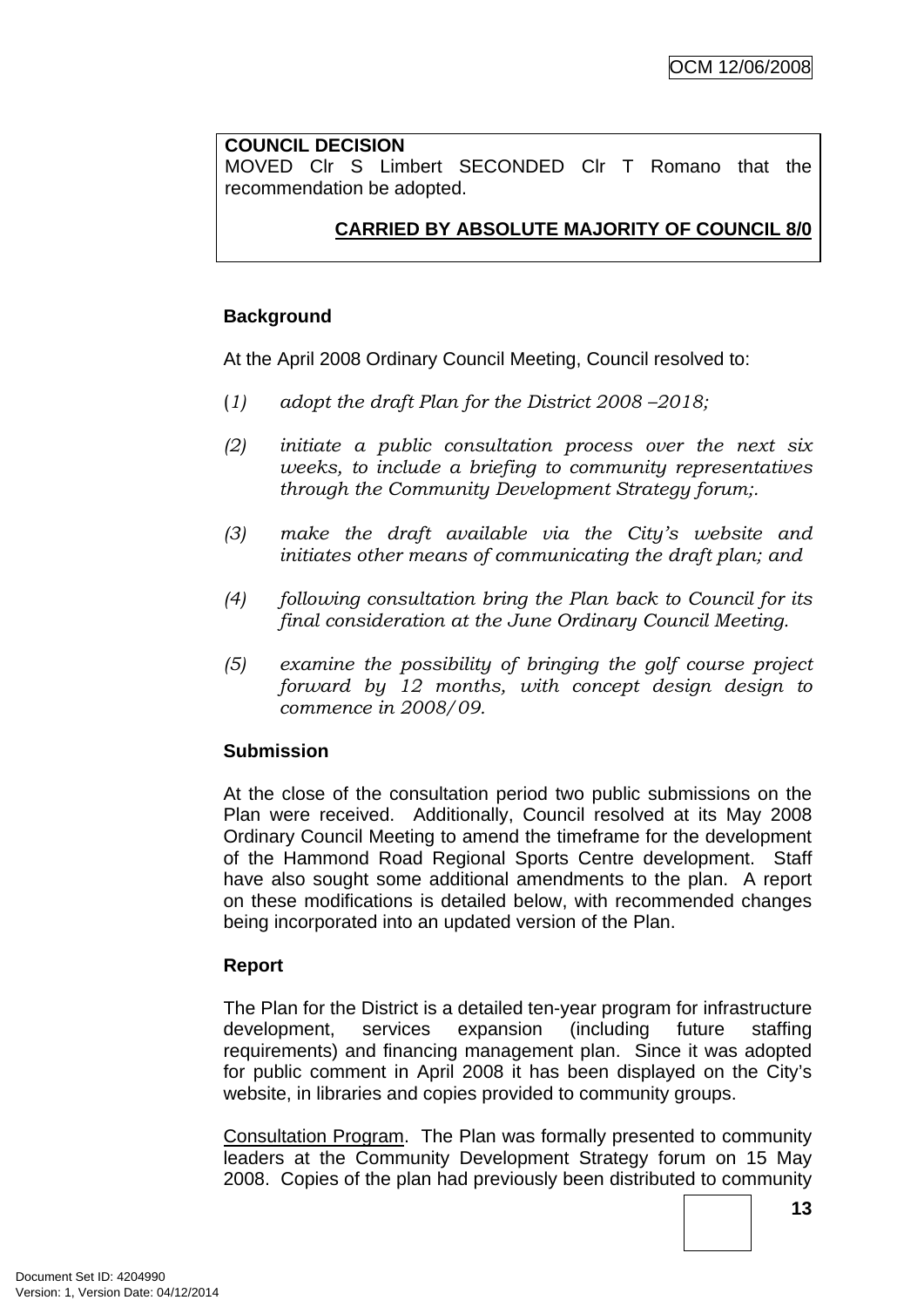groups in order to promote discussion of the Plan prior to the presentation. The feedback from the participants was good, with only Mr Daryl Smith subsequently responding, providing some clarifying points on the development of the proposed Surf Life Saving Club.

Advertising. The Plan was advertised in the Cockburn Herald on 18 April and in the Cockburn Gazette on 15 April. Following the April Council meeting there have also been several articles in the local newspapers on projects detailed in the Plan.

A copy of the Plan and more detailed copies of some of the drawings were placed on to the City of Cockburn Website on 4 April 2008. The May edition of the Cockburn Soundings also had reference to it, as well as the *e-newsletters* issued on 14 and 30 April 2008.

Submissions. As at 30 May 2008, being the closing date for submissions, two public submissions were received. Commentary on these and recommended modifications to the Plan are detailed below:

- The submission from Mr Daryl Smith resulted in some minor changes to the text associated with the SLLC project.
- A submission was received from Mr Kevin Bovill that primarily dealt with concerns regarding the development of public open space (POS). Of the four matters raised by Mr Bovill, only the development of the Cockburn Central Heritage Park was listed as a project in the Plan. While his recommendation for an expansion of this area is not supported, bringing forward the timing of the development of a concept plan for the area is supported and has been included in the updated Plan. It is the opinion of staff that the other three matters contained in the submission are more environmental or planning issues, not directly related to the infrastructure theme of the Plan. A copy of the City's response to Mr Bovill on his submission is attached.

Other Proposed Modifications. There are several changes proposed by staff to the draft plan. Details of these and recommendations on each are shown below:

• Golf Course. For the golf course to proceed three elements are necessary; the Department of Planning and Infrastructure (DPI) needs to agree to the land being used for an active recreation reserve, the Department of Water (DOW) needs to agree to the use of water from the Port Coogee groundwater interception system being allocated for this purpose in perpetuity, and a business plan would need to be adopted by Council. The latter requirement is the least problematic, as the project will either be financially viable or not. The other two are more difficult to finalise. Preliminary discussions have been held with DPI; however, the issue of land use within the adjacent precinct, which is currently impacted by the Watson's odour buffer, complicates this matter. Any changes to the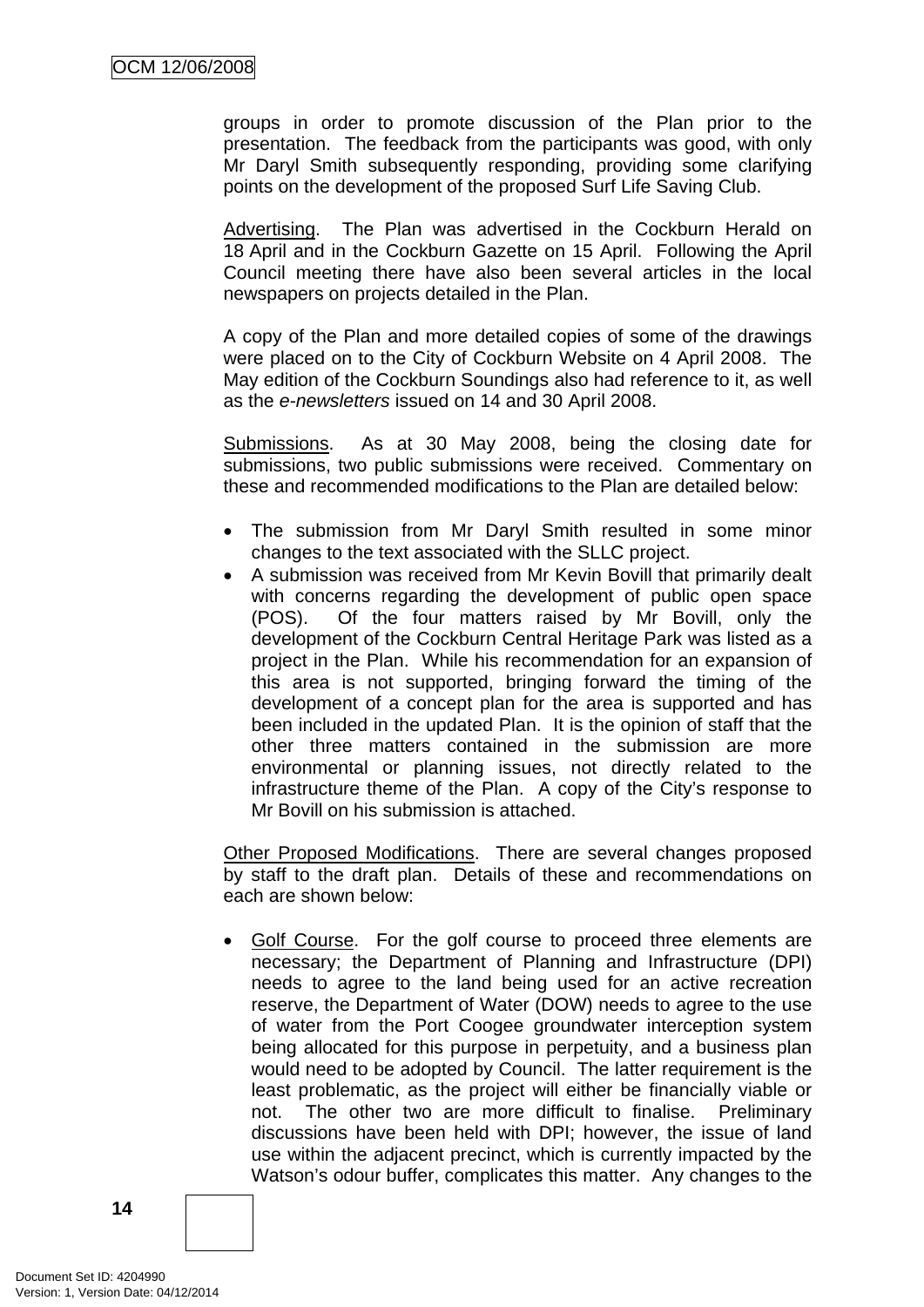land use in this area will have an impact on planning, traffic engineering and environmental management and these need to be fully understood before Council can proceed. The issue of water supply is critical to the overall viability of the golf course and much still needs to be done before this matter is resolved. Current approval to extract water from the groundwater interception system, is restricted to re-injection and irrigation of 8ha of POS only. The licence is for a 2 year period and no commitments have yet been given for long-term supply. These issues will have some impact over the longevity of the supply and it is difficult to move forward with a golf course proposal until the outcomes are known. Resolving the various matters detailed above will not occur quickly. It is for this reason that it is not possible to bring this project forward.

- Regional Sports Centre (Hammond Road, Success). At the May 2008 Ordinary Council Meeting it was resolved to proceed with the earthworks for this project and amend the timeframe for the development of this facility, borrowing funds to complete it over two years rather than the proposed five year development. As such, the timetable now reflects this, as does the Financial Plan. The draft 2008/09 budget also contains provision for the first stage of works to proceed.
- North Coogee Foreshore Management Plan. A plan for redevelopment of the North Coogee foreshore was presented to Council on 12 April 2007. While the public advertising is completed, the DPI has requested additional data, including a review of the groyne extension, prior to making formal comment on it. The environmental remediation of the dunes has been pending the adoption of the plan, but has to commence shortly in conjunction with the development by Stockland. A plan (either modified or not) is likely to be presented to Council at the July 2008 Ordinary Council Meeting. Provision has been made for the City's financial contribution to the works on this project, which will be undertaken in several stages, pending the plan's formal adoption by Council.
- **Employees.** The Plan includes projections of the likely growth in employee numbers over the next decade. This information is used to support future budget submissions as well as plans for accommodation requirements. As a result of a recent strategy mapping exercise undertaken by Senior Staff, there have been changes made to the forecasts in the draft.

Plan Adoption. An updated version of the Plan, incorporating the modifications detailed above, is attached to the Agenda. It is recommended that this version of the Plan be now formally adopted. The Local Government Act (1995) requires that the City adopt a Plan for the Future, with this to be reviewed every two years. The City's Plan for the District 2008 – 2018 meets the requirements of the Act. As this Plan focuses heavily on infrastructure development, a two yearly review will be important as construction costs are continuing to escalate at a rate faster than general inflation.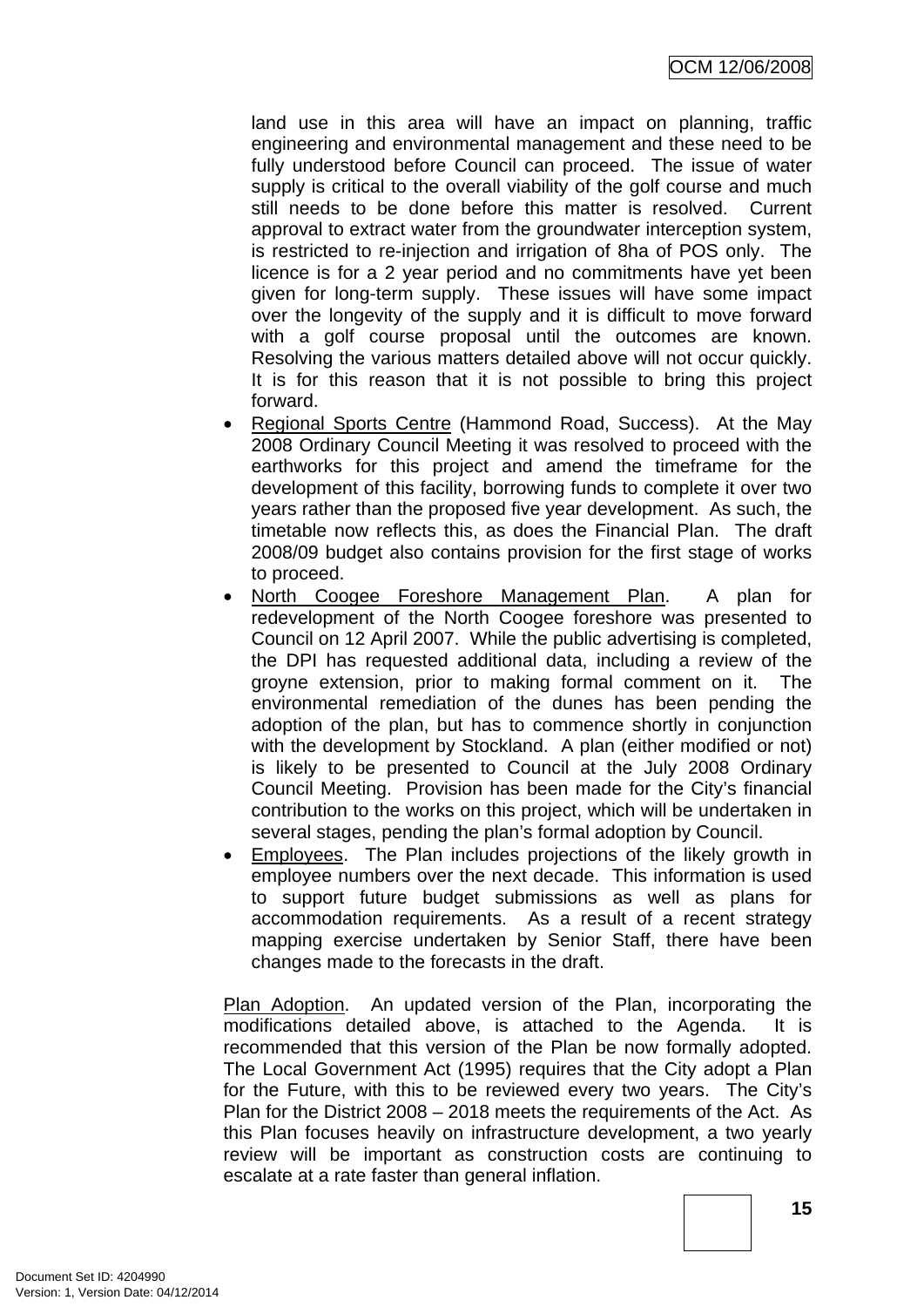As with the current version of the Plan, several of the projects listed in it are currently out to tender, or going to tender. Others will be the subject of Council review as part of the 2008/09 Budget adoption process. It is again anticipated that, in light of normal community consultation, variations to the scope or timing of these projects will also occur prior to the next formal review of the Plan.

## **Strategic Plan/Policy Implications**

## **Demographic Planning**

• To ensure the planning of the City is based on an approach that has the potential to achieve high levels of convenience and prosperity for its citizens.

## **Budget/Financial Implications**

Each of the items contained in the Plan will be subject to separate budget submission, during the life span of the Plan.

## **Legal Implications**

N/A

## **Community Consultation**

There has been extensive advertising of the draft Plan via local newspapers, presentation to Regional Community Group and the document being displayed at the City's libraries and on its website.

### **Attachment(s)**

- (1) Copy of response to Mr Kevill Bovill on his submission.
- (2) Updated draft Plan for the District 2008 2018.

## **Advice to Proponent(s)/Submissioners**

Each of the submissioners has been advised that this matter is to be considered at the June 2008 Council meeting.

## **Implications of Section 3.18(3) Local Government Act, 1995**

The Plan is being adopted as the City's 'Plan for the Future', required under s5.56 of The Local Government Act (1995).

MAYOR LEE AND CLR OLIVER LEFT THE MEETING AT THIS POINT THE TIME BEING 7.23 PM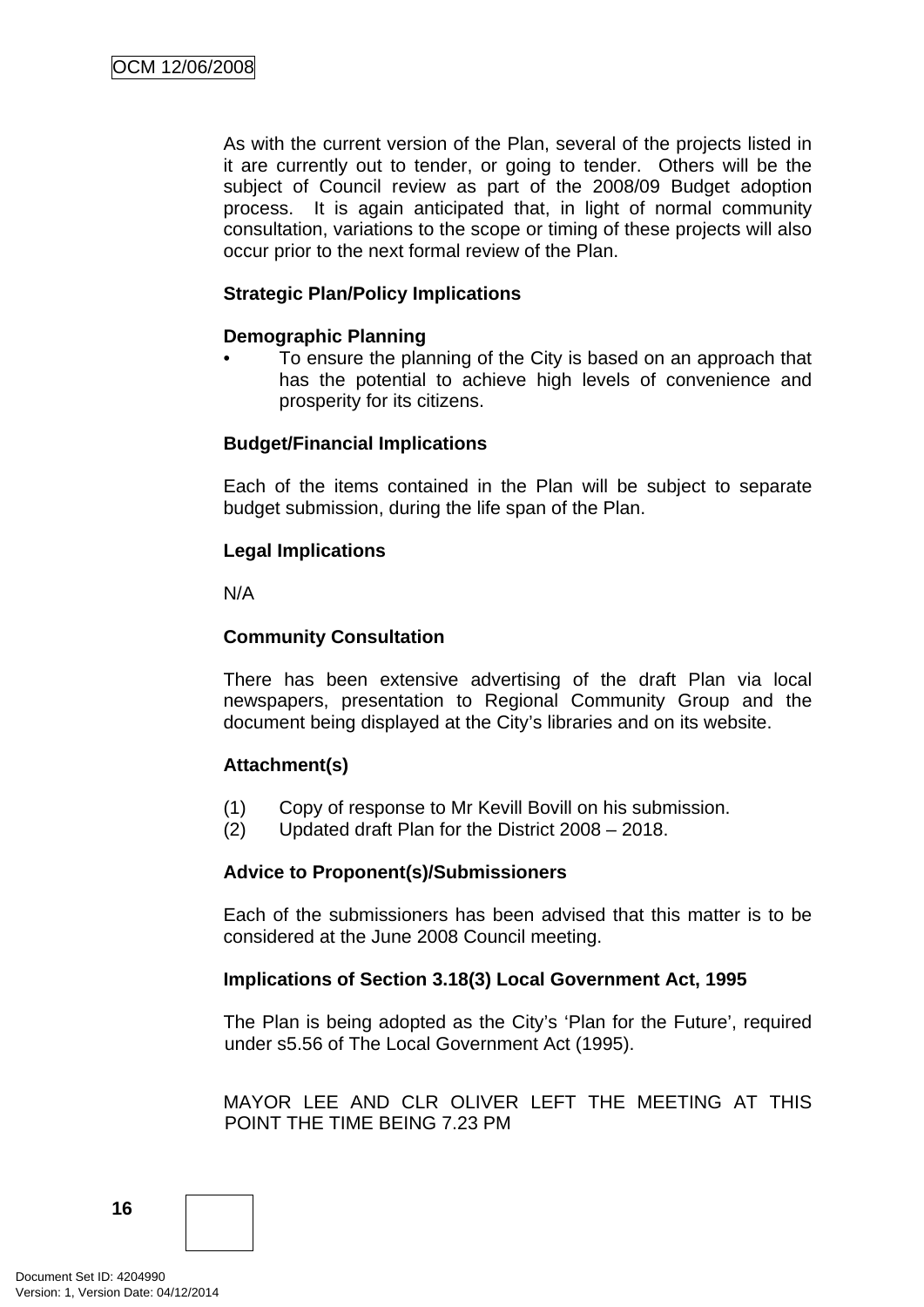<span id="page-20-0"></span>DEPUTY MAYOR ALLEN ASSUMED THE ROLE OF PRESIDING MEMBER

## **DECLARATION OF INTEREST**

Deputy Mayor Allen advised the meeting that he had received a declaration of financial interest from Mayor Lee in relation to Item 14.1, pursuant to Section 5.62(1)(ea) of the Local Government Act 1995. The nature of the interest being that it appears that he was the recipient of a notifiable gift from the developer (Australand) in relation to the 2005 election at which he was elected, and is therefore deemed to be a closely associated person.

Deputy Mayor Allen also advised the meeting that he had received a declaration of financial interest from Clr Oliver in relation to Item 14.1, pursuant to Section 5.61 of the Local Government Act 1995. The nature of the interest being that she received a notifiable gift, relative to the 2005 election at which she was elected, from Mayor Lee, who is deemed to be closely associated with a person in relation to this matter

## **14. PLANNING AND DEVELOPMENT DIVISION ISSUES**

**14.1 (MINUTE NO 3733) (OCM 12/6/2008) - DETAILED AREA PLAN AND DESIGN GUIDELINES FOR STAGE 4A PORT COOGEE, NORTH COOGEE - PREPARED BY: TAYLOR BURRELL BARNETT - PROPONENT: AUSTRALAND (125410) (T WATSON) (ATTACH)** 

# **RECOMMENDATION**

That Council:

- (1) approve the Detailed Area Plan and Design Guidelines presented for Stage 4A Port Coogee, North Coogee, prepared by Taylor Burrell Barnett for Australand, pursuant to the provisions contained under Clause 6.2.15 of the City of Cockburn Town Planning Scheme No. 3; and
- (2) advise the applicant accordingly.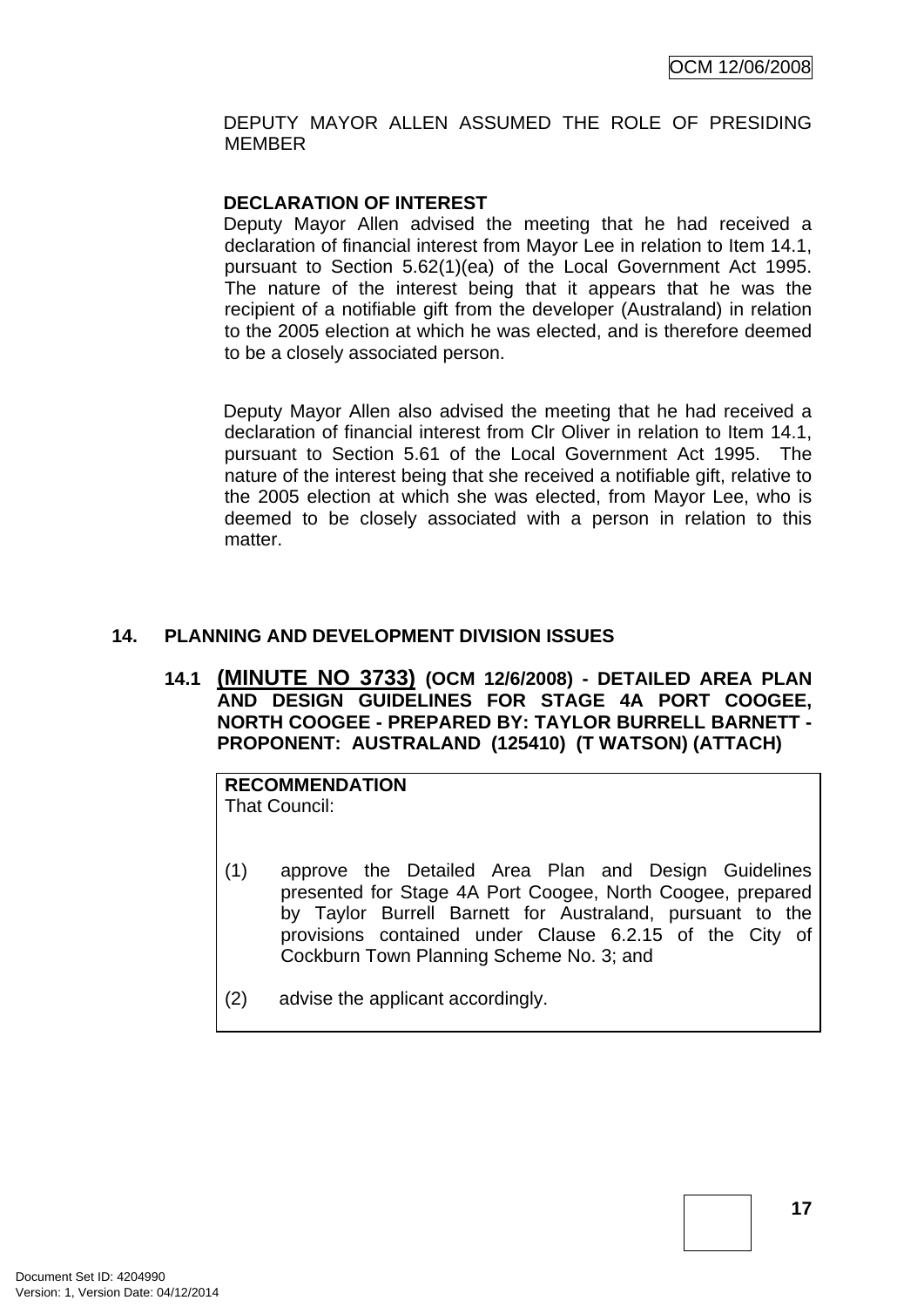## **COUNCIL DECISION**

MOVED Clr S Limbert SECONDED Clr H Attrill that the recommendation be adopted.

## **CARRIED 6/0**

## **Background**

The land covered by the subject Detailed Area Plan (DAP) and Design Guidelines is within the Port Coogee development area. Under the Structure Plan, the land represents Stage 4A. The land is identified for low density residential development (R25) and forms one of the 'Water Based Residential' precincts. The DAP and Guidelines provide development direction for 36 single residential lots within the stage, including 18 waterside lots on the southern side of the subdivision. The 18 lots forming the northern edge of the subdivision abut foreshore public open space.

Whilst the DAP is primarily aimed at guiding builtform outcomes on all lots, the guidelines deal with the control and development of jetties in the mooring envelopes of the waterside lots.

### **Submission**

### **DAP**

The attached DAP and Design Guidelines address amongst matters:

- Key elements to be considered in the design of dwellings.
- Dwelling setback requirements (front and rear), including the extent to which parapet walls can be erected on side boundaries.
- Dwelling levels and height relative to lot levels etc.
- Access and garage requirements.

Where the DAP does not refer to an alternate standard, the applicable standard/s are those prescribed in the Residential Planning Codes (R-Codes) and Town Planning Scheme No. 3 (where the R-Codes do not apply).

### **Report**

## DAP

The Stage 4A DAP provides location and site-specific planning information, to be considered in the design and development of the lots in question. The information is to be considered within the framework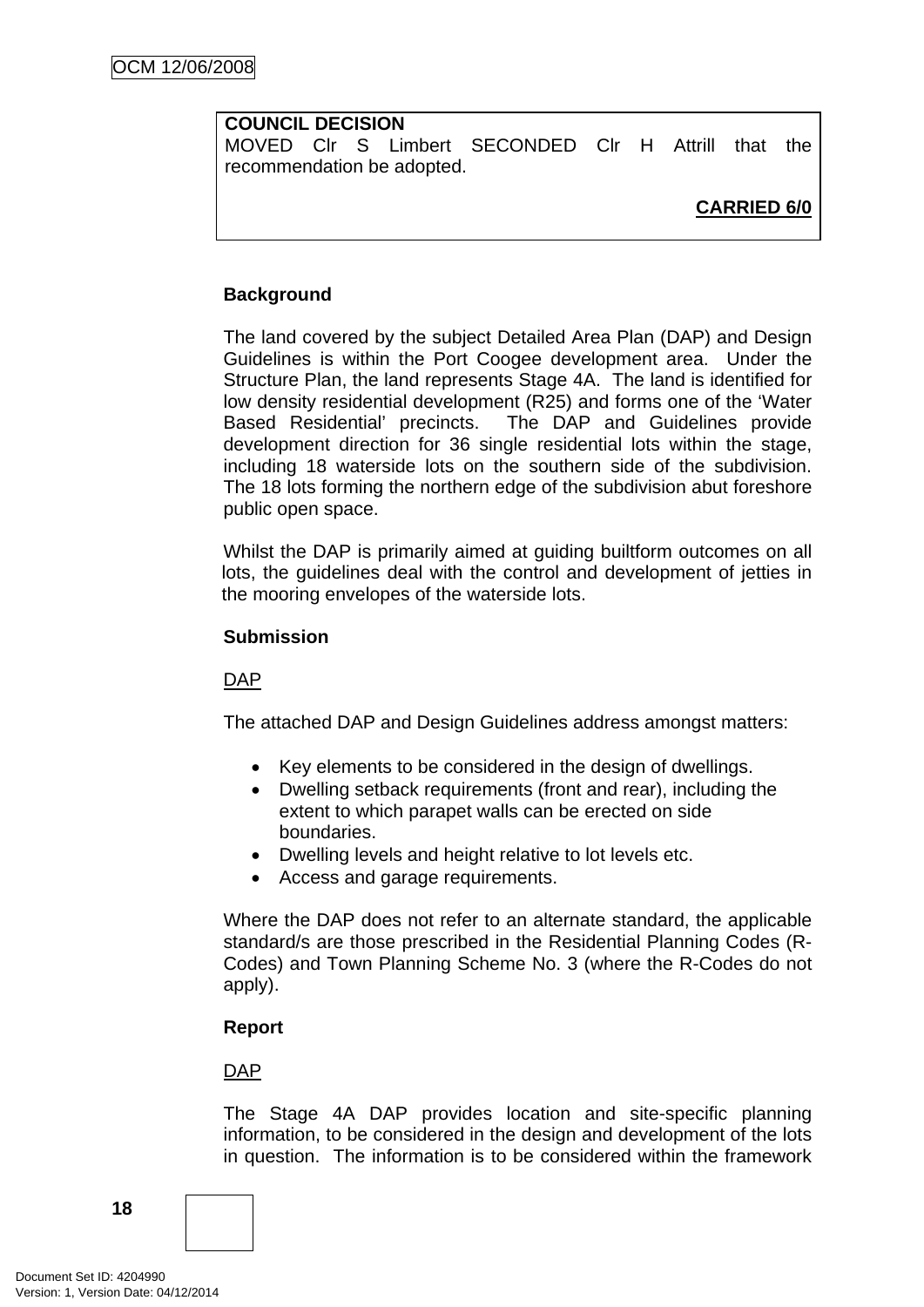of the Structure Plan adopted by Council for Port Coogee, as well as the R-Codes and the City's Planning Scheme.

Presentation of the DAP to the City was by the planning consultant for Port Coogee. Subsequent to the initial submission of the document, considerable review and negotiation has taken place with the consultant and developer. In this regard, the Planning Services was particularly keen to ensure that all aspects of future development on the lots are satisfactorily covered in the document.

The DAP now includes details of what is possible, in terms of structures and fences, within the rear setback areas of respective lots. These considerations were identified as important given the very public 'face' the rear of the lots will present to both the Marina waterways and foreshore public open space. Particular attention was also paid to site and building levels.

The amended DAP is now considered comprehensive and complete in terms of content, and it is recommended that Council adopt the document.

The DAP refers to Jetty and Mooring Design which will govern:

- The location and dimensions of the jetty and mooring envelopes for the waterway lots
- The design parameters for any proposed jetties
- The construction standards for any proposed jetties, pontoons or mooring piles

These are currently in draft form and will be the subject of a further item to Council.

### **Conclusion**

The DAP and Design Guidelines provide detailed controls and direction for development on the subject lots. As mentioned, Planning Services has worked closely with the planning consultant and developer to ensure the documents contain sufficient, well considered requirements to ensure future development takes place in an orderly and proper manner. It is, therefore, recommended that the DAP and Guidelines be adopted by Council.

The approval of the DAP and Design Guidelines is in accordance with the provisions of 6.2.15 of the Scheme. The provisions identify planning considerations to be included in a DAP (and Guidelines) and the process for adopting such. Where a DAP/Guidelines may affect landowners other than the owner/s of the subject land, the City may undertake consultation. As Stage 4A essentially represents an island with no immediate neighbours, no consultation has taken place.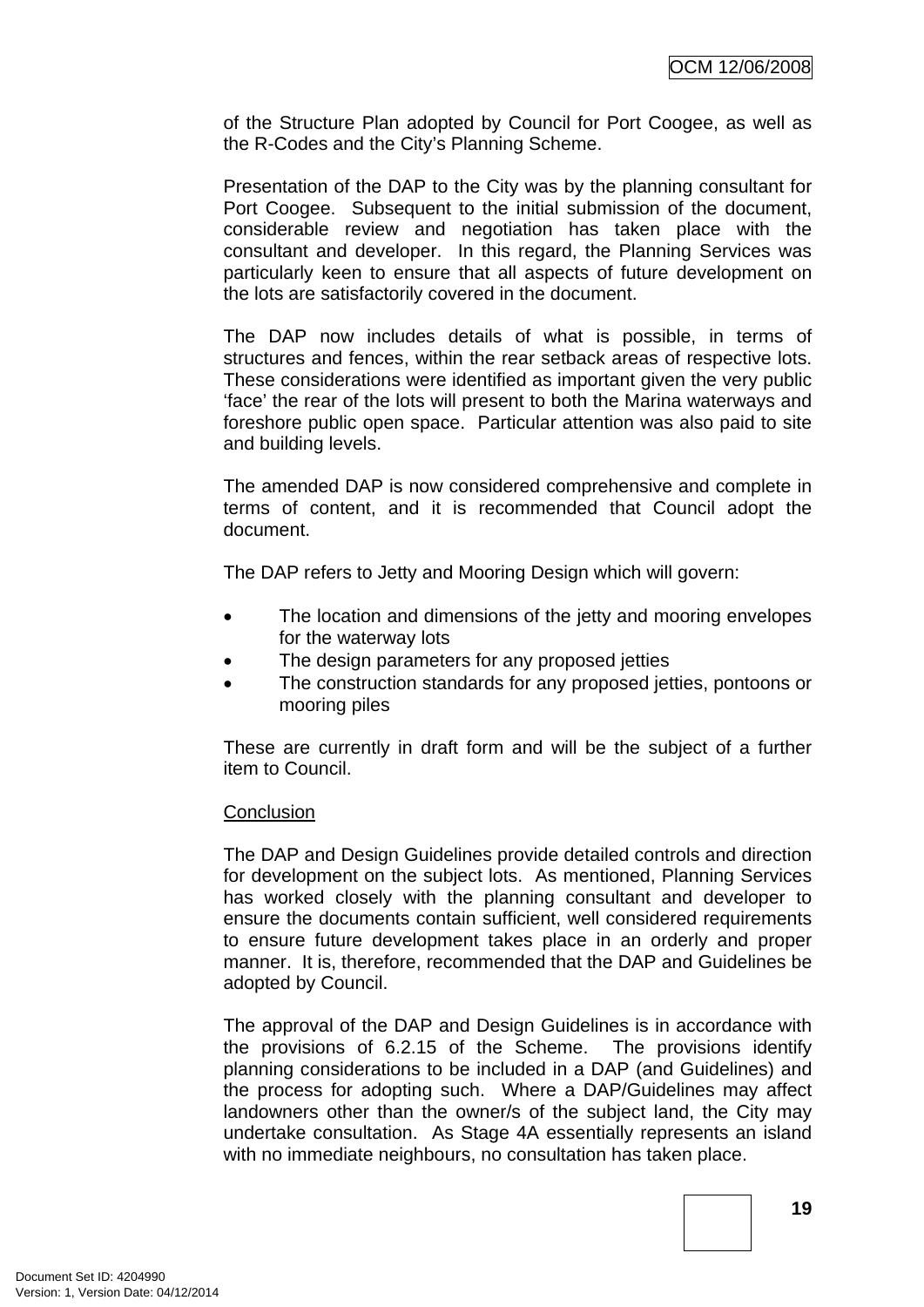Clause 6.2.15.8 provides scope for a DAP/Guidelines to be amended.

### **Strategic Plan/Policy Implications**

APD 31 – Detailed Area Plans

#### **Demographic Planning**

- To ensure the planning of the City is based on an approach that has the potential to achieve high levels of convenience and prosperity for its citizens.
- To ensure development will enhance the levels of amenity currently enjoyed by the community.

### **Lifestyle and Aspiration Achievement**

• To foster a sense of community spirit within the district generally and neighbourhoods in particular.

### **Budget/Financial Implications**

N/A

## **Legal Implications**

Town Planning Scheme No. 3 Planning and Development Act 2005

### **Community Consultation**

The DAP has not been the subject of consultation. The DAP sits within the framework of the Port Coogee Structure Plan which has been through a comprehensive public consultation program, including workshops. Additionally, Stage 4A sits in isolation to other development precincts within Port Coogee.

### **Attachment(s)**

- (1) Location/Structure Plan
- (2) Detailed Area Plan

### **Advice to Proponent(s)/Submissioners**

The Proponent has been advised that this matter is to be considered at 12 June 2008 Council Meeting.

### **Implications of Section 3.18(3) Local Government Act, 1995**

Nil.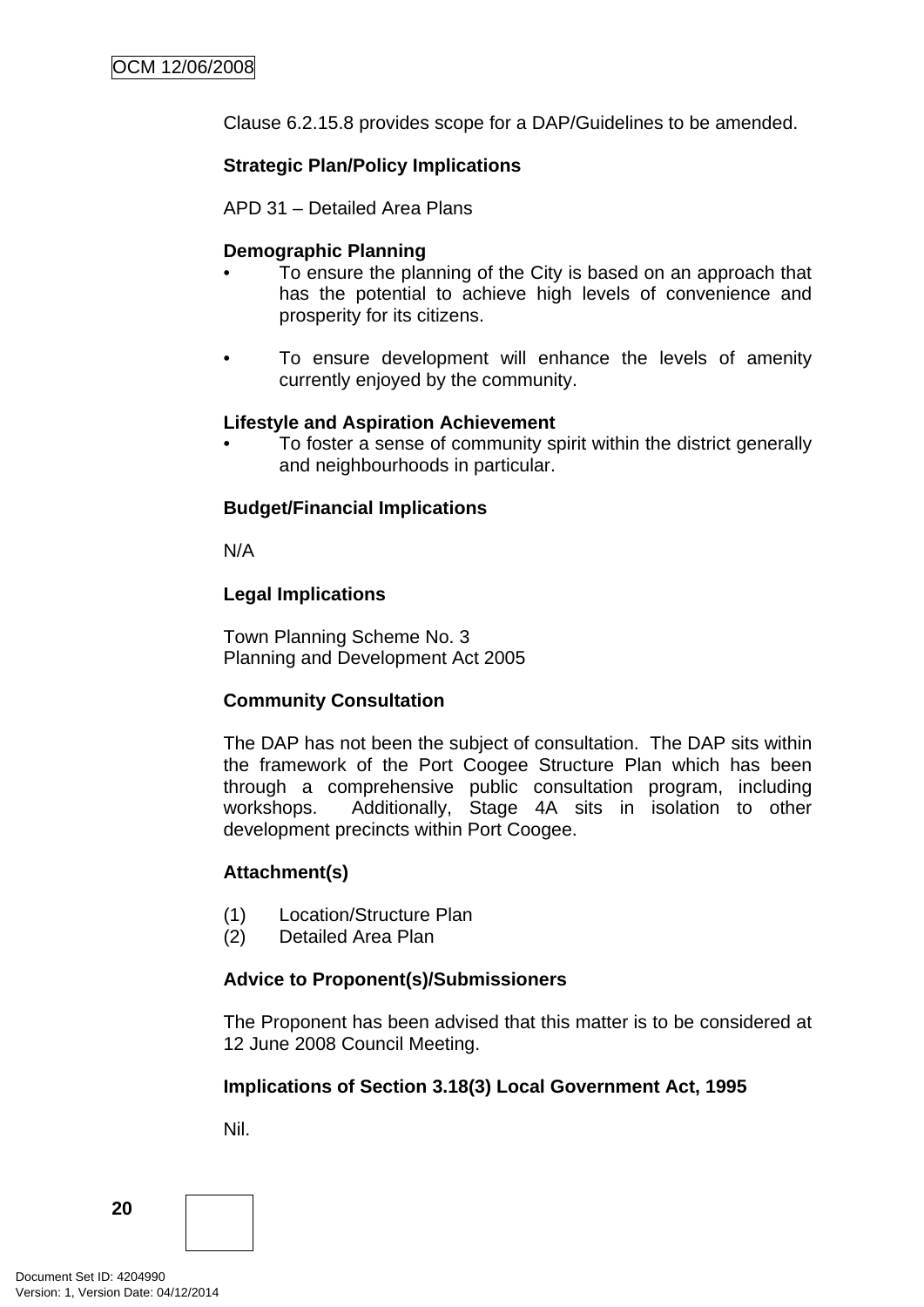<span id="page-24-0"></span>MAYOR LEE AND CLR OLIVER RETURNED TO THE MEETING THE TIME BEING 7.25 PM

THEH PRESIDING MEMBER ADVISED MAYOR LEE AND CLR OLIVER OF THE DECISION OF COUNCIL WHILE THEY WERE ABSENT FROM THE MEETING.

MAYOR LEE RESUMED THE ROLE OF PRESIDING MEMBER

**14.2 (MINUTE NO 3734) (OCM 12/6/2008) - PUBLIC OPEN SPACE CASH IN LIEU REFUND - LOT 4 LYON ROAD AUBIN GROVE - LOCATION: LOT 4 LYON ROAD AUBIN GROVE - OWNER: BRAVADO NOMINEES PTY LTD - APPLICANT: KOTT GUNNING SOLICITORS (127382) (A BLOOD)** 

**RECOMMENDATION** That Council:-

- (1) note the determination of the Owston Nominees case which affects the basis of calculating the value of cash in lieu of public open space for subdivisions approved during the operation of the former Town Planning and Development Act (1928);
- (2) agree to refund Bravado Nominees Pty Ltd the over payment of cash in lieu of public open space resulting from (1) above; and
- (3) amend the 2007/08 budget to reimburse Bravado Nominees Pty Ltd \$521,129.00 from the Restricted Use Fund Account – Public Open Space.

**TO BE CARRIED BY AN ABSOLUTE MAJORITY OF COUNCIL**

### **COUNCIL DECISION**

MOVED Clr I Whitfield SECONDED Clr S Limbert that the recommendation be adopted.

## **CARRIED BY ABSOLUTE MAJORITY OF COUNCIL 8/0**

### **Background**

The City has collected cash in lieu of the 10% public open space requirement in respect to lot 4 Lyon Road Aubin Grove.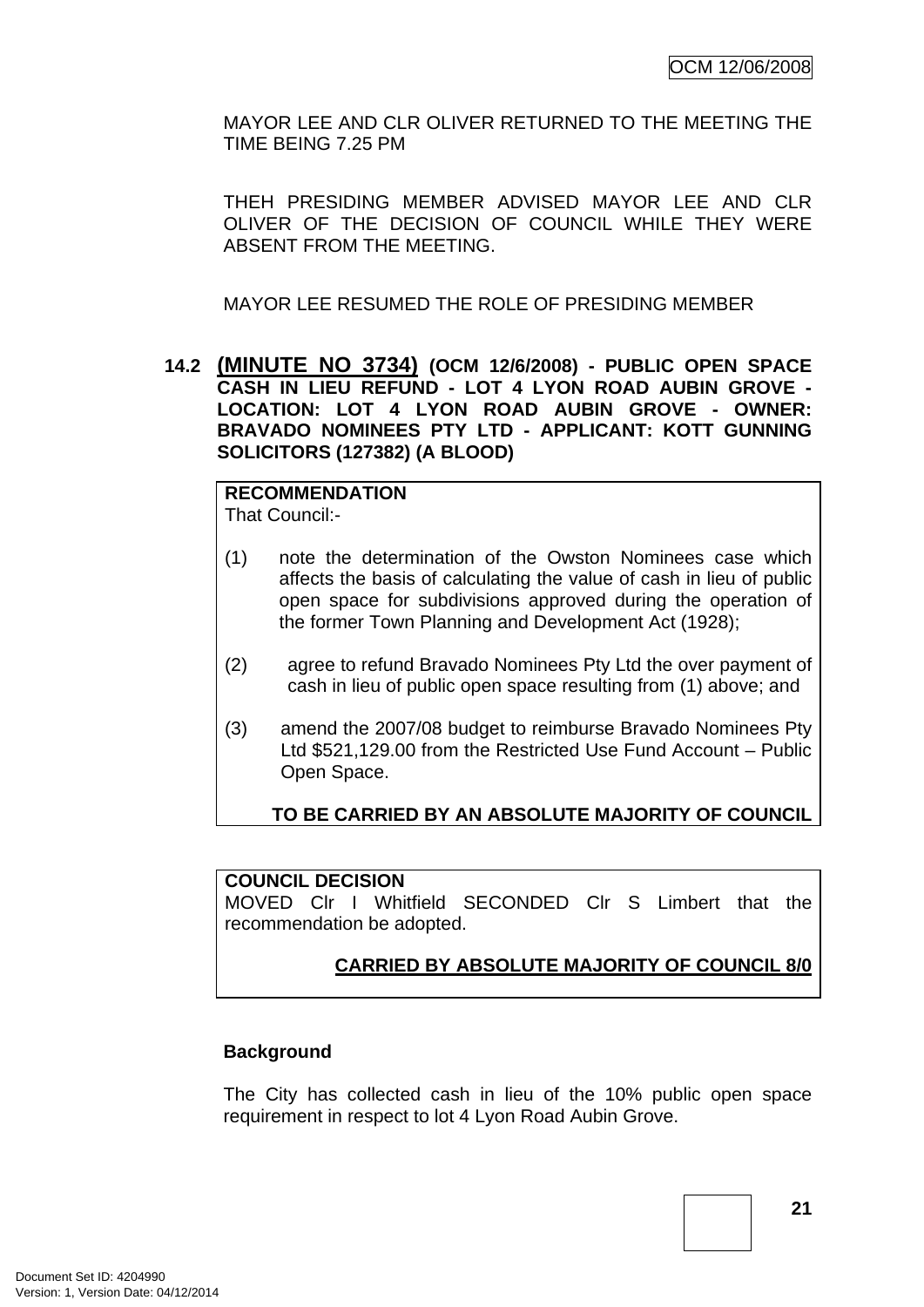## **Submission**

Kott Gunning, solicitors on behalf of the owners of Lot 4 Lyon Road (Bravado Nominees Pty Ltd) have requested reconsideration of the value of the cash in lieu of open space in light of the recent court decision which determined the basis of valuation for determining a cash in lieu payment for subdivisions approved during the operation of the former Town Planning and Development Act. A refund of \$521,382.00 has been requested.

## **Report**

The Planning and Development Act (2005) replaced the former Town Planning and Development Act (1928) when it was finalised on 9<sup>th</sup> April 2006. One of the significant changes in respect to cash in lieu of public open space was the basis of valuation calculation. Under the former Act the date of valuation was the date on which the subdivision approval was issued by the Western Australian Planning Commission where as under the latter Act the date of valuation is at the time of payment which is usually the time of seeking clearances.

The conditional subdivision approval for the subject land was issued in August 2005 but clearances and payment of the cash in lieu were sought in June 2007. Accordingly the cash in lieu was calculated by the City in accordance with the Planning and Development Act.

At the time the owners objected about the basis of the valuation arguing that it should have been in accordance with the former Town Planning and Development Act which was in force at the time of the approval being issued. The objection was based on advice they had received and that there was a court case (Shire of Peppermint Grove V Owston Nominees No 2 Pty Ltd) on this very issue. The City sought advice from McLeods and in accordance with that advice sought payment based on the new Act. In order to secure clearances from the City the owners paid to the City the sum determined under the new Act but this was under protest on a without prejudice basis.

The judgement on the Owston Nominees test case was handed down in March 2008 and determined that cash in lieu of open space for subdivision approvals issued under the former Town Planning and Development Act should be determined in accordance with the provisions of that Act. McLeods have confirmed the outcome of the case.

The outcome of the court determination has direct relevance to the City in respect to Bravado Nominees land and any other parcel of land where the cash in lieu has been likewise determined under the new Act rather than the former Act. The principles will also need to be applied to all other approvals issued under the former Town Planning and Development Act that have yet to be activated. Whilst there are no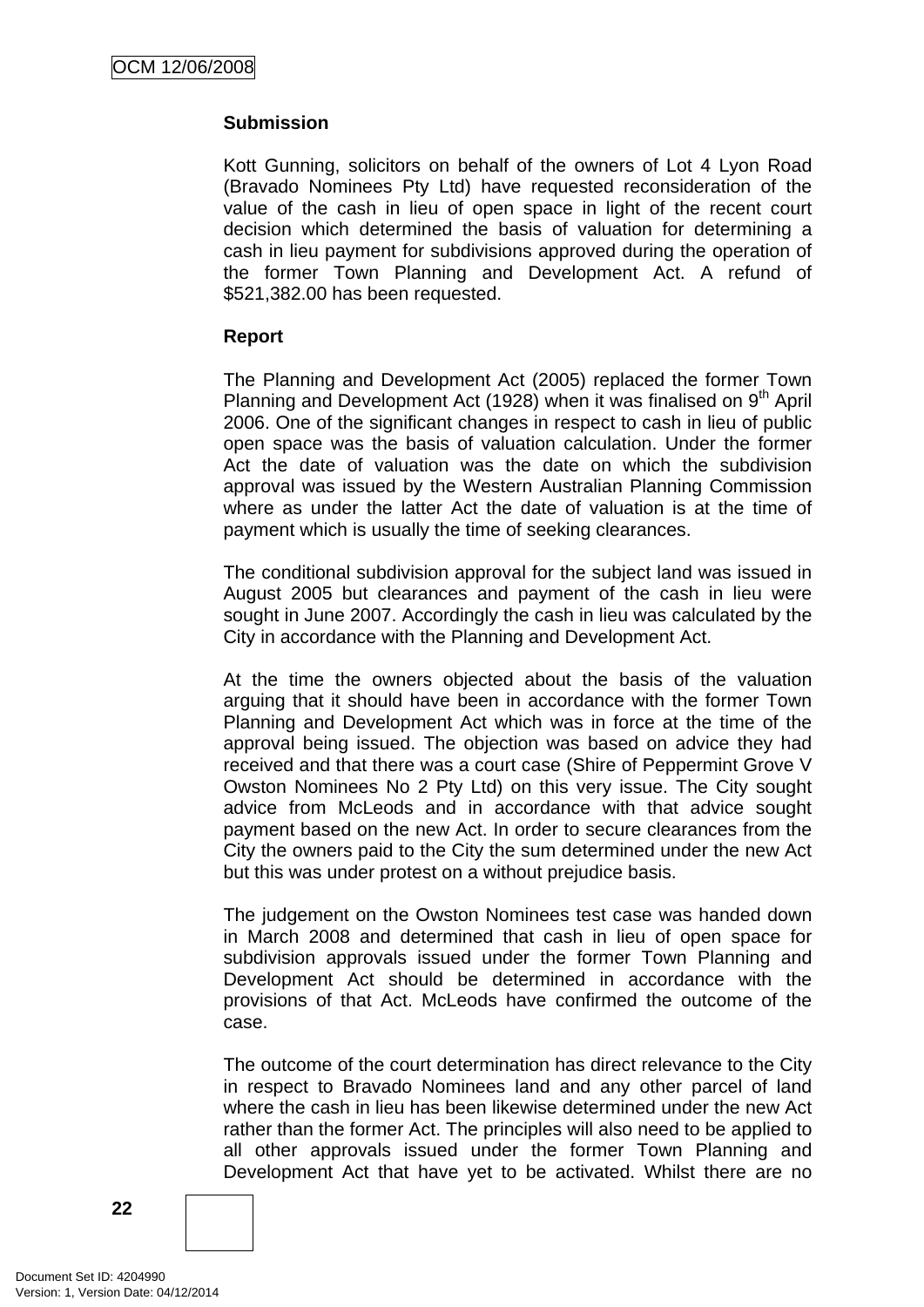precise numbers of approvals affected by the decision, it is expected to be small as the City generally requires land to be vested as POS rather than the provision of cash in lieu.

At the request of the City, McGees has reviewed the assessment of the cash in lieu payment. McGees conclude that the overpayment is \$521,129.00. The valuation assessment has been reviewed by the Land Administration Officer who agrees with the methodology and value of overpayment.

Public open space cash in lieu payments are held in a Restricted Use Fund Account and refunds will be made from that account. As the Bravado Nominees payment was in dispute it had not been allocated to fund any project. Funds in the POS are currently invested and accordingly payment will not be able to be paid until 30 July when funds will be available.

### **Strategic Plan/Policy Implications**

### **Governance Excellence**

- To conduct Council business in open public forums and to manage Council affairs by employing publicly accountable practices.
- To provide effective monitoring and regulatory services that administers relevant legislation and local laws in a fair and impartial way.

### **Budget/Financial Implications**

Refund of the over payment of cash in lieu of public open space will be paid from Account No GL 889 5756 (Restricted Use Fund Account – Public Open Space). Payment will be made 30 July 2008 when the invested funds become available.

### **Legal Implications**

Town Planning and Development Act 1928 Planning and Development Act 2005

### **Community Consultation**

N/A

**Attachment(s)**

N/A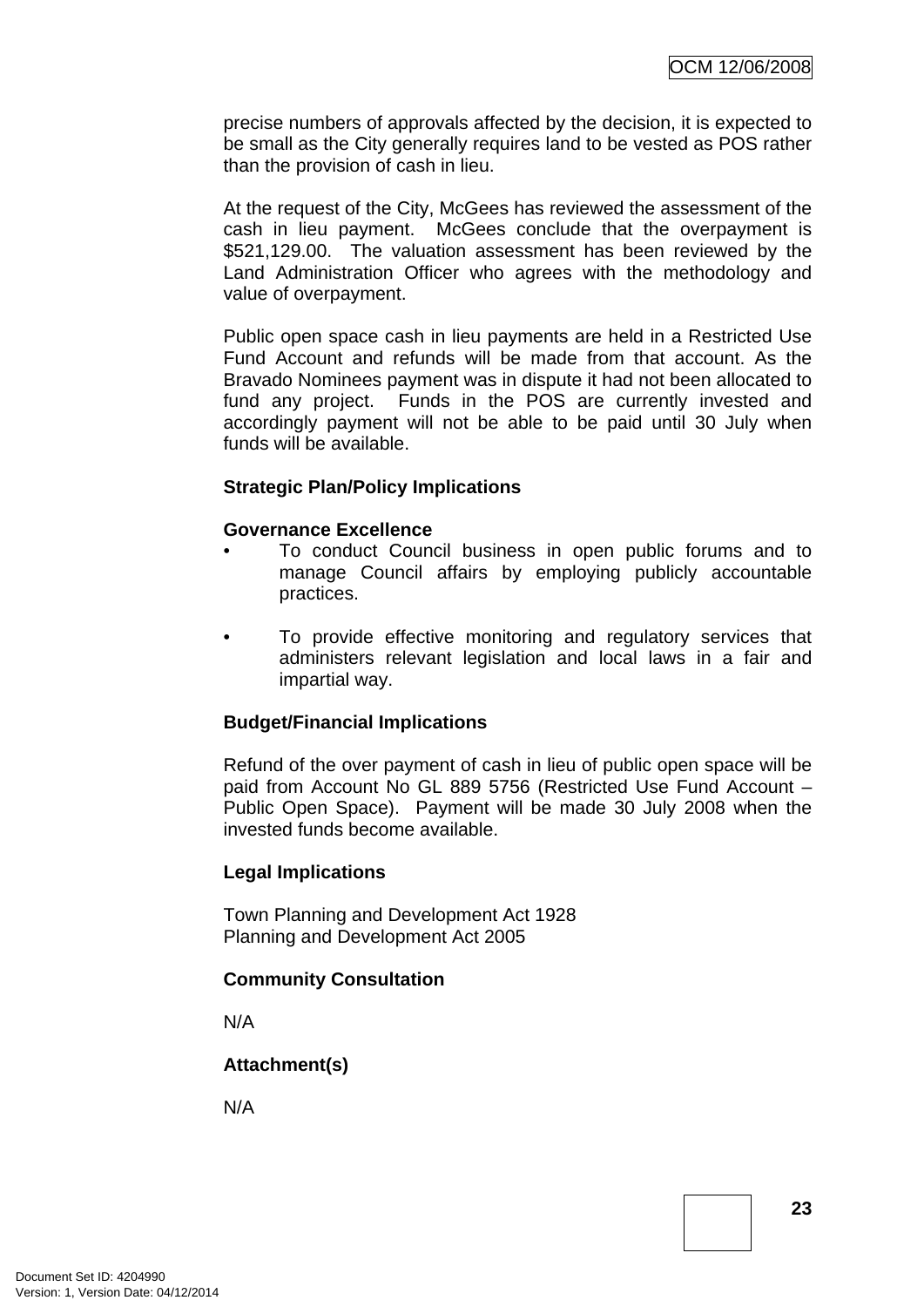## <span id="page-27-0"></span>**Advice to Proponent(s)/Submissioners**

The applicant has been advised that this matter is to be considered at the 12 June 2008 Council Meeting.

#### **Implications of Section 3.18(3) Local Government Act, 1995**

Nil.

**14.3 (MINUTE NO 3735) (OCM 12/6/2008) - INITIATION OF PROPOSED AMENDMENT NO. 66 TO TOWN PLANNING SCHEME NO. 3 - LOCATION: 136 (LOT 20) COCKBURN ROAD, NORTH COOGEE - OWNER: CORDIA PTY LTD - APPLICANT: GREG ROWE & ASSOCIATES (36066) (R DONG) (ATTACH)** 

# **RECOMMENDATION**

That Council:

(1) initiate the following amendment subject to the Scheme amendment document being modified to incorporating the following:-

 PLANNING AND DEVELOPMENT ACT 2005 RESOLUTION DECIDING TO AMEND CITY OF COCKBURN TOWN PLANNING SCHEME NO. 3

AMENDMENT NO. 66

amending document:

Resolved that Council, in pursuance of Section 75 of the Planning and Development Act 2005, amend the above Town Planning Scheme by including the following an additional Restricted Use in Schedule 3 – Restricted Uses RU12 of the Scheme as follows:

| No.          | Description of<br>Land                                          | <b>Restricted Use</b>                                                                                                                                                                                               | <b>Conditions</b>                                                                                                                                                                                                                                                          |
|--------------|-----------------------------------------------------------------|---------------------------------------------------------------------------------------------------------------------------------------------------------------------------------------------------------------------|----------------------------------------------------------------------------------------------------------------------------------------------------------------------------------------------------------------------------------------------------------------------------|
| <b>RU 12</b> | Cockburn<br>Lot 20<br><b>North</b><br>Road,<br>Coogee           | Light<br>Industry<br>Service<br>Industry,<br>and Manufacture of<br>Composite<br>Materials and uses<br>incidental<br>the<br>to<br>Manufacturing<br>οf<br>composite<br>materials<br>as<br>determined<br>by<br>Council | Planning<br>approval<br>including<br>compliance<br>with<br>the Environmental<br>Protection (Noise)<br>Regulations 1997<br>nuisance<br>and<br>provision<br>the<br>of.<br>Health Act 1911<br>and the<br>City of<br>Cockburn<br>Local<br>Act<br>Government<br>Local Laws 2000 |
| (2)          | adopt the following amendment subject to receiving the modified |                                                                                                                                                                                                                     |                                                                                                                                                                                                                                                                            |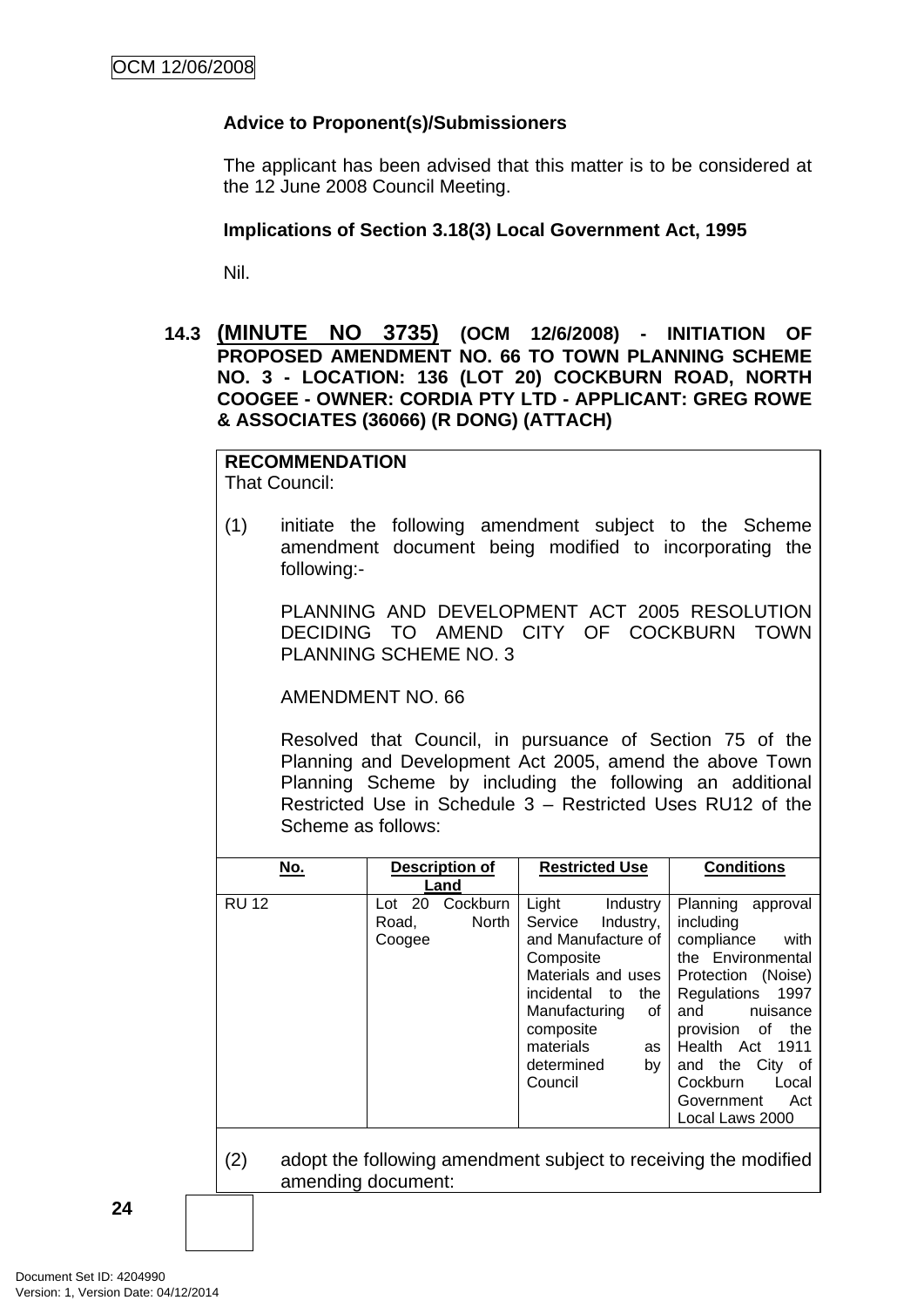## PLANNING AND DEVELOPMENT ACT 2005

CITY OF COCKBURN TOWN PLANNING SCHEME NO. 3

AMENDMENT NO. 66

The City of Cockburn under and by virtue of the powers conferred upon it in that behalf by the Planning and Development Act 2005 hereby amends the above Town Planning Scheme by including the following an additional Restricted Use in Schedule 3 – Restricted Uses RU12 of the Scheme as follows:

| No.          | Description of<br>Land                                | <b>Restricted Use</b>                                                                                                                                                                                               | <b>Conditions</b>                                                                                                                                                                                                                                                            |
|--------------|-------------------------------------------------------|---------------------------------------------------------------------------------------------------------------------------------------------------------------------------------------------------------------------|------------------------------------------------------------------------------------------------------------------------------------------------------------------------------------------------------------------------------------------------------------------------------|
| <b>RU 12</b> | Cockburn<br>Lot 20<br><b>North</b><br>Road,<br>Coogee | Light<br>Industry<br>Service<br>Industry,<br>and Manufacture of<br>Composite<br>Materials and uses<br>incidental<br>to<br>the<br>Manufacturing<br>οf<br>composite<br>materials<br>as<br>determined<br>by<br>Council | Planning<br>approval<br>including<br>compliance<br>with<br>the Environmental<br>Protection (Noise)<br>Regulations<br>1997<br>nuisance<br>and<br>provision<br>the<br>of<br>Health Act<br>1911<br>and the City of<br>Cockburn<br>Local<br>Government<br>Act<br>Local Laws 2000 |

- (3) sign the modified documents, and advise the WAPC of Council's decision:
- (4) forward a copy of the signed documents to the Environmental Protection Authority in accordance with Section 81 of the Planning and Development Act;
- (5) following the receipt of formal advice from the Environmental Protection Authority that the Scheme Amendment should not be assessed under Section 48A of the Environmental Protection Act, advertise the Amendment under Town Planning Regulation without reference to the Western Australian Planning Commission;
- (6) notwithstanding (4) above, the Director of Planning and Development may refer a Scheme or Scheme Amendment to the Council for its consideration following advice from the Environmental Protection Authority that the Scheme Amendment should be assessed under Section 48A of the Environmental Protection Act, as to whether the Council should proceed or not proceed with the Amendment;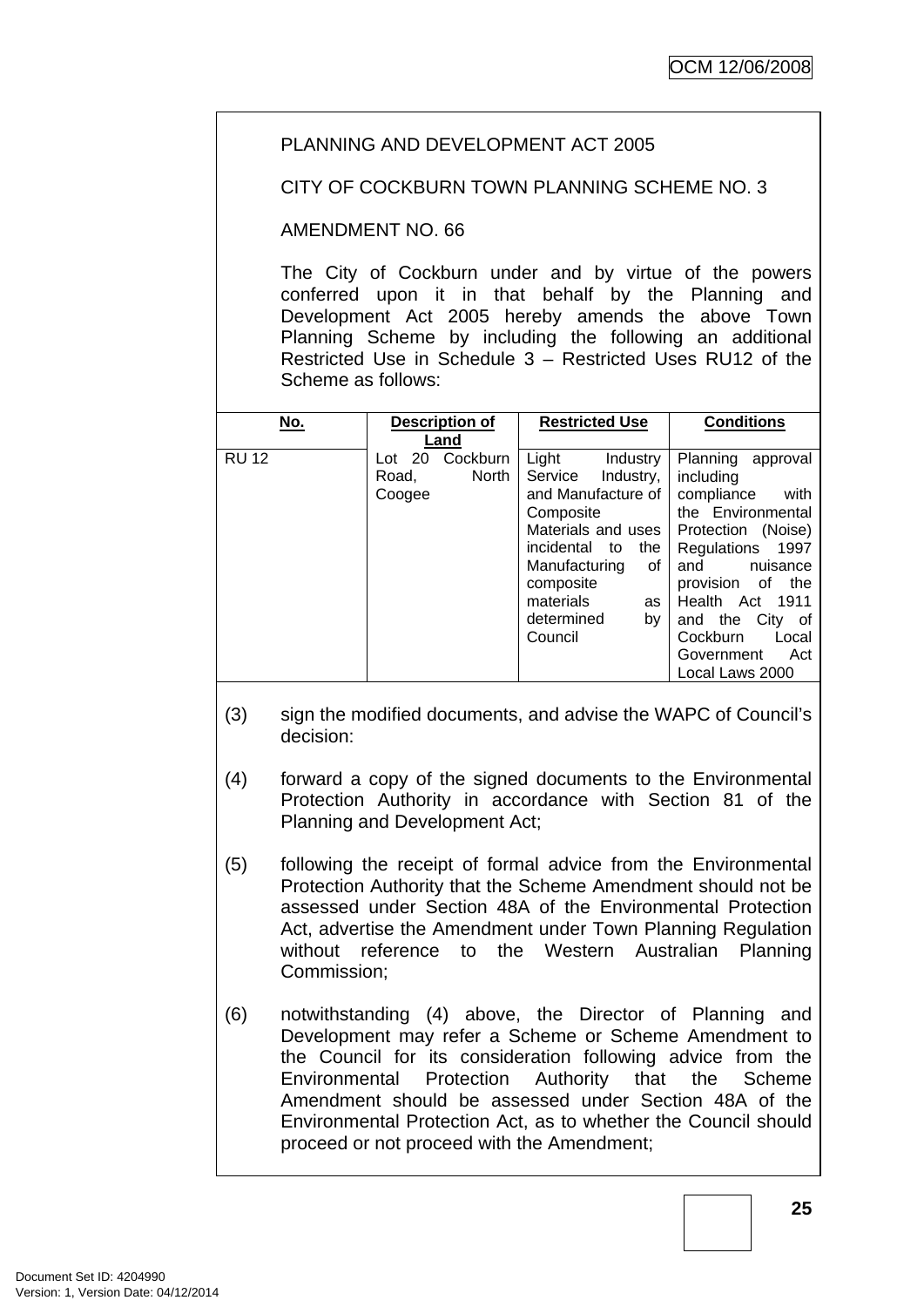- (7) should formal advice be received from the Environmental Protection Authority that the Scheme Amendment should be assessed or in incapable of being environmentally acceptable under Section 48(A) of the Environmental Protection Act, the Amendment be referred to the Council for its determination as to whether to proceed or not proceed with the Amendment;
- (8) advise the applicant that City may recommend the Western Australian Planning Commission to impose a certain timeframe in its approval conditions for the subject land to ensure that the development does not conflict with the planning objectives of the Draft Cockburn Coast District Structure Plan; and
- (9) advise the applicant of Council's decision accordingly.

## **COUNCIL DECISION**

MOVED Clr S Limbert SECONDED Clr I Whitfield that Council defer the determination of this matter to facilitate further discussion between Council Officers and the applicant in respect to those uses which may be permitted from the subject site.

**CARRIED 8/0**

### **Reason for Decision**

The applicant, on behalf of the landowners, has indicated that the proposed restrictions to 'Light and Service Industry' do not suit their future intentions for the subject site. It is therefore considered prudent for the matter to be deferred to allow further discussion to be held on what uses should be permitted from the subject site.

### **Background**

| Zoning:   | MRS:            | Industrial                         |  |
|-----------|-----------------|------------------------------------|--|
|           | TPS3:           | Industry with Restricted Use "R12" |  |
| Land Use: | Industrial uses |                                    |  |
| Lot Size: | 1.6011ha        |                                    |  |

The subject land is located within the City's North Coogee industrial area (Attachment 1 refers). The subject lot is zoned Industry under Town Planning Scheme No. 3 with a frontage to Cockburn Road a rear boundary abutting a portion of Manning Park.

The applicant, Greg Rowe and Associates, has been engaged by the tenant of the subject land (Quickstep Technologies) to prepare an amendment to the City's Town Planning Scheme No. 3 (TPS No 3) to allow for an additional Restricted Use – manufacture of composite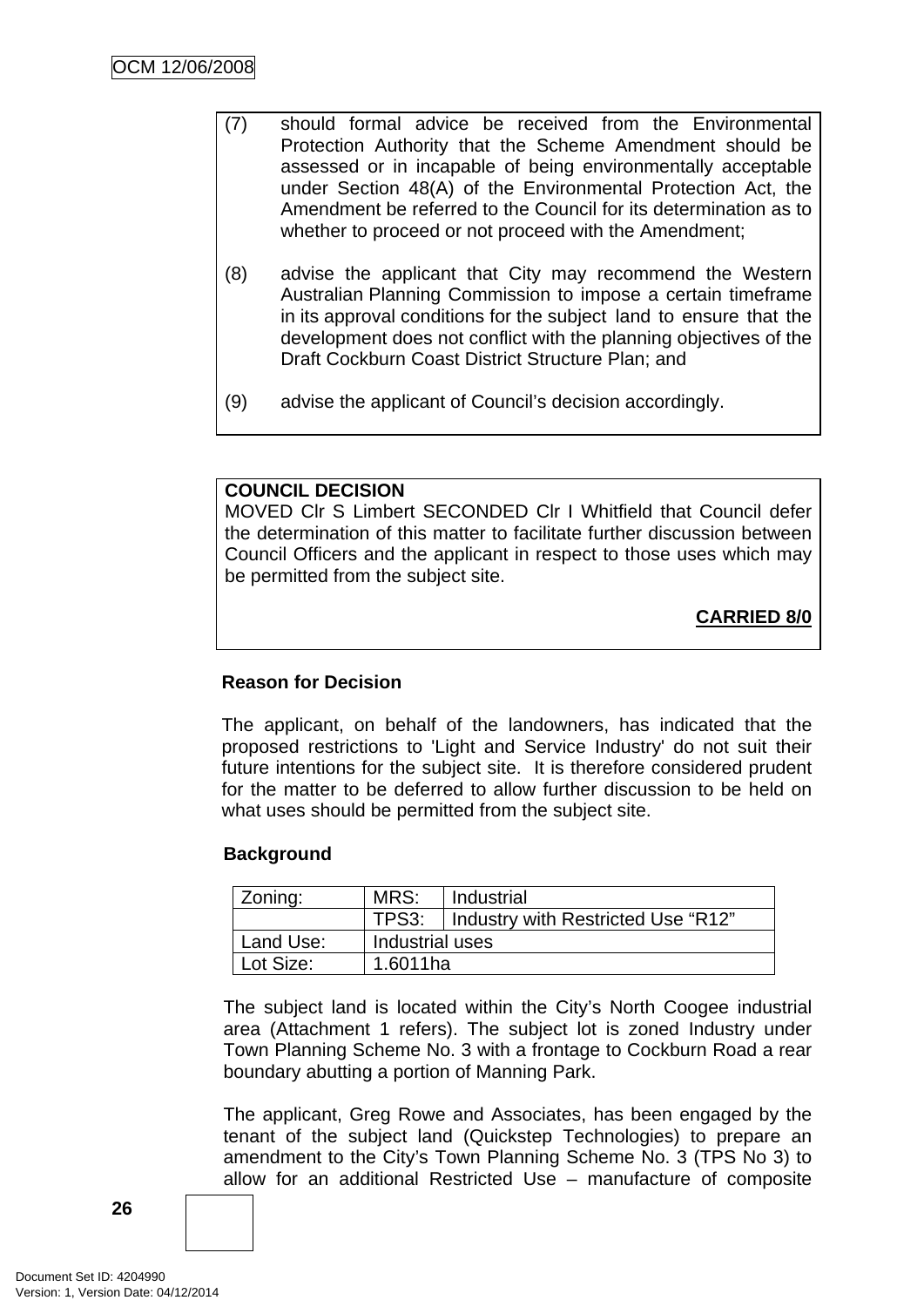materials, in order to accommodate the land use activities of Quickstep Technologies on the subject site.

## **Submission**

The applicant at request of Quickstep Technologies has submitted the document for proposed Scheme Amendment No. 66 (Attachment 2 refers).

## **Report**

### Proposed Development Concept

The purpose of the proposed Scheme Amendment is to facilitate the approval of "Quickstep" on the subject site. Quickstep is a company which manufactures advanced high quality composite components predominantly for the aeronautical and automotive industries. The composite materials are made up of a number of non-toxic fibres and resins that when combined provide a superior constitute material in terms of strength and durability. Quickstep technology uses various low intensity machinery and rooms to produce the final composite material.

According to the applicant, a Development Application for Quickstep will be lodged with the City in the future that considers the relevant development requirements under the provisions of the Scheme. The subject land falls within Clause 32 (of MRS) Area – Resolution No. 60 North Coogee Industrial Area, which requires all Development Applications lodged with the City of Cockburn to be referred to the Western Australian Planning Commission (WAPC) for their determination. The City of Cockburn will be required to provide comment to the WAPC, recommending approval with conditions or refusal of the application. The application will finally be determined by the WAPC. It is likely that the City will recommend the WAPC to impose a certain timeframe in its approval conditions for the subject land to ensure that the development does not conflict with the planning objectives of the Draft Cockburn Coast District Structure Plan.

### Scheme Amendment No. 66

Scheme Amendment No. 45 to TPS No 3 was gazetted on 9 February 2007 which affects the subject site. Amendment 45 adopted the following Restricted Uses (RU12) for the site:

- Motor Vehicle, Boat & Caravan Sales;
- Educational Establishment;
- Motor vehicle Repair; and
- Trade Display.

Given that the manufacture of composite materials does not appear to fit into any the above uses, to enable the continued use of the site to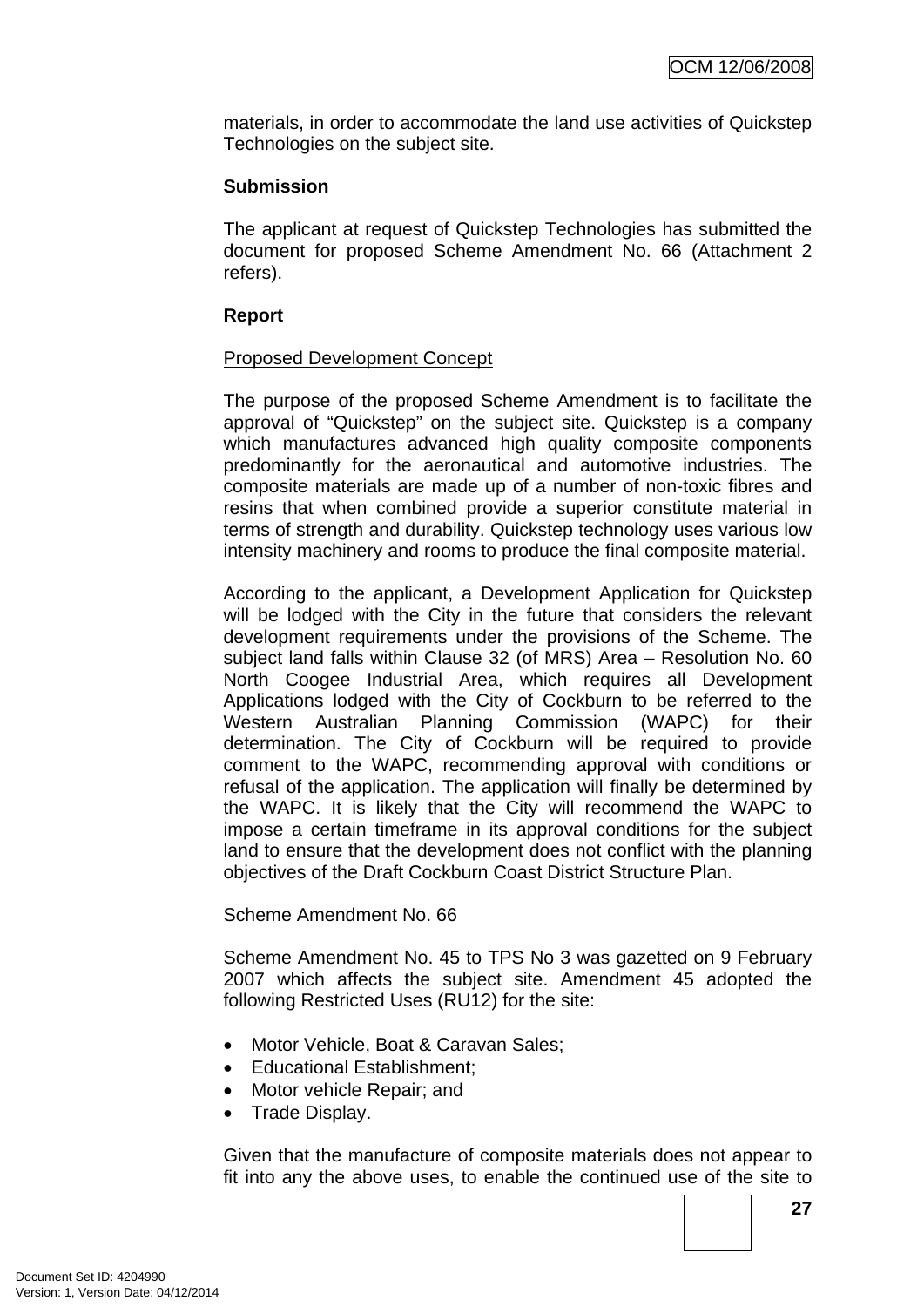occur by Quickstep, RU12 will require an additional Restricted Use to be included. The new Restricted Use is proposed to be classified as:

"*Manufacture of Composite Materials and uses incidental to the manufacturing of composite materials as determined by Council*"

The proposed use is considered to be consistent with the planning objectives of the existing zoning for this area (i.e. Industry) and will offer an opportunity for a land use consistent with the surrounding area to occur.

Notwithstanding the above, it is recommended that the existing Restricted Uses (which are no longer needed by Quickstep) be deleted and replaced with two new additional Restricted Uses, namely "Light Industry" and "Service Industry". This is because that these two uses would have less impact on the future planning objectives for the area (compared to the existing Restricted Uses) whilst still provide the landowner some flexibility for leasing the site to a different tenant should Quickstep discontinue its tenancy in the near future.

#### Internal Consultation

The proposed amendment has been referred to the City's internal technical departments for comment. No issues have been raised by the Engineering and Building departments. The Environmental and Health departments however, raised issues relating to potential noise and odour as a result of the development. To address this issue, the Health department requests the following wording (in italic) to be included in the "Conditions" column of RU12:

"Planning approval *including compliance with the Environmental Protection (Noise) Regulations 1997 and nuisance provision of the Health Act 1911 and the City of Cockburn Local Government Act Local Laws 2000."* 

These additional conditions will enable the issue of the potential noise and odour which may be caused by the development of Quickstep to be addressed more thoroughly at the Development Approval stage.

#### **Conclusion**

Proposed Amendment No. 66 is aimed to accommodate the proposed Restricted Use which is considered being consistent with the planning objectives of the industrial uses encompassing this locality. The additional health conditions recommended in the above enable the City to have adequate control over the issue of the potential noise and odour which may be caused by the proposed use at the Development Approval stage. It is recommended that the Council initiate Scheme Amendment No. 66 for the purpose of advertising.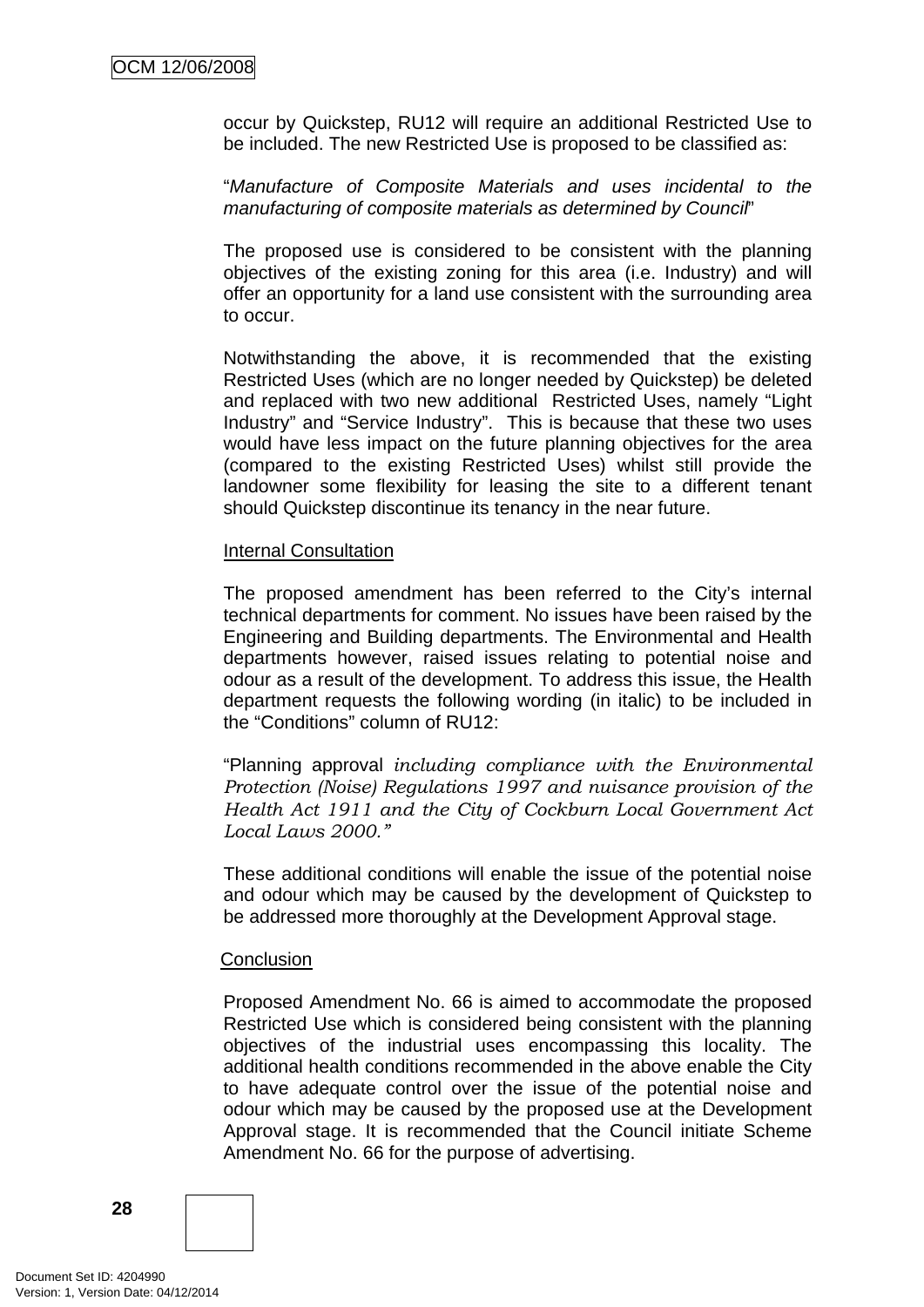## **Strategic Plan/Policy Implications**

#### **Employment and Economic Development**

- To plan and promote economic development that encourages business opportunities within the City.
- To pursue high value employment opportunities for our residents.

#### **Budget/Financial Implications**

N/A

## **Legal Implications**

Town Planning Scheme No. 3 Planning and Development Act 2005 Town Planning Regulations 1967 (as amended) Metropolitan Region Scheme (MRS) Text

### **Community Consultation**

The proposed amendment is required to be referred to the EPA for comment; following receipt of advice from the EPA, the amendment is required to be advertised for a 42 day period in accordance with Town Planning Regulations 1967.

### **Attachment(s)**

- 1. Locality Map
- 2. Scheme Amendment Document

### **Advice to Proponent(s)/Submissioners**

The Proponent has been advised that this matter is to be considered at the 12 June 2008 Council Meeting.

### **Implications of Section 3.18(3) Local Government Act, 1995**

Nil.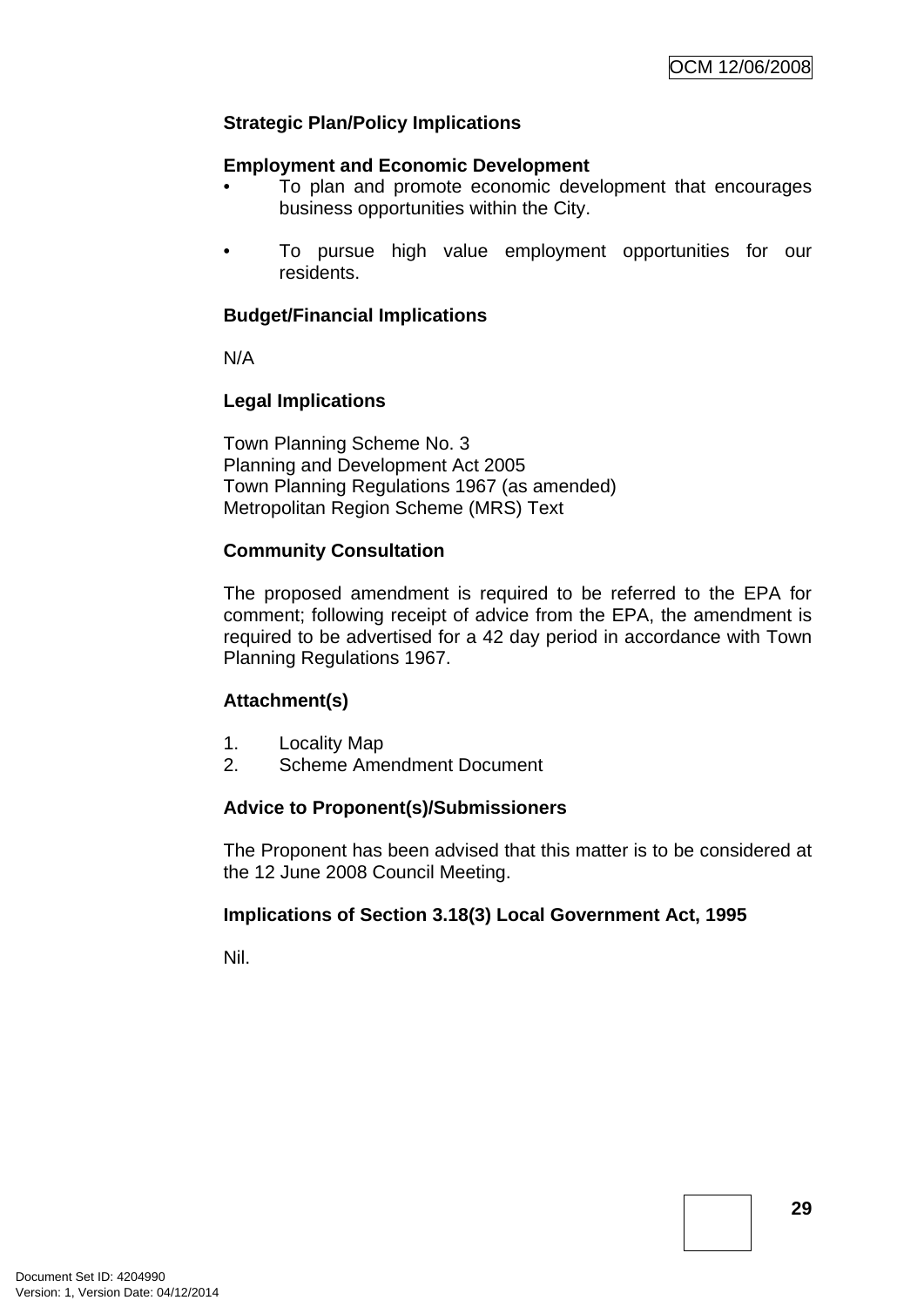<span id="page-33-0"></span>**14.4 (MINUTE NO 3736) (OCM 12/6/2008) - PROPOSED SCHEME AMENDMENT NO. 63 TO TOWN PLANNING SCHEME NO. 3 - REZONING OF LOT 503 PHOENIX ROAD BIBRA LAKE FROM SPECIAL USE 12 (SU12) TO INDUSTRY, MIXED BUSINESS, LIGHT AND SERVICE INDUSTRY AND PARKS AND RECREATION OWNER: PRIMEWEST - APPLICANT: GREG ROWE AND ASSOCIATES (93063) (M CARBONE) (ATTACH)** 

# **RECOMMENDATION**

That Council:

- (1) require the owners to enter into a legal agreement with the City at the applicant's expense to provide the area shown as parks and recreation on the scheme amendment map free of cost at the time of subdividing the land and for the existing vegetation on that area being retained and to prepare and implement a landscape and planting program to the satisfaction of the City;
- (2) subject to (1) above, resolve to amend Town Planning Scheme No. 3 as follows:

PLANNING AND DEVELOPMENT ACT 2005 RESOLUTION DECIDING TO AMEND CITY OF COCKBURN TOWN PLANNING SCHEME NO. 3 AMENDMENT NO. 63

Resolved that Council, in pursuance of Section 75 of the Planning and Development Act 2005, amend the above Town Planning Scheme by:

- 1. Amending Schedule 4 by removing "Special Use 12 Paper Mill" and deleting associated special provisions on Lot 503 Phoenix Road, Bibra Lake.
- 2. Rezoning Lot 503 Phoenix Road, Bibra Lake from "Special Use 12 – Paper Mill" to "Industry", "Mixed Business", "Light and Service Industry" and Parks and Recreation".
- 3. Amending the scheme map accordingly.
- (3) adopt the following amendment:

PLANNING AND DEVELOPMENT ACT 2005 CITY OF COCKBURN TOWN PLANNING SCHEME NO. 3 AMENDMENT NO. 63

The City of Cockburn under and by virtue of the powers conferred upon it in that behalf by the Planning and Development Act 2005 hereby amends the above Town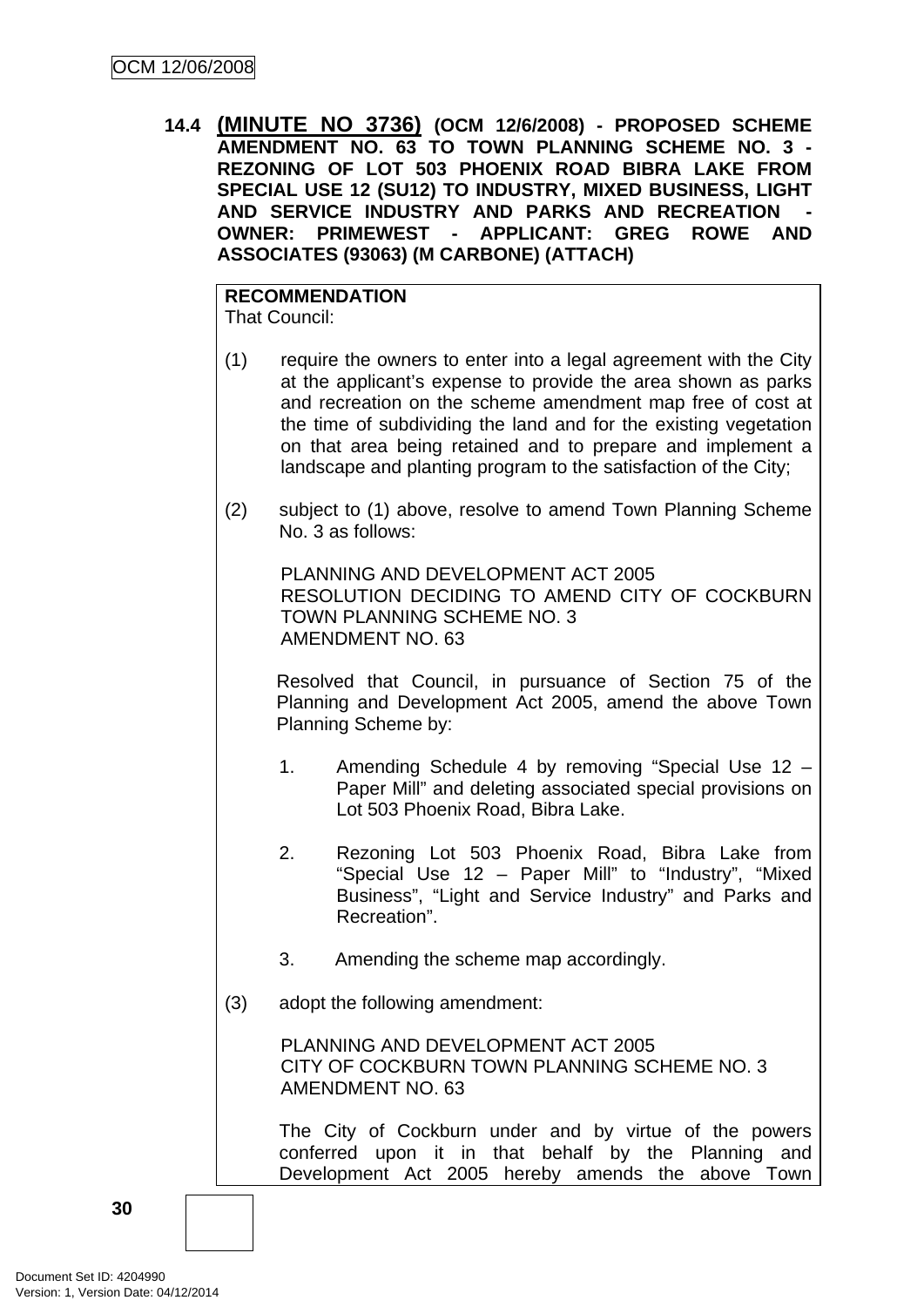Planning Scheme by;

- 1. Amending Schedule 4 by removing "Special Use 12 Paper Mill" and deleting associated special provisions on Lot 503 Phoenix Road, Bibra Lake.
- 2. Rezoning Lot 503 Phoenix Road, Bibra Lake from "Special Use 12 – Paper Mill" to "Industry", "Mixed Business", "Light and Service Industry" and Parks and Recreation".
- 3. Amending the scheme map accordingly.
- (4) sign the amending documents, and advise the WAPC of Council's decision;
- (5) forward a copy of the signed documents to the Environmental Protection Authority in accordance with Section 81 of the Planning and Development Act;
- 6) following the receipt of formal advice from the Environmental Protection Authority that the scheme amendment should not be assessed under Section 48A of the Environmental Protection Act, advertise the Amendment under Town Planning Regulation 25 without reference to the Western Australian Planning Commission;
- (7) notwithstanding (5) above, the Director of Planning and Development may refer a scheme or a scheme amendment to the Council for its consideration following formal advice from the Environmental Protection Authority that the scheme amendment should be assessed under Section 48A of the Environmental Protection Act, as to whether the Council should proceed or not proceed with the Amendment;
- (8) should formal advice be received from the Environmental Protection Authority that the Scheme Amendment should be assessed or is incapable of being environmentally acceptable under Section 48(A) of the Environmental Protection Act, the Amendment be referred to the Council for its determination as to whether to proceed or not proceed with the amendment;
- (9) advise the applicant that it is prepared to allow stormwater drainage from the existing box plant site to drain into the proposed Council drainage sump provided that the quality of stormwater is maintained to an acceptable level. In this regard, a legal agreement will need to be prepared to cover the following:

1. The owner of the box plant site will fund the cost of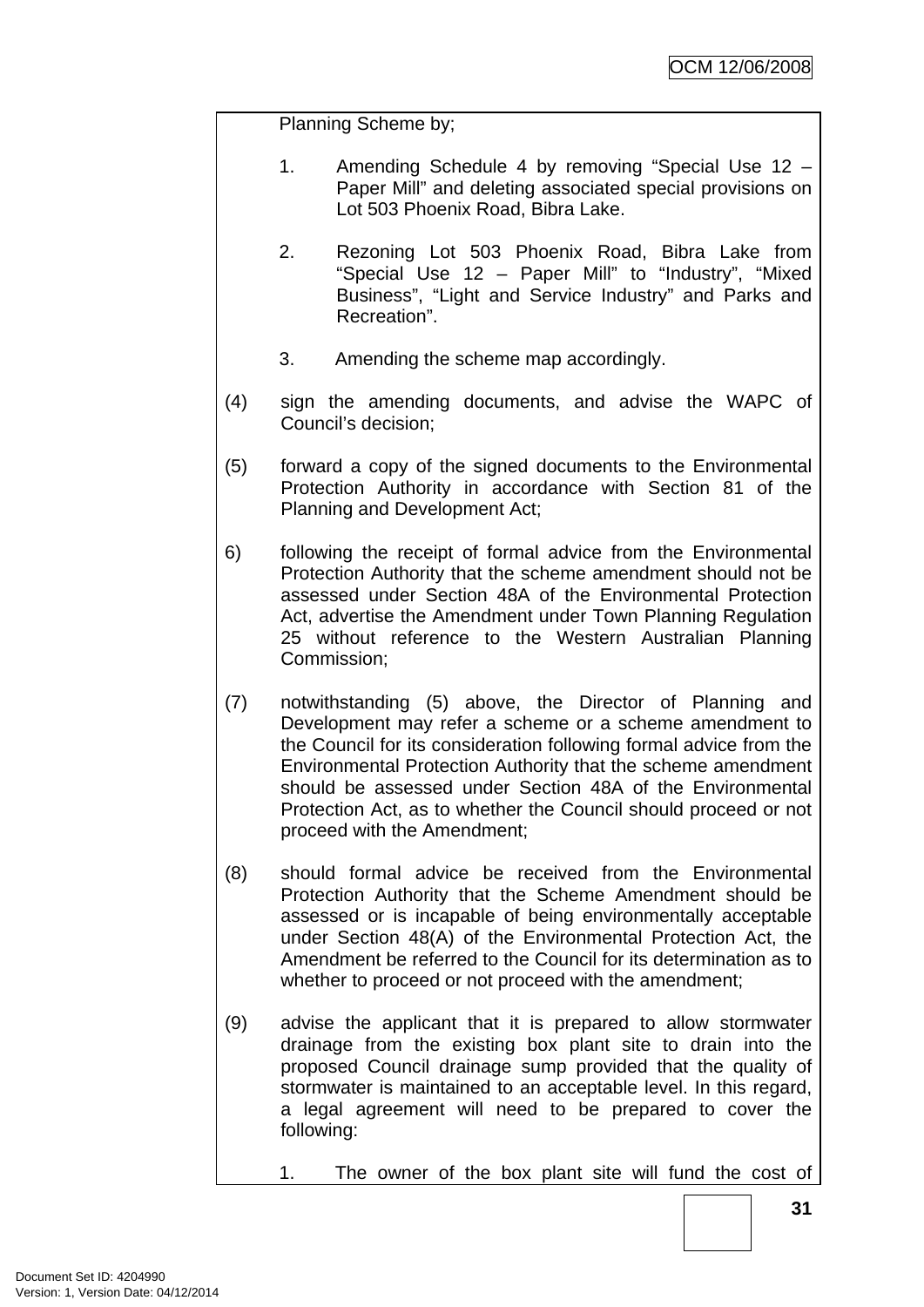constructing the sump including silt and gross pollutant traps and nutrient stripping.

- 2. The owner of the box plant site will be responsible for the clean up costs associated with any pollution event that occurs on the land and enters the drainage system.
- 3. Only roof and car park stormwater shall be disposed of in the sump. Under no circumstances is effluent or discharge from the plant to be discharged into the drainage system.
- 4. Only water from the box plant will be accepted into the sump. All other lots shall contain stormwater on their site.
- 5. In the event that the Box Plant site is subdivided, the stormwater from the site shall be contained on that site, unless otherwise agreed to by the City.
- (10) prior to the City finally resolving to adopt the scheme amendment the applicant shall prepare design guidelines for the estate to the satisfaction of the City;
- (11) the applicant be required to implement a management plan for the POS area prepared by a suitably qualified landscape and Arboricultural consultants addressing the following:
	- 1. Retention and management of native vegetation in a parkland setting.
	- 2. Retention and management of trees most suited to a parkland use and within close proximity to neighbouring commercial developments.
	- 3. Landscape treatment and planting program to provide for further consolidation of the biodiversity corridor between Manning and Bibra Lakes.
	- 4. Amenity landscape treatments suitable for the location and use, addressing screening of non-residential activities and structures.
	- 5. During construction works in adjacent commercial lots that retained trees are protected to the requirements of an Aboricultural consultant.
- (12) the applicant be advised that the tree removal and management works within the open space area be undertaken at earthworks stage of the development and under the guidance of a qualified Aboriculturalist; and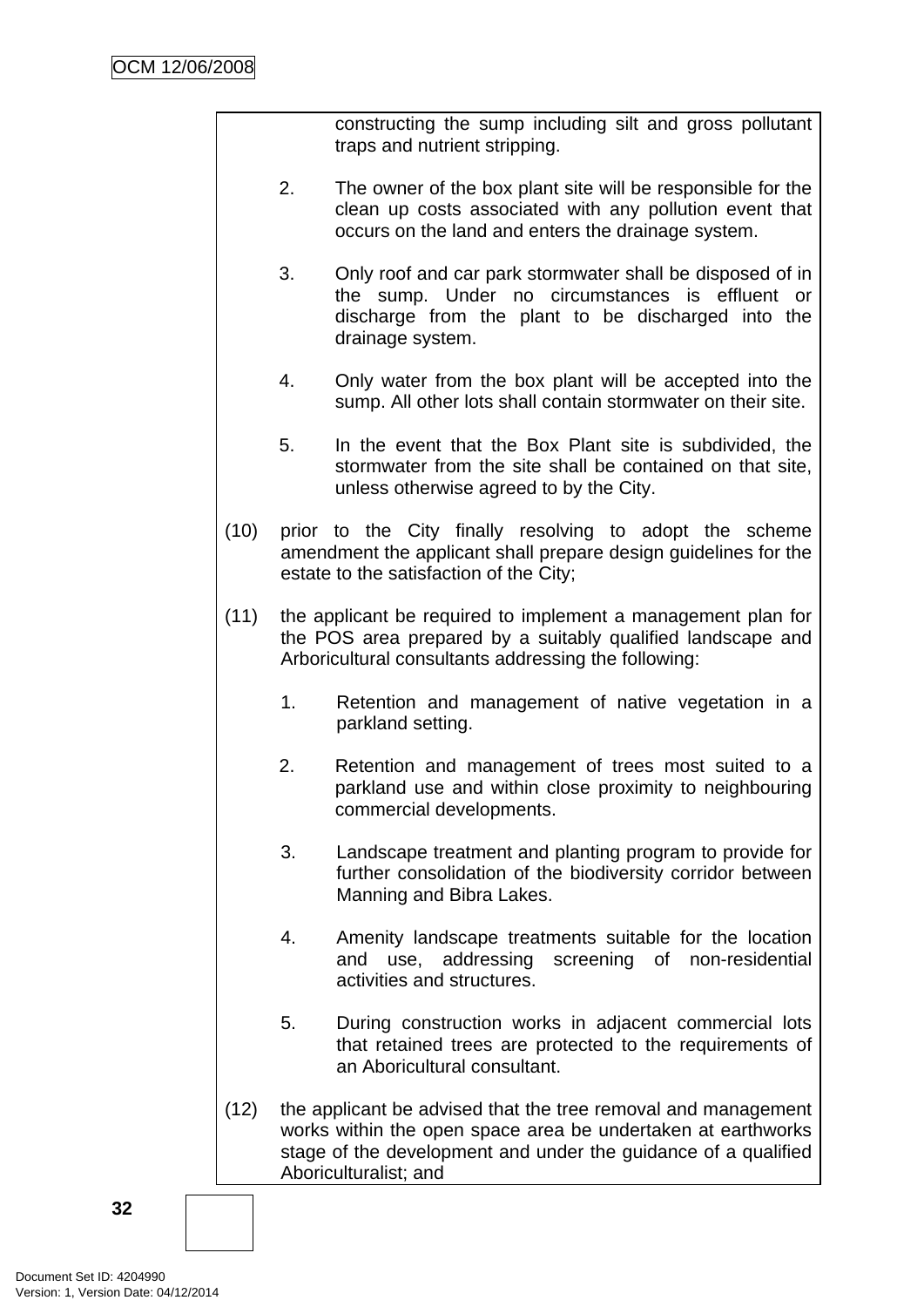(13) advise the applicant accordingly.

### **COUNCIL DECISION**

MOVED Clr C Reeve-Fowkes SECONDED Clr S Limbert that Council:

- (1) as recommended;
- (2) subject to (1) above, resolve to initiate the following amendment to Town Planning Scheme No. 3, subject to the amendment document being modified by increasing the width of the "Parks and Recreation" reservation to 20.0 metres.

PLANNING AND DEVELOPMENT ACT 2005 RESOLUTION DECIDING TO AMEND CITY OF COCKBURN TOWN PLANNING SCHEME NO. 3 AMENDMENT NO. 63

Resolved that Council, in pursuance of Section 75 of the Planning and Development Act 2005, amend the above Town Planning Scheme by:

- 1. Amending Schedule 4 by removing "Special Use 12 Paper Mill" and deleting associated special provisions on Lot 503 Phoenix Road, Bibra Lake.
- 2. Rezoning Lot 503 Phoenix Road, Bibra Lake from "Special Use 12 – Paper Mill" to "Industry", "Mixed Business", "Light and Service Industry" and "Parks and Recreation".
- 3. Amending the scheme map accordingly.
- (3) adopt the following amendment, subject to receiving the modified amendment documents:

PLANNING AND DEVELOPMENT ACT 2005 CITY OF COCKBURN TOWN PLANNING SCHEME NO. 3 AMENDMENT NO. 63

The City of Cockburn under and by virtue of the powers conferred upon it in that behalf by the Planning and Development Act 2005 hereby amends the above Town Planning Scheme by;

1. Amending Schedule 4 by removing "Special Use 12 – Paper Mill" and deleting associated special provisions on Lot 503 Phoenix Road, Bibra Lake.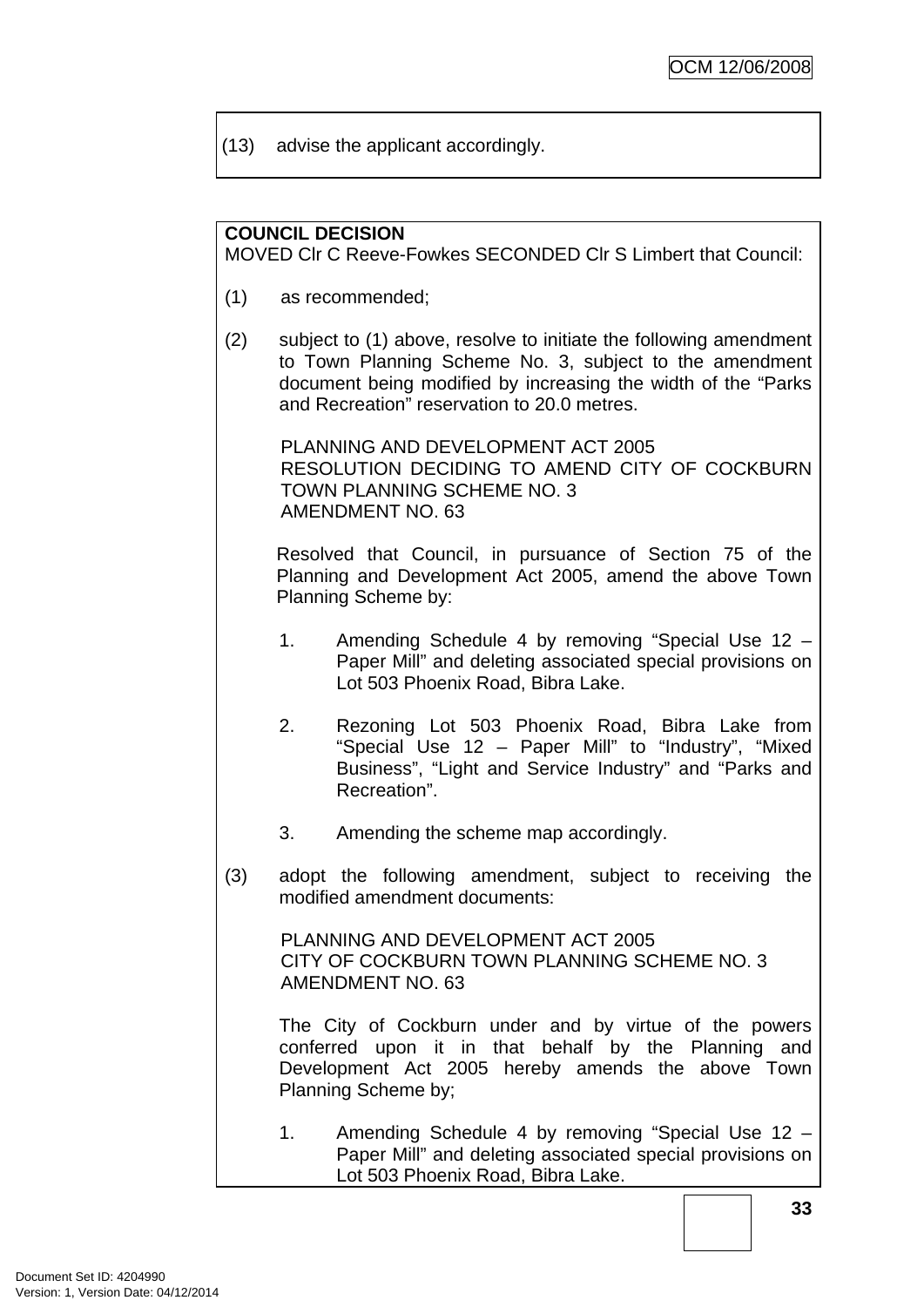- 2. Rezoning Lot 503 Phoenix Road, Bibra Lake from "Special Use 12 – Paper Mill" to "Industry", "Mixed Business", "Light and Service Industry" and Parks and Recreation".
- 3. Amending the scheme map accordingly.
- (4) to (10) as recommended;
- (11) the applicant be required to implement a management plan for the Public Open Space area prepared by a suitably qualified landscape and Arboricultural consultant, in consultation with the Cockburn Wetlands Society, addressing the following:
	- 1. Retention and management of indigenous vegetation in a parkland setting.
	- 2. Retention and management of trees most suited to a parkland use and within close proximity to neighbouring commercial developments.
	- 3. Landscape treatment and planting program to provide for further consolidation of the biodiversity corridor between Manning and Bibra Lakes (particular attention should be paid to utilising local seed stock that includes Carnaby's Black Cockatoo food plants and the need to create a continuous link of connecting canopies between trees). Other habitat features eg. logs and debris from onsite clearing, should also be specified in landscape treatment to enhance and create suitable fauna habitats.
	- 4. Plant an additional 2000 trees in the Parks and Recreation reserve
	- 5. All planted vegetation should be monitored and maintained by the proponent for a minimum period of two years and aim for a minimum survival rate of 90%. Monitoring should commence three months after plantings and be carried out quarterly.
	- 6. Amenity landscape treatments suitable for the location and use, addressing screening of non-residential activities and structures.
	- 7. During construction works in adjacent commercial lots that retained trees are protected to the requirements of an Aboricultural consultant.
- (12) as recommended;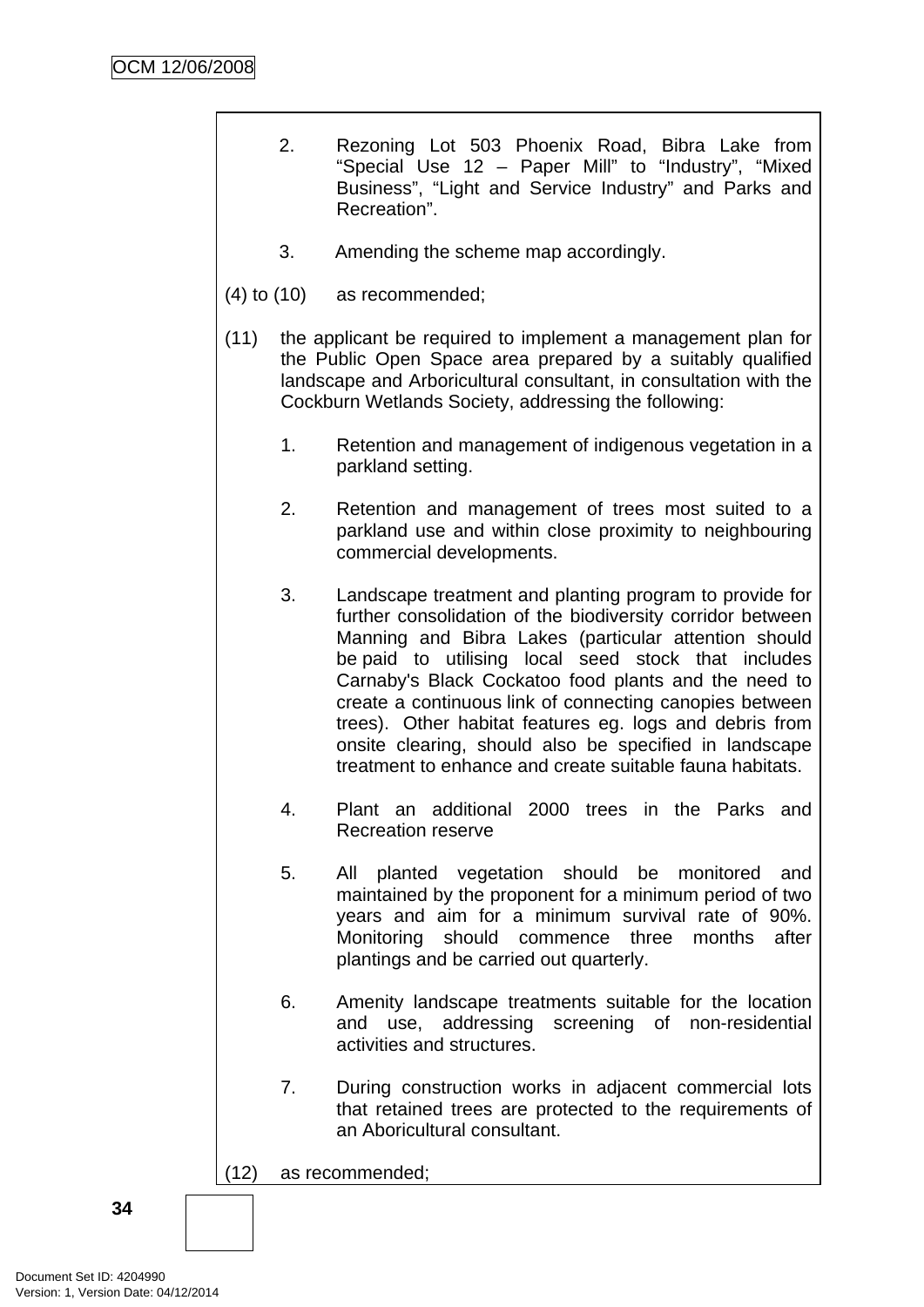- (13) The applicant be advised that Council's initiation of the proposed rezoning does not constitute approval of the draft subdivisional guide plan and that the location and design of both proposed vehicular access points onto Phoenix Road will require further discussions to be undertaken with Council's Engineering Services prior to the proposed subdivisional guide plan being included within the amendment documentation;
- (14) The subdivision application for the subject property be referred to Council for consideration and determination; and
- (15) advise the applicant of Council's determination accordingly.

# **CARRIED 6/2**

# **Reason for Decision**

Increasing the width of the 'Parks and Recreation' reservation to 20.0 metres would provide a wider wildlife corridor to be established along Phoenix Road. The establishment of a suitable corridor of native vegetation is essential in allowing the movement of wildlife between existing conservation reserves in the area.

Many of the species of plants that exist in the proposed 'Parks and Recreation' reserve are not endemic to the area and are not cockatoo friendly. This alternative will enhance the Public Open Space buffer, along Phoenix Road, to one that is suitable as an appropriate biodiverse corridor between Manning and Bibra Lakes. The use of the Cockburn Wetlands Centre, who already have shown a great deal of interest in this issue, and qualified Aboriculturalist means that appropriate indigenous species will be planted and in appropriate clumpings. Landscaped areas that contain a broad range of plant species are more likely to support a broad range of bird species. It is considered that the planting and monitoring of this vegetation will go a long way to achieving this.

Whilst it is acknowledged that the item before Council is a rezoning application and the final detail of the subdivision and associated road network will form part of the subdivisional application should the rezoning be ultimately approved, the recommendations from the traffic consultant do not appear to be fully incorporated into the draft subdivisional guide plan presented by the applicant. On that basis it is important to highlight that Councils decision to support the rezoning application for advertising does not constitute support for the current road layout proposed on the guide plan.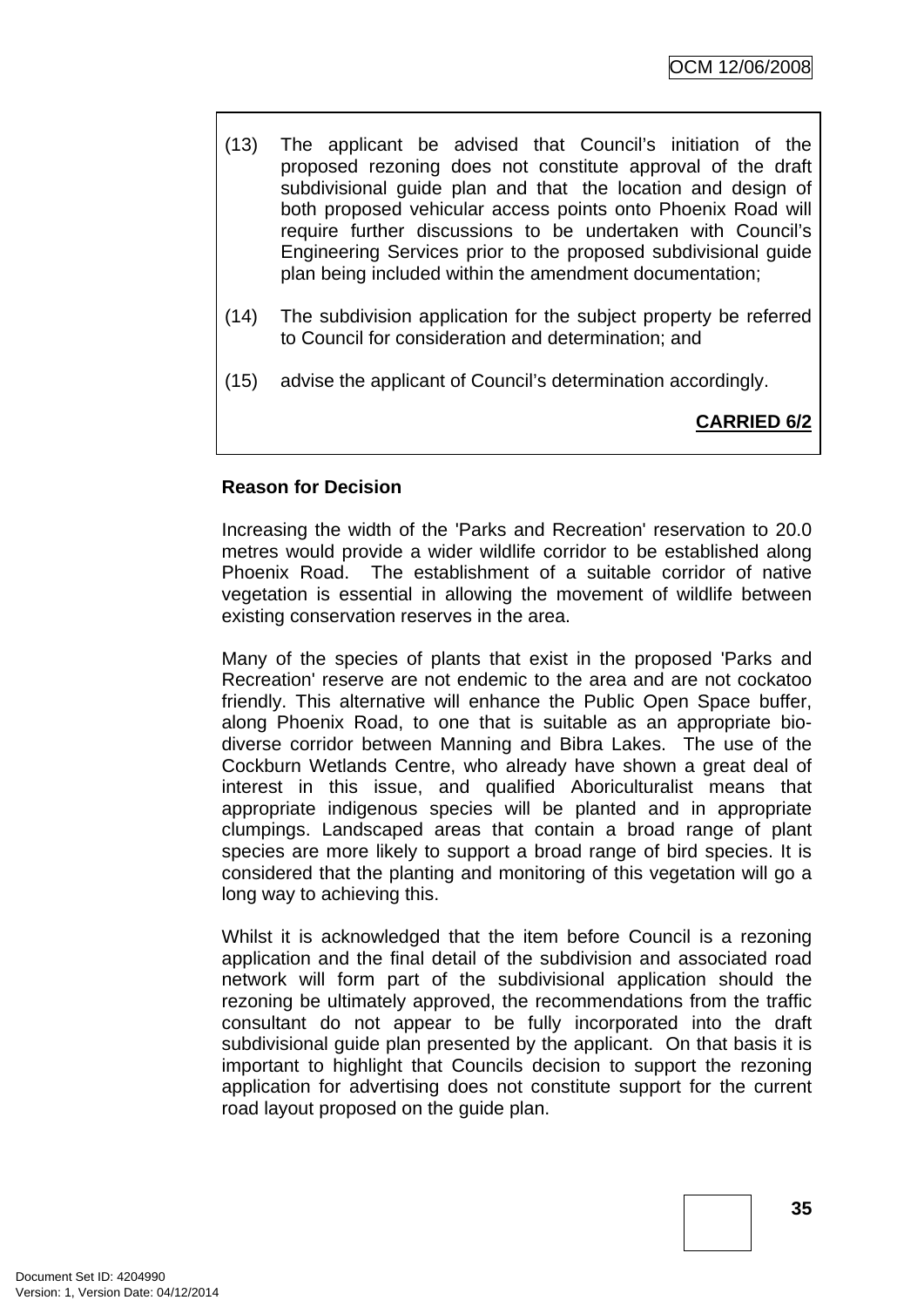# **Background**

The subject site currently occupies the Amcor box plant and recycling paper mill plant. The paper mill was established in circa 1966 and ceased operating recently. The box plant was established in 1993 and continues to operate from the site. The applicant wishes to rezone and subdivide the site whilst retaining the centrally located Box Plant facility.

The application was presented to Council on 14 February 2008 and Council resolved to defer the application to allow further discussion between the applicant and Council, with regard to the landscape buffer and the interface of the site with the adjoining residential land (opposite Phoenix Road).

The applicant met with Council staff to discuss these concerns and amended the application to incorporate a 15m wide "Parks and Recreation Reserve" along the Phoenix Road frontage.

The application was again presented to Council on 8 May 2008 and Council resolved to defer the application to allow Elected Members to engage in further discussions with the applicant and technical officers regarding certain aspects of the recommendation. At a meeting with the applicant, Elected Members requested an environmental assessment of the proposal be undertaken. Given the time constraints, the environmental report and Council's Technical Officer assessment was unavailable at the time the report was prepared.

The following report has been modified to include additional information on traffic and the recommendation modified to include more specific requirements for the open space area.

### **Submission**

Greg Rowe and Associates on behalf of Primewest have requested the land be rezoned to industry, mixed business, light and service industry and parks and recreation reserve in keeping with the surrounding industrial land within Bibra Lake. This will ensure that commercial/industrial development can be constructed on the future subdivided lots.

### **Report**

The subject site is currently zoned Special Use 12 (SU12) which allows the site to be used for paper manufacturing and associated uses only. The existing zoning of the land was specifically established to protect the paper mill operations and to provide a mechanism within which there is flexibility for the paper mill to operate. The site has been used for the very specific purpose of a paper mill for over 40 years.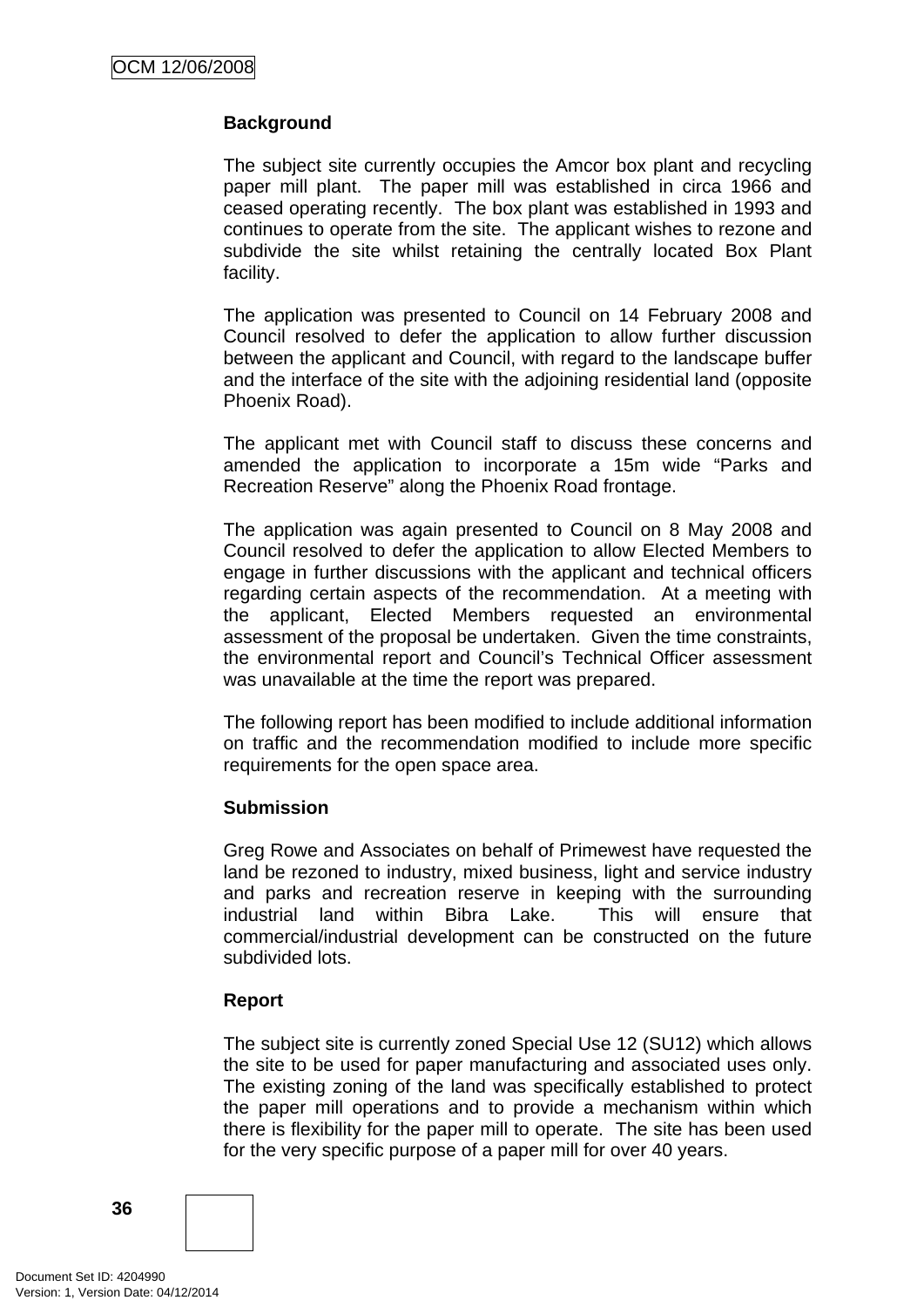The paper mill ceased operating recently and only one component of the paper mill operation (the Box Plant) will continue to operate. Accordingly, it is appropriate for the land to be rezoned so that it will allow the use of the land in a manner which is consistent with the "Industrial Zoning" under the provisions of the Metropolitan Region Scheme, and which recognises the predominate existing land use pattern within the locality.

The proposal is to rezone the land to 'industry, mixed business, light and service industry and parks and recreation' (refer attachment 2). A 15m parks and recreation reserve is proposed along the Phoenix Road frontage which allows existing vegetation to be retained and provides a buffer to the residential properties located on the opposite side of Phoenix Road. A mixed business zone is proposed to the south of the parks and recreation reserve which acts as a further transition to the industrial land to the south. The remainder of the site is proposed to be light and service industry and is located approximately 240m from the nearest residential land. This proposed separation between Industrial and residential is an improvement to the situation which currently exists along Phoenix Road and assists in addressing the setback distances contained within the EPA Policy on Separation Distances between Industrial and Sensitive Land Uses.

It is noted that a subdivision application has been lodged on the site and the City has requested that the application be deferred until the scheme amendment has been resolved.

### Road network

A concept plan has been submitted which demonstrates how the site can be developed. The proposed plan shows two road intersections to Phoenix Road with one of these being the upgrading of the existing driveway access to the site and has been justified through a traffic report. The parks and recreation reserve along the Phoenix Road frontage will prohibit lots having direct vehicle access to Phoenix Road, improving traffic flow and safety.

The applicant commissioned TARSC Pty Ltd to prepare a traffic impact assessment of the proposal which includes two new access points to Phoenix Road. The main findings of the report were:

- That the expected traffic volumes should not exceed the capacity of the various access points with there being no unacceptable excessive delays or vehicle queues;
- There needs to be two intersections with all turn movements provided on Phoenix Road. A single intersection with all turn movements will not function adequately, whilst a single signalised intersection will operate at similar levels to two intersections with added delays to through traffic on Phoenix Road; and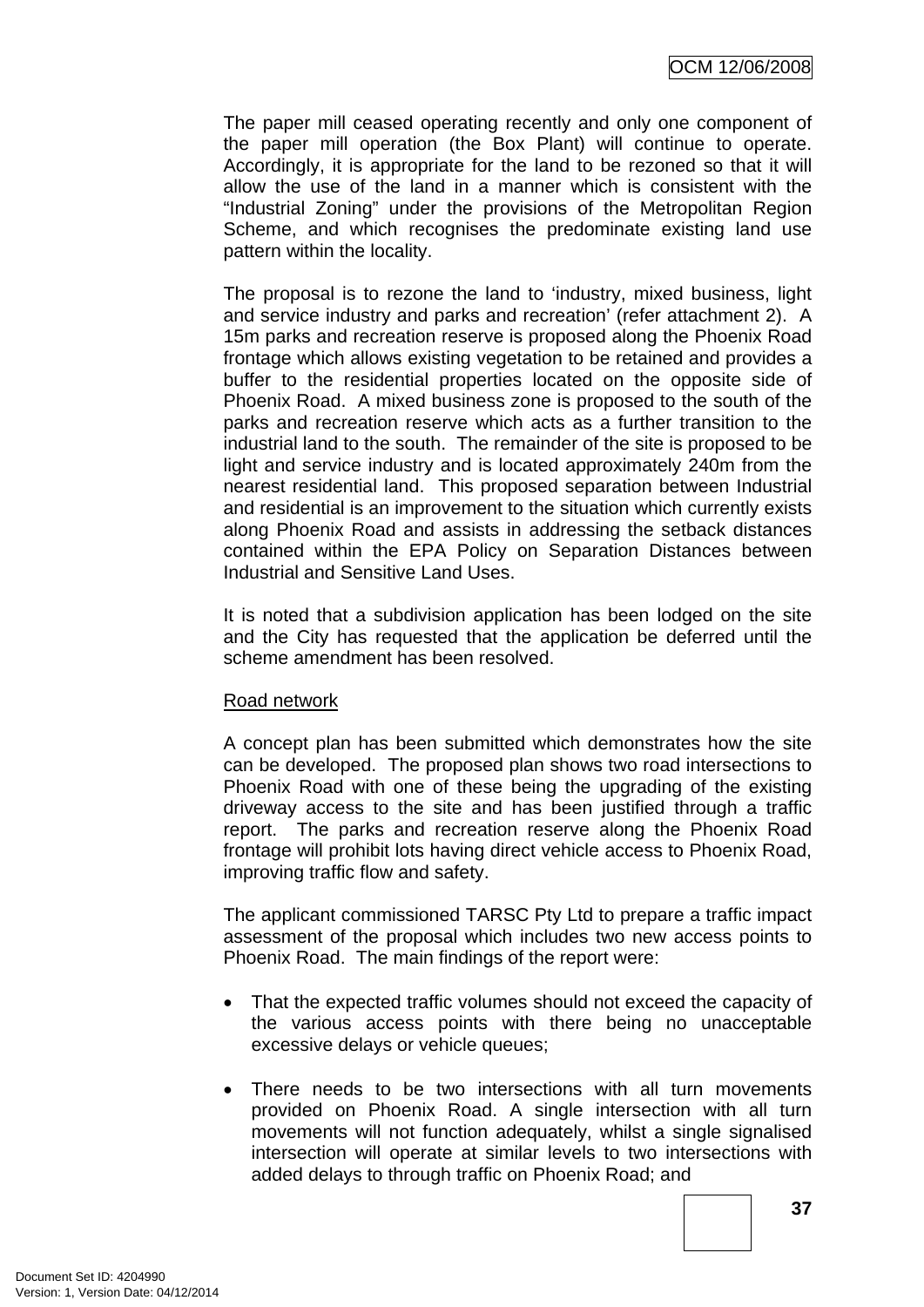• Sight distances to and from access points should be acceptable.

The City's engineering department have examined the proposed plan and report by TARSC. They agree and support the traffic report that two non-signalised intersections with Phoenix Road will operate satisfactorily and will not interfere with the through traffic flows on Phoenix Road. They suggest that there needs to be access from Phoenix Road to the subdivision and one signalised intersection with Phoenix Road will increase the queue length on the minor road exiting the subdivision and also add delays to through traffic on Phoenix Road.

#### Drainage

A Drainage and Nutrient Management Report has been submitted which demonstrates that all stormwater runoff from the road network, can be contained within the proposed drainage sump (Council drain). Stormwater runoff from the existing box plant facility is also proposed to drain into the proposed Council drainage sump. This is acceptable in this instance as the stormwater drainage from the Amcor site currently drains into the sump in the location of the proposed enlarged Council drain. A legal agreement will need to be prepared ensuring that the quality of the stormwater from the Box Plant is maintained to the satisfaction of Council and address any water quality issue. The legal agreement is required at the subdivision stage. Stormwater runoff from Phoenix Road is able to be accommodated within the POS area.

### Design

New commercial/industrial estates within the City are typically accompanied by design guidelines to ensure that appropriate levels of development and amenity are achieved. The applicant at the request of the City has agreed to prepare design guidelines which will be approved prior to the final adoption of the scheme amendment by the City.

### Retention of vegetation

The northern section of the site and Phoenix Road street verge is heavily vegetated and contributes to a unique streetscape. Following the deferral of this application, the applicant prepared a comprehensive Arboricultural report which assessed 631 trees within the northern 25m of the lot and the Phoenix Road street verge. The significance of the trees was gauged based on the approximate height of the tree, the approximate age of the tree, the trunk diameter and any health or structural concerns. The report concluded that the street verge and first 5m contains the most significant trees, the next 10m contains less significant trees and the last 10m contains the least significant trees.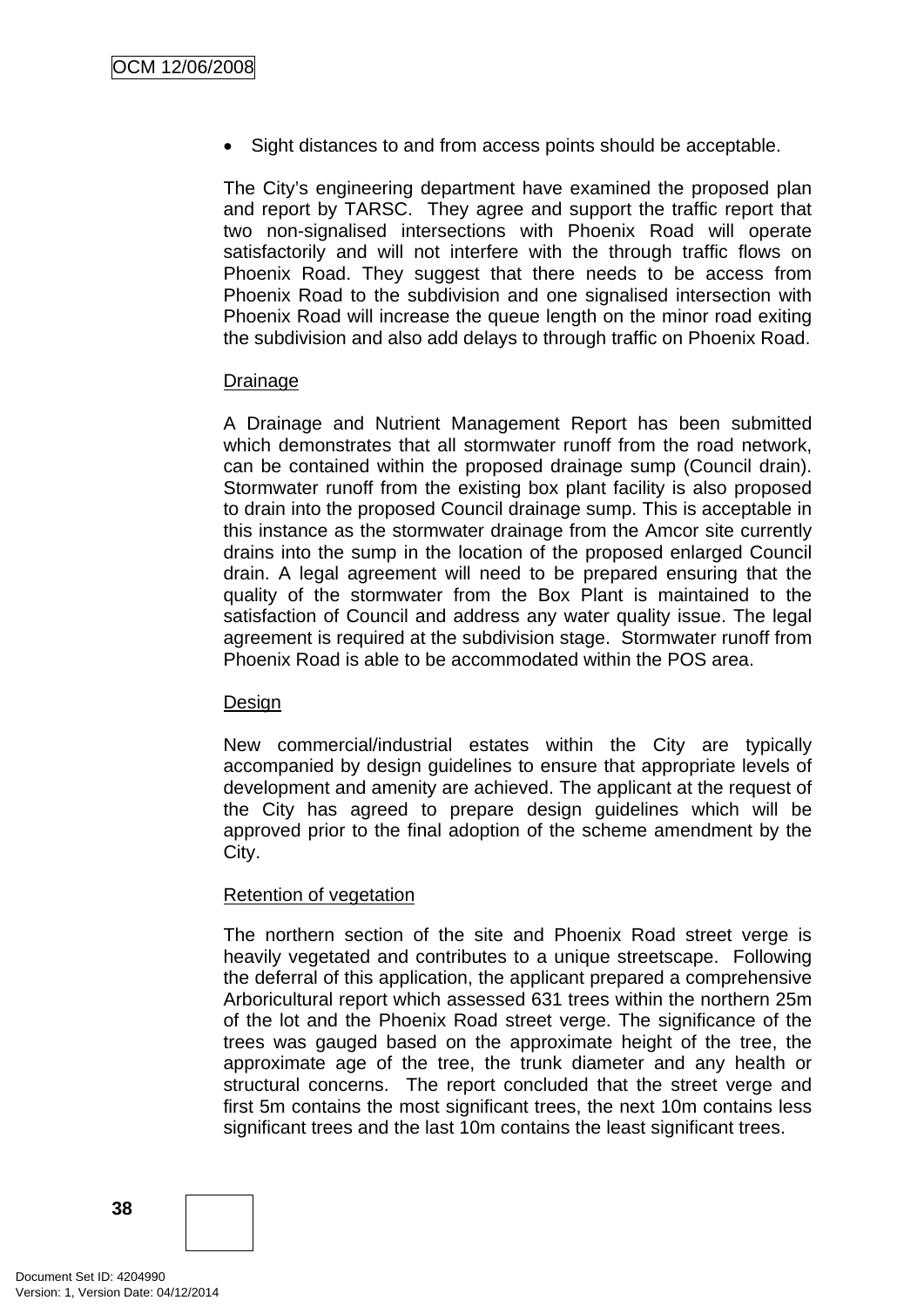The proposed scheme amendment therefore proposes the northern 15m of the lot to be a parks and recreation reserve which allows the best quality trees to be retained. This area is considered sufficient to provide a suitable buffer to the residential development located across Phoenix Road and is the same width as the parks and recreation reserve located on the opposite site of Phoenix Road. Whilst there is generally no provision for Public Open Space (POS) within industrial/commercial subdivisions, Clause 3.6.2 of WAPC Policy DC 4.1 "Industrial Subdivision" may allow land to be given up as POS in order to provide for buffer strips and/or suitable planted areas between industrial uses and any adjacent non industrial areas. The proposed parks and recreation reserve (Public Open Space) has been provided to present a suitable interface to the residential development across Phoenix Road and allow existing vegetation to be retained.

To ensure that only suitable trees within the POS area are retained the City's Parks Department have recommended that a management plan be prepared by a suitably qualified landscape and Arboricultural consultants addressing the following:

- Retention and management of native vegetation in a parkland setting;
- Retention and management of trees most suited to a parkland use and within close proximity to neighbouring commercial developments;
- Landscape treatment and planting program to provide for further consolidation of the biodiversity corridor between Manning and Bibra Lakes;
- Amenity landscape treatments suitable for the location and use, addressing screening of non-residential activities and structures;
- During construction works in adjacent commercial lots that retained trees are protected to the requirements of an Aboricultural consultant

It would also be prudent that the tree removal and management works within the POS area be undertaken at the earthworks stage of the development and under the guidance of a qualified Aboriculturalist.

### Existing Box Plant facility

The existing box plant facility is proposed to be retained. A recent development approval allowed for an extension to the facility within the proposed lot boundaries and satisfies the provisions of the scheme. The box plant facility will comply with the industrial zoning proposed under this amendment.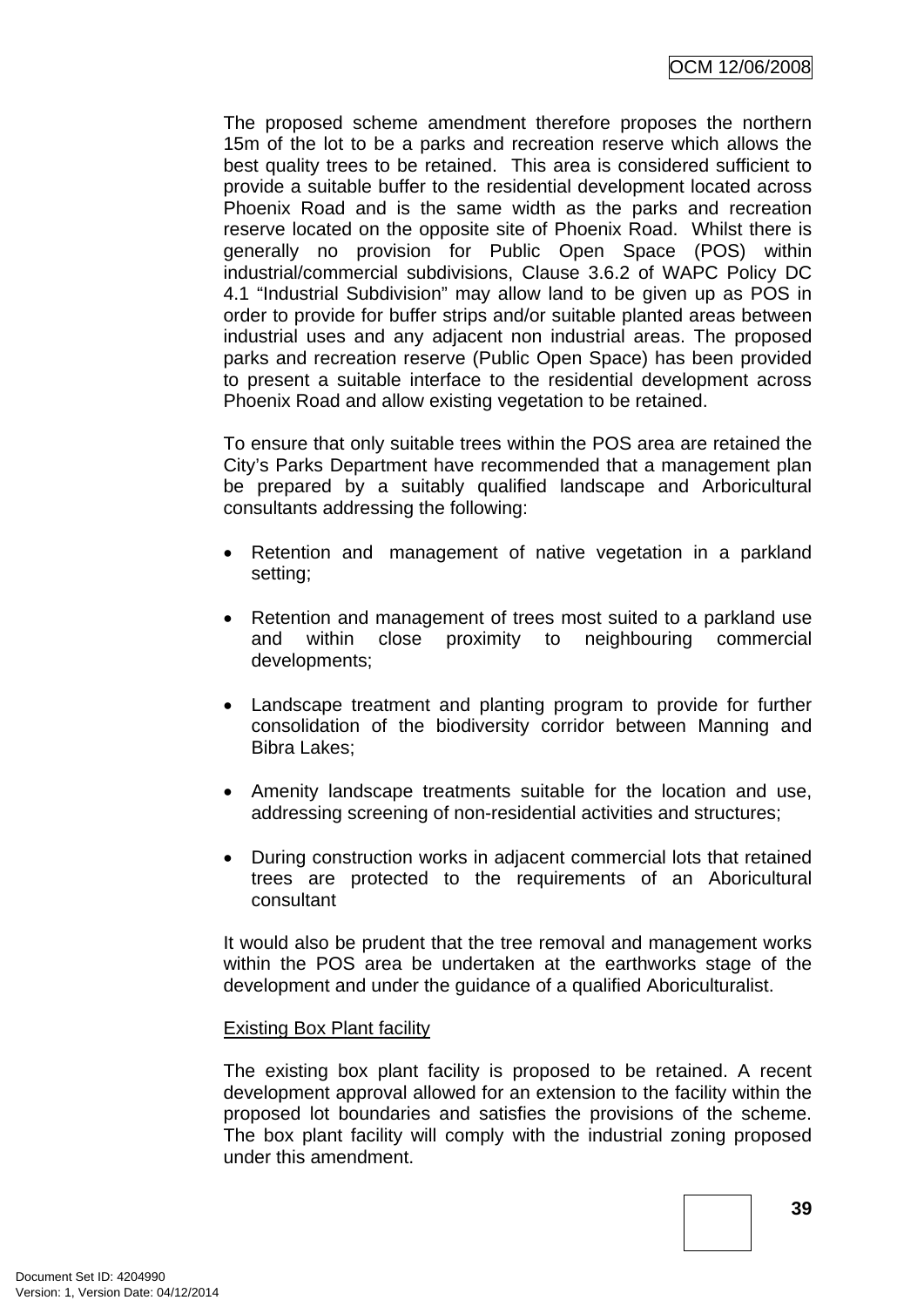### **Conclusion**

The proposed scheme amendment is necessary as the paper mill has ceased operating and the restricted nature of the existing zoning does not allow other uses to operate from the site. The proposed scheme amendment is consistent with the "Industrial Zoning" under the provisions of the Metropolitan Region Scheme and is consistent with the existing local town planning scheme zoning within the Bibra Lake industrial area. The 15m wide Parks and Recreation Reserve (landscape buffer) together with the restricted nature of the mixed business zone provides a suitable transition and interface to the residential development located on the opposite side of Phoenix Road.

It is therefore recommended that Council proceed to initiate the scheme amendment.

### **Strategic Plan/Policy Implications**

#### **Employment and Economic Development**

• To plan and promote economic development that encourages business opportunities within the City.

#### **Natural Environmental Management**

To ensure development of the district is undertaken in such a way that the balance between the natural and human environment is maintained.

### **Budget/Financial Implications**

N/A

### **Legal Implications**

Planning and Development Act 2005 Town Planning Scheme No. 2 Town Planning Regulations 1967

### **Community Consultation**

The proposed Scheme Amendment will be advertised for a period of 42 days with notices in the local paper and letters sent to relevant government agencies, affected landowners and surrounding community upon initiation of the amendment.

### **Attachment(s)**

- 1. Location Plan
- 2. Proposed Zoning Plan
- 3. Concept Plan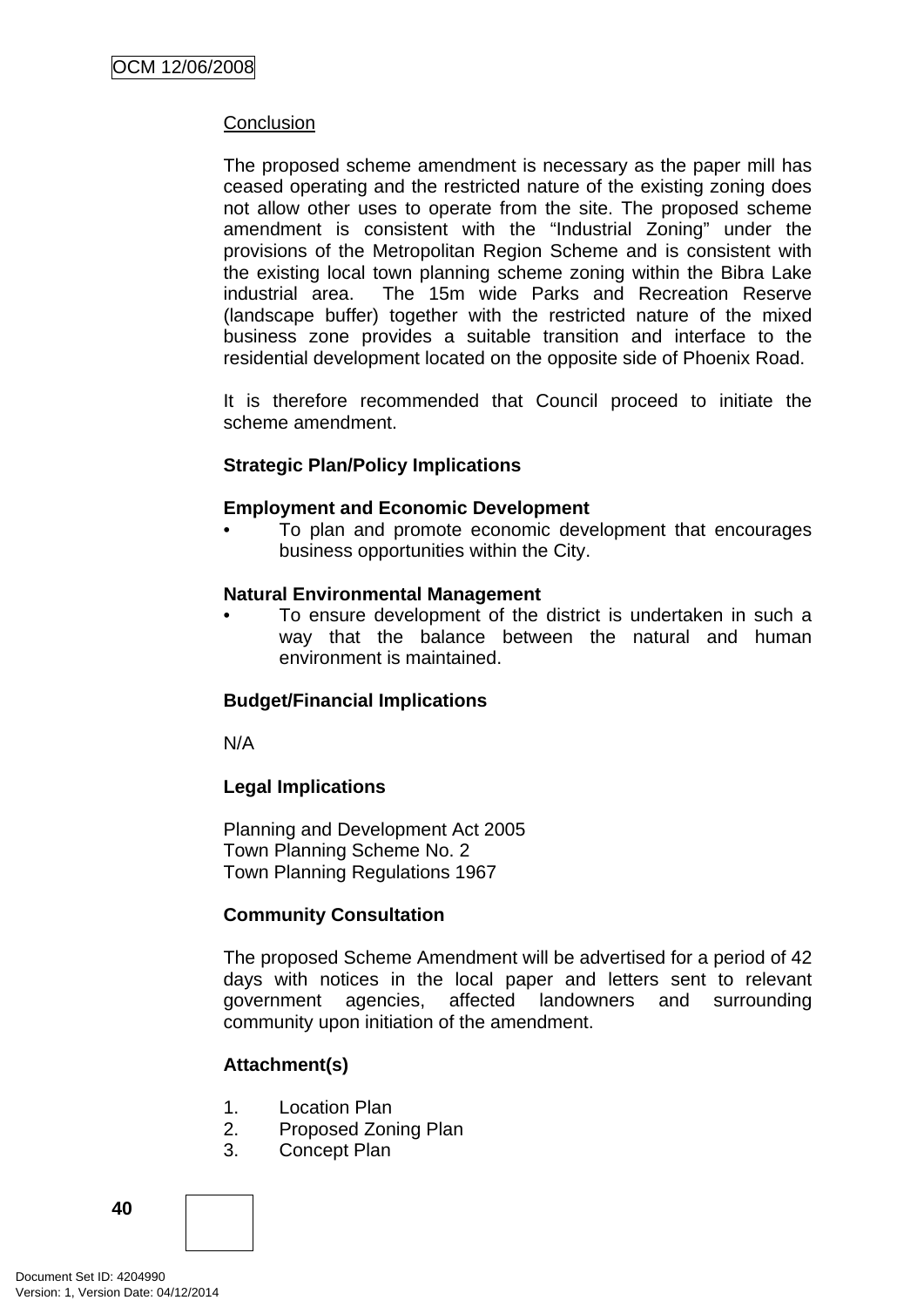# **Advice to Proponent(s)/Submissioners**

The Proponent(s) and those who lodged a submission on the proposal have been advised that this matter is to be considered at the 12 June 2008 Council Meeting.

### **Implications of Section 3.18(3) Local Government Act, 1995**

Nil.

**14.5 (MINUTE NO 3737) (OCM 12/6/2008) - PROPOSED SCHEME AMENDMENT NO 68 TO TOWN PLANNING SCHEME NO 3 - REZONING PORTION OF LOT 9006 DISCOVERY DRIVE, BIBRA LAKE FROM INDUSTRY TO RESTRICTED USE 14 (RU 14) - TO ALLOW FOR MIXED BUSINESS USES AND LANDSCAPING - OWNER: LANDCORP - APPLICANT: CITY OF COCKBURN (93068) (M CARBONE) (ATTACH)** 

**RECOMMENDATION** That Council:

(1) resolve to amend Town Planning Scheme No. 3 as follows:

PLANNING AND DEVELOPMENT ACT 2005 RESOLUTION DECIDING TO AMEND CITY OF COCKBURN TOWN PLANNING SCHEME NO. 3

AMENDMENT NO. 68

Resolved that Council, in pursuance of Section 75 of the Planning and Development Act 2005, amend the above Town Planning Scheme by:

1. Modifying the Third Schedule in the Scheme Text by including RU14 to read as follows:

| No.                   | <b>Description of land</b>                                                                                         | <b>Restricted Use</b>                                                                                                                                               | <b>Conditions</b>                                                                                                                                                          |  |  |  |
|-----------------------|--------------------------------------------------------------------------------------------------------------------|---------------------------------------------------------------------------------------------------------------------------------------------------------------------|----------------------------------------------------------------------------------------------------------------------------------------------------------------------------|--|--|--|
| RU1<br>$\overline{4}$ | Portion of Lot 9006<br><b>Drive</b><br>Discovery<br>North Lake<br>(Corner<br>Road and Phoenix<br>Road), Bibra Lake | Only<br>permit those<br>uses listed within the<br>Mixed Business Zone<br>as set out in Table $1 -$<br>Zoning Table with the<br>exception<br>of<br>residential uses. | The northern portion of<br>the lot for a width of 15m<br>parallel to and for the<br>entire length of Phoenix<br>Road is to be used for<br>landscaping<br>purposes<br>only. |  |  |  |
|                       |                                                                                                                    |                                                                                                                                                                     | Existing vegetation within<br>the landscaping strip is to<br>be retained or the area<br>landscaped all to the<br>satisfaction of the local<br>government                   |  |  |  |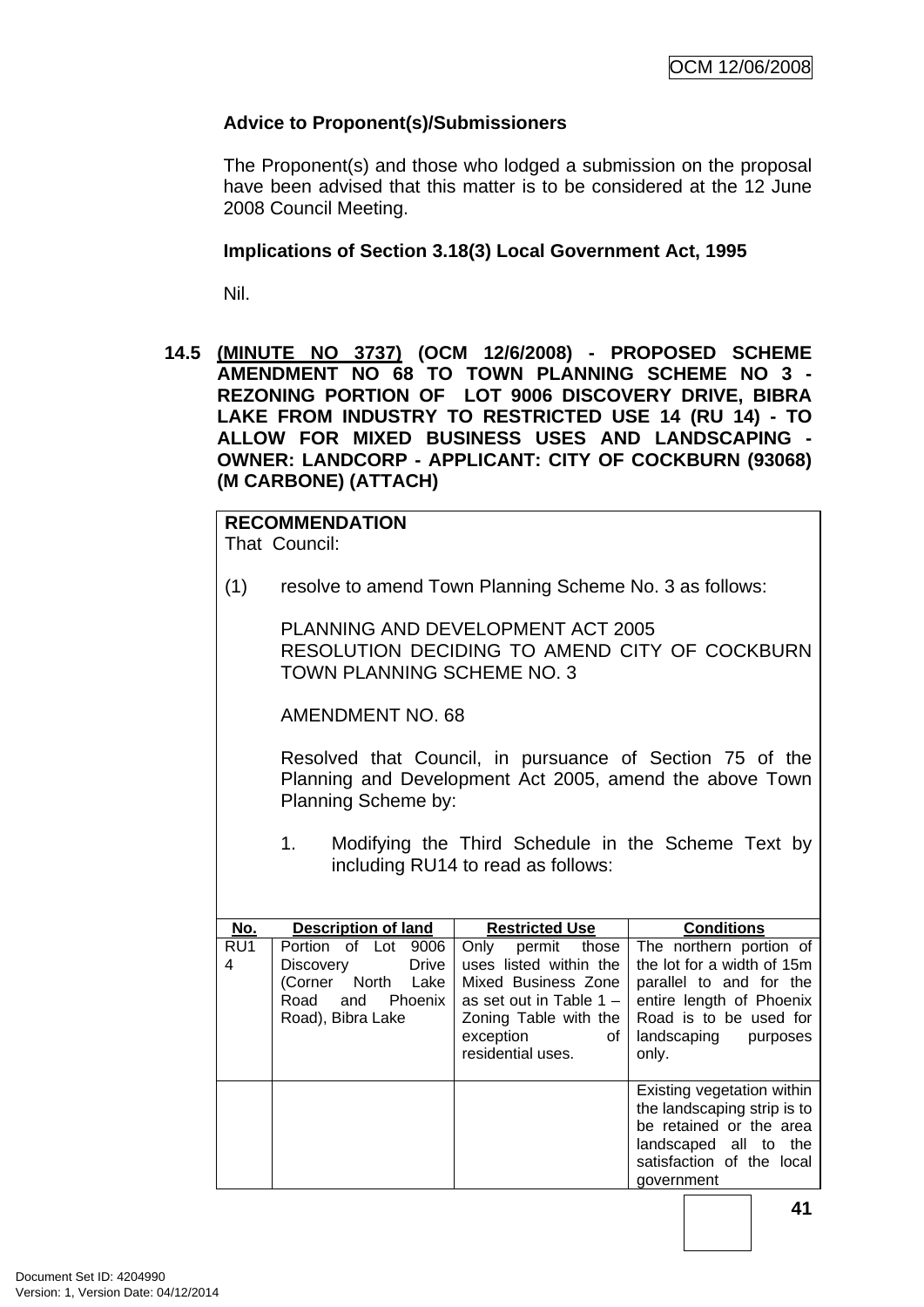|                                                                                                                                                  | 2. Amending the Scheme Maps to identify the Industry Zone on<br>portion of Lot 9006 Discovery Drive, Bibra Lake as Restricted<br>Use 14 (RU 14).                                                                                                                                                                                     |                                                                                                                                                                      |                                                                                                                                                                              |  |  |  |
|--------------------------------------------------------------------------------------------------------------------------------------------------|--------------------------------------------------------------------------------------------------------------------------------------------------------------------------------------------------------------------------------------------------------------------------------------------------------------------------------------|----------------------------------------------------------------------------------------------------------------------------------------------------------------------|------------------------------------------------------------------------------------------------------------------------------------------------------------------------------|--|--|--|
| (2)                                                                                                                                              | adopt the following amendment:                                                                                                                                                                                                                                                                                                       |                                                                                                                                                                      |                                                                                                                                                                              |  |  |  |
|                                                                                                                                                  | PLANNING AND DEVELOPMENT ACT 2005<br>CITY OF COCKBURN TOWN PLANNING SCHEME NO. 3<br><b>AMENDMENT NO. 68</b>                                                                                                                                                                                                                          |                                                                                                                                                                      |                                                                                                                                                                              |  |  |  |
|                                                                                                                                                  | The City of Cockburn under and by virtue of the powers<br>conferred upon it in that behalf by the Planning<br>and<br>Development Act 2005 hereby amends the above Town<br>Planning Scheme by;                                                                                                                                        |                                                                                                                                                                      |                                                                                                                                                                              |  |  |  |
|                                                                                                                                                  | 1. Modifying the Third Schedule in the Scheme Text by<br>including RU14 to read as follows:                                                                                                                                                                                                                                          |                                                                                                                                                                      |                                                                                                                                                                              |  |  |  |
| No.                                                                                                                                              | <b>Description of land</b>                                                                                                                                                                                                                                                                                                           | <b>Restricted Use</b>                                                                                                                                                | <b>Conditions</b>                                                                                                                                                            |  |  |  |
| <b>RU14</b>                                                                                                                                      | Portion of Lot 9006<br><b>Drive</b><br>Discovery<br>(Corner North Lake<br>Road<br>and Phoenix<br>Road), Bibra Lake                                                                                                                                                                                                                   | Only permit those<br>uses listed within the<br>Mixed Business Zone<br>as set out in Table $1 -$<br>Zoning Table with the<br>exception<br>of<br>residential dwellings | The northern portion of<br>the lot for a width of<br>15m parallel to and for<br>entire length<br>the<br>οf<br>Phoenix Road is to be<br>used for landscaping<br>purposes only |  |  |  |
|                                                                                                                                                  |                                                                                                                                                                                                                                                                                                                                      |                                                                                                                                                                      | Existing vegetation<br>within the landscaping<br>strip is to be retained or<br>the area landscaped all<br>to the satisfaction of the<br>local government                     |  |  |  |
| 2. Amending the Scheme Maps to identify the Industry Zone on<br>portion of Lot 9006 Discovery Drive, Bibra Lake as Restricted<br>Use 14 (RU 14). |                                                                                                                                                                                                                                                                                                                                      |                                                                                                                                                                      |                                                                                                                                                                              |  |  |  |
| (3)                                                                                                                                              | sign the amending documents, and advise the WAPC of<br>Council's decision;                                                                                                                                                                                                                                                           |                                                                                                                                                                      |                                                                                                                                                                              |  |  |  |
| (4)                                                                                                                                              | forward a copy of the signed documents to the Environmental<br>Protection Authority in accordance with Section 81 of the<br>Planning and Development Act;                                                                                                                                                                            |                                                                                                                                                                      |                                                                                                                                                                              |  |  |  |
| (5)                                                                                                                                              | following the receipt of formal advice from the Environmental<br>Protection Authority that the Scheme Amendment should not be<br>assessed under Section 48A of the Environmental Protection<br>Act, advertise the Amendment under Town Planning Regulation<br>25 without reference to the Western Australian Planning<br>Commission; |                                                                                                                                                                      |                                                                                                                                                                              |  |  |  |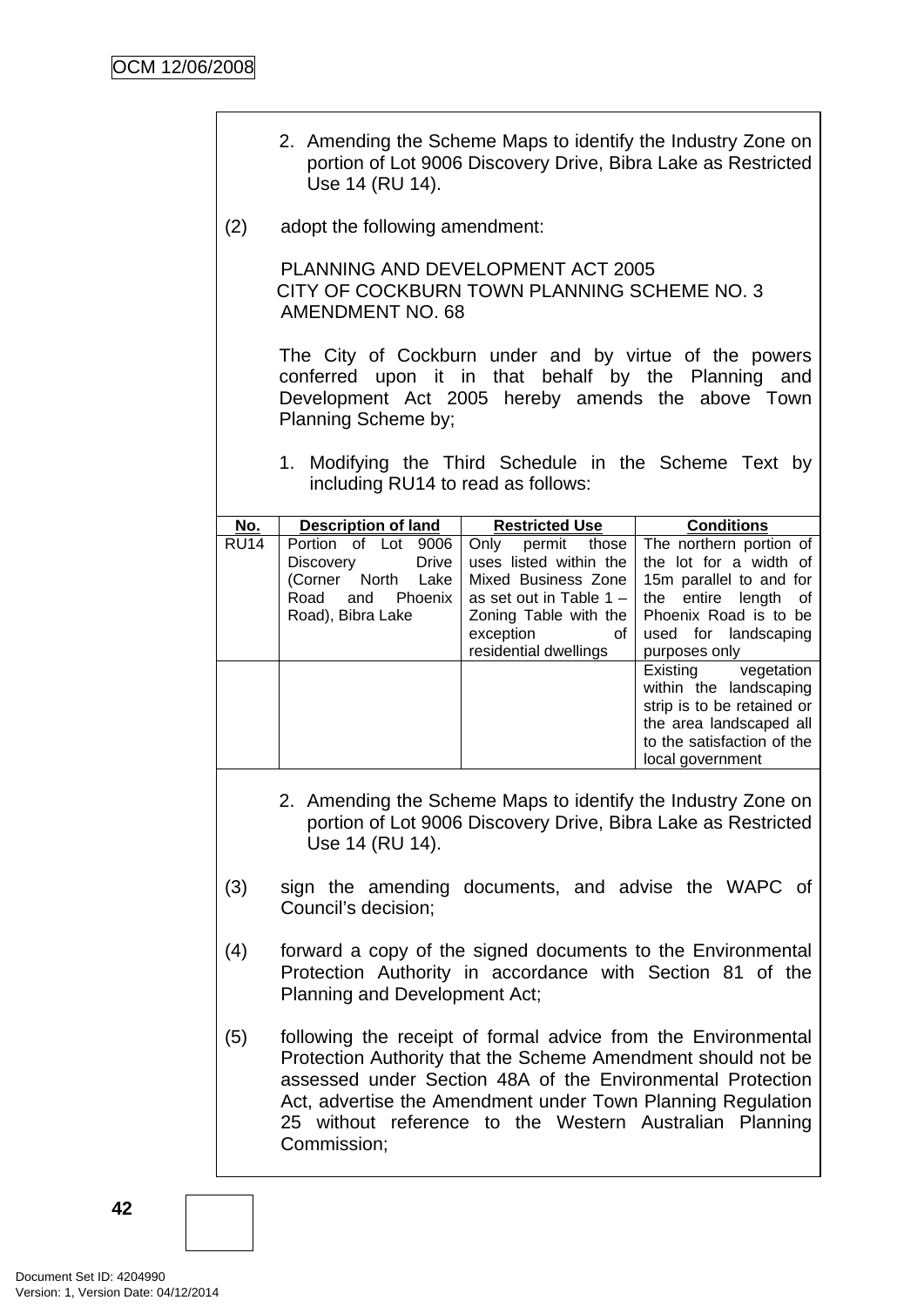- (6) notwithstanding (5) above, the Director of Planning and Development may refer a Scheme or Scheme Amendment to the Council for its consideration following formal advice from the Environmental Protection Authority that the Scheme Amendment should be assessed under Section 48A of the Environmental Protection Act, as to whether the Council should proceed or not proceed with the Amendment;
- (7) should formal advice be received from the Environmental Protection Authority that the Scheme Amendment should be assessed or is incapable of being environmentally acceptable under Section 48(A) of the Environmental Protection Act, the Amendment be referred to the Council for its determination as to whether to proceed or not proceed with the Amendment; and
- (8) advise the applicant accordingly.

### **COUNCIL DECISION**

MOVED Clr I Whitfield SECONDED Clr S Limbert that Council adopt the recommendation subject to amendment by the inclusion of a further sub-recommendation (9) as follows:

(9) require Council's Environmental Services to undertake a Fauna Assessment (Level 1) of the northern portion of Lot 9006 Discovery Drive, Bibra Lake.

**CARRIED 8/0**

### **Reason for Decision**

As the City is committed to the principal of sustainability it should ensure that the management of the natural environment is handled correctly and based on the best available information. Given the results of the recent Fauna Assessment undertaken on the neighbouring property, Lot 503 Phoenix Road, Bibra Lake, which indicated the presence of Carnaby's Black Cockatoos (a Schedule 1 endangered species in WA), it would be prudent to determine the extent of their habitat in this area.

### **Background**

The City is currently considering a rezoning application on Lot 503 Phoenix Road, Bibra Lake (Amcor site) which is the adjoining property to the subject site. This Amcor application was presented to Council meetings in February and May this year and is also subject to a Council report this month (refer to Council Item 14.4).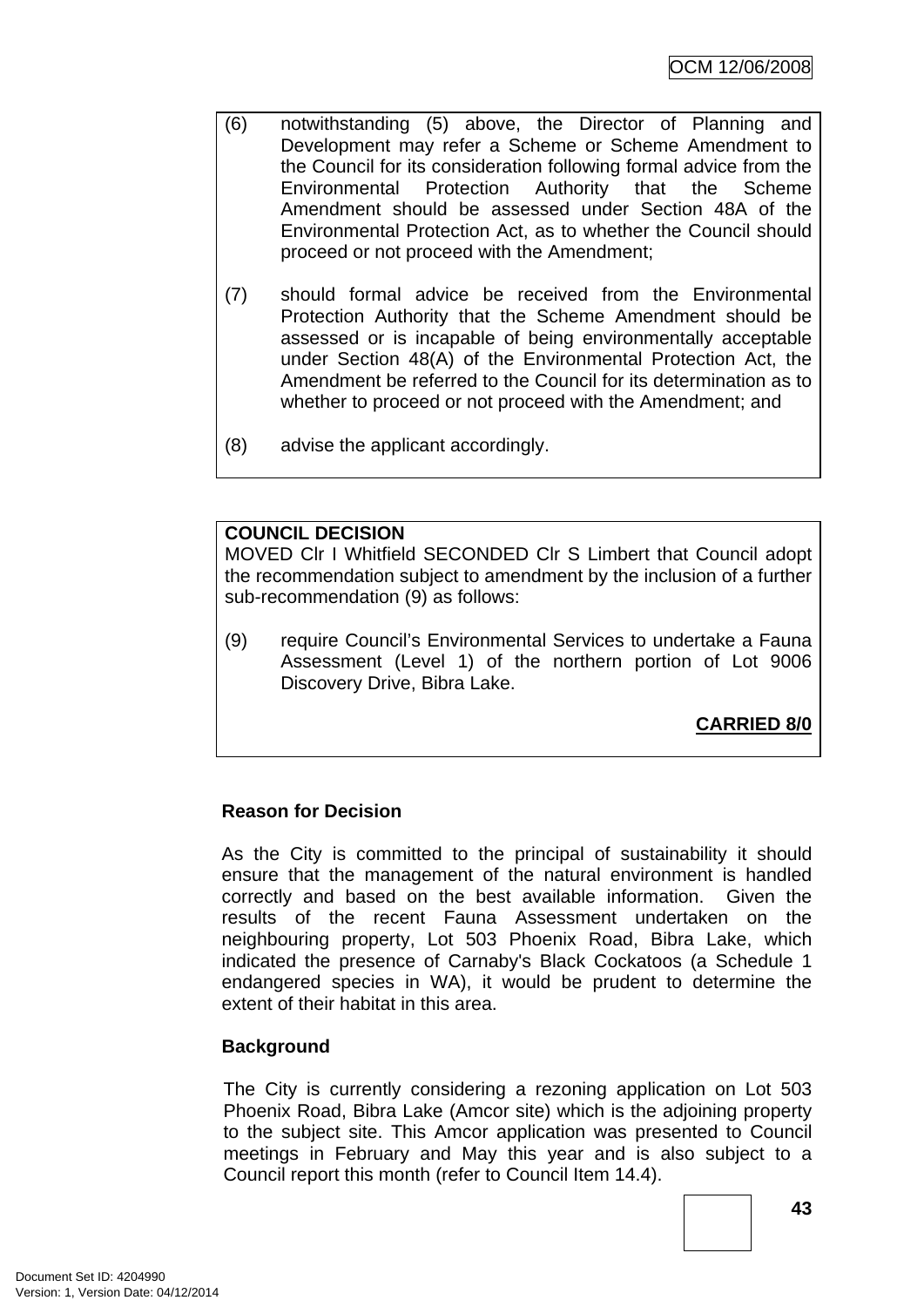Two of the main issues regarding the Amcor rezoning relate to providing a landscaping buffer along Phoenix Road and ensuring a suitable land use transition from Industry to Residential in the form of a Mixed Business Zone.

To provide a consistent land use transition and consistent streetscape along Phoenix Road the northern section of Lot 9006 (Landcorp's land) is proposed to be rezoned similar to the adjoining property (Amcor site).

### **Submission**

Nil.

#### **Report**

The subject site is currently zoned Industry and a subdivision application was approved in 2006 which shows the northern section of the site as one lot (3.03ha), although subdivision clearance has not been requested. Given that the City is currently considering a rezoning application on the adjoining property (Amcor site) it is appropriate to apply the same land use interface and landscape buffer requirements on the subject lot. As subdivision clearance has not been requested and the new titles not issued, it is an appropriate time to require the rezoning of this land.

The rezoning application for the Amcor site proposes a 15m wide landscape buffer (Parks and Recreation Reserve) along the Phoenix Road frontage and the northern section of the site as Mixed Business. This ensures a suitable separation between the Industrial zoned land and the residential properties on the opposite side of Phoenix Road.

As the proposed subdivision on Landcorp's land is already approved by the Western Australian Planning Commission, a landscaping buffer cannot be ceded fee of cost as is proposed for the Amcor site. It is therefore not suitable to rezone the landscape buffer as a Parks and Recreation Reserve. An appropriate mechanism to ensure a landscape buffer is provided is to apply a Restricted Use over the site and limit it to landscaping in the desired location. This will mean that the landscaping remains in private ownership and is included into the landscaping requirements for the site, therefore not impacting on the development potential of the site.

The remainder of the proposed Restricted Use area is to consist of land uses consistent with the Mixed Business zone. This will provide consistency with the adjoining land (Amcor site) and ensure that the Industrial zoned land on Landcorp's land is approximately 300m from the nearest residential property on the northern side of Phoenix Road. The section of the site containing the proposed restricted use (Mixed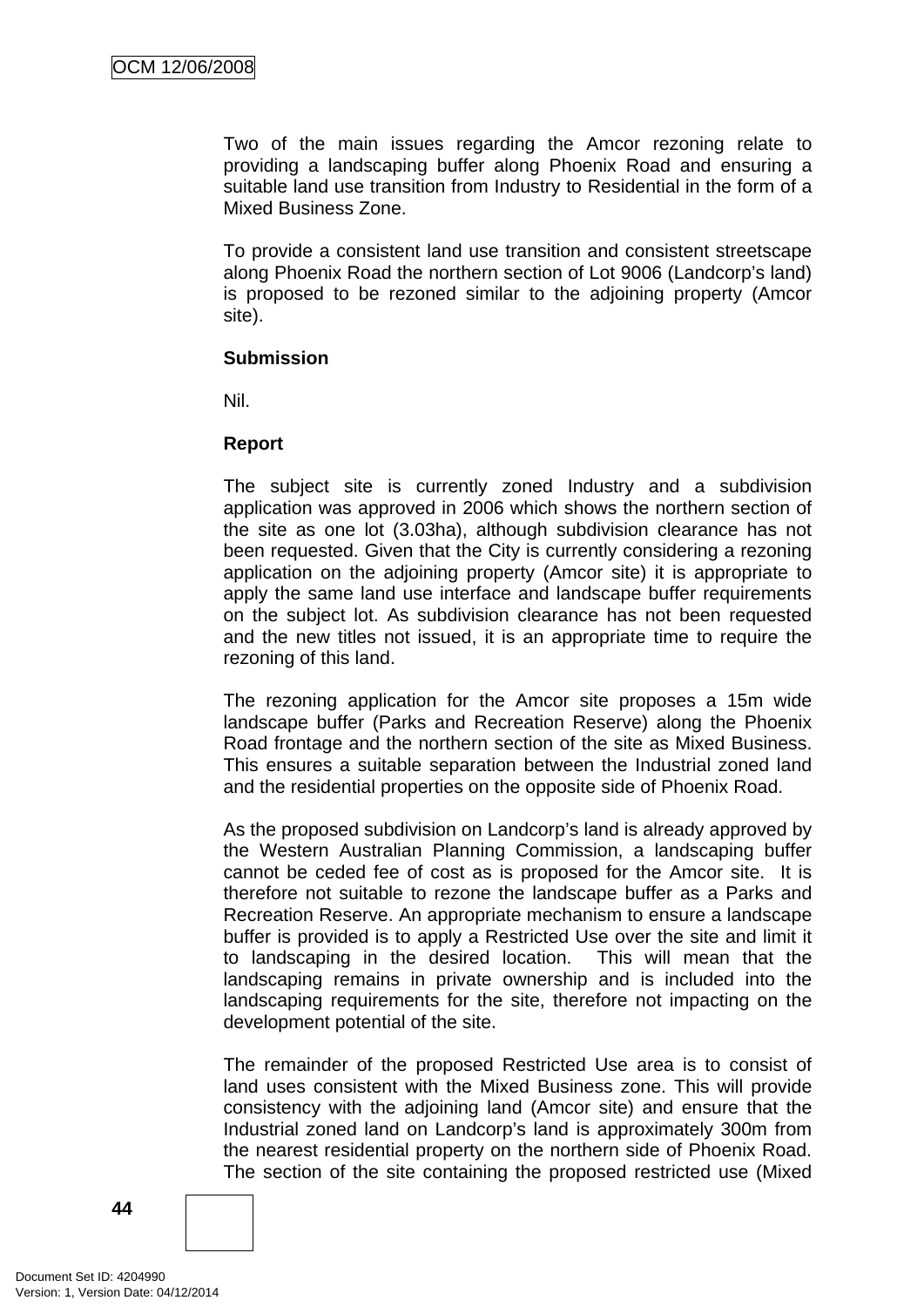Business) will be located approximately 60m from the nearest residential property.

### **Conclusion**

The proposed Scheme Amendment will ensure that a consistent land use pattern is applied to Amcor's and Landcorp's land and allow the existing vegetation along Phoenix Road to be retained and assist in providing a consistent streetscape. The amendment ensures suitable separation between industrial zoned land and residential uses is achieved and the visual amenity along Phoenix Road is retained.

It is therefore recommended that Council proceed to initiate the Scheme Amendment.

# **Strategic Plan/Policy Implications**

The Planning Policies which apply to this item are: APD2 – Industrial Subdivision Policy

#### **Employment and Economic Development**

- To plan and promote economic development that encourages business opportunities within the City.
- To pursue high value employment opportunities for our residents.

### **Natural Environmental Management**

To ensure development of the district is undertaken in such a way that the balance between the natural and human environment is maintained.

### **Budget/Financial Implications**

N/A

### **Legal Implications**

Planning and Development Act 2005 Town Planning Scheme No. 2 Town Planning regulations 1967

### **Community Consultation**

The proposed Scheme Amendment will be advertised for a period of 42 days with notices in the local paper and letters sent to relevant government agencies, affected landowners and the surrounding community, upon initiation of the amendment.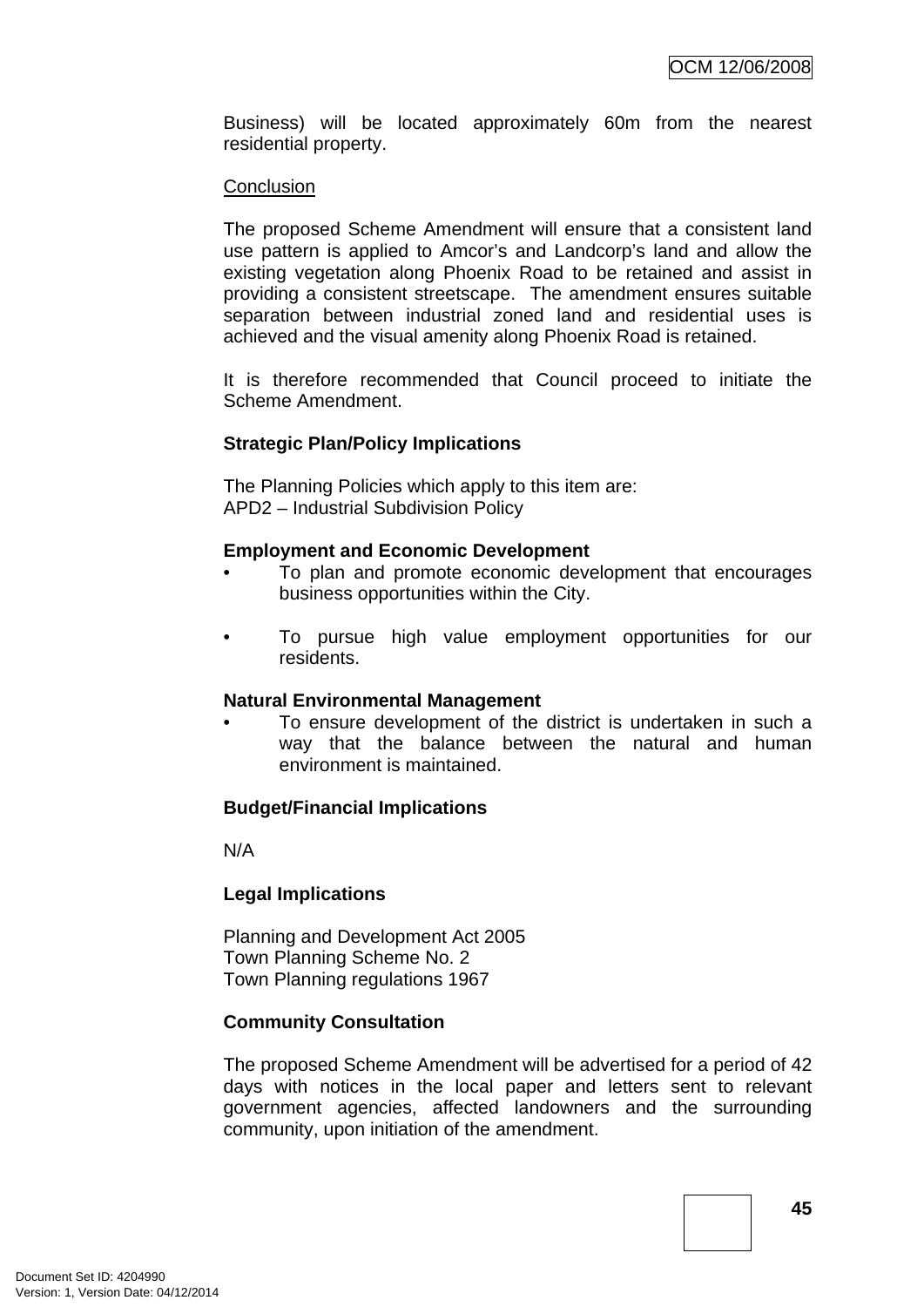# **Attachment(s)**

- 1. Location plan
- 2. Proposed zoning plan
- 3. Approved Subdivision Plan

# **Advice to Proponent(s)/Submissioners**

The landowner (Landcorp) to be advised of Council's intention to initiate the Scheme Amendment.

# **Implications of Section 3.18(3) Local Government Act, 1995**

Nil.

# **14.6 (MINUTE NO 3738) (OCM 12/6/2008) - PROPOSED TELECOMMUNICATIONS INFRASTRUCTURE - LOCATION: KWINANA FREEWAY JANDAKOT - OWNER: MAIN ROADS WA - APPLICANT: PLANNING SOLUTIONS PTY LTD (ON BEHALF OF VODAFONE) (6000655) (R COLALILLO / V LUMMER) (ATTACH)**

# **RECOMMENDATION**

That Council:

- (1) grant its approval for the erection of telecommunications infrastructure within the Kwinana Freeway road reserve, Jandakot, in accordance with the approved plans subject to the following conditions:
	- 1. The development may only be carried out in accordance with the terms of the application as approved herein and any approved plan.
	- 2. Nothing in the approval or these conditions shall excuse compliance with all relevant written laws in the commencement and carrying out of the development.
	- 3. The premises shall be kept in a neat and tidy condition at all times by the owner/occupier to the satisfaction of the Council.
	- 4. The telecommunication pole being constructed using a slimline pole and finished in galvanised grey (nonreflective) with the equipment room finished in colorbond cottage green in accordance with the application.
	- 5. Access for the installation and future servicing of the facility is limited to the railway station car park adjacent to Knock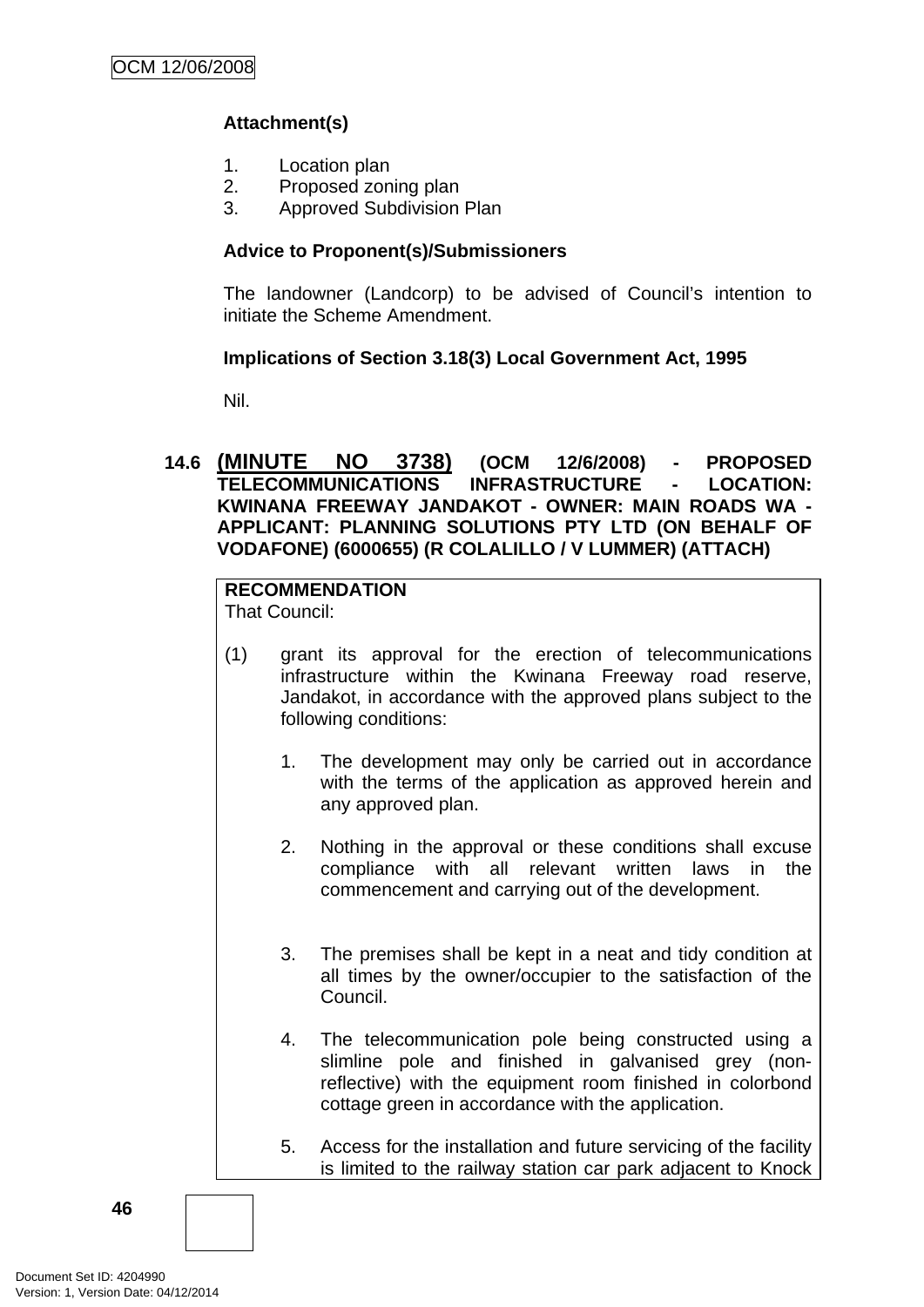Place.

- 6. The applicant shall be responsible for all costs and relevant environmental approvals for any clearing within the Kwinana Freeway road reservation.
- 7. The applicant shall make good any damage to existing verge vegetation within the Kwinana Freeway road reservation.

# FOOTNOTES

- 1. The development must comply with the BCA. A building licence is required prior to commencement of construction of the infrastructure.
- 2. In five years from the date of this approval, the applicant reassess the need for this facility and provides Council with a report documenting the appropriateness of the location and any other location options available at the time.
- 3. The telecommunication facility must comply with the Australian Radiation Protection And Nuclear Safety Agency ("ARPANSA") established Radiation Protection Standard that specifies limits for continuous exposure of the general public to RF transmissions at frequencies used by the mobile phone base stations and the Australian Communication and Media Authority ("ACMA") mandated exposure limit for continuous exposure of the general public to Radio Frequency EME from mobile phone base stations.
- (2) issue a Schedule 9 Notice of Determination on Application for Planning Approval – Approval (inclusive of MRS Form 2 Notice of Approval); and
- (3) advise the applicant and submissioners of Council's decision accordingly.

# **COUNCIL DECISION**

MOVED Clr H Attrill SECONDED Deputy Mayor K Allen that Council:

(1) recommend to the Western Australian Planning Commission that the proposed telecommunications facility within the Kwinana Freeway road reserve, Jandakot as proposed by Planning Solutions Pty Ltd (on behalf of Vodaphone) be refused for the following reasons: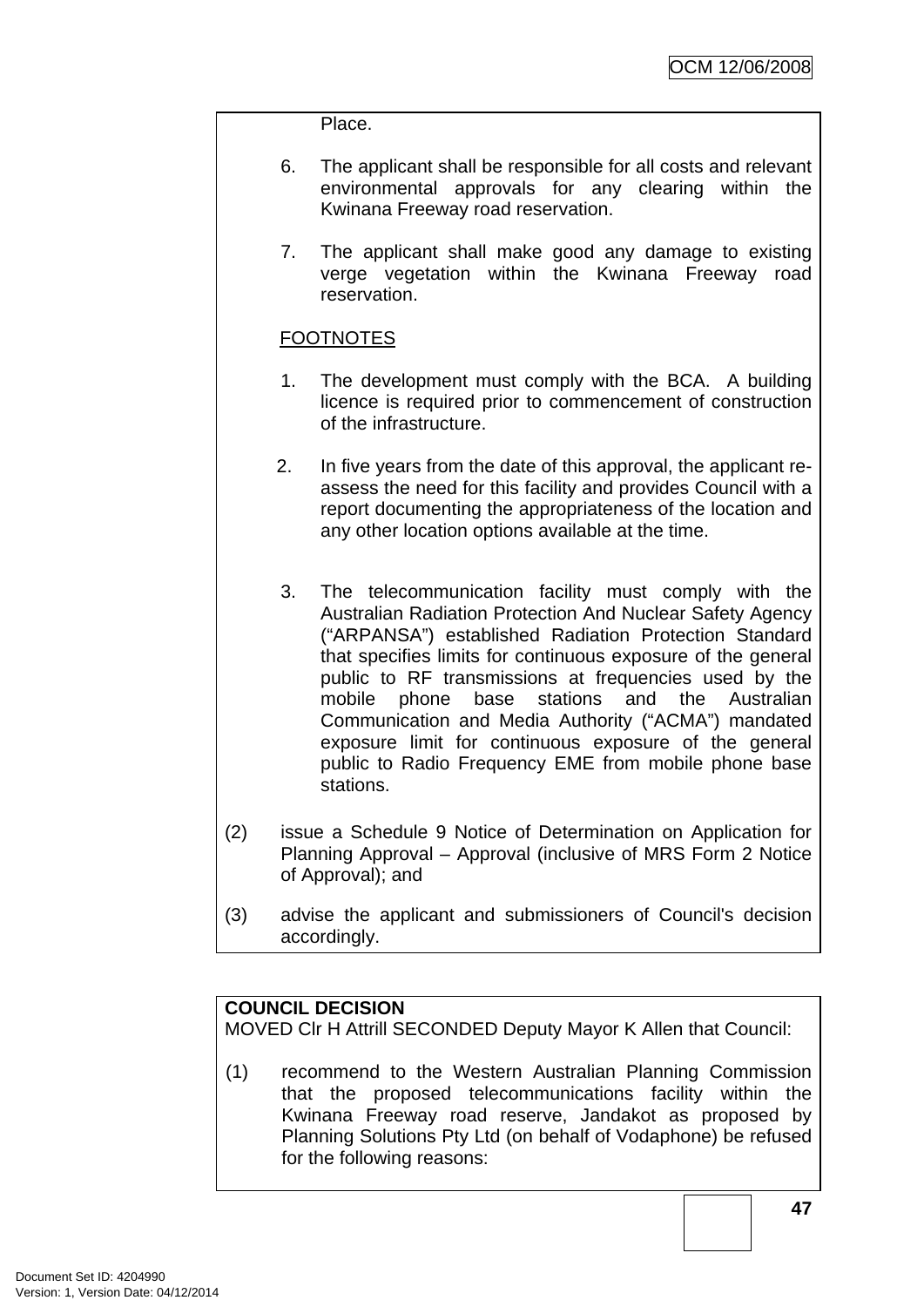|     | 1.     | comply |                             | The proposed telecommunications facility does<br>with Council's Policy APD13                                                                                               | not                |
|-----|--------|--------|-----------------------------|----------------------------------------------------------------------------------------------------------------------------------------------------------------------------|--------------------|
|     |        |        |                             | Telecommunications Policy - High Impact Facilities, in<br>that the facility is proposed to be located within 500<br>metres of existing and proposed residential dwellings. |                    |
|     | 2.     |        |                             | The proposed telecommunications facility will adversely<br>impact on the visual amenity of the area.                                                                       |                    |
| (2) | advise |        | recommendation accordingly. | the applicant and submissioners of Council's                                                                                                                               |                    |
|     |        |        |                             |                                                                                                                                                                            | <b>CARRIED 6/2</b> |

### **Reason for Decision**

The proposed location for the telecommunications facility is within 170 metres of the Cockburn Central town site and 300 metres of an existing residential area, which is inconsistent with current Council Policy which requires a 500 metre separation. The visual amenity in this area is already compromised and a telecommunications tower will further detract from current and future residents enjoyment. Council cannot require a review and relocation in the future when more suitable colocation options might be available.

# **Background**

| Zoning:    | MRS:<br>Primary Regional Roads    |     |  |
|------------|-----------------------------------|-----|--|
|            | TPS3                              | N/A |  |
| Land Use:  | Telecommunications Infrastructure |     |  |
| Lot Size:  | N/A                               |     |  |
| Use Class: | Use Not Listed                    |     |  |

The facility is proposed to be located on a site which is within the Kwinana Freeway road reserve in Jandakot. The subject site is currently vacant.

The area surrounding the subject site to the east is generally utilised for car parking and industrial purposes. The Cockburn Central train station is located to the west of the site with the Kwinana Freeway running parallel to the subject area.

The nearest existing residential area is approximately 300 metres southeast of the proposed facility. Between the subject site and the residential uses, the Armadale Road reserve and future mixed business precinct provide a significant buffer.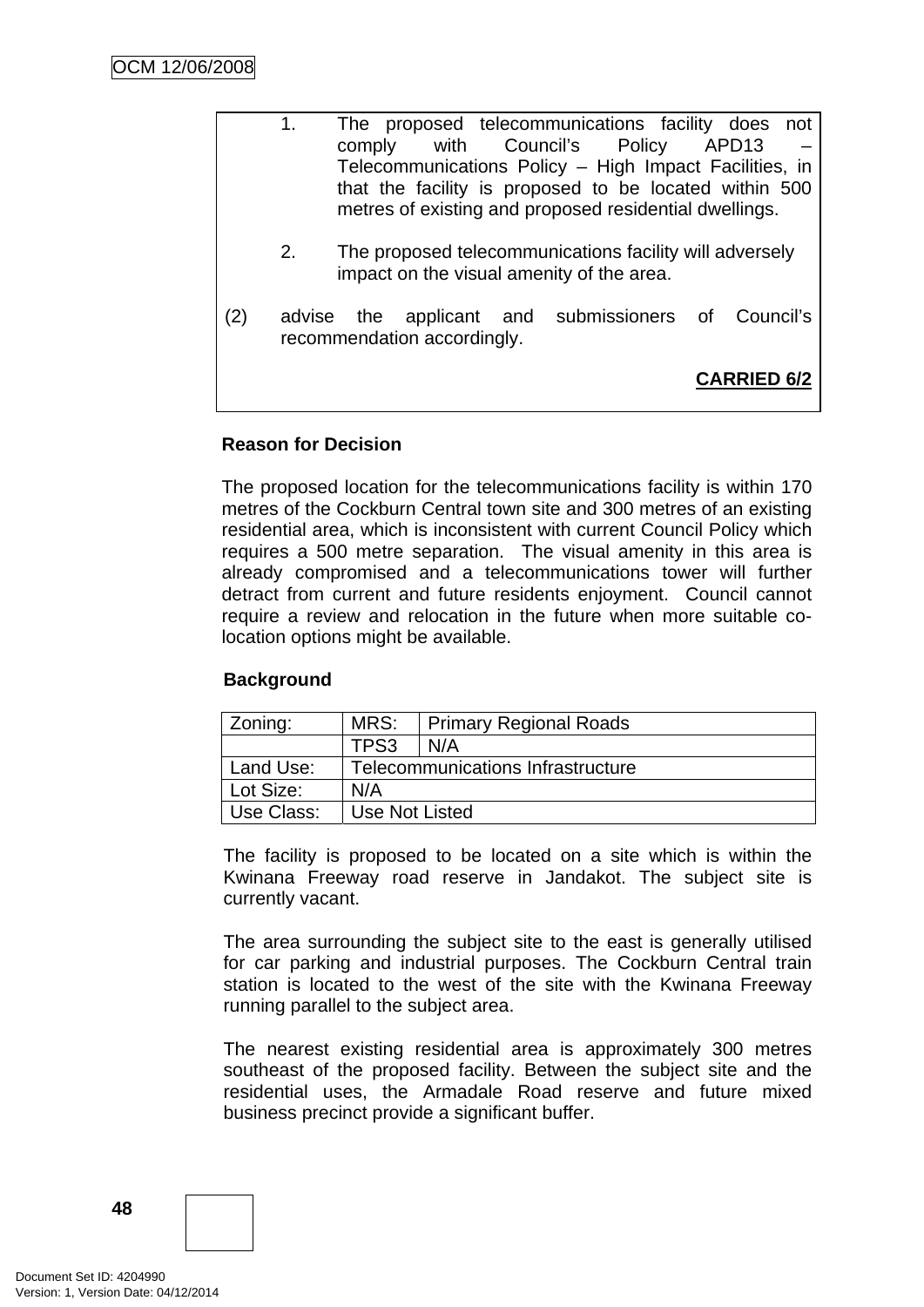### **Submission**

Vodafone in conjunction with Optus are proposing to construct a new base station and phone tower. The proposed facility is intended to facilitate the new high-speed next-generation mobile network, which will improve mobile telephone content, wireless broadband access and further mobilisation of business applications in the Jandakot area. A recent agreement between Vodafone and Optus has resulted in the sharing of network infrastructure across Perth.

The proposal involves the installation of telecommunications infrastructure within the Kwinana Freeway road reserve, Jandakot. The applicants have advised that the site selection process has been influenced by the objective of avoiding residential areas and other sensitive locations.

Vodafone were proposing to install a 30m high slimline mono pole at the site with 3 antennas located at a height of 29.2m together with an associated equipment room at the base of the structure.

Following negotiations with the City's officers, the pole has been reduced to 25 m in height and the design of the antenna amended to be more visually pleasing.

Vodafone have also indicated that they have a responsible approach to Electro Magnetic Energy (EME) Emissions which is demonstrated through compliance with relevant radio frequency standards and comprehensive policies and procedures to protect the health and safety of the community and employees.

### **Report**

The application is for a use not listed in the City's Town Planning Scheme No. 3 ("Scheme") and, therefore, requires advertising and approval from Council.

The proposal was referred to Main Roads WA for comment as the site is within a Primary Regional Road Reservation. Main Roads raised no objections to the proposal subject to suitable conditions regarding access and remediation being imposed as part of any approval. The application was also referred to Jandakot Airports for comment however to date a response has not been received.

The application was advertised to all residents and property owners within a 500m radius of the subject site (as per APD13 – Telecommunications Policy – High Impact Facilities). A total of 22 submissions were received with 14 raising objections to the proposal and 8 stating no objections to the proposal. A schedule of submissions has been provided as an attachment to this report.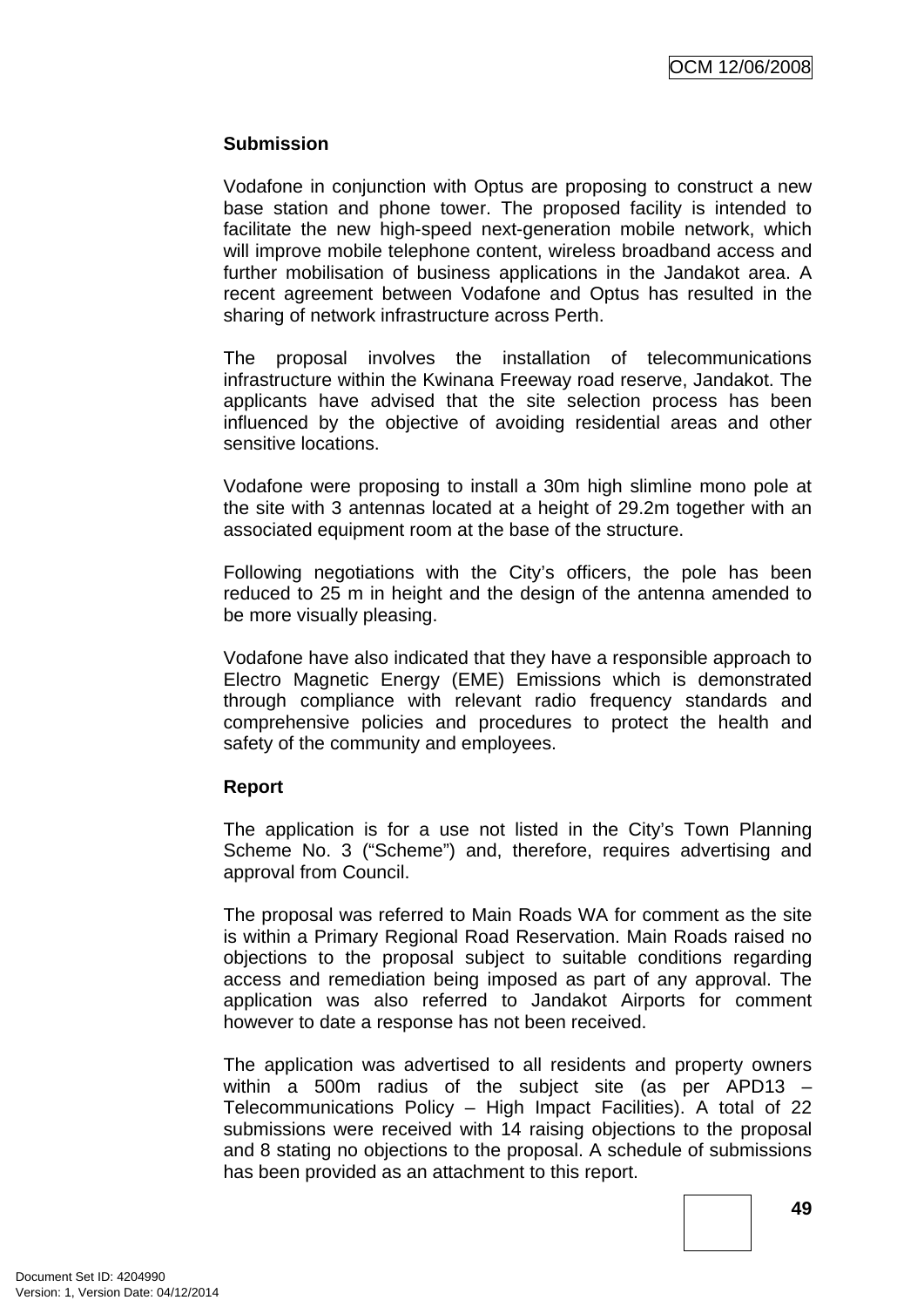The main issues raised in the 22 submissions received are discussed below.

#### Electromagnetic Energy (EME) Emissions

The applicants have confirmed that the proposed facility will be designed and installed to comply with Australian safety standards, as set by the Australian Communications and Media Authority (ACMA – formerly ACA). Australia's Standard for EME is designed to protect all sectors of the public (including children) wherever they are in relation to proposed base stations, 24 hours a day.

The modelling undertaken for the production of the EME report for the subject facility selects the orientation of the maximum EME emission. Based on the modelling, EME levels at all other bearings are predicted to be lower than at the point indicated on the EME report.

#### Proximity to Residential Uses

The subject site is within the Kwinana Freeway Road Reserve, and is therefore consistent with the stated objectives of the City of Cockburn 'Policy No. APD13 – Telecommunications Policy: High Impact Facilities', and the Western Australian Planning Commission's 'State Planning Policy 5.2 – Telecommunications Infrastructure' and 'Guidelines for the Location, Siting and Design of Telecommunications Infrastructure', which encourage minimum adverse impacts on the visual character and amenity of residential areas.

The nearest existing residential dwelling is approximately 300 metres southeast of the subject site. However it should be noted that the subject site is approximately 170 metres from future residential development within the Cockburn Central precinct. Given that the facility is proposed to be located within the Kwinana Freeway road reserve, it is considered that residential areas will not be significantly detrimentally affected by the proposed facility.

#### **Aesthetics**

The applicant maintain that the subject proposal is designed and located such that it achieves network coverage for Vodafone/Optus whilst minimising the visual impact of such infrastructure on residential areas and community sensitive sites. The proposed monopole will be constructed using a galvanised finish, with panel antennas flushmounted to the pole and will be coloured grey, which is deemed to be an unobtrusive colour and appropriate for the Freeway reserve given that existing lighting poles are similar in appearance. The proposed facility is also comparable to existing railway communications poles and associated infrastructure in the immediate vicinity.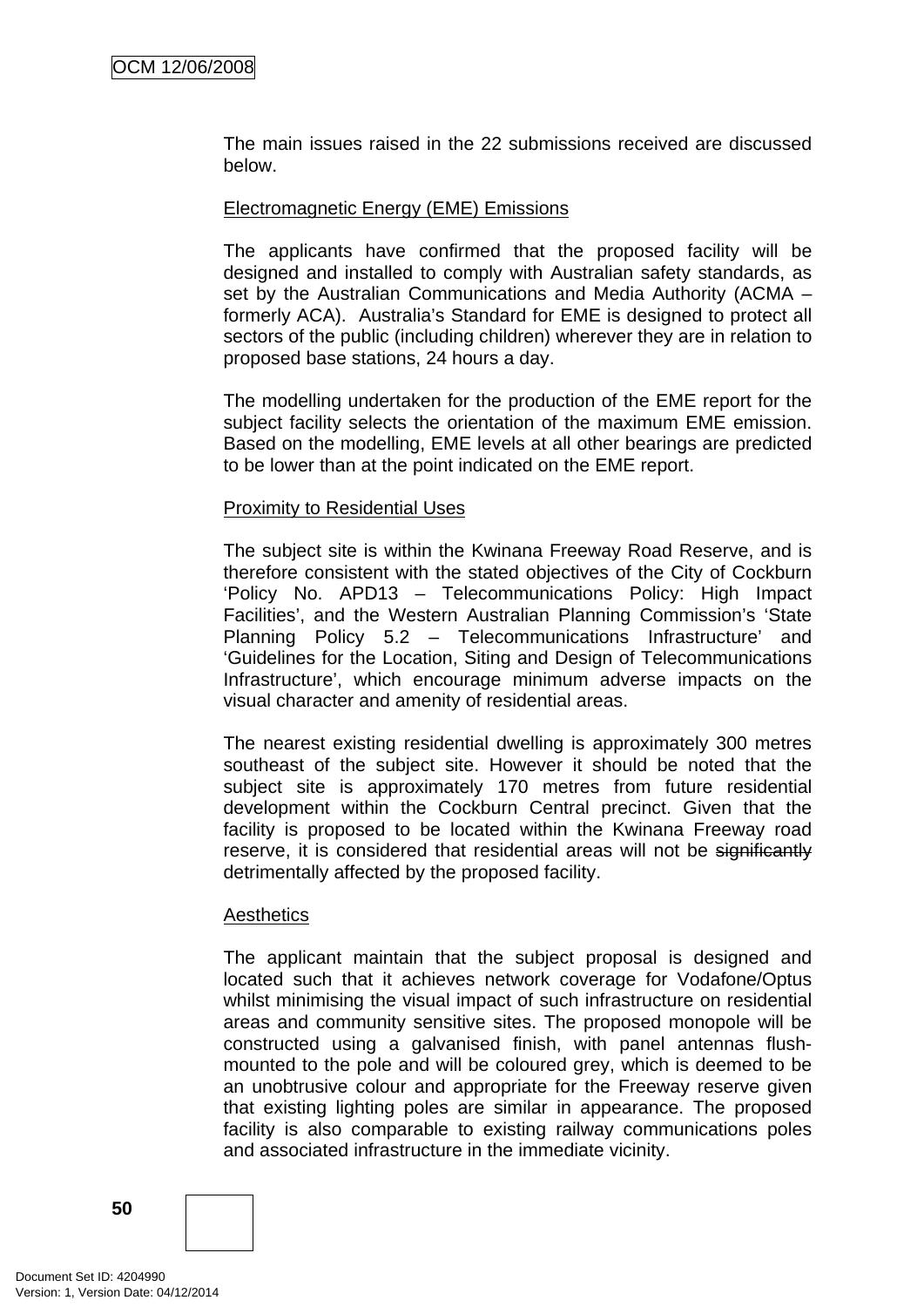However, the location of the proposed pole will be in the direct line of sight to future residents of Cockburn Town Centre. This proximity and the visual impact that it will have is of concern to the City and the applicant was requested to pay particular attention to this issue. In response the applicant has amended the proposal by lowering the height of the pole by 5m to 25m. However, the panel antennas on top of the pole bring the overall height of the facility to 28.6m. The design of the structure has been amended by grouping the panel antennas together at the top of the monopole flush mounting the RT Dish. The revised design is considered to be less visually obtrusive than the original proposal as there are no attachments protruding from the pole.

### Co-location Opportunities or Potential Alternative Sites

Due to the City's concerns in regard to the visual impact on Cockburn Town Centre, discussed above, the applicant was requested to provide documented evidence that there had been genuine and extensive attempts to locate the pole out of site of the Town Centre. The applicant has provided evidence that the Public Transport Authority (PTA) does not support the location of a telecommunications facility at Cockburn Central train station as follows:

- 1. Use of the PTA 25 m light duty antenna pole on the eastern side of the freeway, close to the passenger set down area is not supported due to the future impact on PTA Radio Services.
- 2. Location of the antennae on the "billboard" western main entry statement to the station and establish a compound nearby is not supported as the station aesthetics would be affected.

The applicant has confirmed that detailed investigations concluded that no co-location opportunities existed to satisfy the coverage objectives of the proposed facility. Existing Vodafone telecommunication structures within the locality were unsuitable due to the topography of the region and the third generation network requiring a greater transmission range. As such, the proposed facility is necessary in order to provide coverage to an area not adequately serviced by the existing co-located infrastructure.

Extensive research and investigation was undertaken by the service provider in order to establish the facility within the nearby Cockburn Gateway Shopping Centre on Beeliar Drive, Success. This site would appear to be the most appropriate from the point of view of the service provider and also the City's officers believe it is ideal. An agreement with the landowner of the centre was unable to be reached because:

1. The owner of the shopping centre did not want any visible supports on the existing pylon sign. These supports would have been necessary to strengthen the pylon sign sufficiently to allow the antenna to be located on the sign.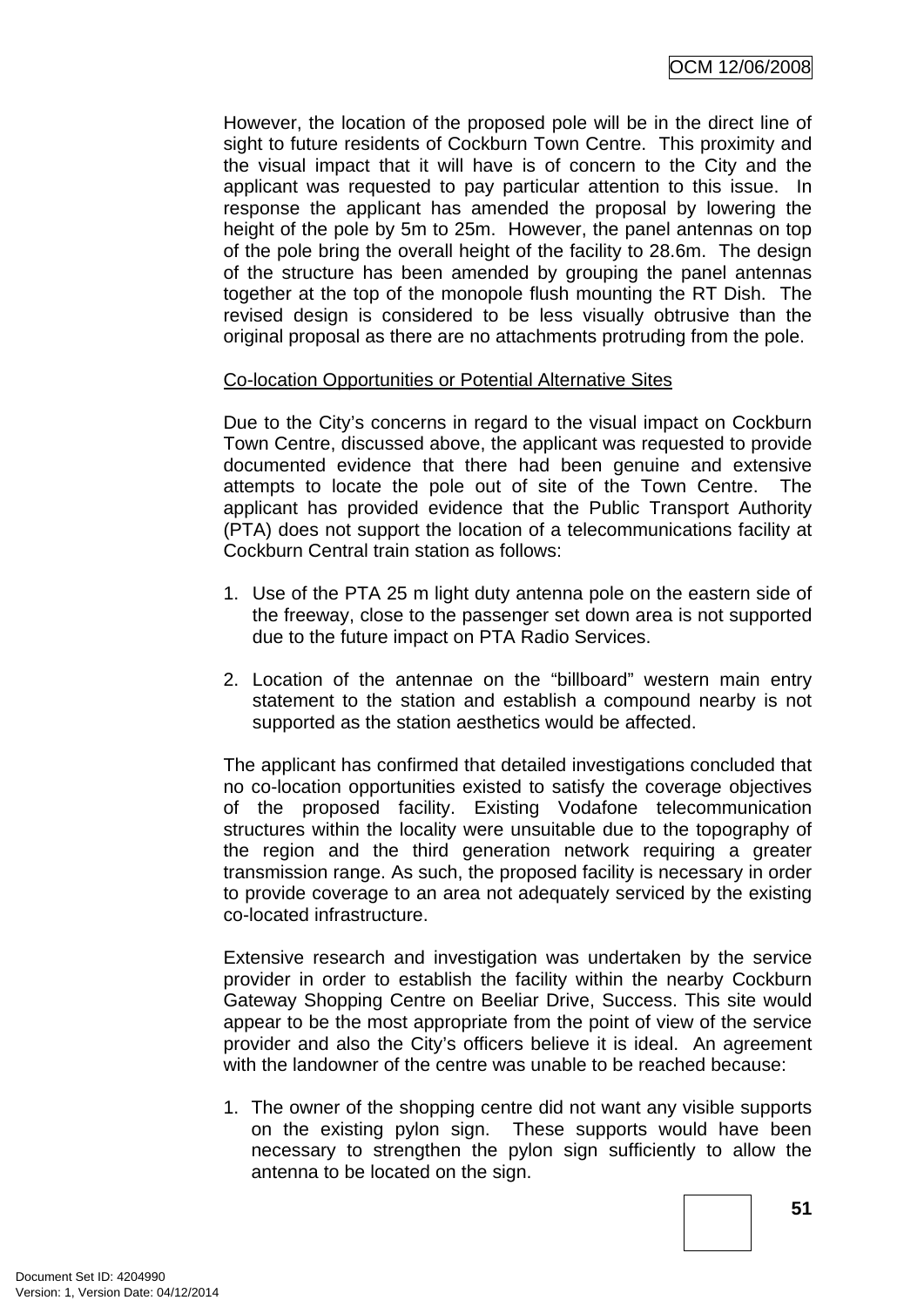2. The high cost of the proposed rental per annum made the project unviable.

The applicant has provided network coverage diagrams indicating that the proposed facility cannot be located any further north or east than the proposed site. To do so would reduce the coverage the Cockburn Gateway Shopping Centre, which is (ironically, given the owner's reluctance to participate in the project) one of the targets of the increased coverage.

The applicant stated that the siting of the proposed facility within the nearby freeway reserve was deemed to be a viable solution to the above constraints.

#### Council Policy

The application largely complies with Council's Policy in relation to site zoning and visual impact requirements however a 500m separation from existing residences has not been achieved in this area.

Council at its Ordinary Meeting held 14 June 2007 considered an application for a similar development within Buckley Street, Jandakot. Council resolved to approve the application subject to conditions. In its approval of the development, Council also resolved to:

*"review its 'Telecommunications Policy – High Impact Facilities' APD13, to seek a reduction in the separation distance between a telecommunications tower and prescribed facilities from 500m to 100m."* 

The review is currently being progressed by City Officers but it has not been finalised. The amended policy will be presented to the Delegated Authority and Policy Committee in July.

This application can be considered in accordance with current Council policy requirements. However, it is noted that Council is contemplating a reduction in distance to as little as 100 metres. The subject proposal is at 350 metres.

#### Future Development

As this facility is proposed in a location which will be developed with new buildings in the future, there may be options to locate the facility on a "future" building. For this reason, it would be beneficial for the applicant to revisit the location of this facility in 5 years time. This is recommended as a condition of approval.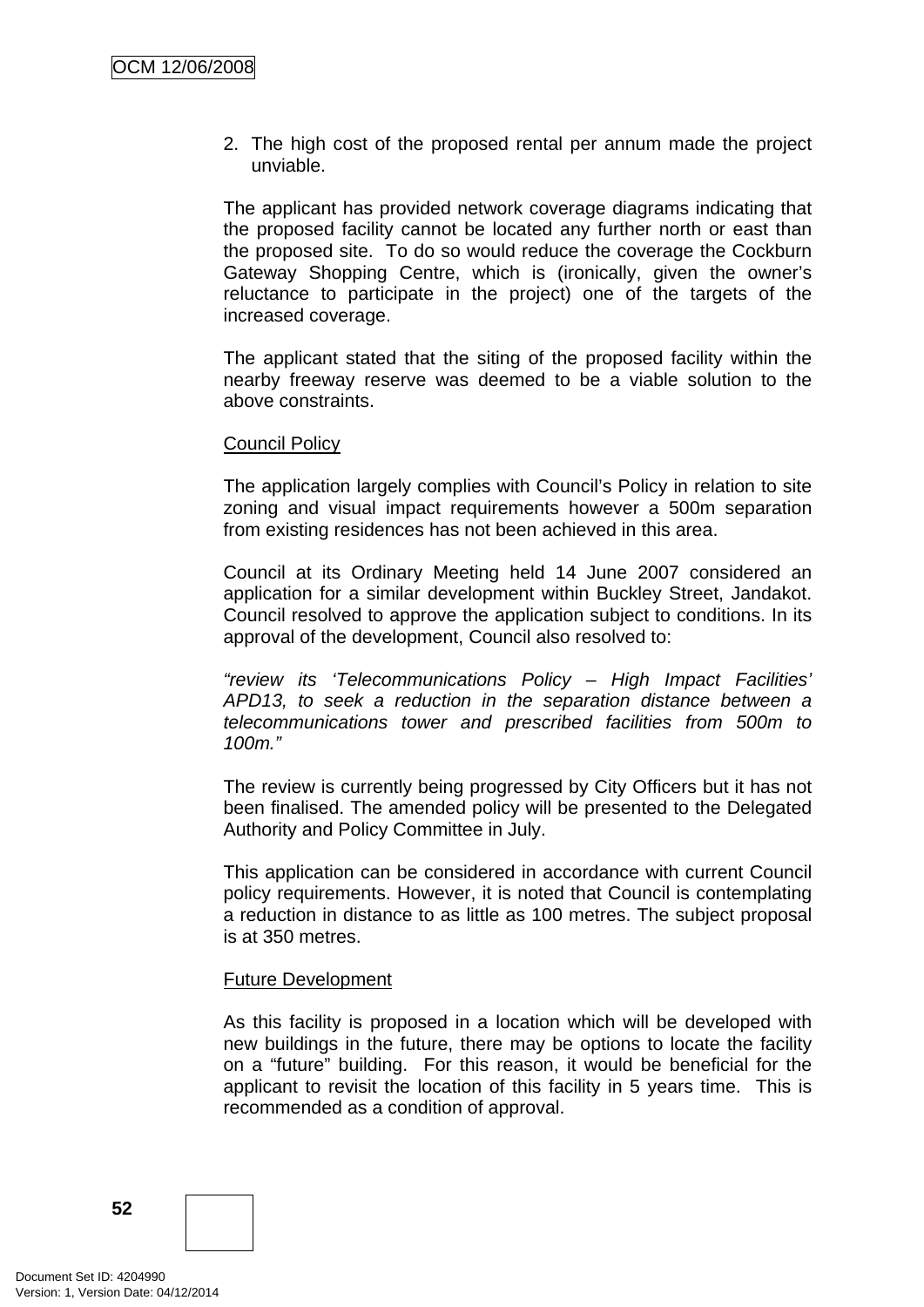### Recommendation

It is open to the Council to approve the proposed facility. The applicant has satisfied Council officers that they have investigated other sites and opportunities for location of the facility. For various reasons, listed in the report above, they have been unable to locate the facility elsewhere.

The applicant has also lowered the height of the pole and made changes to the design to reduce the visual impact of the pole on the views from the emerging Cockburn Town Centre.

The facility is proposed to be located within an existing Freeway reserve offering adequate separation to residential uses, and will not have a significant detrimental effect on the visual amenity of the locality.

The proposed facility shall operate in compliance with the EME emissions standards mandated by the Australian Communications and Media Authority, with predicted emissions significantly lower than the maximum permitted.

The proposed facility will ensure a greater level of coverage for mobile phone and internet users within the locality, including the higher density location of Cockburn Central.

### **Strategic Plan/Policy Implications**

### **Demographic Planning**

- To ensure the planning of the City is based on an approach that has the potential to achieve high levels of convenience and prosperity for its citizens.
- To ensure development will enhance the levels of amenity currently enjoyed by the community.

The planning Policy which applied to this item is:-

APD13 Telecommunications Policy – High Impact Facilities

### **Budget/Financial Implications**

N/A

### **Legal Implications**

Town Planning Scheme No. 3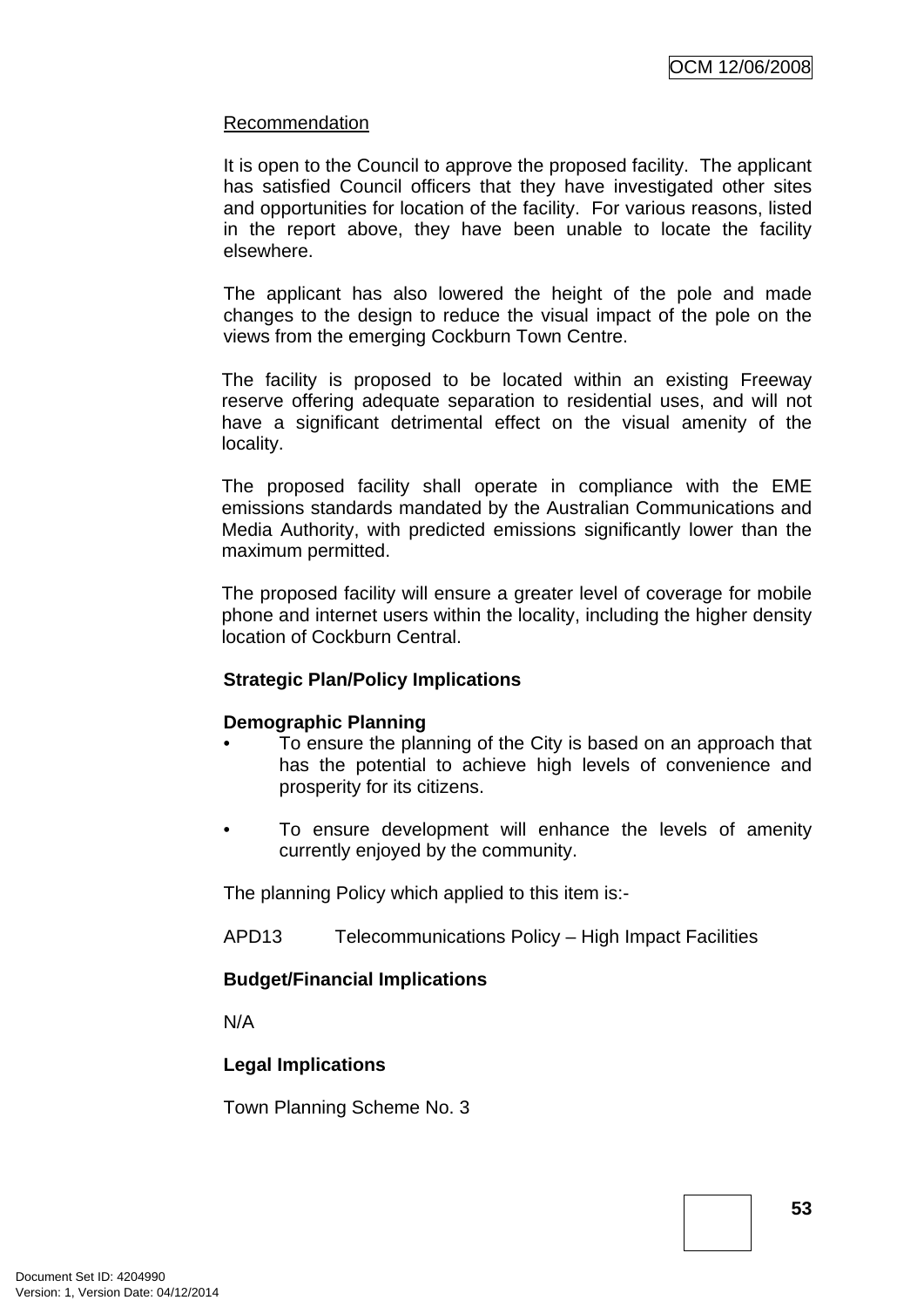# **Community Consultation**

Community consultation was undertaken in accordance with Town Planning Scheme No. 3 and Council Policy APD13.

There were 22 submissions received; 14 objections and 8 nonobjections.

# **Attachment(s)**

- (1) Locality Plan
- (2) Site Plan
- (3) Elevations
- (4) Photo Montage
- (5) Summary of EME Levels
- (6) Schedule of Submissions

### **Advice to Proponent(s)/Submissioners**

The Proponent and submissioners have been advised that this matter is to be considered at the 12 June 2008 Council Meeting.

### **Implications of Section 3.18(3) Local Government Act, 1995**

Nil.

### **15. FINANCE AND CORPORATE SERVICES DIVISION ISSUES**

# **15.1 (MINUTE NO 3739) (OCM 12/6/2008) - LIST OF CREDITORS PAID - APRIL 2008 (5605) (K LAPHAM) (ATTACH)**

#### **RECOMMENDATION**

That Council receive the List of Creditors Paid for April 2008, as attached to the Agenda.

### **COUNCIL DECISION**

MOVED Clr H Attrill SECONDED Clr I Whitfield that the recommendation be adopted.

**CARRIED 8/0**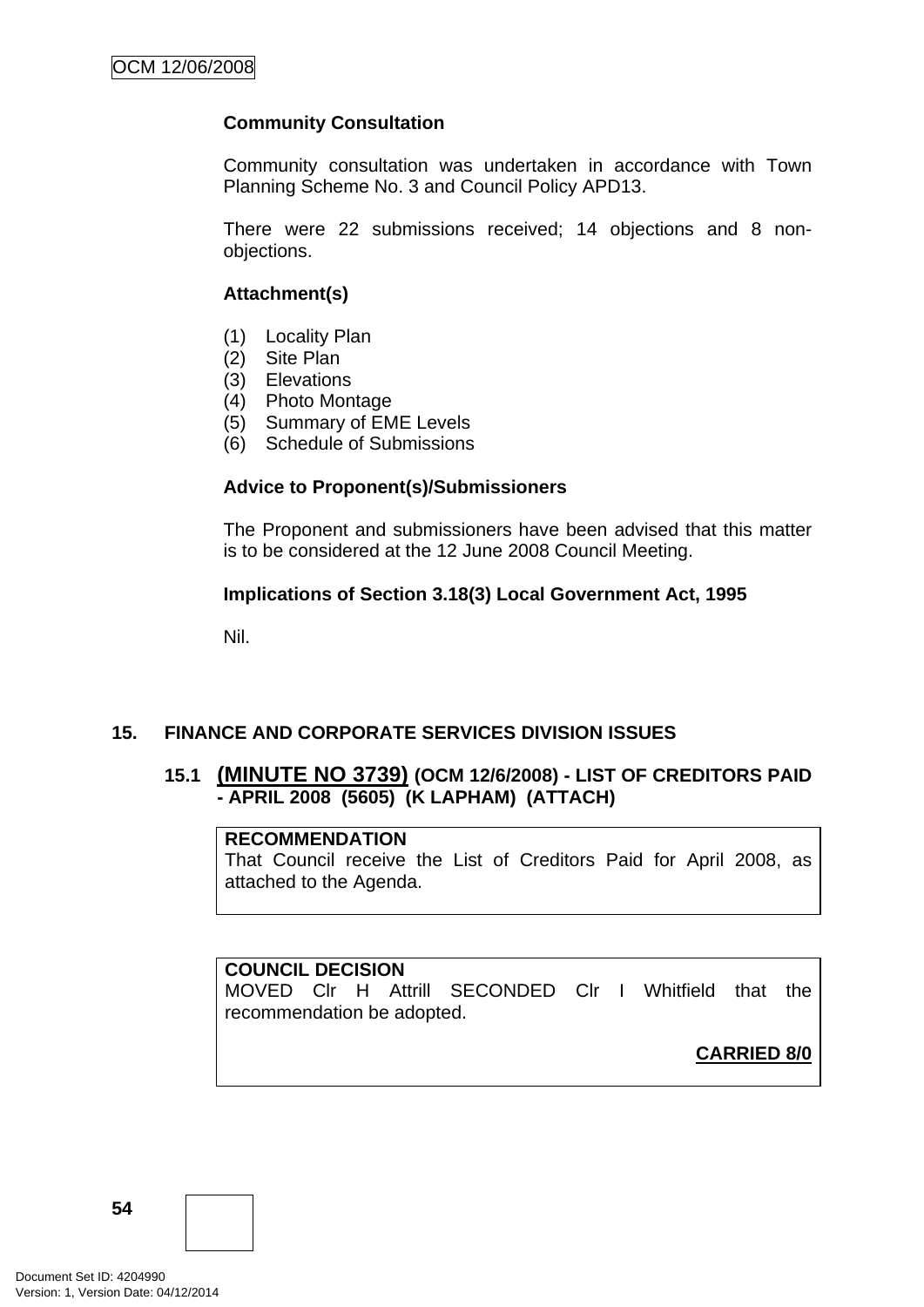# **Background**

It is a requirement of the Local Government (Financial Management) Regulations 1996, that a List of Creditors be compiled each month and provided to Council.

### **Submission**

N/A

# **Report**

The list of accounts for April 2008 is attached to the Agenda for consideration. The list contains details of payments made by the City in relation to goods and services received by the City.

### **Strategic Plan/Policy Implications**

#### **Governance Excellence**

• To conduct Council business in open public forums and to manage Council affairs by employing publicly accountable practices.

### **Budget/Financial Implications**

N/A

**Legal Implications** 

N/A

# **Community Consultation**

N/A

### **Attachment(s)**

List of Creditors Paid – April 2008.

### **Advice to Proponent(s)/Submissioners**

N/A

**Implications of Section 3.18(3) Local Government Act, 1995**

Nil.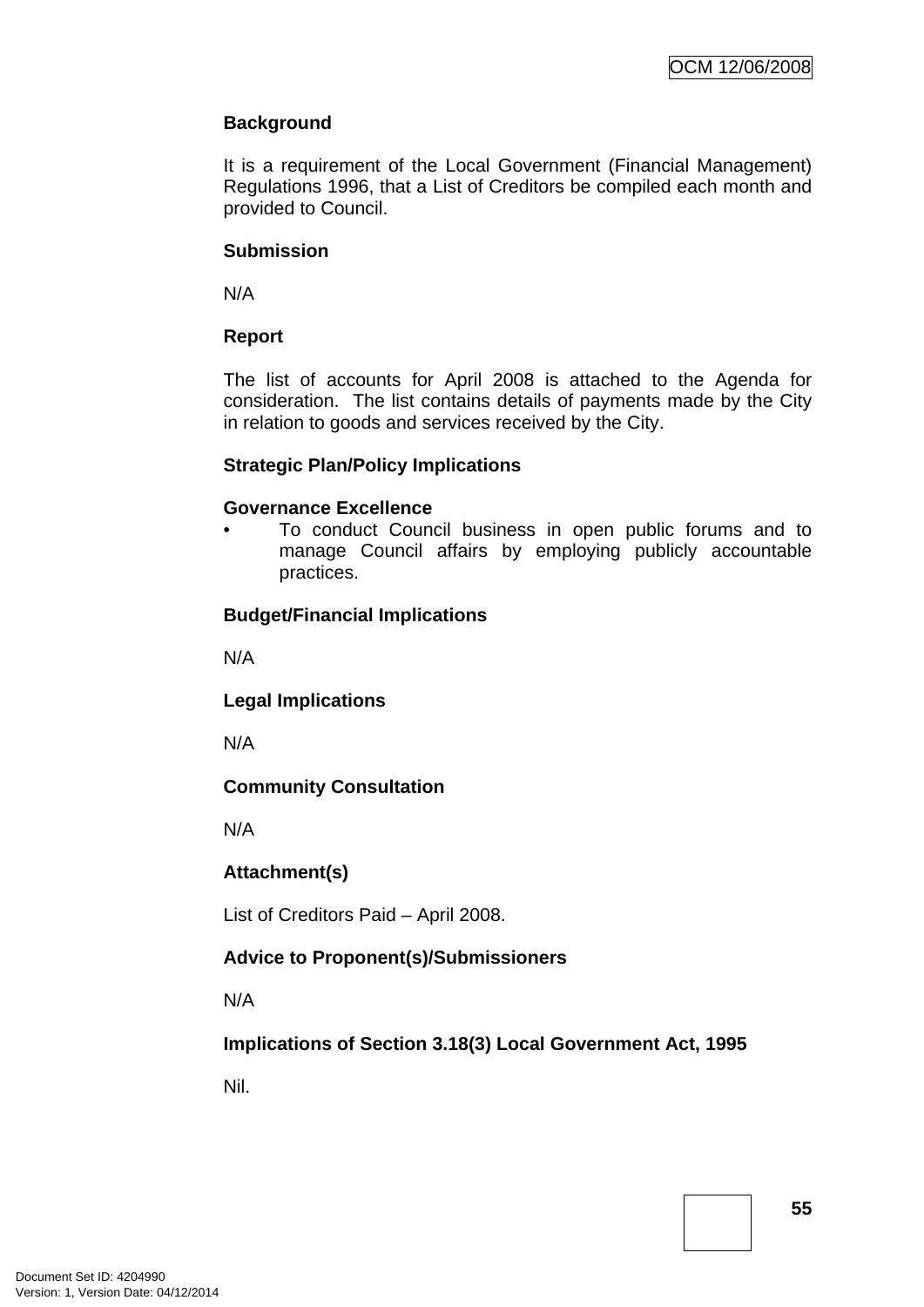# **15.2 (MINUTE NO 3740) (OCM 12/6/2008) - STATEMENT OF FINANCIAL ACTIVITY - APRIL 2008 (5505) (N MAURICIO) (ATTACH)**

#### **RECOMMENDATION**

That Council receive the Statement of Financial Activity and associated reports for April 2008, as attached to the Agenda.

#### **COUNCIL DECISION**

MOVED Clr H Attrill SECONDED Clr I Whitfield that the recommendation be adopted.

**CARRIED 8/0**

#### **Background**

Regulation 34(1) of the Local Government (Financial Management) Regulations 1996 prescribes that a local government is to prepare each month a Statement of Financial Activity.

Regulation 34(2) requires the Statement of Financial Activity to be accompanied by documents containing:–

- (a) details of the composition of the closing net current assets (less restricted and committed assets),
- (b) explanations for each material variance identified between YTD budgets and actuals; and
- (c) any other supporting information considered relevant by the local government.

Regulation 34(4)(a) prescribes that the Statement of Financial Activity and accompanying documents are to be presented to the Council.

#### **Submission**

N/A

### **Report**

Attached to the Agenda is the Statement of Financial Activity for April 2008.

Note 1 shows how much capital grants and contributions are contained within the reported operating revenue.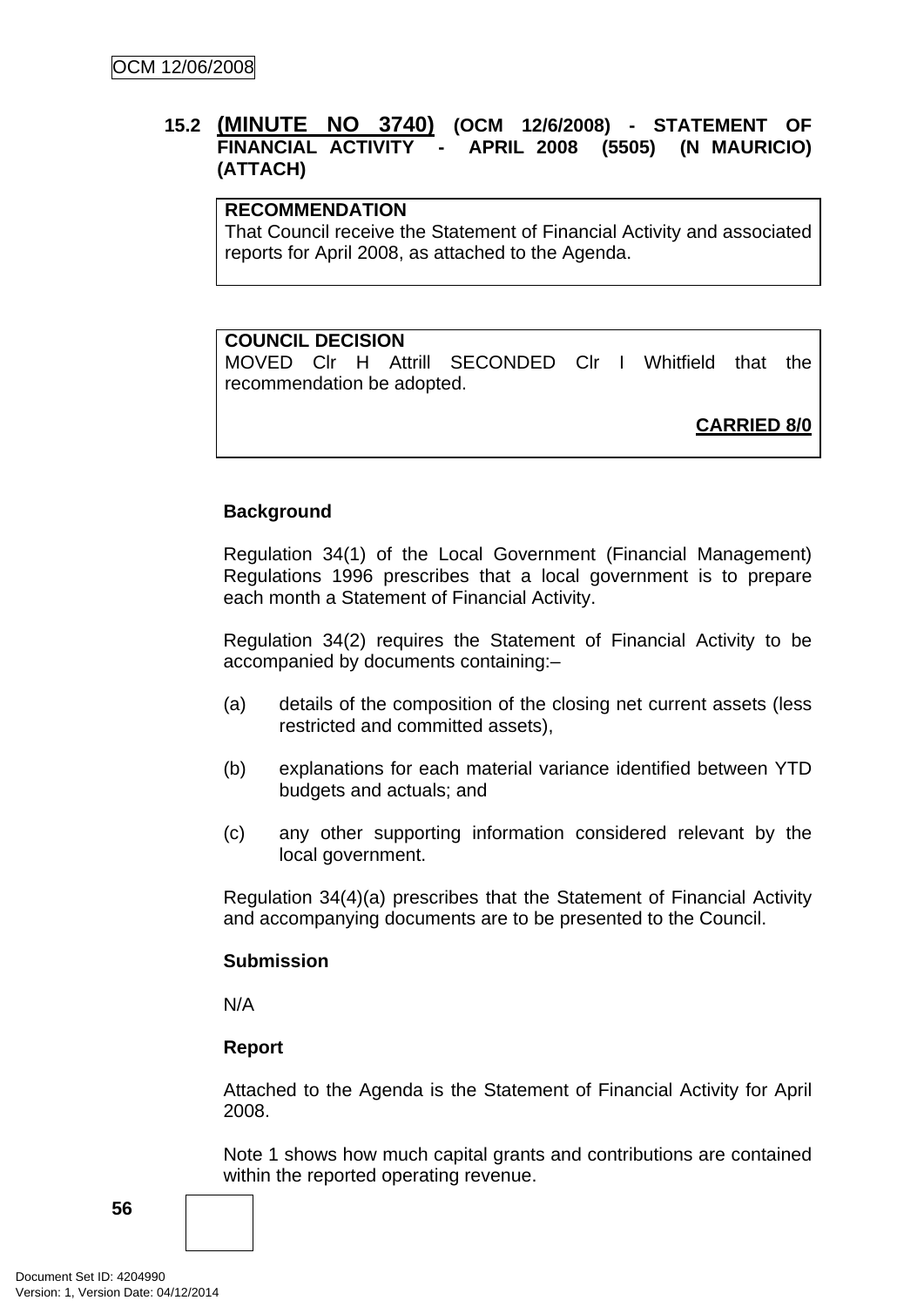Note 2 provides a reconciliation of Council's net current assets (adjusted for restricted assets and cash backed leave provisions). This provides a financial measure of Council's working capital and an indication of its liquid financial health.

Also provided are Reserve Fund and Restricted Funds Analysis Statements. These assist to substantiate the calculation of Council's net current assets position.

The Reserve Fund Statement reports the budget and actual balances for Council's cash backed reserves, whilst the Restricted Funds Analysis summarises bonds, deposits and infrastructure contributions

held by Council. The funds reported in these statements are deemed restricted in accordance with Australian Accounting Standard AAS27.

#### Material Variance Threshold

For the purpose of identifying material variances in Statements of Financial Activity, Financial Management Regulation 34(5) requires Council to adopt each financial year, a percentage or value calculated in accordance with Australian Accounting Standard AAS5 - Materiality. This standard defines materiality in financial reporting and states that materiality is a matter for professional judgement. Information is material where its exclusion may impair the usefulness of the information provided. AAS5 does offer some guidance in this regard by stating that an amount that is equal to or greater than 10% of the appropriate base amount may be presumed to be material.

The materiality threshold set by Council for the 2007/08 financial year \$50,000 or 10% (whichever is the greater). This was increased from \$10,000 from previous years to better focus reporting and management's attention to variances considered more material in view of Council's budget size.

#### **Strategic Plan/Policy Implications**

#### **Governance Excellence**

• To conduct Council business in open public forums and to manage Council affairs by employing publicly accountable practices.

### **Budget/Financial Implications**

Where variances reported are of a permanent nature, they will impact upon Council's end of year surplus/deficit position.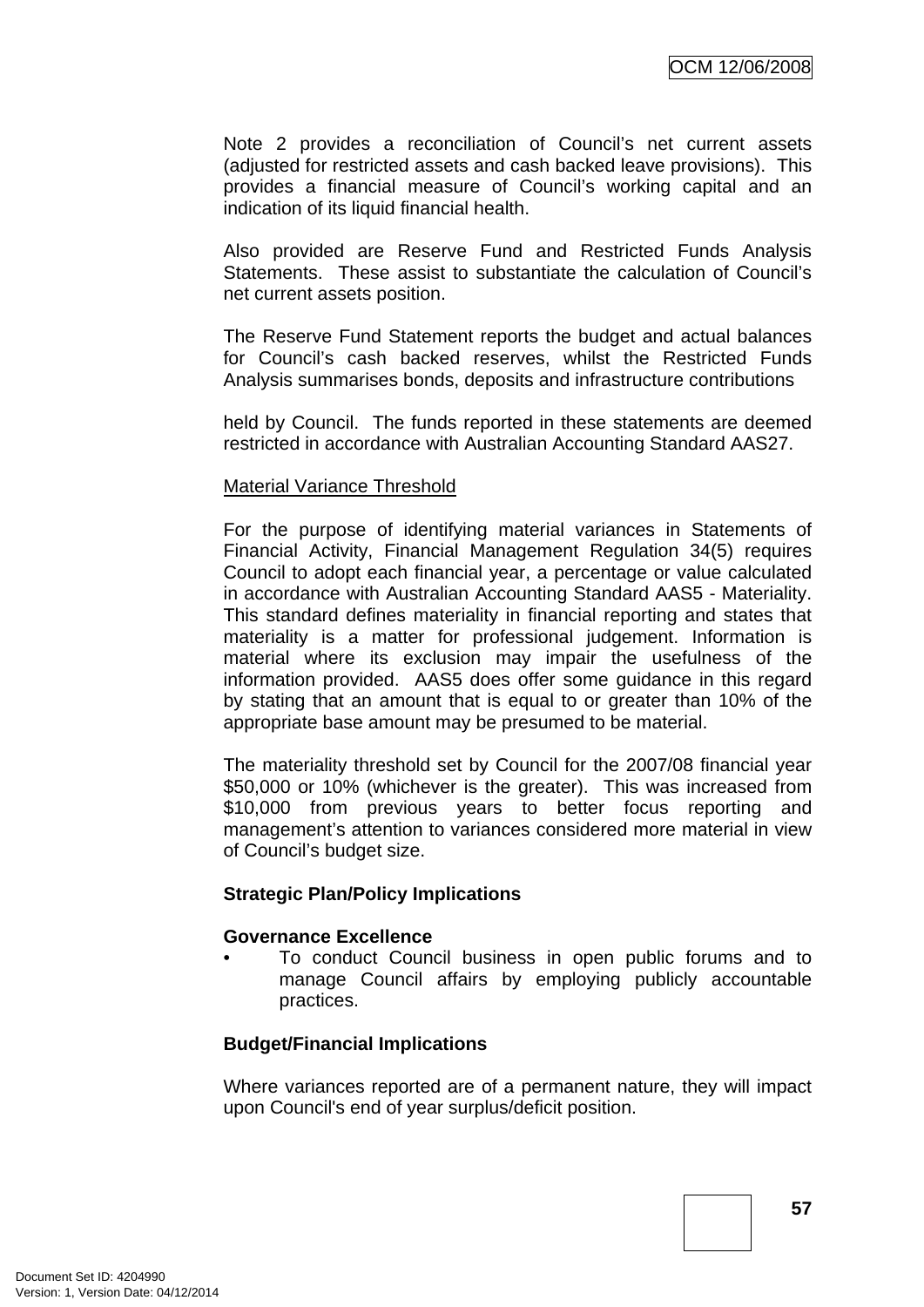# **Legal Implications**

Section 6.4 of the Local Government Act, 1995 and Regulation 34 of the Local Government (Financial Management) Regulations 1996, refer.

### **Community Consultation**

N/A

# **Attachment(s)**

Statement of Financial Activity and associated reports – April 2008.

### **Advice to Proponent(s)/Submissioners**

N/A

### **Implications of Section 3.18(3) Local Government Act, 1995**

Nil.

# **15.3 (MINUTE NO 3741) (OCM 12/6/2008) - DIFFERENTIAL RATES FOR 2008/09 - MUNICIPAL BUDGET 2008/09 (5402) (S DOWNING)**

| <b>RECOMMENDATION</b>                                               |                |            |  |  |
|---------------------------------------------------------------------|----------------|------------|--|--|
| <b>That Council:</b>                                                |                |            |  |  |
|                                                                     |                |            |  |  |
| adopt the following table of rates and charges for 2008/09:<br>(1)  |                |            |  |  |
|                                                                     |                |            |  |  |
| Category                                                            | <b>Minimum</b> | Rate in \$ |  |  |
|                                                                     | Rate           |            |  |  |
|                                                                     | \$             |            |  |  |
| <b>Residential Improved/Building WIP</b>                            | 534.00         | 0.056983   |  |  |
| Residential/Vacant                                                  | 534.00         | 0.090446   |  |  |
| Commercial/Industrial Improved                                      | 794.00         | 0.068241   |  |  |
| <b>Commercial/Industrial Vacant</b>                                 | 794.00         | 0.108314   |  |  |
| Large Commercial/Industrial Improved                                | 794.00         | 0.078241   |  |  |
| Jandakot City/Airport                                               | 794.00         | 0.08850    |  |  |
| <b>UFL Residential Improved</b>                                     | 551.00         | 0.058582   |  |  |
| <b>UFL Residential Vacant</b>                                       | 551.00         | 0.092588   |  |  |
| <b>Resources - General</b>                                          | 552.00         | 0.001565   |  |  |
| <b>Rural - General</b>                                              | 552.00         | 0.001565   |  |  |
| Commercial<br>Rural/Resources -                                     | 794.00         | 0.001738   |  |  |
| Industrial                                                          |                |            |  |  |
| Rural/Resources - Vacant Land                                       | 803.00         | 0.002621   |  |  |
| <b>UFL Rural</b>                                                    | 794.00         | 0.001565   |  |  |
| Port Coogee - Specified Area<br>Rate:<br><b>Special Maintenance</b> | 100.00         | 0.01       |  |  |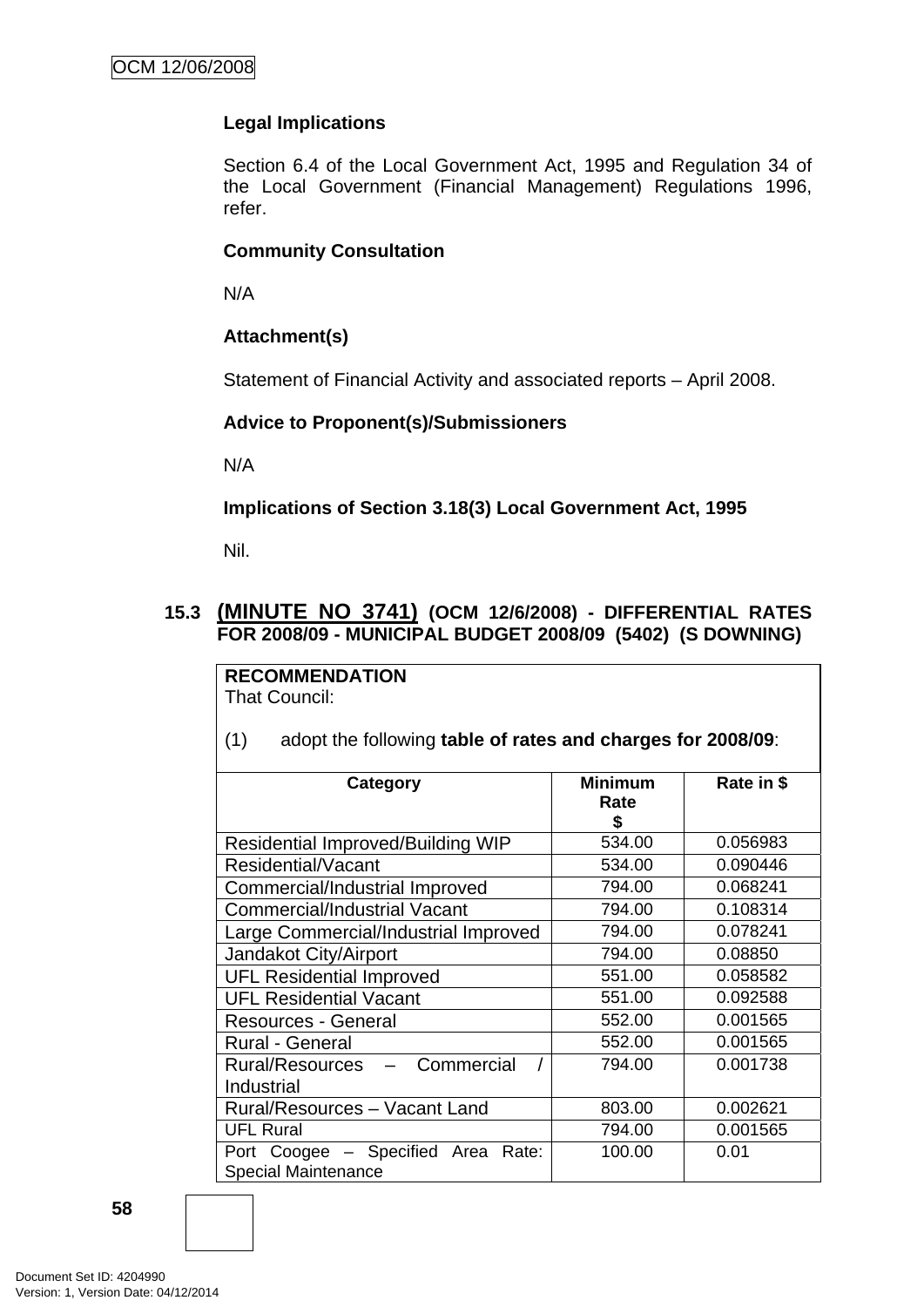- (2) the charges for rubbish services be as follows:
	- 1. The Rubbish Collection Charge be levied at \$256.00 per assessed collection service for a weekly rubbish collection, with a mobile bin levy of \$27.00 applying to ratepayers who received their bin after 1 July 2003.
	- 2. The Rubbish Collection Charges be levied for nonrateable properties at an annual rate of \$370.00 per assessed service for a weekly collection.
	- 3. The new rubbish services commencing during the year 2008/09 be levied a mobile bin service charge of \$27.00 and a pro-rata charge based on \$256.00 p.a.
- (3) a discount of 5% be allowed for residential improved and vacant properties on current rates provided that all rates and charges due are paid within thirty-five(35) days of the date of issue of the annual Rate Notice;
- (4) offer payment options for Rates and Service Charges of:
	- 1. Pay in full and receive discount (on current rates only) (payment due).
	- 2. Pay in two instalments.
	- 3. Pay in four instalments.

provided that in all cases the first payment must be received within thirty-five(35) days of the issue date of the annual Rate Notice;

- (5) sets the following payment dates for instalment options:
	- 1. Two instalments
		- first payment due 19 August 2008.
		- second payment due 13 January 2009.
	- 2. Four instalments
		- first payment due 19 August 2008.
		- second payment due 21 October 2008.
		- third payment due 13 January 2009.
			- fourth payment due 3 March 2009.
- (6) charge an administration fee of \$6.00 for the second and subsequent instalments:
- (7) charge an interest rate on instalments of 5% p.a.;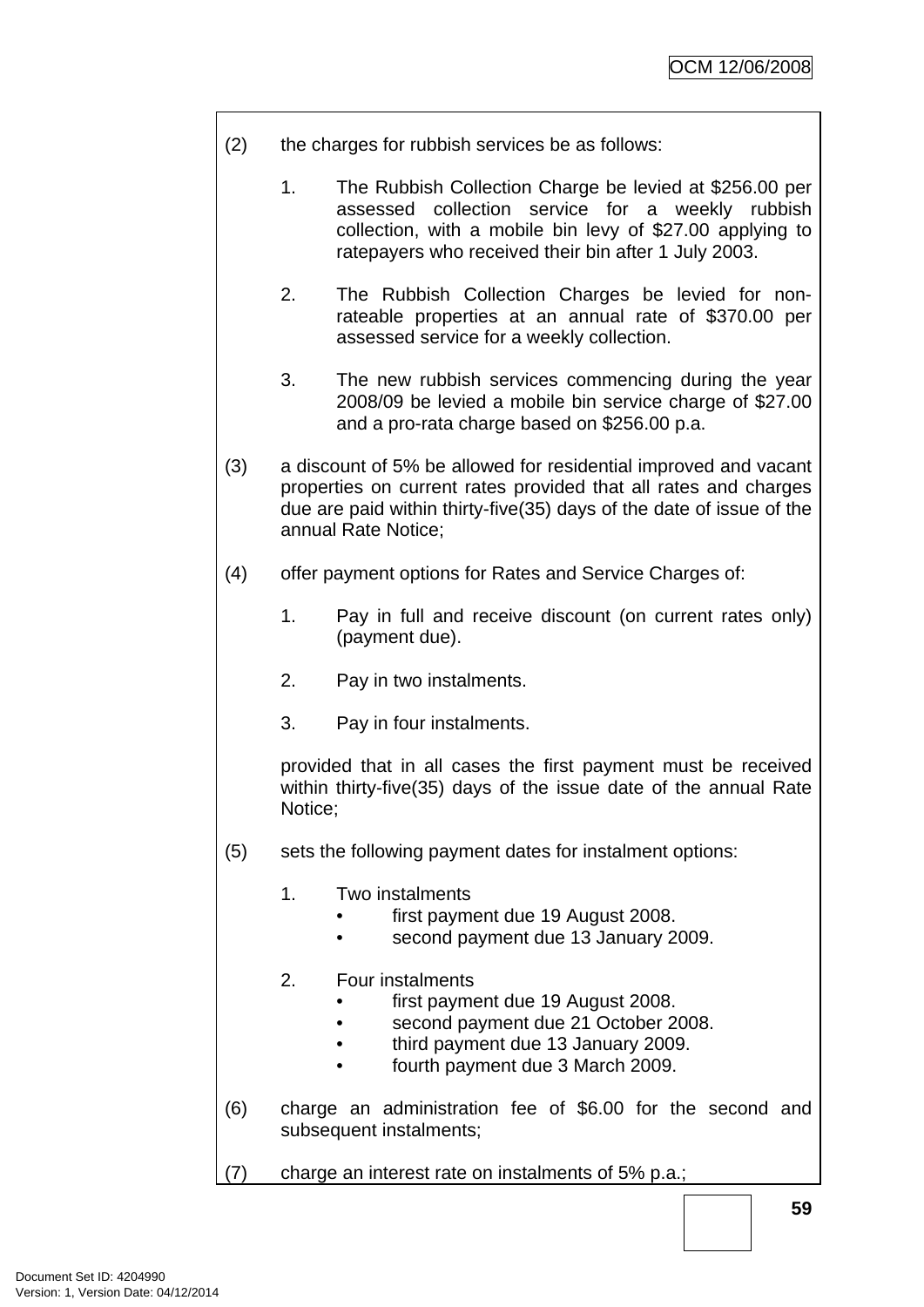- (8) charge an interest rate on late payments of 11% p.a.;
- (9) allow once-off extensions of up to sixty(60) days, where in the opinion of Council Staff it is reasonable to do so;
- (10) charge instalment interest from the due date, and the administration fee, on once-off extensions;
- (11) provide a Rates Incentive Scheme for full payment within thirtyfive(35) days of the date of issue of the annual rate notice;
- (12) impose a Service Charge of \$59.00 per property under Section 6.38(1) of the Local Government Act 1995 on each property owner in the City of Cockburn (except for non-rateable government owned properties) to meet the cost of providing a community Surveillance Service to cover the entire Cockburn district;
- (13) impose a private Pool Inspection Levy of \$16.95 per pool owner under Section 245A of the Local Government (Miscellaneous Provisions) Act 1960.

# **TO BE CARRIED BY AN ABSOLUTE MAJORITY OF COUNCIL**

# **COUNCIL DECISION**

MOVED Deputy Mayor K Allen SECONDED Clr T Romano that Council:

(1) adopt the following amended table of differential rates in its 2008/09 Municipal Budget:

| Category                                                      | Minimum<br>Rate<br>S | Rate in \$ |
|---------------------------------------------------------------|----------------------|------------|
| Improved/Vacant<br>Residential<br>Land<br><b>Building WIP</b> | 534.00               | 0.056983   |
| Residential/Vacant                                            | 534.00               | 0.07500    |
| Commercial/Industrial Improved                                | 794.00               | 0.068241   |
| <b>Commercial/Industrial Vacant</b>                           | 794.00               | 0.108314   |
| Large Commercial/Industrial Improved                          | 794.00               | 0.078241   |
| Jandakot City/Airport                                         | 794.00               | 0.08850    |
| <b>UFL Residential Improved</b>                               | 551.00               | 0.058582   |
| <b>UFL Residential Vacant</b>                                 | 551.00               | 0.092588   |
| <b>Resources - General</b>                                    | 552.00               | 0.001565   |
| <b>Rural - General</b>                                        | 552.00               | 0.001565   |
| <b>Rural/Resources</b><br>Commercial<br>Industrial            | 794.00               | 0.001738   |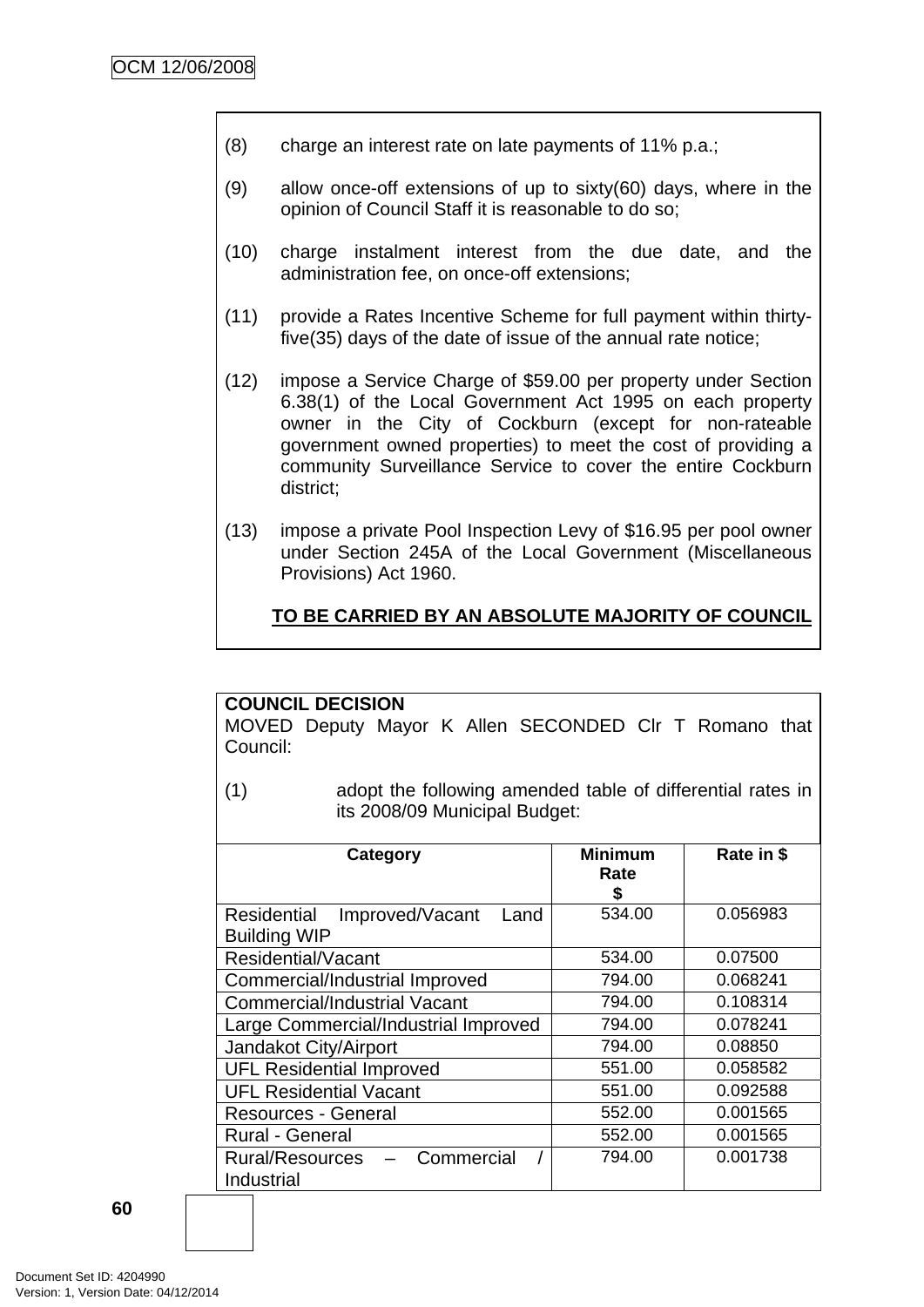|                                                                                                                                                                     | Rural/Resources - Vacant Land      | 803.00 | 0.002621 |
|---------------------------------------------------------------------------------------------------------------------------------------------------------------------|------------------------------------|--------|----------|
| <b>UFL Rural</b>                                                                                                                                                    |                                    | 794.00 | 0.001565 |
|                                                                                                                                                                     | Port Coogee - Specified Area Rate: | 100.00 | 0.01     |
| Special Maintenance                                                                                                                                                 |                                    |        |          |
| $(2)$ to $(13)$                                                                                                                                                     | as recommended; and                |        |          |
| (14)<br>adopt the change in vacant land rates in the proposed<br>2008/09 Annual Budget by amending the budget for<br>Reserves - Waste Management and Interim Rates. |                                    |        |          |
| <b>CARRIED BY ABSOLUTE MAJORITY OF COUNCIL 7/1</b>                                                                                                                  |                                    |        |          |
|                                                                                                                                                                     |                                    |        |          |

### **Reason for Decision**

The Vacant Land differential rate was adopted by Council in 1986/87 to encourage home development in the City of Cockburn so that land developers and others would not sit endlessly on large parcels of undeveloped vacant land across the City. The large increase in gross rental values for vacant land in 2008/09 due to the Valuer General undervaluing vacant land over the last five years and if implemented in full in 2008/09 would seriously compromise the efficacy of this initiative hence this amending recommendation.

### **Background**

Council is required to adopt an annual Budget by 31 August each year.

### **Submission**

N/A

### **Report**

The recommendations shown above relate to the rate in the dollar to be charged, rubbish service charges, discount, payment options and penalty interest rates in the proposed Budget for 2008/09, as well as Service Charges in respect of the Community Surveillance Service and Pool Inspection Levy.

### Advertising of Differential Rates

The City received one submission on 3 June 2008 in regards to its requests for submissions.

The ratepayer (who is also a serving officer in partnership with a spouse) commented upon the vacant land differential rate being high given they had purchased a block of land for their child to eventually construct a home at some time in the future.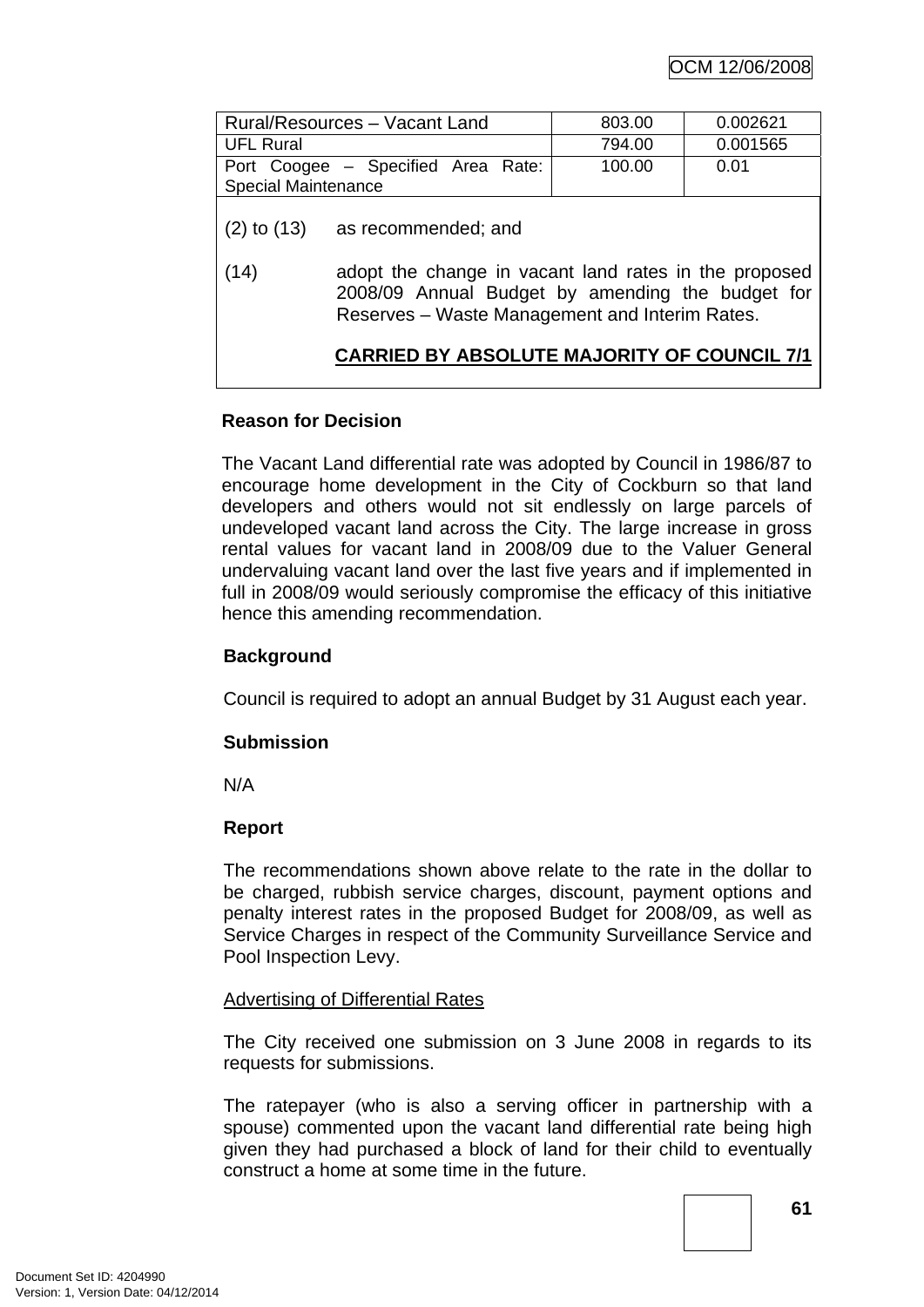The ratepayer is aware of the Council's policy to actively encourage development of vacant land and the initiative for 2008/09 where ratepayers who are either building a home or who have had a building licence issued will be rated not as vacant land but as if the home is complete (residential improved). The City will move 973 of the 3,200 vacant lots to this new category. This number will increase as the financial proceeds with another 50 already being reviewed to see if they are eligible.

The ratepayer also made comments on the additional revenue the City will receive which they believe is unfair but in the same sentence acknowledged that lack of government grants for which they believed was basically a problem for Council to solve without reviewing measures of rating policy.

I have prepared a draft thanking the ratepayer for their submissions pointing out Council's intention to encourage development of suburban lots and the initiative taken by Council to reduce rates to meet this aim. I will also acknowledge the increase in revenue but also the increase in costs and projects the community is expecting the Council to complete without assistance from either the State or Federal Governments.

#### Advertising Specified Area Rate

The City advertised the Specified Area Rate for Port Coogee on 27 May 2008, with submissions closing on 17 June 2008.

To date no submissions have been received. The Council can still adopt the rate even though the submission period has not closed. A report to Council will be submitted if any submissions are received dealing with those submissions. The late advertising of the Specified Area Rate was an oversight which the author apologises.

### **Strategic Plan/Policy Implications**

### *Governance Excellence*

*• To conduct Council business in open public forums and to manage Council affairs by employing publicly accountable practices.* 

### **Budget/Financial Implications**

The Budget provides funds for Council's activities in 2008/09. The above recommendations are included in the proposed Budget for 2008/09.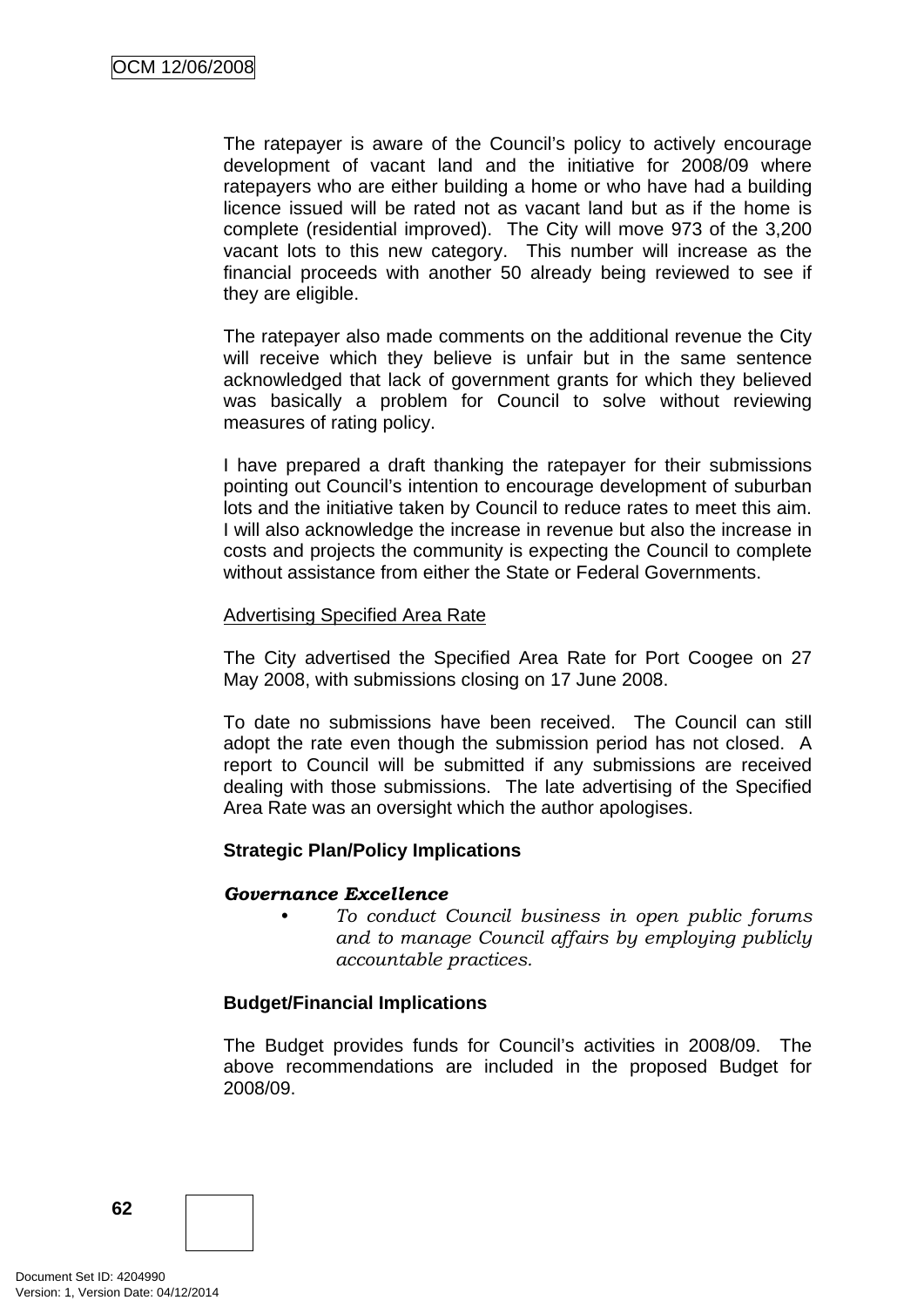# **Legal Implications**

Section 6.2 of the Local Government Act 1995 requires Council to prepare an annual budget.

### **Community Consultation**

Notice of Intention to levy differential rates and the proposed rubbish collection charge was advertised in the Cockburn Gazette on 13 May 2008 inviting submissions in respect of the proposed rates and charges. No submissions were received by the closing date for submissions of 3 June 2008.

### **Attachment(s)**

N/A

# **Advice to Proponent(s)/Submissioners**

N/A

**Implications of Section 3.18(3) Local Government Act, 1995**

Nil.

# **15.4 (MINUTE NO 3742) (OCM 12/6/2008) - CITY OF COCKBURN BUSINESS PLAN 2008/09 (1409) (S CAIN) (ATTACH)**

### **RECOMMENDATION**

That Council adopt the City of Cockburn Business Plan 2008/09, as attached to the Agenda.

### **COUNCIL DECISION**

MOVED Clr H Attrill SECONDED Clr I Whitfield that the recommendation be adopted.

**CARRIED 8/0**

### **Background**

Council at its Meeting on 13 July 2006 adopted the Cockburn Strategic Plan 2006 – 2016 and the Draft Plan for the District 2006 – 2016.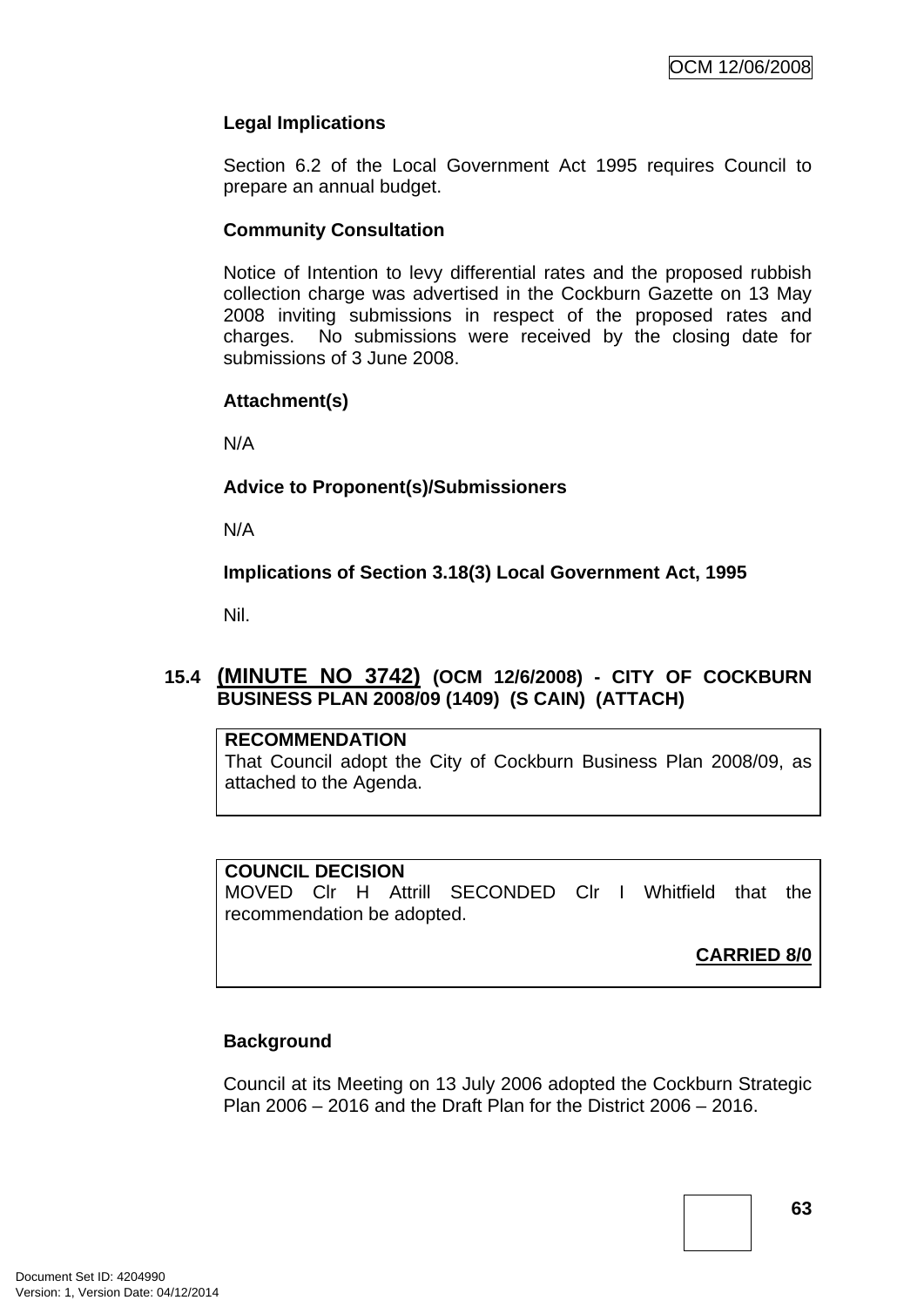# **Submission**

Proposed City of Cockburn Business Plan 2008/09.

#### **Report**

After adoption of the Cockburn Strategic Plan 2006 – 2016 and the Draft Plan for the District 2006 – 2016, Council is in a position to adopt an updated City of Cockburn Business Plan 2008/09. The first two Plans set out the future for the district over the next ten years. The Business Plan concentrates on the activities over the next twelve months, ie. the 2008/09 financial year.

The Business Plan (the Plan) sets out a summary of the activities to be undertaken by Council during the year. The Plan sets out by Division and Service Unit, projects to be undertaken, key performance measures and budgets for income and expenditure. The Annual Report for 2008/09 will report on the actual achievements for the year compared to these project lists, measures and budgets.

# **Strategic Plan/Policy Implications**

### *Governance Excellence*

*• To conduct Council business in open public forums and to manage Council affairs by employing publicly accountable practices.* 

Section 2(a) of Policy SC34 – 'Annual Budget Preparation' requires the preparation of a Business Plan for the financial year.

### **Budget/Financial Implications**

The Business Plan sets out summary of the budget for 2008/09.

### **Legal Implications**

N/A

### **Community Consultation**

N/A

# **Attachment(s)**

City of Cockburn Business Plan 2008/09.

# **Advice to Proponent(s)/Submissioners**

N/A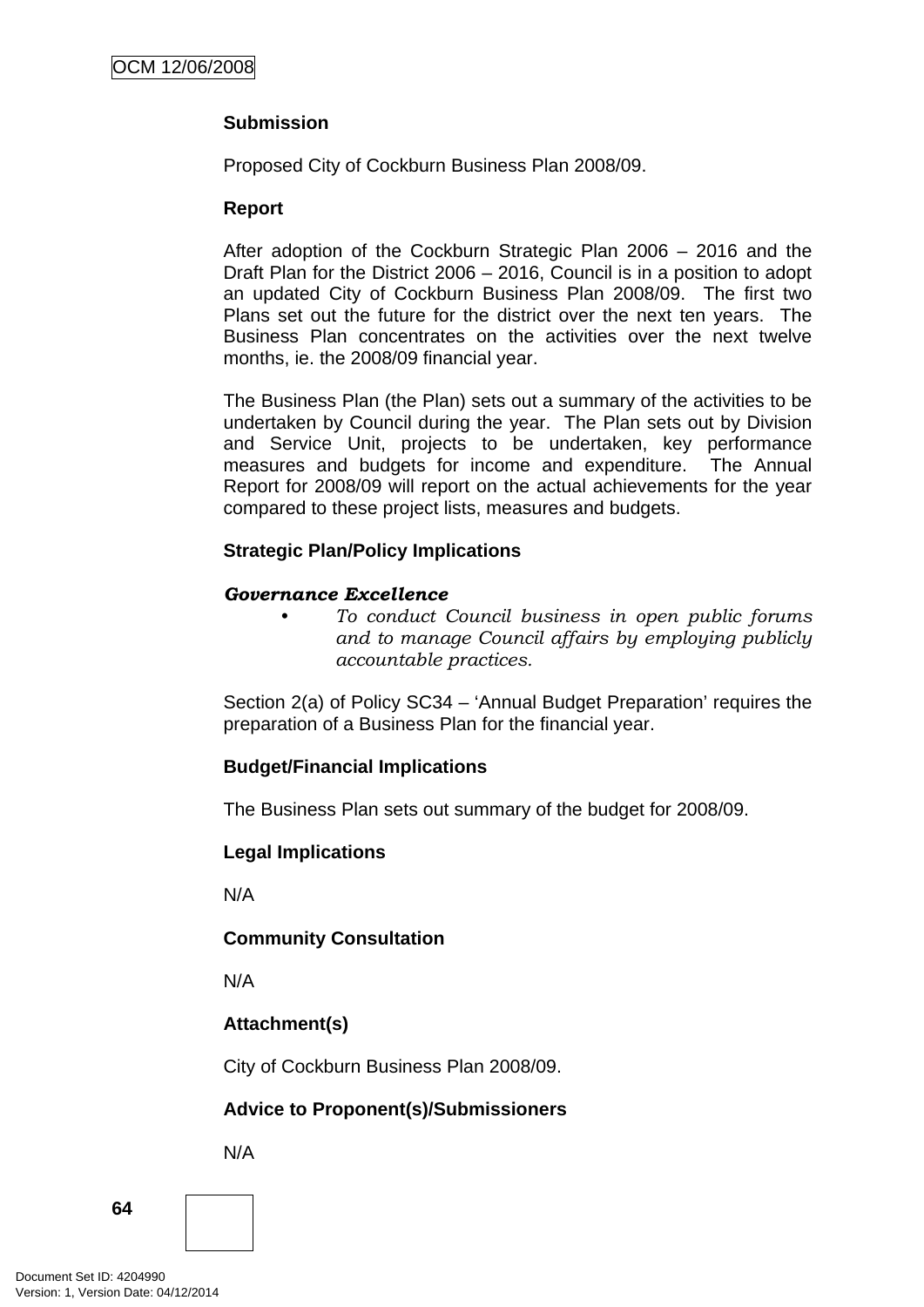# **Implications of Section 3.18(3) Local Government Act, 1995**

Nil.

**Note**: At this point of the meeting, Mayor Lee on behalf of all Elected Members thanked the Director, Finance & Corporate Services and Staff on the professional manner in which the briefings and requests from Elected Members and the co-ordination of the Budget papers were produced.

# **15.5 (MINUTE NO 3743) (OCM 12/6/2008) - ADOPTION OF MUNICIPAL BUDGET 2008/09 (5402) (S DOWNING/N MAURICIO) (ATTACH)**

### **RECOMMENDATION**

That Council adopt the Municipal Budget for 2008/09, as attached to the Agenda, subject to the changes made at this meeting.

# **TO BE CARRIED BY AN ABSOLUTE MAJORITY OF COUNCIL**

### **COUNCIL DECISION**

MOVED Clr S Limbert SECONDED Clr T Romano that the recommendation be adopted.

# **CARRIED BY ABSOLUTE MAJORITY OF COUNCIL 8/0**

# **Background**

Council is required to adopt an annual Budget by 31 August each year.

# **Submission**

N/A

### **Report**

The Municipal Budget, in the required AAS27 format, is attached to the Agenda.

The Municipal Budget for the financial year 2008/09 is proposed to be adopted on 12 June 2008. In addition to the Statutory Budget as required by the Local Government Act 1995 are Schedules covering the Capital Works and Operating Job programs together with the Schedule of Fees and Charges for the new financial year.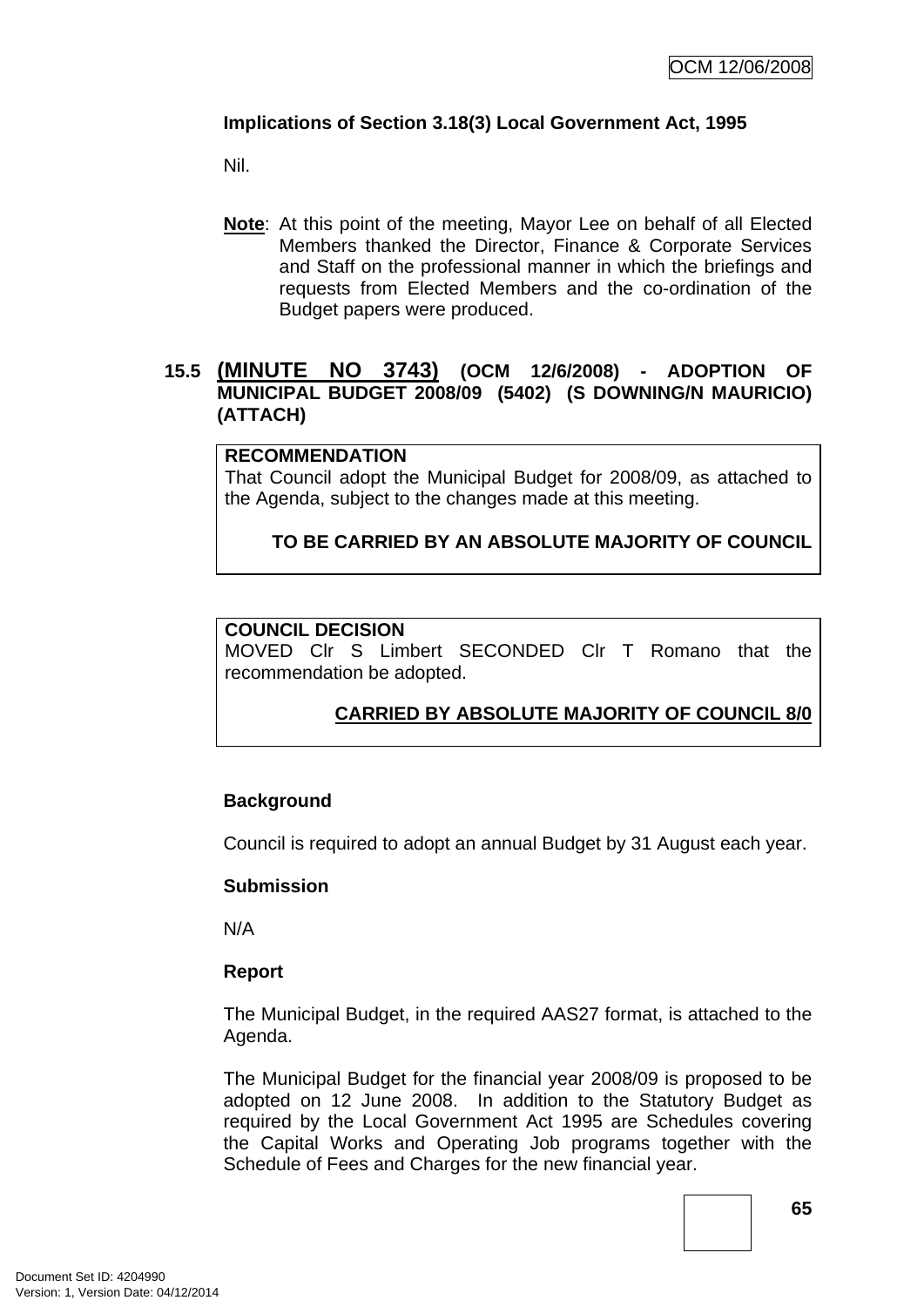The Proposed Budget for 2008/09 is the largest budget ever considered by the Council. The budgeted total cash commitment proposed for 2008/09 is \$138.1m, with total operating expenditure (including depreciation) is \$81m.

The Proposed 2008/09 budget is based on the following set of parameters:

### Rates

The residential improved (house) rate is being proposed to increase by 5.5% which, when factored into the property base will lead to an overall increase of 4% for the majority of homes in the City when the basket of rates and levies charged by Council are aggregated. Vacant land has been subject to a high revaluation from the Valuer General of WA. In an attempt to mitigate the overall impact, the City has adopted the strategy of where a building license or building has been commenced the vacant land will be treated as Building Work in Progress (WIP) and afforded the lower residential improved rate. This has impacted on 973 of the 3,200 vacant blocks in the City.

Commercial and industrial properties have seen rates in the dollar held at 2007/08 with new values from the Valuer General being allowed to flow through to rates calculations. The City will also adopt a higher rate in the dollar for 'Large' commercial and industrial with a GRV greater than \$500,000. This will impact on approximately fifty properties. Commercial and Industrial rates have also been introduced for UV properties as there is a burgeoning number of these properties. This has been done to provide additional long term funds for the provision of infrastructure to service the increasing sector. The rates in the dollar have also been held at 2007/08 levels for Resources, Rural and Urban Farmland.

The rates early payment discount of 5% will be retained for residential improved, vacant land and building WIP but will be eliminated for other rating categories.

### Levies and Service Charges

The Waste Management Service Charge will increase from \$240 to \$256 to offset the higher costs incurred in providing the service. The City will also trial a larger area in 2008/09 for a weekly recycling trial with an aim to introduce a whole of City program in 2009/10. This is being implemented to reduce the amount of waste going to landfill.

The Community Surveillance Levy is being increased by \$2 to \$59. In addition to providing a security service, the City is reviewing the use of CCTV to complement the service.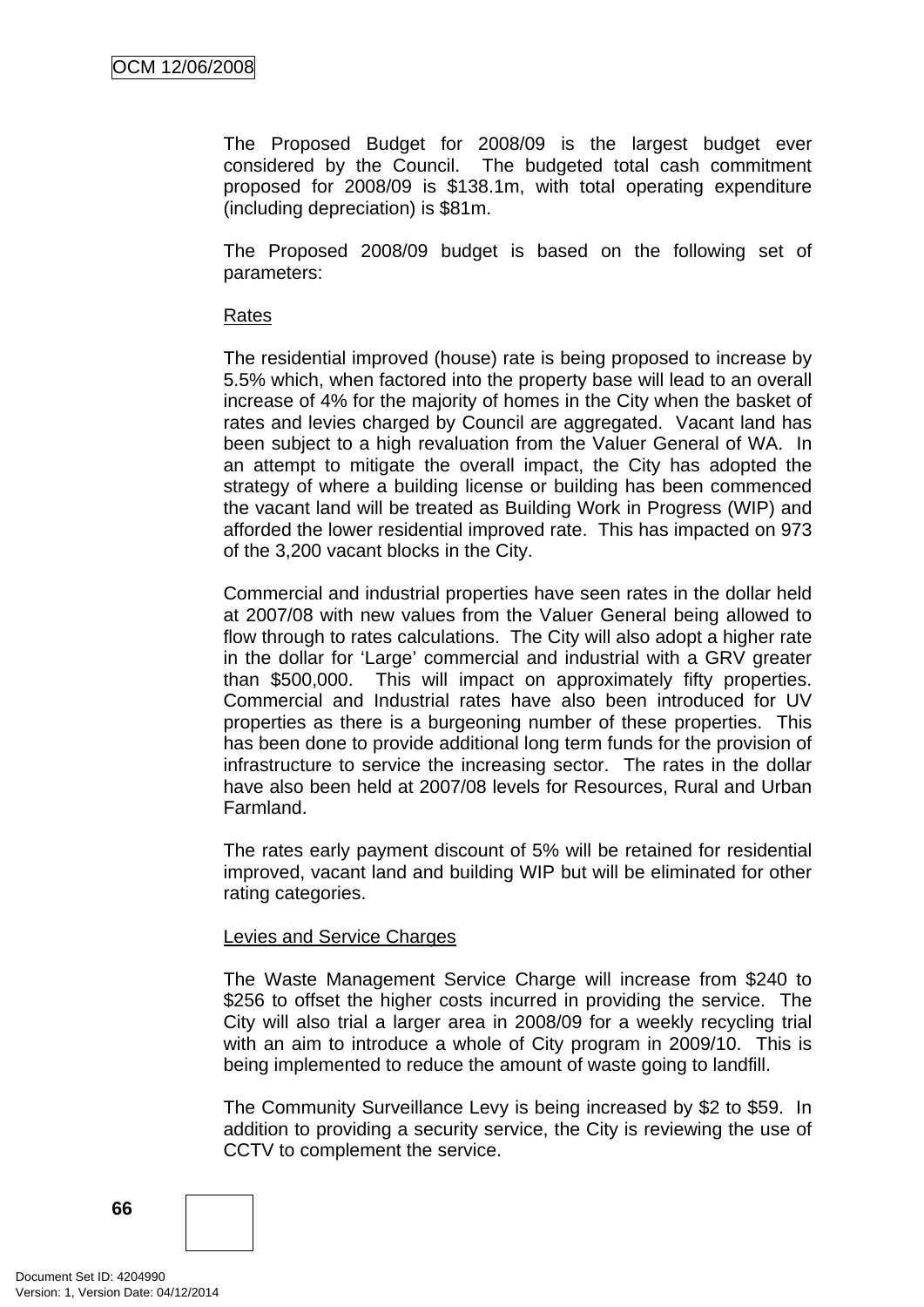The Emergency Services Levy is collected by Council on behalf of the State Government Fire and Emergency Services Authority. The rate in the dollar will be reduced from 0.0152 to 0.0117.

The City is introducing a Specified Area Rate for the Port Coogee area to cover the additional maintenance required in future years.

The Pool Inspection levy will increase to \$16.95 per pool.

All fees raised for levies and service charges are used solely for the purpose they are raised. Any surplus funds are quarantined and placed in an appropriate reserve or restricted fund account at the end of the year.

### Fees and Charges

The City is proposing to increase the majority of fees controlled by the Council by CPI, these range from Swimming Pool fees to halls and community facilities. The Tip Fees for Henderson Resource Recovery Facility will rise by 15% to reflect the increased investment the City is funding to maintain the high level approvals required by regulatory authorities.

The City has a number of fees which will not rise in 2008/09 as a result of the heads of power to amend the fees residing with the State Government who has not authorized any increase in 2008/09.

### Capital Works

The City is proposing to spend \$25.7m on capital works in 2008/09. The new financial year is significant as it will see a number of significant projects commence after extensive planning and design. These projects are:

- Regional Recreational Facility at Success
- Library and Office at Lot 7 Cockburn Central
- Aubin Grove Community and Centre and Sporting Facility
- Coolbellup Community Facility Refurbishment
- Hammond Park Local Sports Facilities
- Interim Seniors Centre

A number of unfinished works will be carried forward totalling \$14.0m with an estimated \$3.0m works not yet started to also be carried forward. A full list of carried forward works is provided in the Proposed Budget.

### Non-Capital Operating Jobs

The City also funds work on non-capital operating jobs totalling \$7.4m. A schedule of these jobs is attached to the Proposed Budget.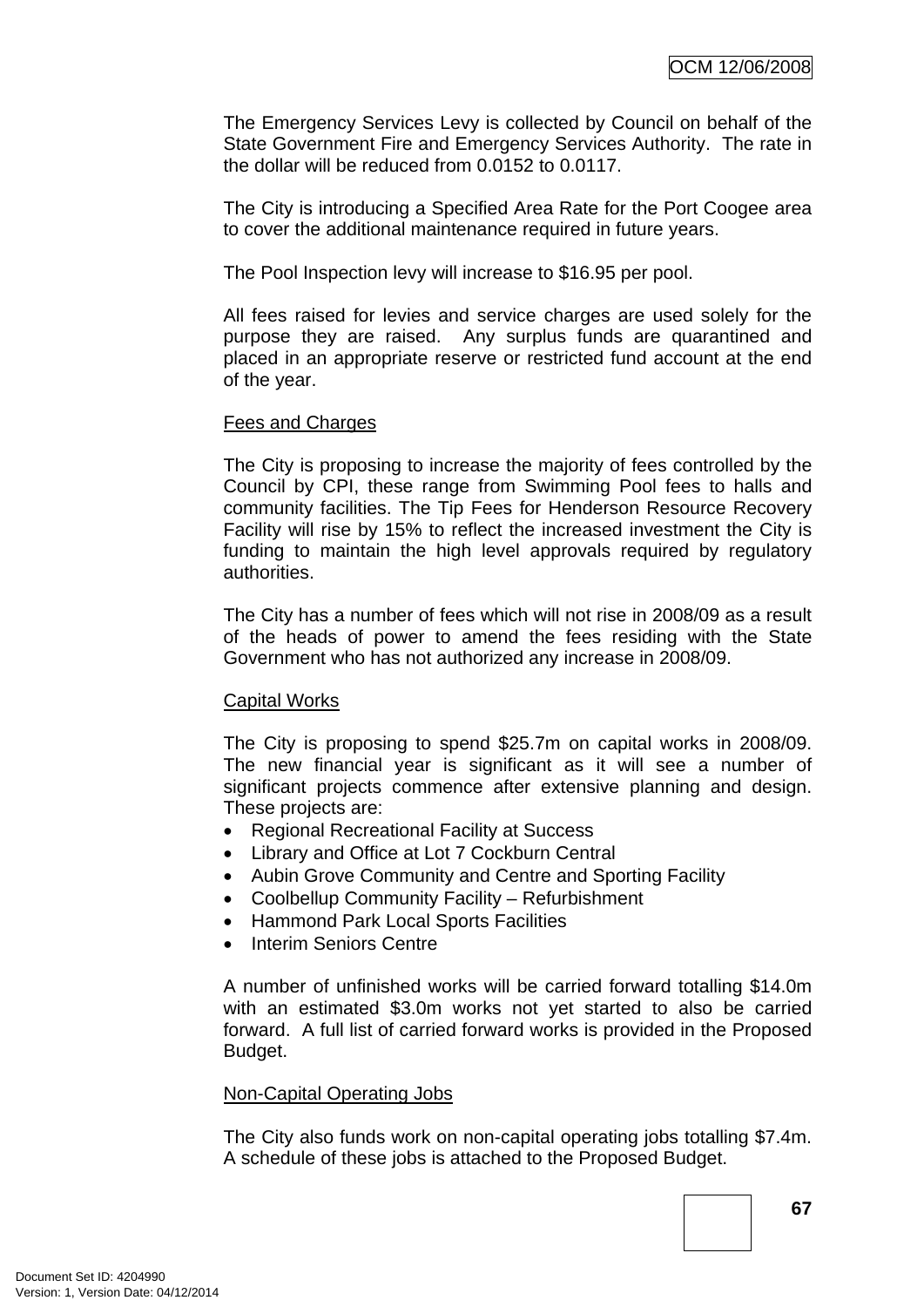### Payroll

The largest recurring operating cost incurred by the City is the salaries budget. 2008/09 will see an increase in line with the Union Collective Agreement of 4.3%. Coupled with the latter increase, grade increases and new staff the proposed budget for salaries will increase by \$4m. New staff will include employees for the Cockburn Youth Centre, the Interim Seniors Centre, Henderson Landfill and waste drivers.

### Loan Funds

The City is proposing to raise a loan of \$5m over two years to fund the expedited construction program of the Regional Recreational Facility at Success. The loan will be \$3m in 2008/09 and \$2m in 2009/10. An application will be submitted to the WA Treasury Corporation if and when the Proposed Budget is adopted.

#### Reserves

Transfers totalling \$29.3m will be placed into the Council's reserves with \$27.5m being transferred from reserves to fund capital and operating works. The long term plan is to keep on placing surplus funds into reserves to fund the sizeable community infrastructure program as outlined in the Plan for the District.

#### Proposed Surplus for 2008/09

The proposed surplus for 2008/09 is currently \$280,000.

### **Strategic Plan/Policy Implications**

### *Governance Excellence*

*• To conduct Council business in open public forums and to manage Council affairs by employing publicly accountable practices.* 

### **Budget/Financial Implications**

The Budget provides funds for Council's activities in 2008/09. The above recommendation adopts the Budget for 2008/09.

### **Legal Implications**

Section 6.2 of the Local Government Act 1995 requires Council to prepare an annual budget.

### **Community Consultation**

N/A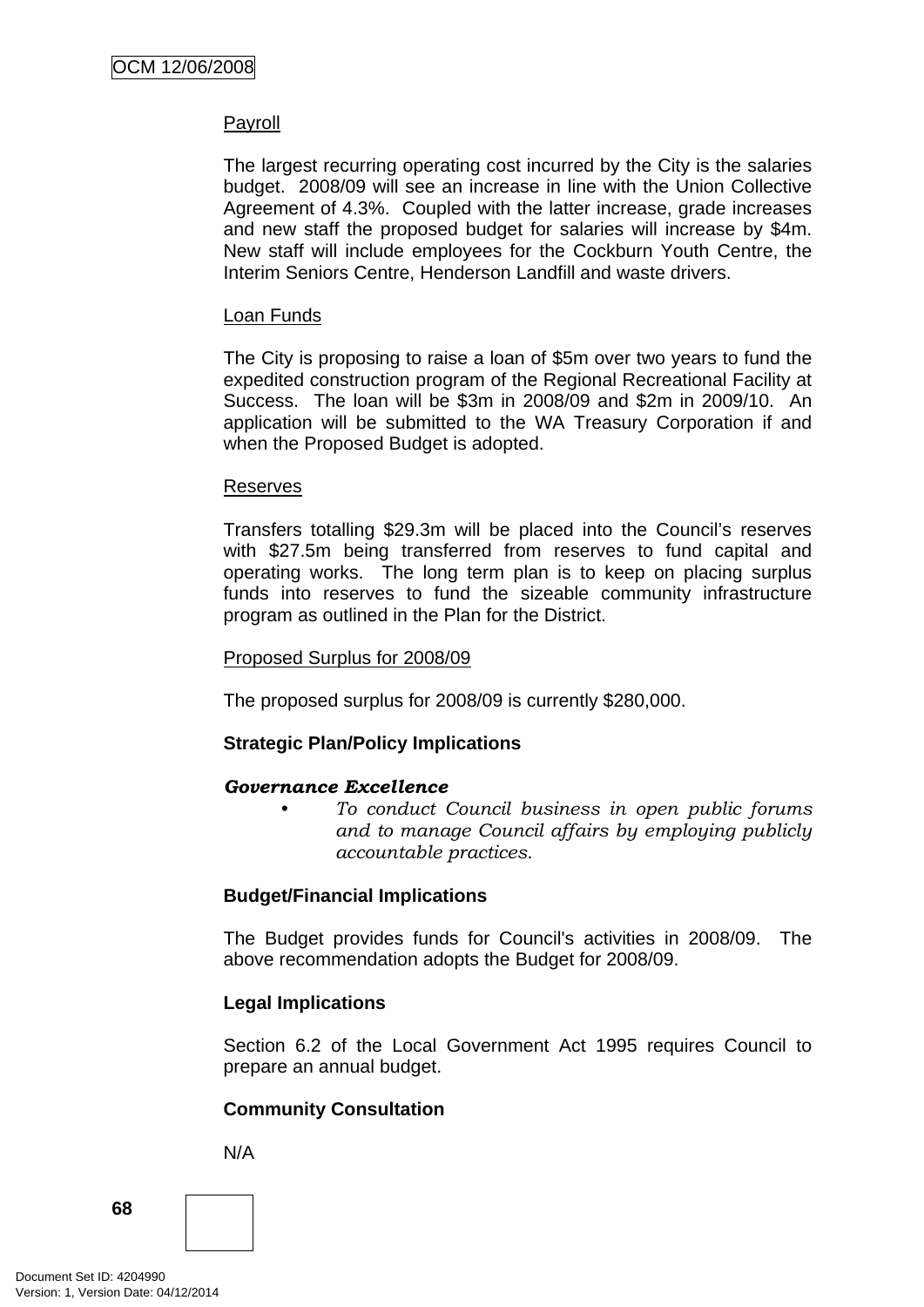# **Attachment(s)**

Municipal Budget for 2008/09 and associated Schedules.

# **Advice to Proponent(s)/Submissioners**

N/A

**Implications of Section 3.18(3) Local Government Act, 1995**

Nil.

# **16. ENGINEERING AND WORKS DIVISION ISSUES**

Nil

### **17. COMMUNITY SERVICES DIVISION ISSUES**

**17.1 (MINUTE NO 3744) (OCM 12/6/2008) - PROPOSED CALENDAR OF EVENTS FOR THE SUMMER OF FUN 2008/09 (8812) (R AVARD)** 

**RECOMMENDATION** That Council:

- (1) adopt the proposed Calendar for The Summer of Fun Events for 2008/09 as provided in the report; and
- (2) refer the consideration of the objective for the Summer of Fun Events in Policy SC34 to the next meeting of the Delegated Authorities Policies and Position Statements Committee.

#### **COUNCIL DECISION**

MOVED Clr H Attrill SECONDED Clr I Whitfield that the recommendation be adopted.

**CARRIED 8/0**

# **Background**

Council at its meeting of 11 August 2005 resolved to adopt a policy which provided for 1% of the rates revenue to be allocated for summer events. It was further resolved that a report would be prepared for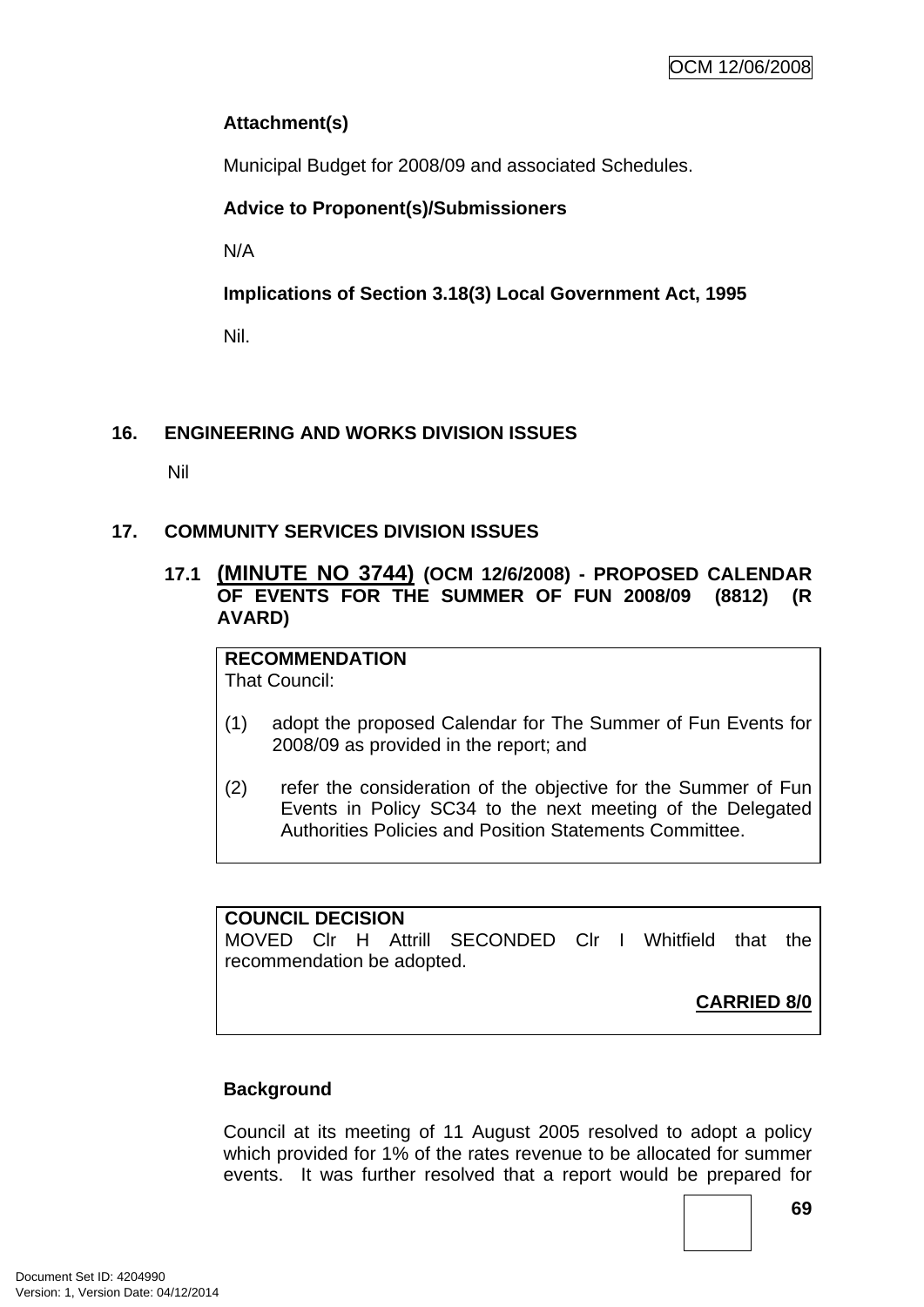consideration by Council that identified the events proposed for the forthcoming year.

#### **Submission**

N/A

### **Report**

Council at its meeting of 12 October 2006 reviewed its policy on the allocation of the 1% of rates income to be spent on events in the City and retained the objective for the events as follows.

*"To provide a range of musical events that encourage and support local musical talent across the City that appeals to a broad section of the community and families in particular."* 

Over time there has been a shift in the emphasis of the events. It is proposed that the objective of the events be altered to reflect this shift. The revised objective proposed is as follows:

*"To provide a range of musical events across the City that appeals to a broad section of the community and families in particular."* 

In accordance with Council practice it is proposed that the revised objective for the utilization of the 1% of rates income for events be considered by the DAPPS Committee.

The acts proposed for the 2008/09 Summer Concert Series are reflected in the proposed change in the objective.

| Event               | Date     | <b>Park</b>          | <b>Suburb</b>        | Act                                                            |
|---------------------|----------|----------------------|----------------------|----------------------------------------------------------------|
| Concert One         | 17/01/09 | Dixon<br>Reserve     | <b>Hamilton Hill</b> | Queen Tribute show                                             |
| I Concert Two       | 07/02/09 | <b>Mellor Park</b>   | <b>Bibra Lake</b>    | Blues Bros show<br>orl<br>Tribute<br>Mick Jagger<br>Cover band |
| Concert Three       | 21/02/09 | Nicholson<br>Reserve | Yangebup             | Perth band - Cherry or<br>Sambooka (TBC)                       |
| Regional<br>Concert | 07/03/09 | Manning<br>Park      | <b>Hamilton Hill</b> | Human Nature - TBC                                             |

Proposed Summer Concert Series 2008/09 venues:

Regional Concert – The City of Cockburn is currently waiting on confirmation and pricing to book "Human Nature" a four piece male singing group from the Eastern States. As alternatives, if required James Rayne, Rogue Traders, Thirsty Merc, or Bijorn Again are being investigated for availability and cost. These bands do however vary immensely in cost.

**70**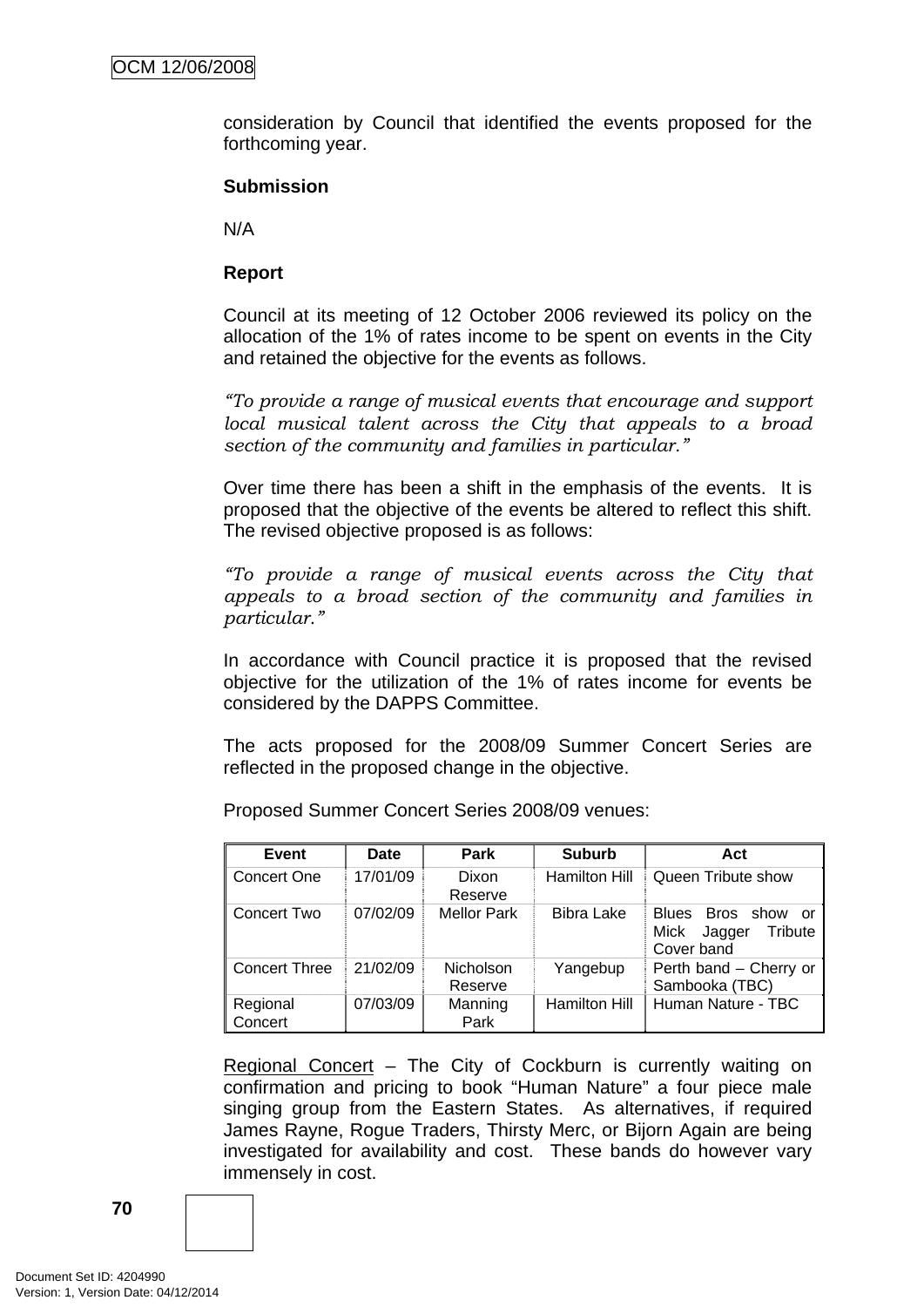As **October** 2009 is the City's 30<sup>th</sup> anniversary a celebratory Regional Family Concert **leading up to this** event to be held in Manning Park has been proposed. It is envisaged that a budget of \$85,000 similar to that of the annual Regional Concert would be required and sought as a budget allocation for 2009/10.

#### **Summer of Fun - Stand Alone Events**

| Event                                                         | Location                                                                                  | Date     |
|---------------------------------------------------------------|-------------------------------------------------------------------------------------------|----------|
| <b>Teddy Bears Picnic</b><br>(coincides with children's week) | MacFaull Park, Spearwood                                                                  | 22/10/08 |
| <b>Seniors Ball</b>                                           | Spearwood Dalmatinac Club or<br><b>Council Dining Room</b><br>(depending on availability) | 1/11/08  |
| Senior Afternoon Tea and Dance                                | To be arranged by Seniors<br>Group                                                        | TBA      |
| Coogee Beach Festival                                         | Coogee Beach Reserve,<br>Coogee                                                           | 15/03/09 |
| Christmas Lights                                              | <b>Council Building</b>                                                                   | 13/12/09 |

# **Strategic Plan/Policy Implications**

### **Lifestyle and Aspiration Achievement**

• To facilitate and provide an optimum range of community services and events.

Council Policy SC34 "Annual Budget Preparation" refers.

### **Budget/Financial Implications**

Indicative Budget Allocations for the Summer of Fun (1% of rates income which equates to \$358,000).

| <b>Summer of Fun</b>                     | <b>Actual</b><br>2007/08 | 2008/09   |
|------------------------------------------|--------------------------|-----------|
| Summer concert Series (1 in each ward)   | \$74,364                 | \$85,000  |
| Regional Concert (Classic Special Event) | \$92,000                 | \$150,000 |
| Promotion                                | \$25,000                 | \$41,000  |
| <b>Teddy Bears picnic</b>                | \$6,000                  | \$8,000   |
| Seniors Ball (X2)                        | \$6,000                  | \$12,000  |
| <b>Christmas Concert</b>                 | \$16,221                 | \$17,000  |
| Coogee Beach Festival                    | \$35,000                 | \$45,000  |
| Total                                    |                          | \$358,000 |

Note that the significant increase in the cost of the Regional Concert is due to the cost of accommodation for a major artist, security costs and last year the City of Cockburn was able to share the costs associated with Vanessa Amarosi with the City of Wanneroo.

City of Cockburn 30<sup>th</sup> Anniversary Family Concert will require a budget allocation of \$85,000.

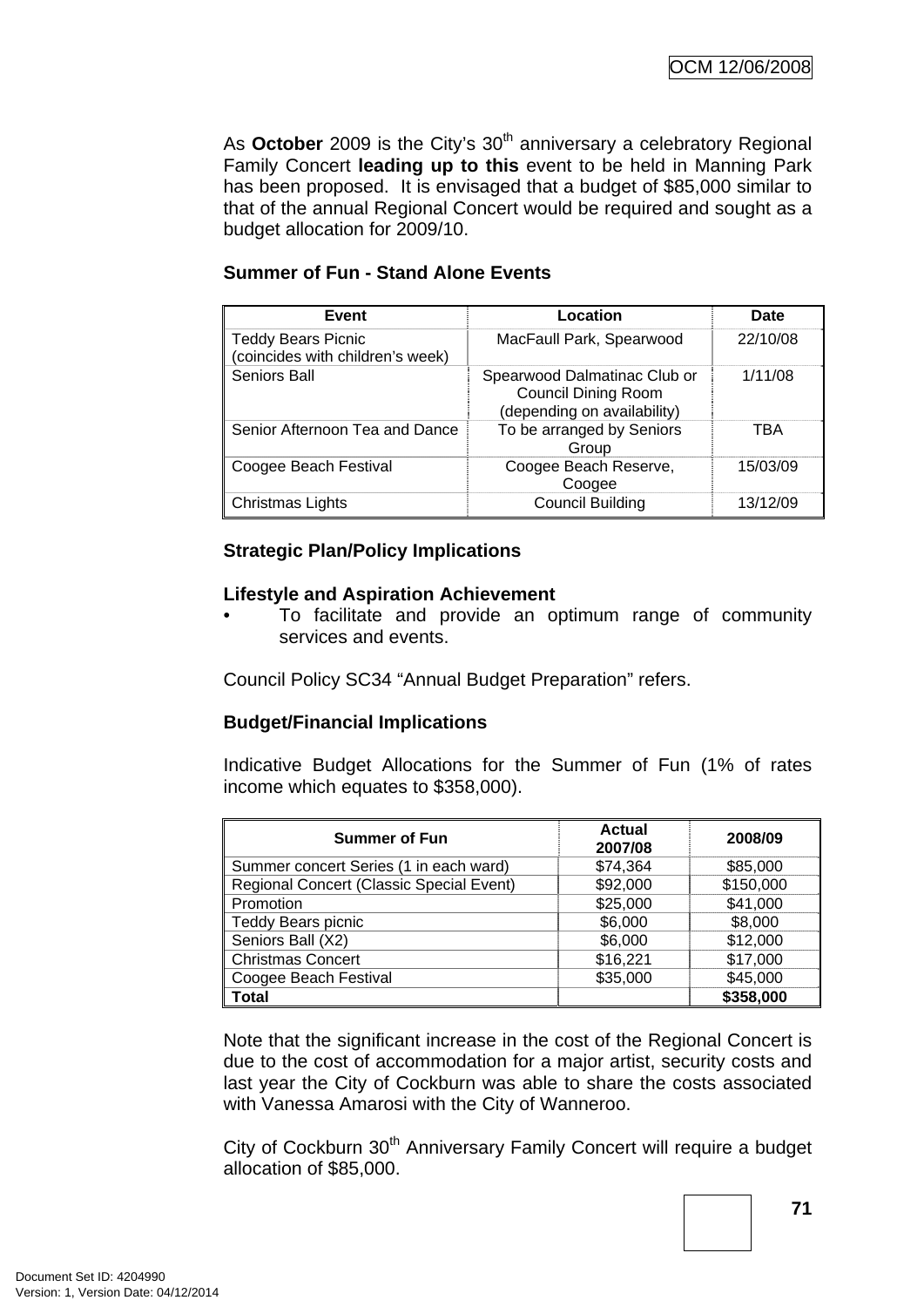In addition to the Summer of Fun allocation of funds for events there is a further budget allocation of \$117,200 proposed for 2008/09 as follows:

| <b>Community Events</b>      | 2008/09   |  |
|------------------------------|-----------|--|
| <b>Bike Week</b>             | \$6,000   |  |
| <b>NAIDOC</b>                | \$3,500   |  |
| Harmony Day                  | \$500     |  |
| <b>Hello Baby</b>            | \$9,000   |  |
| Heritage Week                | \$4,000   |  |
| June Show Off Art Exhibition | \$20,000  |  |
| Fun Run                      | \$7,000   |  |
| <b>ARTOPIA</b>               | \$5,000   |  |
| Battle of the Bands          | \$15,000  |  |
| Celebrate Ability Day        | \$6,000   |  |
| Spring Fair                  | \$41,200  |  |
|                              |           |  |
| Total                        | \$117,200 |  |

### **Legal Implications**

N/A

### **Community Consultation**

A referendum from previous years among the City's residents found that the large majority (12,500 versus 3,000 residents) wanted the City to keep providing free community festivals and events.

Continued consultation with involved stakeholders and the community after each event will ensure a community-oriented calendar of events is presented in subsequent years. Recent random telephone surveying of residents provided the following information.

| <b>EVENT</b>                    | <b>HEARD ABOUT</b> | <b>ATTENDED</b>   |
|---------------------------------|--------------------|-------------------|
|                                 | base: all who got  | base: those who   |
|                                 | asked question     | heard about event |
|                                 | $(n = 326)$        | (n = various)     |
| <b>Teddy Bears Picnic</b>       | 51%                | 13%               |
| Seniors Ball                    | 26%                | $1\%$             |
| <b>Celebrate Ability Day</b>    | 13%                | 1%                |
| <b>Cockburn Christmas Party</b> | 39%                | 3%                |
| Libby Hammer & Hip Mo Toast     | 13%                | 1%                |
| <b>LA Gold</b>                  | 11%                | 1%                |
| <b>AC/DC Hell's Bells</b>       | 46%                | 7%                |
| Vanessa Amorosi                 | 59%                | 7%                |
| Coogee Beach Festival           | 71%                | 19%               |
| Spring Fair                     | 59%                | 15%               |
| Summer of Fun - Fun Run         | 44%                | 1%                |

# **Attachment(s)**

N/A

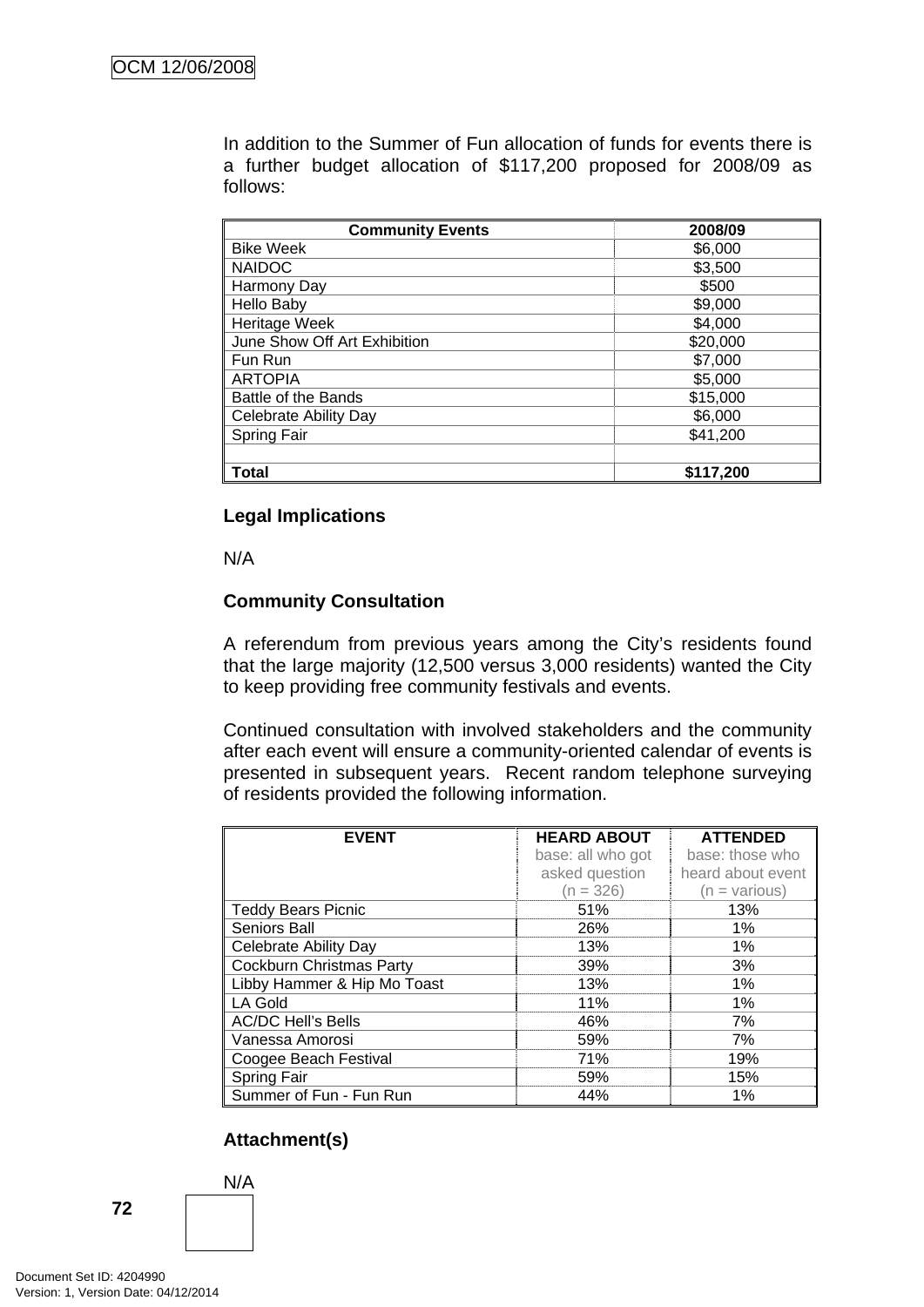# **Advice to Proponent(s)/Submissioners**

N/A

**Implications of Section 3.18(3) Local Government Act, 1995**

Nil.

# **17.2 (MINUTE NO 3745) (OCM 12/6/2008) - INTERIM SENIORS CENTRE (8921) (J ZUMACH) (ATTACH)**

# **RECOMMENDATION**

That Council:

- (1) adopt the attached Concept Plan for the conversion of the Civic Centre into an Interim Seniors Centre; and
- (2) utilise the Management Plan for the Interim Seniors Centre, as attached to the agenda, as the basis for the future operation and budgeting for the service.

# **COUNCIL DECISION**

MOVED Clr H Attrill SECONDED Clr I Whitfield that the recommendation be adopted.

**CARRIED 8/0**

# **Background**

Council received the City of Cockburn Strategic Plan for Seniors Report at it Ordinary Council Meeting held in December 2004. The report recommended that the City develop a 5 year Capital Works program to upgrade an existing facility in the north western quadrant of Cockburn dedicated to social and recreational activities for seniors. The report has recently been reviewed and updated by  $4<sup>th</sup>$  Leg Consulting to bring the report in line with the latest demographic data and placed it within the Global Age Friendly Cities framework.

The City of Cockburn has been experiencing strong population growth across all age groups, with the population growth for over 65 year olds increasing at approximately the same rate as the rest of the Cockburn population.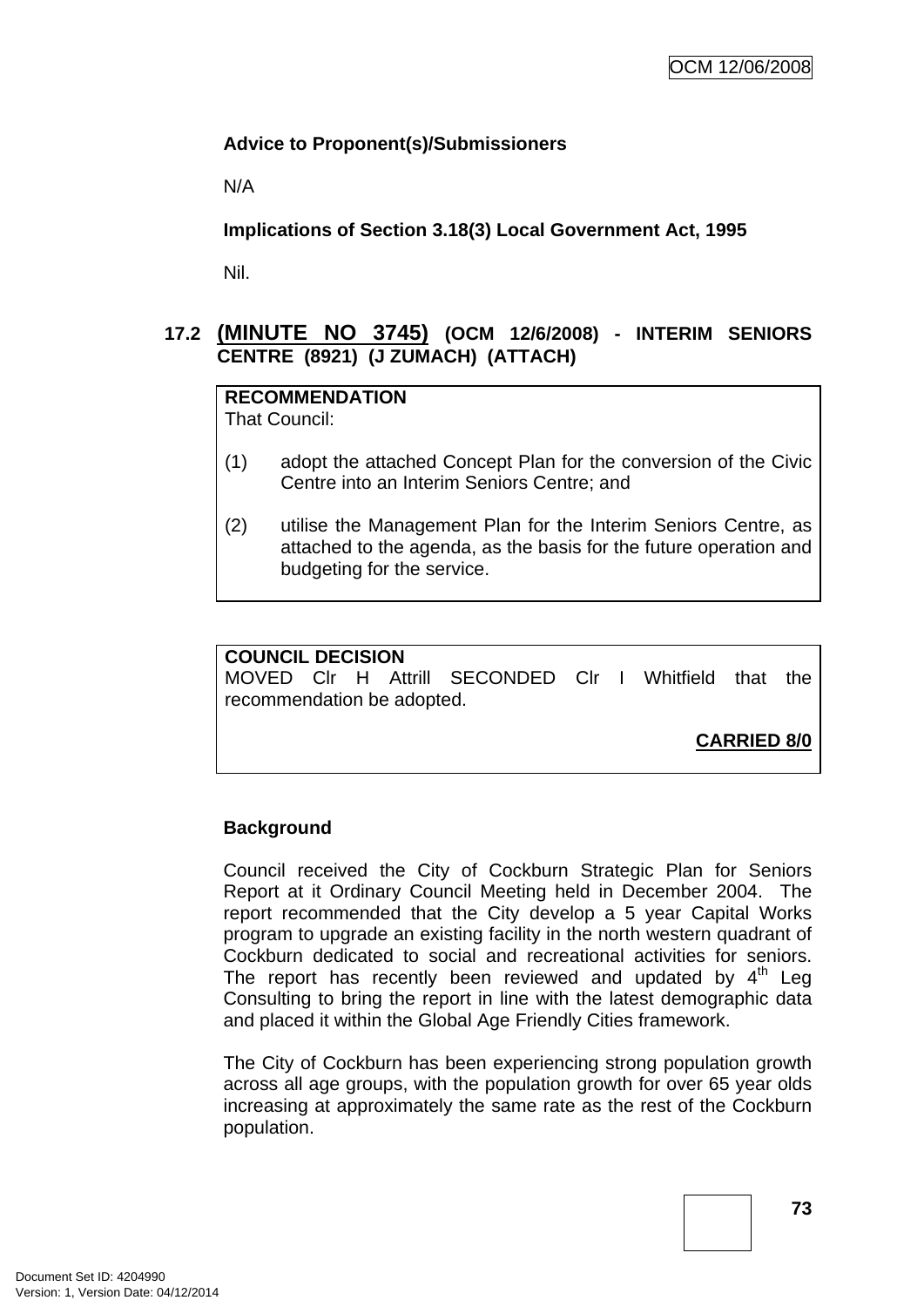It is expected that seniors in the future will seek access to activities and services that support their continued good health and independence. It is likely that demand for community-based, proactive, social based services and activities will intensify and that demand on local government to meet the health and community needs of older people will increase.

This proposal is also being included in the Draft Plan for the Future of the District 2008-2018. The City of Cockburn Plan for the Future of the District 2006-2016 adopted by Council in July 2007 provided for the refurbishment of the City's Civic Centre to create a seniors centre.

In undertaking the initial draft master plan development for the Civic Centre site it became evident that the development of the Civic Centre into a permanent Regional Seniors Centre would seriously compromise the ability of the City to utilise the Civic Centre site to its full potential. It was therefore necessary to consider the development of the Seniors Centre in conjunction with the overall development of the site and within the context of the Phoenix Central revitalisation process. Due to the community consultation processes, lengthy development timeframes, and possible joint partner development proposals the development of a Seniors Centre would be postponed from the original date of December 2008 listed in the Plan for the future of the District until three to five years later.

### **Submission**

N/A

### **Report**

As part of a community consultation process and the Seniors Plan Review an alternative recommendation regarding an Interim Seniors Centre has been developed for consideration by Council. It is proposed that a conversion be undertaken of the Civic Centre to establish an interim facility for use by July 2009. The Interim Seniors Centre would meet the basic space requirements originally identified through consultation findings with the view that the building will be demolished in 3 to 5 years and the activities of the Interim Seniors Centre relocated to another venue whilst a purpose built Seniors facility is integrated into the Life Long Learning Centre.

Holton Connor Architects were appointed to develop a Master Plan for the Civic Centre site and a concept plan for the conversion of the Civic Centre Hall into a Seniors Centre.

A concept plan for the proposed Interim Seniors Centre has been developed in a parallel process with the Management Plan and a consultation process with the Regional Seniors Group (RSG). The majority of members were supportive of the proposal for an Interim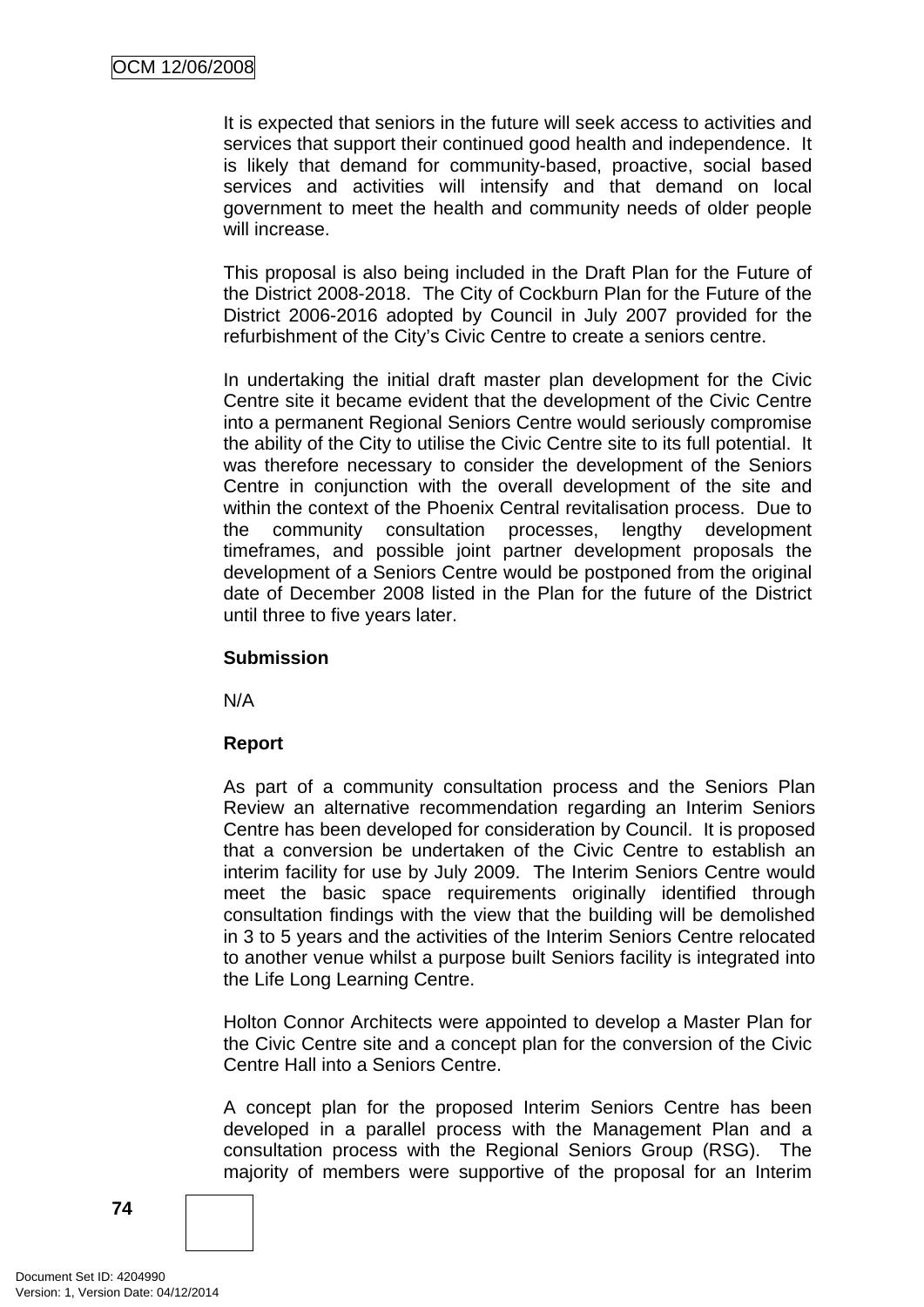Seniors Centre and the concept plan. The RSG voted unanimously in favour of the final concept plan.

A copy of the Interim Seniors Centre Management Plan is attached to the Agenda.

The Management Plan has investigated the feasibility of establishing an interim centre. Several models were explored from relevant literature research and during visits to metropolitan centres including Rockingham, Mandurah, Melville, South Perth and Gosnells in order to develop a comprehensive management plan.

As a result of the investigation it is proposed that an Interim Seniors Centre will be owned and operated directly by the City of Cockburn with the aim of promoting it as a regional facility for the following new and existing community groups and organisations:

- predominately consists of Cockburn community members over the age of 50;
- promote and support the well-being of seniors by enhancing their lives;
- encourage social inclusion amongst seniors through various events, workshops and activities

The location near a library and district shopping centre encourages and supports people to access the Seniors Centre.

In summary the Management Plan proposes the Centre will provide a low cost meals service 3 days per week and operate programmes and activities based on the Western Australian Active Ageing Strategy and the existing City of Cockburn Happening Seniors Program, Monday to Friday 9.00 am. until 5.00 pm.

The new staff requirements for the operation of the Centre are listed within the attached Management Plan.

The preferred model will require the following areas to be developed in the Civic Centre hall:

- Multi-purpose hall
- Activity Room
- Lounge Area
- Wet Area
- Podiatry
- Hairdressing
- Dining Area
- Kitchen
- Staff office space and reception area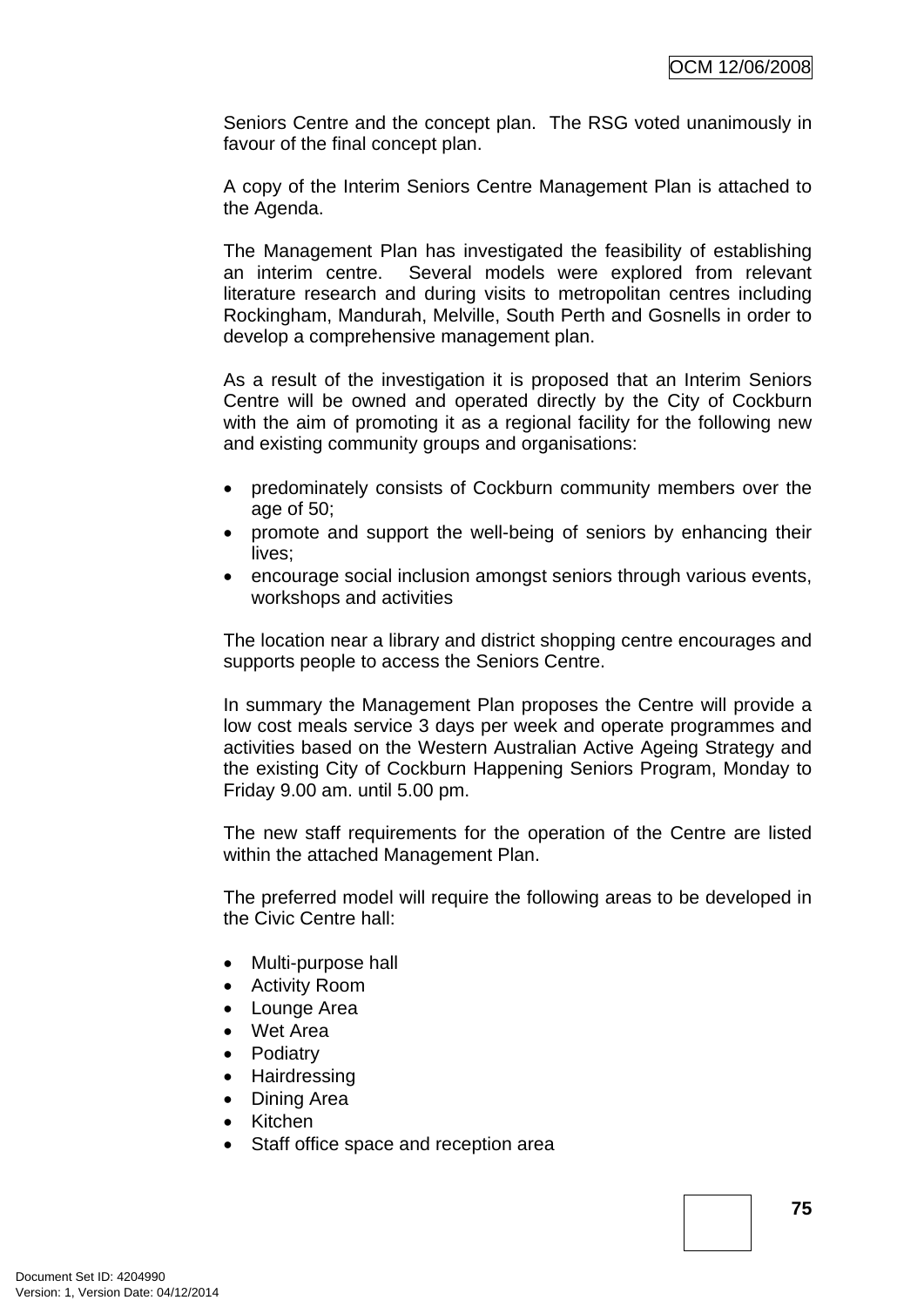In addition to these areas the City's current records storage area and Volunteer Resource Centre will continue to require space within the Centre.

The attached Concept Plan has been costed by the Quantity Surveyor for capital works conversion (inclusive of escalation), contingency and architectural services at \$ 488,000 (excluding GST). The Loose Furniture and Equipment budget has been estimated at \$100,000 (excluding GST). An additional allowance of \$12,000 has been calculated for removal of asbestos in the Civic Centre halls airconditioning and other internal fixtures such as fire doors. The total estimated cost is \$600,000.

The projected net cost to Council after revenue for the operation of the Interim Seniors Centre for the 2009/10 financial year will be \$286,084 per annum.

The program for the development of the Interim Seniors Centre provides for it to be operational by 1 July 2009.

Therefore, only part of the staff and operational costs will be required for the 2008/09 financial year. An allocation of \$100,000 for staff salaries and \$50,000 for the continuation of the Happening Seniors Program, and two months of the operational costs for the Interim Seniors Centre in the 2008/09 financial year will be required.

The continuation of the existing Grant Funded "Happening Seniors Program" would be co-ordinated by the Seniors Manager from various halls across the District until the Centre is operational.

### Bus

Lack of transport to and from the Centre has been identified as a potential inhibiting factor in regard to participation; therefore a bus will be required for use by the Centre. The community bus placed on the 20007/08 budget has been identified as priority use by senior groups and to be available for use by the Seniors Centre. The estimated operating booking procedures and management will be the responsibility of the Seniors Manager.

### **Strategic Plan/Policy Implications**

### **Infrastructure Development**

- To construct and maintain community facilities that meet community needs.
- To provide an appropriate range of recreation areas that meets the needs of all age groups within the community.

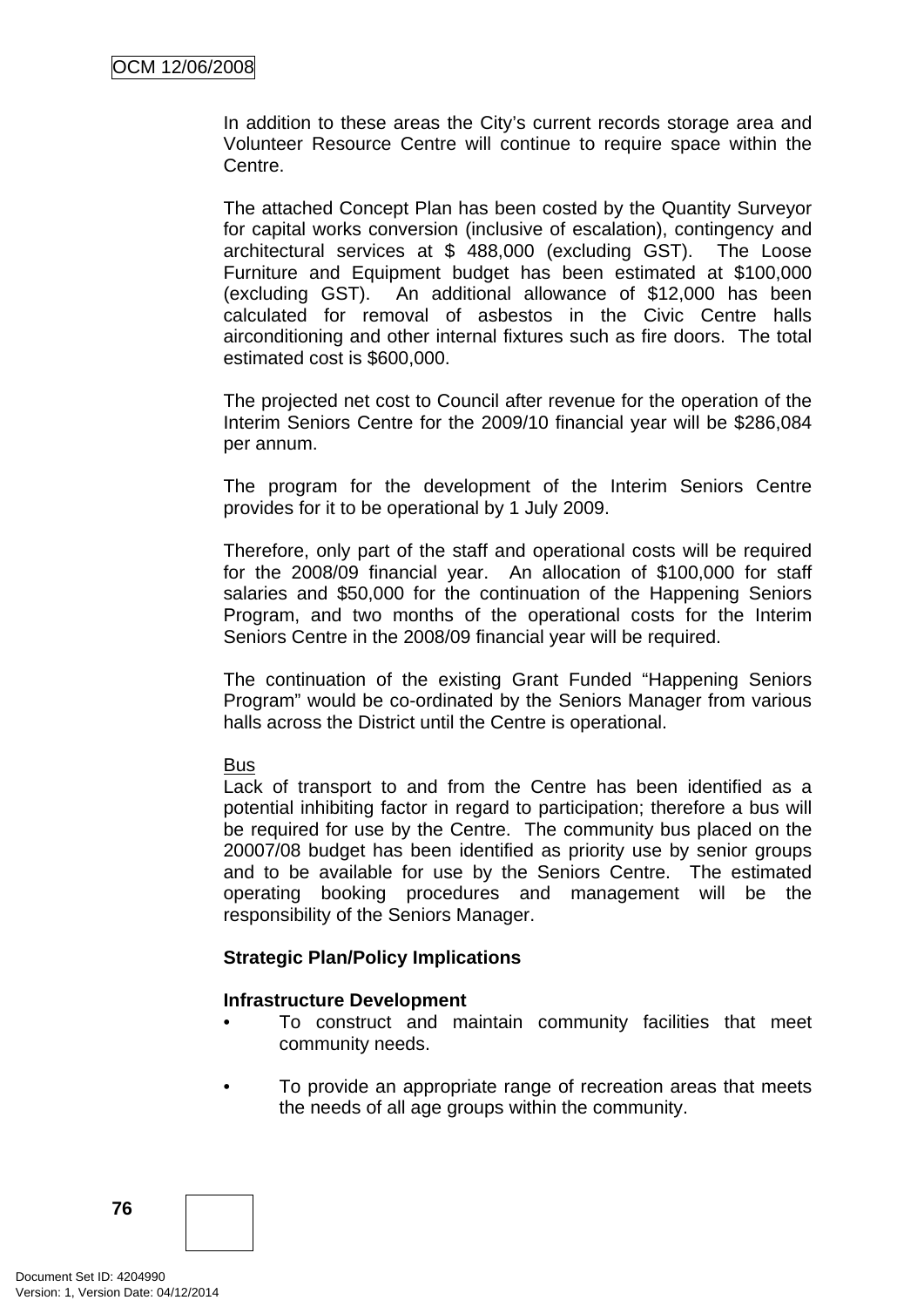### **Lifestyle and Aspiration Achievement**

- To facilitate and provide an optimum range of community services and events.
- To identify community needs, aspirations, expectations and priorities for services that are required to meet the changing demographics of the district.

### **Budget/Financial Implications**

Capital Works Conversion Budget for Interim Seniors Centre is based on the Concept Plan and Quantity Surveyor's Report.

### Capital Works Budget

\$500,000 Capital Works Conversion and Architectural Services \$100,000 Loose Furniture and Equipment Budget.

A total of \$600,000 has been provided on the draft 2009/10 Municipal Budget for this purpose.

### Indicative Operational Budget (2009/10)

\$60,250 Income \$364, 517 Expenditure \$304,267 Net Cost to Council after Income 09/10 financial year

The annual cost projections scheduled below are based on the following assumptions:

- All amounts relate to current costs (2008);
- No allowance has been provided for maintenance and landscaping expenses for the surrounding site

The anticipated opening date for the Centre is 1 July 2009 which will require operational funds to be included in the 2009/10 budget.

There is a requirement to have a person appointed to co-ordinate the fit-out of the facility and develop all necessary practises and procedures to ensure that the Centre can operate effectively from opening day. An allocation of \$50,000 has been made on the draft 2009/10 Municipal Budget for this purpose.

### **Legal Implications**

N/A

# **Community Consultation**

Community consultation during the development of the initial Seniors Plan (Bertram 2004) and a Seniors Centre Survey, initiated by the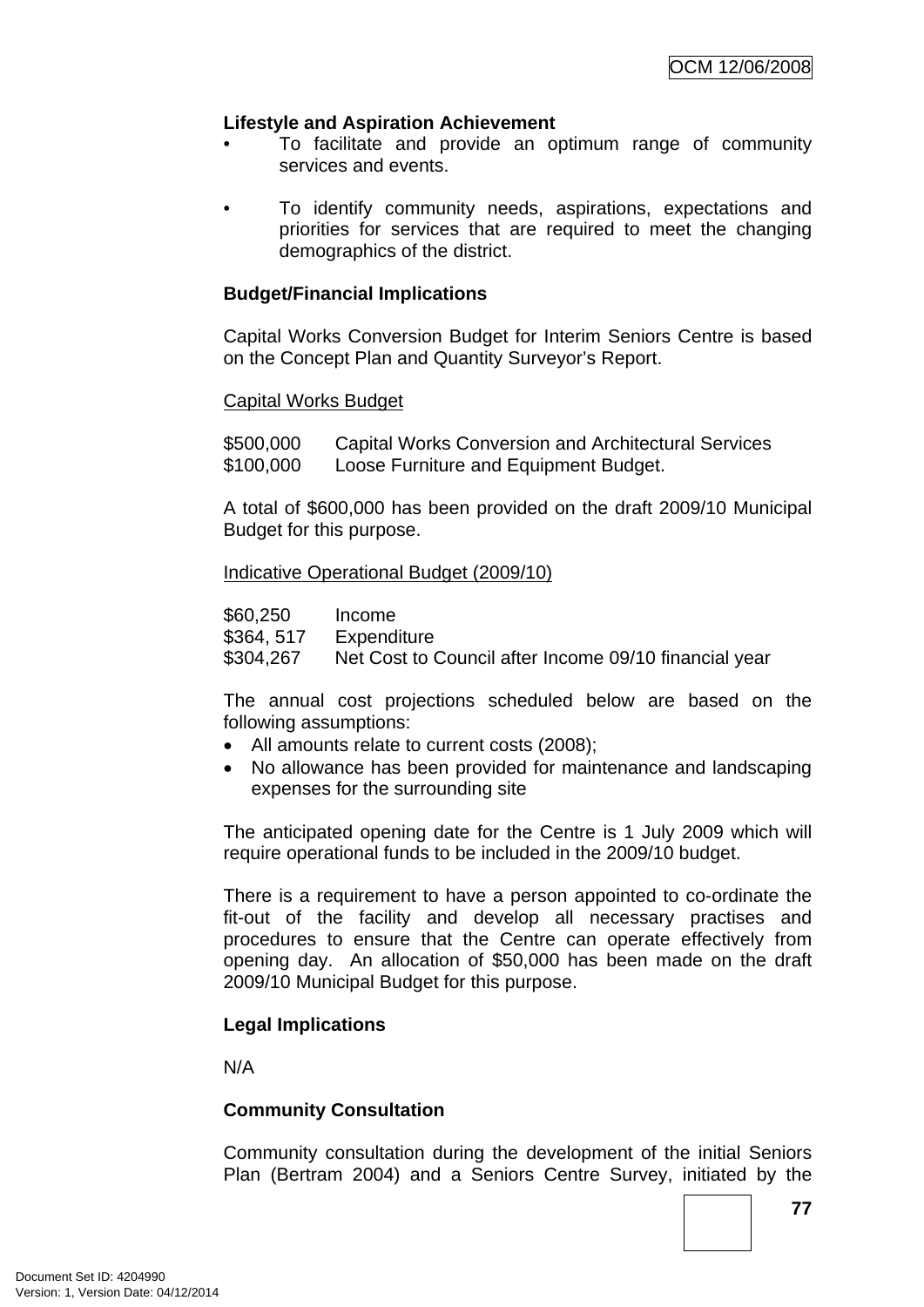Regional Seniors Group in November 2005, recommended the development of a central facility that caters specifically to the needs of seniors. During the development of the Age-Friendly Strategic Plan the following outcome and related task was identified to incorporate these recommendations.

Task: To provide an interim facility that provides and co-ordinates social and recreational activities for seniors until the Phoenix Central Civic Precinct Redevelopment has been completed

Outcome: That the ageing population in the City of Cockburn has affordable and equitable access to activities and events that support social participation and fosters well being and social integration.

The Regional Seniors Group was consulted at the beginning of the project and presented with the findings at its meeting on 9 April 2008.

### **Attachment(s)**

- 1. Concept Plan
- 2. Management Plan for the Interim Seniors Centre

### **Advice to Proponent(s)/Submissioners**

The Regional Seniors Group has been advised that the matter is to be considered at the 12 June 2008 Council meeting.

### **Implications of Section 3.18(3) Local Government Act, 1995**

Nil.

### **18. EXECUTIVE DIVISION ISSUES**

Nil

# **19. MOTIONS OF WHICH PREVIOUS NOTICE HAS BEEN GIVEN**

Nil

### **20. NOTICES OF MOTION GIVEN AT THE MEETING FOR CONSIDERATION AT NEXT MEETING**

Nil

**78**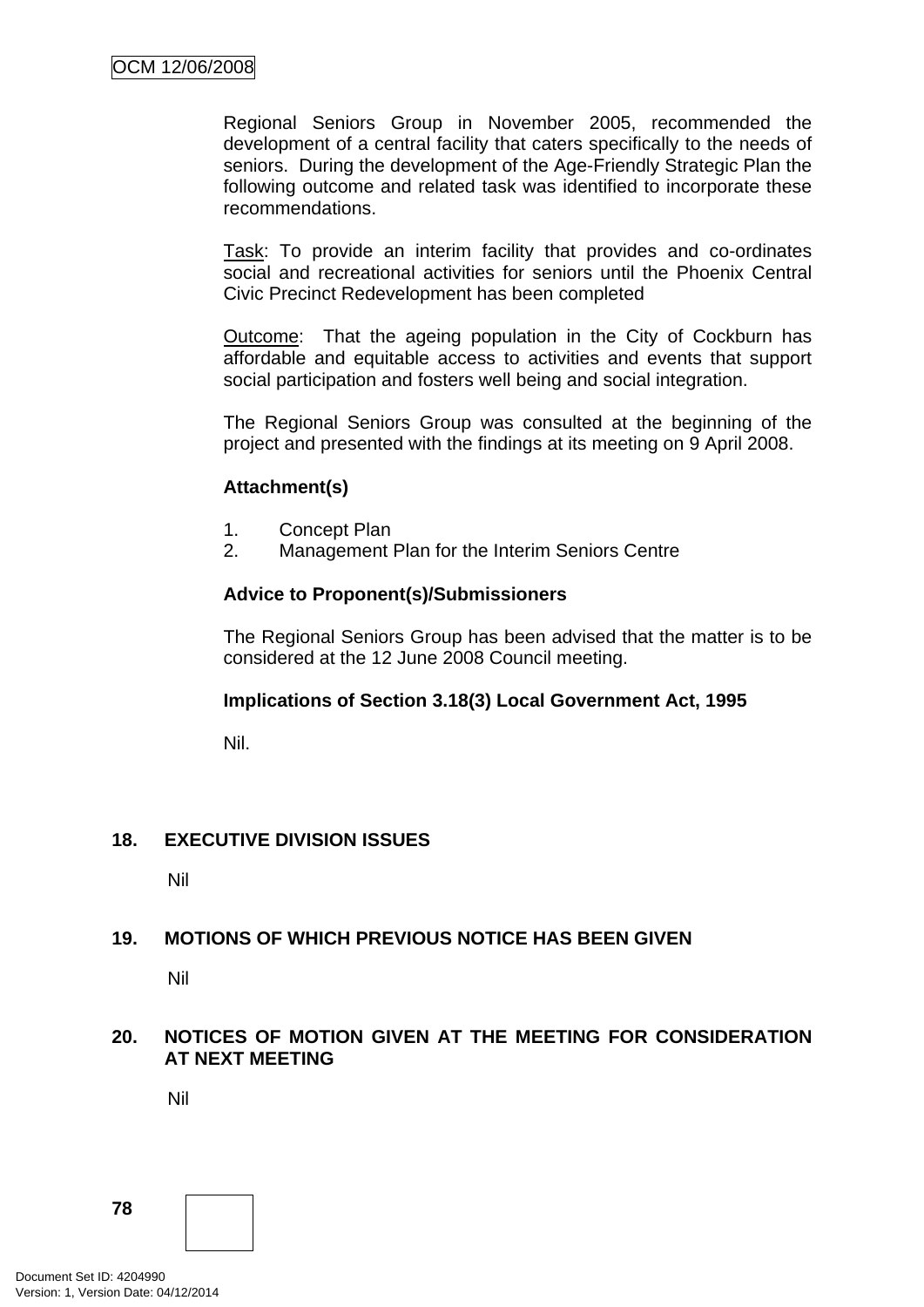### **21. NEW BUSINESS OF AN URGENT NATURE INTRODUCED BY COUNCILLORS OR OFFICERS**

### **21.1 (MINUTE NO 3746) (OCM 12/6/2008) - PHOENIX CENTRAL REVITALISATION PROJECT (9689) (D ARNDT)**

#### **COUNCIL DECISION**

MOVED Mayor S Lee SECONDED Clr C Reeve-Fowkes that Council supports previous statements made by Mayor Lee at the recent Community Consultation Forums and in press releases regarding the Phoenix Central project and resolves as follows:

- (1) not to support the compulsory acquisition of any residential property within the Phoenix Central project area for the purpose of creating new road links and the road links going through homes being deleted;
- (2) not to support the inclusion of a busway or transitway in Rockingham Road,
- (3) not to proceed with the development of aged persons development on MacFaull Park; and
- (4) having regard to (1) above, request Strategic Planning Services and Engineering Services to investigate alternative options for accommodating traffic in the area and prepare a report for the future consideration of Council.

**CARRIED 8/0**

# **Background**

Mayor Lee has requested that this matter regarding the Phoenix Central Revitalisation Project be considered by Council at its June 2008 meeting as a matter of urgent business.

### **Submission**

N/A

### **Report**

The Phoenix Central Revitalisation brochure and supporting technical reports set out ideas for the revitalization of the study area. Some of these ideas and in particular that of possible road links involving private property and the development of a portion of MacFaull park are causing considerable community concern and need to be determined in advance of the formal reporting to Council following the close of the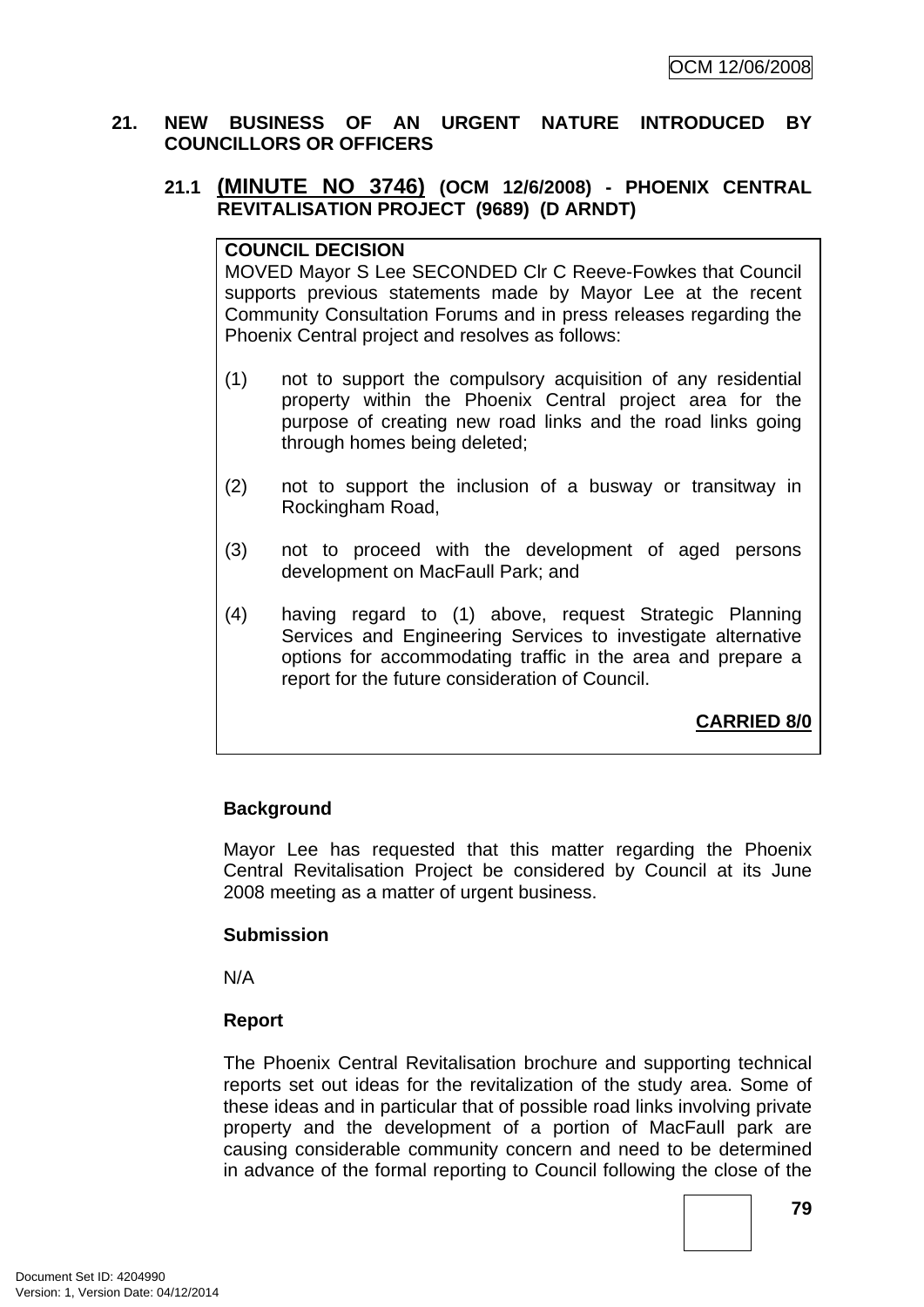advertising period. This matter is too important to both the residents of the Phoenix Central area, with respect to their ability to subdivide and to the City as a whole with regards to the creation of a new vibrant town centre, to allow it to fall over for the sake of a small number of issues that can be worked around and therefore it is important we as a Council commit to responding to current valid community input.

### **22 (OCM 12/6/2008) - MATTERS TO BE NOTED FOR INVESTIGATION, WITHOUT DEBATE**

Clr Attrill requested that Officers of the City investigate alternative aged persons development within the City of Cockburn to meet the needs of Cockburn's current and future aged population.

### **23. CONFIDENTIAL BUSINESS**

Nil

### **24. (MINUTE NO 3747) (OCM 12/6/2008) - RESOLUTION OF COMPLIANCE (SECTION 3.18(3), LOCAL GOVERNMENT ACT 1995)**

### **RECOMMENDATION**

That Council is satisfied that resolutions carried at this Meeting and applicable to items concerning Council provided services and facilities, are:-

- (1) integrated and co-ordinated, so far as practicable, with any provided by the Commonwealth, the State or any public body;
- (2) not duplicated, to an extent Council considers inappropriate, services or facilities as provided by the Commonwealth, the State or any other body or person, whether public or private; and
- (3) managed efficiently and effectively.

**COUNCIL DECISION** MOVED Clr C Reeve-Fowkes SECONDED Clr V Oliver that the recommendation be adopted.

**CARRIED 8/0**

**80**